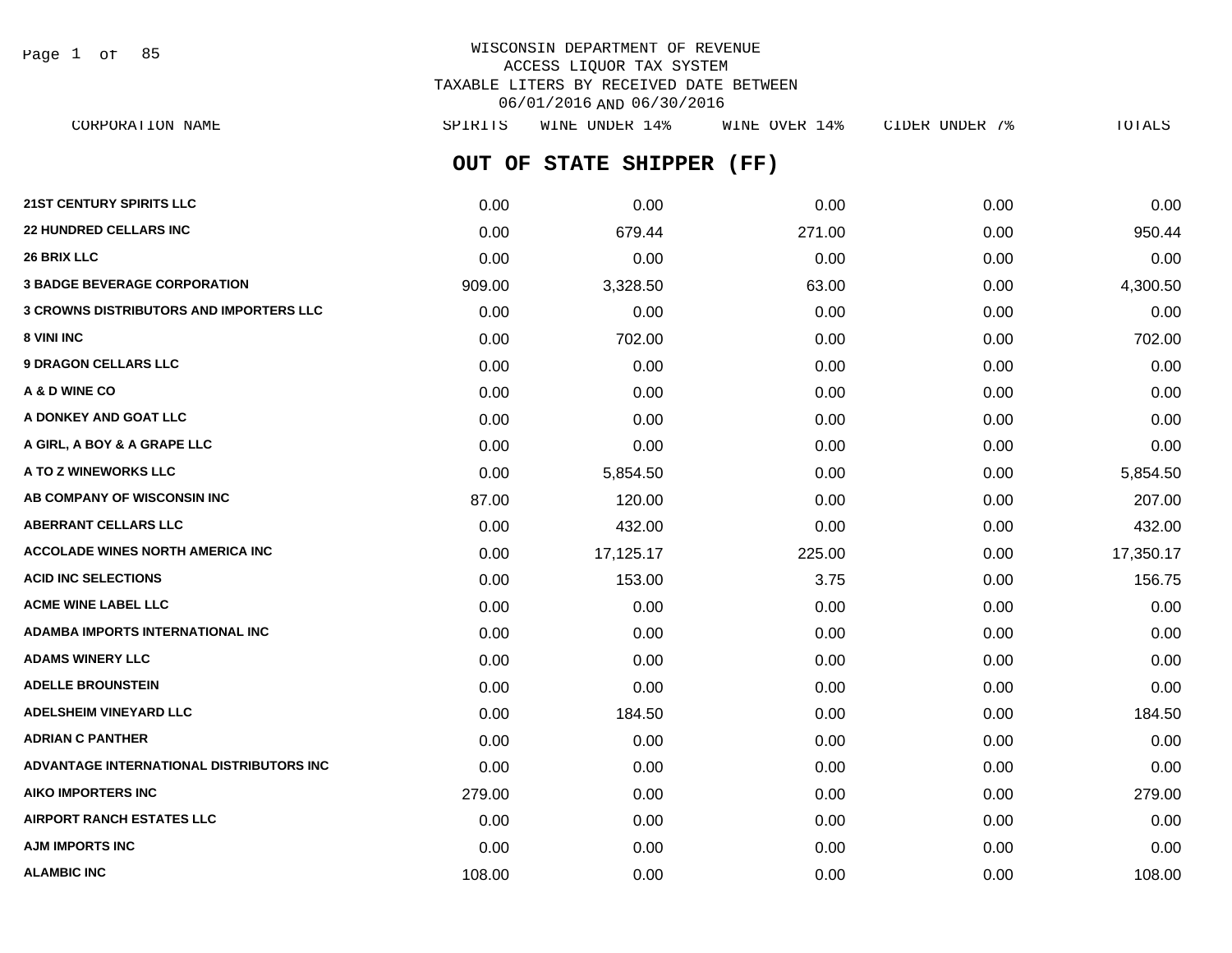Page 2 of 85

| <b>ALEXANDRIA NICOLE CELLARS LLC</b><br>0.00<br>0.00      | 0.00<br>0.00 | 0.00      | 0.00      |
|-----------------------------------------------------------|--------------|-----------|-----------|
|                                                           |              |           |           |
| <b>ALLIED IMPORTERS USA LTD</b><br>0.00<br>198.00         |              | 0.00      | 198.00    |
| <b>ALLIED WINE CORP</b><br>0.00<br>0.00                   | 0.00         | 0.00      | 0.00      |
| <b>ALLORO VINEYARD INC</b><br>0.00<br>0.00                | 0.00         | 0.00      | 0.00      |
| <b>ALLTECH'S BEVERAGE DIVISION LLC</b><br>23.00<br>0.00   | 0.00         | 0.00      | 23.00     |
| <b>ALOY &amp; SONS INC</b><br>0.00<br>0.00                | 0.00         | 0.00      | 0.00      |
| <b>ALPHA &amp; OMEGA WINERY LLC</b><br>0.00<br>0.00       | 0.00         | 0.00      | 0.00      |
| ALPHA MARKETING NETWORK INC<br>0.00<br>0.00               | 0.00         | 0.00      | 0.00      |
| ALTAMAR BRANDS LLC<br>0.00<br>0.00                        | 0.00         | 0.00      | 0.00      |
| <b>ALTAMURA WINERY INC</b><br>0.00<br>0.00                | 0.00         | 0.00      | 0.00      |
| AMAVI CELLARS LLC<br>0.00<br>0.00                         | 126.00       | 0.00      | 126.00    |
| <b>AMERICAN BEVERAGE CORP</b><br>0.00<br>40,626.00        | 0.00         | 0.00      | 40,626.00 |
| <b>AMERICAN ESTATES WINES INC</b><br>0.00<br>0.00         | 0.00         | 0.00      | 0.00      |
| AMERICAN NORTHWEST DISTRIBUTORS INC<br>0.00<br>0.00       | 0.00         | 0.00      | 0.00      |
| <b>AMERICAN VINTAGE BEVERAGE INC.</b><br>4,724.64<br>0.00 | 0.00         | 0.00      | 4,724.64  |
| <b>AMERICAN WINE TRADE INC</b><br>0.00<br>0.00            | 0.00         | 0.00      | 0.00      |
| <b>AMICUS CELLARS LLC</b><br>0.00<br>0.00                 | 252.00       | 0.00      | 252.00    |
| <b>AMIR PEAY</b><br>90.00<br>0.00                         | 0.00         | 0.00      | 90.00     |
| <b>AMUSE BOUCHE LLC</b><br>0.00<br>0.00                   | 0.00         | 0.00      | 0.00      |
| <b>ANCHOR DISTILLING COMPANY LLC</b><br>575.07<br>0.00    | 0.00         | 0.00      | 575.07    |
| <b>ANCIEN WINES INC</b><br>0.00<br>0.00                   | 0.00         | 0.00      | 0.00      |
| <b>ANDERS-LANE ARTISAN WINES LP</b><br>0.00<br>0.00       | 0.00         | 0.00      | 0.00      |
| <b>ANDERSON DISTRIBUTING CO INC</b><br>0.00<br>198.00     | 0.00         | 0.00      | 198.00    |
| <b>ANDERSONS CONN VALLEY WINERY INC</b><br>0.00<br>0.00   | 108.00       | 0.00      | 108.00    |
| <b>ANDREW T BECKSTOFFER</b><br>0.00<br>0.00               | 0.00         | 0.00      | 0.00      |
| <b>ANGELINI WINE LTD</b><br>0.00<br>0.00                  | 0.00         | 0.00      | 0.00      |
| <b>ANHEUSER-BUSCH COMPANIES LLC</b><br>0.00<br>0.00       | 0.00         | 23,302.00 | 23,302.00 |
| <b>ANNE HUBATCH</b><br>0.00<br>0.00                       | 0.00         | 0.00      | 0.00      |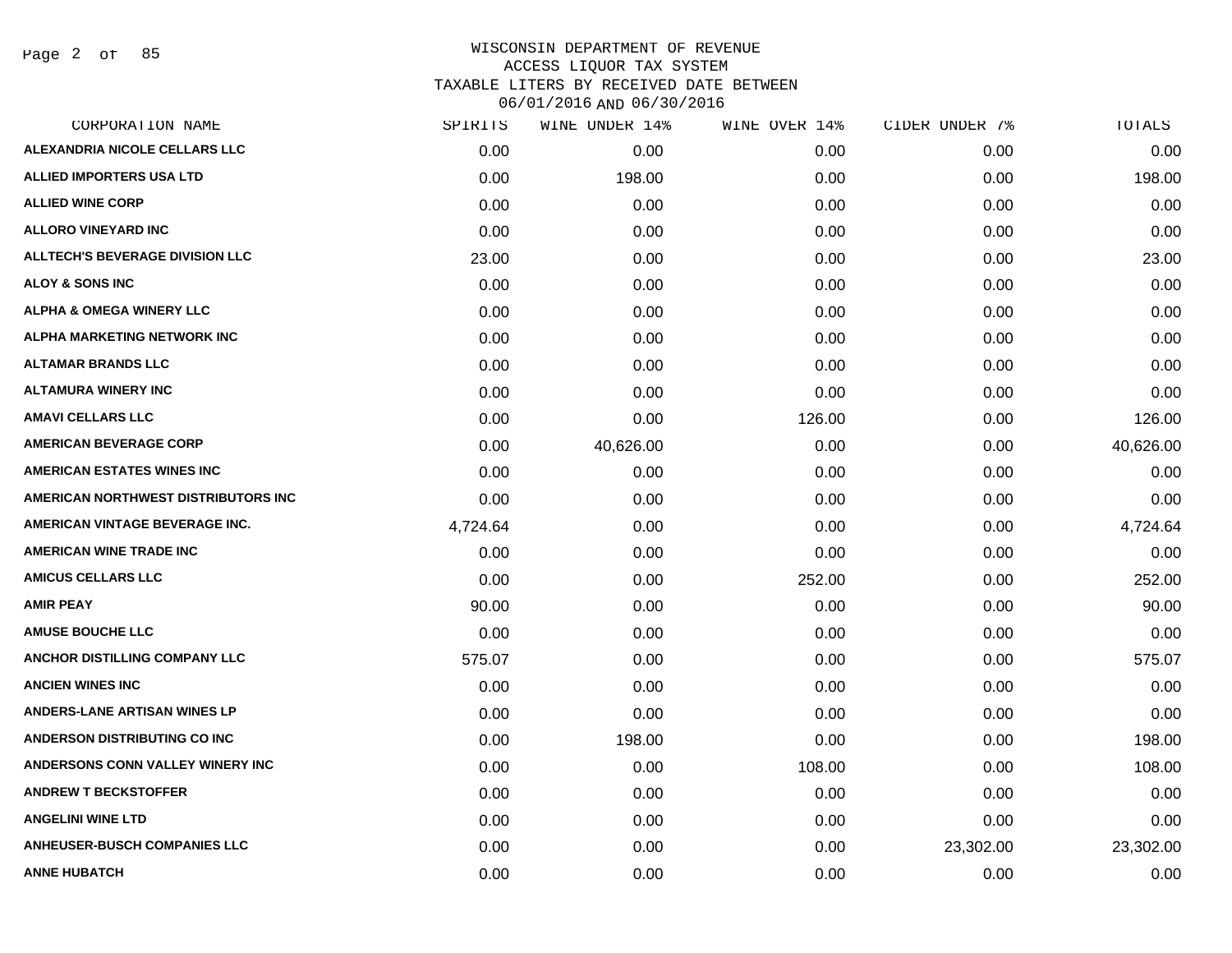Page 3 of 85

| CORPORATION NAME                                | SPIRITS   | WINE UNDER 14% | WINE OVER 14% | CIDER UNDER 7% | TOTALS    |
|-------------------------------------------------|-----------|----------------|---------------|----------------|-----------|
| <b>ANTHONY BOZZANO</b>                          | 0.00      | 0.00           | 0.00          | 0.00           | 0.00      |
| <b>ANTHONY M TRUCHARD</b>                       | 0.00      | 0.00           | 126.00        | 0.00           | 126.00    |
| <b>ANTHONY ROAD WINE CO INC</b>                 | 0.00      | 4.50           | 0.00          | 0.00           | 4.50      |
| <b>APOSTROPHE BRANDS LLC</b>                    | 630.00    | 0.00           | 0.00          | 0.00           | 630.00    |
| <b>APPELLATION TRADING COMPANY LLC</b>          | 0.00      | 0.00           | 126.00        | 0.00           | 126.00    |
| <b>APRIORI CELLAR LLC</b>                       | 0.00      | 0.00           | 0.00          | 0.00           | 0.00      |
| <b>AQUA PUMPKIN INC</b>                         | 0.00      | 0.00           | 0.00          | 0.00           | 0.00      |
| <b>ARBOR VINEYARDS INC</b>                      | 0.00      | 0.00           | 252.00        | 0.00           | 252.00    |
| <b>ARCHANA A DAVE</b>                           | 0.00      | 0.00           | 0.00          | 0.00           | 0.00      |
| AREL GROUP WINE & SPIRITS INC                   | 0.00      | 0.00           | 0.00          | 0.00           | 0.00      |
| <b>ARETE WINES LLC</b>                          | 0.00      | 0.00           | 0.00          | 0.00           | 0.00      |
| <b>ARIETTA INC</b>                              | 0.00      | 0.00           | 0.00          | 0.00           | 0.00      |
| <b>ARNOT-ROBERTS LLC</b>                        | 0.00      | 0.00           | 153.00        | 0.00           | 153.00    |
| <b>ARTISANAL IMPORTS INC</b>                    | 0.00      | 0.00           | 0.00          | 60.00          | 60.00     |
| <b>ASCENT WINES INC</b>                         | 0.00      | 0.00           | 0.00          | 0.00           | 0.00      |
| <b>ASSOCIATED BREWING COMPANY</b>               | 585.00    | 0.00           | 0.00          | 0.00           | 585.00    |
| <b>ASV WINES INC</b>                            | 0.00      | 1,917.00       | 0.00          | 0.00           | 1,917.00  |
| <b>ATHENEE IMPORTERS &amp; DISTRIBUTORS LTD</b> | 58.50     | 689.92         | 30.00         | 0.00           | 778.42    |
| <b>ATOMIC BRANDS INC</b>                        | 15,944.16 | 0.00           | 0.00          | 0.00           | 15,944.16 |
| <b>AUGUST WINE GROUP LLC</b>                    | 0.00      | 0.00           | 0.00          | 0.00           | 0.00      |
| <b>AUSTRAL WINES LLC</b>                        | 0.00      | 0.00           | 0.00          | 0.00           | 0.00      |
| <b>AV BRANDS INC</b>                            | 126.00    | 2,583.00       | 1,989.00      | 0.00           | 4,698.00  |
| AVV WINERY CO LLC                               | 0.00      | 0.00           | 99.00         | 0.00           | 99.00     |
| AW DIRECT INC                                   | 0.00      | 956.00         | 252.00        | 0.00           | 1,208.00  |
| <b>AXIOS INC</b>                                | 0.00      | 0.00           | 0.00          | 0.00           | 0.00      |
| <b>B &amp; I OVERSEAS TRADING INC</b>           | 0.00      | 0.00           | 0.00          | 0.00           | 0.00      |
| <b>B UNITED INTERNATIONAL INC</b>               | 0.00      | 23.99          | 260.87        | 0.00           | 284.86    |
| <b>B. NEKTAR LLC</b>                            | 0.00      | 0.00           | 0.00          | 0.00           | 0.00      |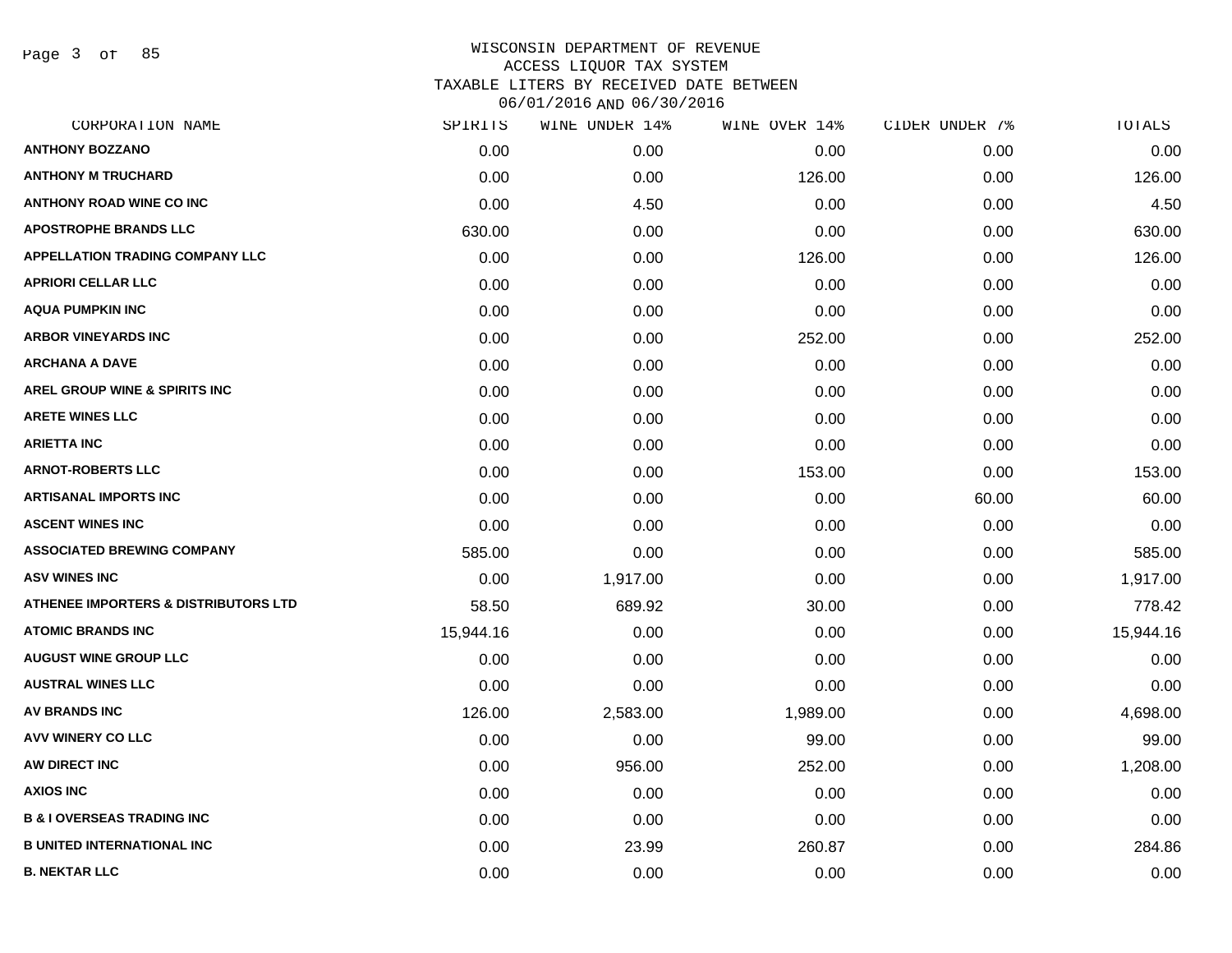Page 4 of 85

# WISCONSIN DEPARTMENT OF REVENUE

# ACCESS LIQUOR TAX SYSTEM

TAXABLE LITERS BY RECEIVED DATE BETWEEN

| CORPORATION NAME                           | SPIRITS    | WINE UNDER 14% | WINE OVER 14% | CIDER UNDER 7% | TOTALS     |
|--------------------------------------------|------------|----------------|---------------|----------------|------------|
| <b>BACARDI USA INC</b>                     | 189,819.30 | 535.04         | 624.00        | 0.00           | 190,978.34 |
| <b>BACCHUS TECHNOLOGIES LLC</b>            | 0.00       | 0.00           | 0.00          | 0.00           | 0.00       |
| <b>BACIO DIVINO CELLARS LLC</b>            | 0.00       | 0.00           | 126.00        | 0.00           | 126.00     |
| <b>BADGER MOUNTAIN INC</b>                 | 0.00       | 249.64         | 16.64         | 0.00           | 266.28     |
| <b>BALCONES DISTILLING LLC</b>             | 0.00       | 0.00           | 0.00          | 0.00           | 0.00       |
| <b>BALIUS CELLARS LLC</b>                  | 0.00       | 0.00           | 0.00          | 0.00           | 0.00       |
| <b>BALLAST POINT SPIRITS LLC</b>           | 0.00       | 0.00           | 0.00          | 0.00           | 0.00       |
| <b>BANFI PRODUCTS CORPORATION</b>          | 0.00       | 4,017.98       | 49.50         | 0.00           | 4,067.48   |
| <b>BANSHEE WINES LLC</b>                   | 0.00       | 1,678.50       | 1,920.00      | 0.00           | 3,598.50   |
| <b>BANVILLE &amp; JONES WINE MERCHANTS</b> | 0.00       | 639.00         | 0.00          | 0.00           | 639.00     |
| <b>BANZAI BEVERAGE CORPORATION</b>         | 0.00       | 38.04          | 0.00          | 0.00           | 38.04      |
| <b>BARGETTOS SANTA CRUZ WINERY INC</b>     | 0.00       | 0.00           | 0.00          | 0.00           | 0.00       |
| <b>BARLOW VINEYARDS LLC</b>                | 0.00       | 0.00           | 0.00          | 0.00           | 0.00       |
| <b>BARNARD GRIFFIN INC</b>                 | 0.00       | 0.00           | 0.00          | 0.00           | 0.00       |
| <b>BARNETT VINEYARDS LP</b>                | 0.00       | 0.00           | 0.00          | 0.00           | 0.00       |
| <b>BATCH 206 DISTILLERY LLC</b>            | 0.00       | 0.00           | 0.00          | 0.00           | 0.00       |
| <b>BAUM WINE IMPORTS INC</b>               | 22.50      | 4,203.75       | 225.00        | 0.00           | 4,451.25   |
| <b>BAVARIAN LION WINERY LLC</b>            | 0.00       | 0.00           | 0.00          | 0.00           | 0.00       |
| <b>BAYWOOD CELLARS INC</b>                 | 0.00       | 0.00           | 0.00          | 0.00           | 0.00       |
| <b>BCTLD LLC</b>                           | 99.00      | 0.00           | 0.00          | 0.00           | 99.00      |
| <b>BEATBOX BEVERAGES LLC</b>               | 0.00       | 0.00           | 0.00          | 0.00           | 0.00       |
| <b>BEATBOX BEVERAGES LLC</b>               | 0.00       | 0.00           | 0.00          | 0.00           | 0.00       |
| <b>BEAUX FRERES LLC</b>                    | 0.00       | 0.00           | 0.00          | 0.00           | 0.00       |
| <b>BEDFORD BRANDS LTD</b>                  | 0.00       | 594.00         | 0.00          | 0.00           | 594.00     |
| <b>BENDISTILLERY INC</b>                   | 0.00       | 0.00           | 0.00          | 0.00           | 0.00       |
| <b>BENESSERE VINEYARDS LTD</b>             | 0.00       | 0.00           | 0.00          | 0.00           | 0.00       |
| <b>BENNETT LANE WINERY LLC</b>             | 0.00       | 0.00           | 0.00          | 0.00           | 0.00       |
| <b>BENOVIA WINERY LLC</b>                  | 0.00       | 0.00           | 0.00          | 0.00           | 0.00       |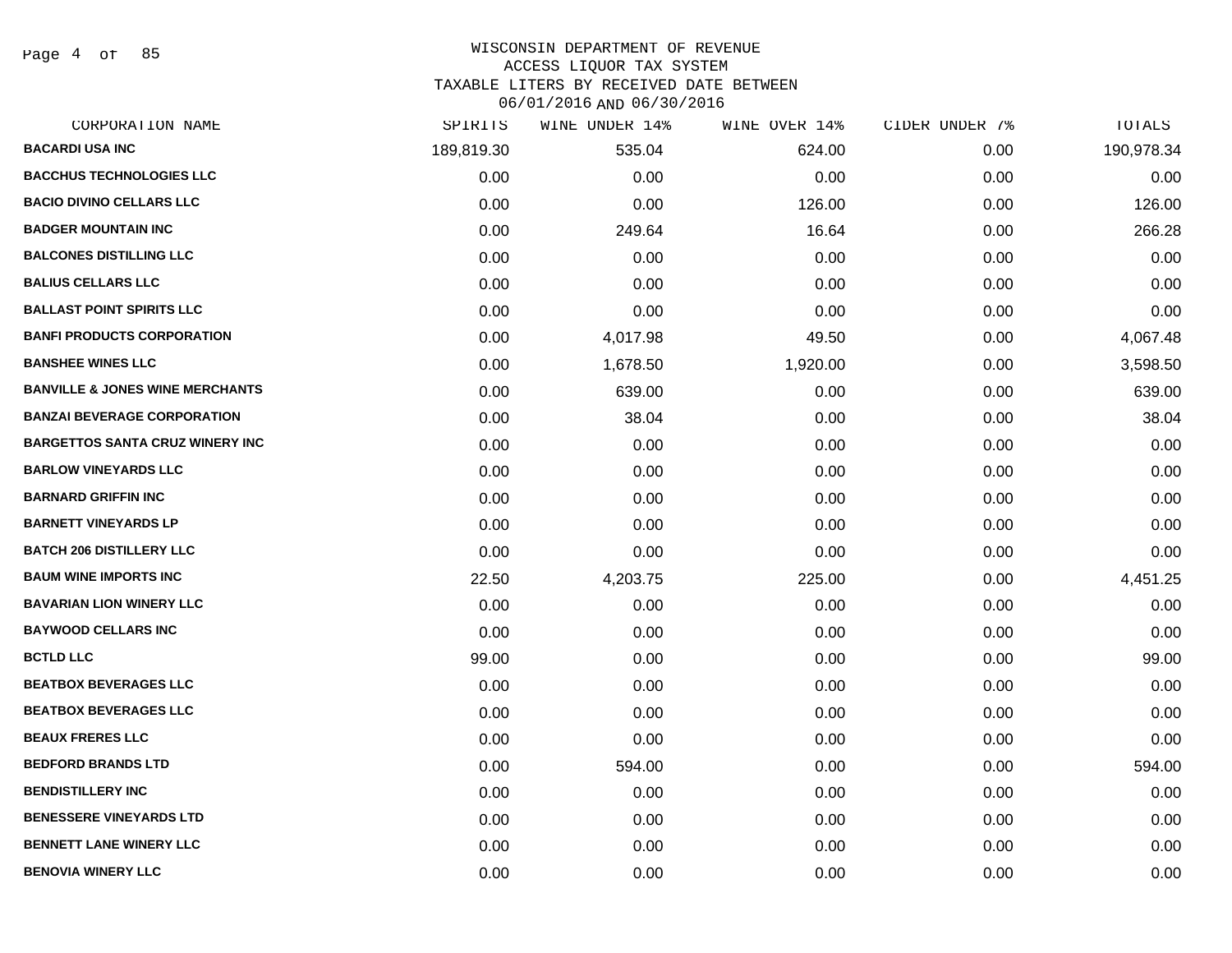Page 5 of 85

# WISCONSIN DEPARTMENT OF REVENUE ACCESS LIQUOR TAX SYSTEM TAXABLE LITERS BY RECEIVED DATE BETWEEN

| CORPORATION NAME                                       | SPIRITS | WINE UNDER 14% | WINE OVER 14% | CIDER UNDER 7% | TOTALS       |
|--------------------------------------------------------|---------|----------------|---------------|----------------|--------------|
| <b>BENTON-LANE LLC</b>                                 | 0.00    | 252.00         | 0.00          | 0.00           | 252.00       |
| <b>BERGSTROM WINES LLC</b>                             | 0.00    | 0.00           | 0.00          | 0.00           | 0.00         |
| <b>BERNARDUS LLC</b>                                   | 0.00    | 0.00           | 0.00          | 0.00           | 0.00         |
| BETHEL HEIGHTS VINEYARD INC                            | 0.00    | 0.00           | 0.00          | 0.00           | 0.00         |
| BETTER BRANDS INTERNATIONAL                            | 0.00    | 126.00         | 126.00        | 0.00           | 252.00       |
| <b>BETZ CELLARS LLC</b>                                | 0.00    | 0.00           | 0.00          | 0.00           | 0.00         |
| <b>BEVERAGE BROTHERS INC</b>                           | 0.00    | 0.00           | 0.00          | 1,337.78       | 1,337.78     |
| BEVERAGE SOLUTIONS & LOGISTICS INC                     | 0.00    | 0.00           | 0.00          | 0.00           | 0.00         |
| <b>BF ACQUISITION LTD</b>                              | 49.50   | 216.00         | 0.00          | 0.00           | 265.50       |
| <b>BIAGIO CRU &amp; ESTATE WINES LLC</b>               | 0.00    | $-14,706.00$   | 0.00          | 0.00           | $-14,706.00$ |
| BIEN NACIDO VINEYARDS OF RANCHO TEPUSQUET<br><b>LP</b> | 0.00    | 0.00           | 0.00          | 0.00           | 0.00         |
| <b>BILTMORE ESTATE WINE COMPANY</b>                    | 0.00    | 477.00         | 27.00         | 0.00           | 504.00       |
| <b>BLACK ROCK SPIRITS LLC</b>                          | 252.00  | 0.00           | 0.00          | 0.00           | 252.00       |
| <b>BLACKBIRD VINEYARDS LLC</b>                         | 0.00    | 19.50          | 397.50        | 0.00           | 417.00       |
| <b>BLACKBURN ENTERPRISES LLC</b>                       | 0.00    | 126.00         | 0.00          | 0.00           | 126.00       |
| <b>BLAKE FARMS HARD APPLE CIDER LLC</b>                | 0.00    | 0.00           | 0.00          | 6,315.96       | 6,315.96     |
| <b>BLAUM BROS DISTILLING CO LLC</b>                    | 0.00    | 0.00           | 0.00          | 0.00           | 0.00         |
| BLUE RIDGE DISTILLING CO INC                           | 0.00    | 0.00           | 0.00          | 0.00           | 0.00         |
| <b>BLUE SKY VINTNERS LLC</b>                           | 0.00    | 0.00           | 0.00          | 0.00           | 0.00         |
| <b>BNA WINE GROUP LLC</b>                              | 0.00    | 504.00         | 0.00          | 0.00           | 504.00       |
| <b>BNP DISTRIBUTING CO INC</b>                         | 0.00    | 0.00           | 0.00          | 0.00           | 0.00         |
| <b>BOB C BEVERAGES LLC</b>                             | 0.00    | 0.00           | 0.00          | 0.00           | 0.00         |
| <b>BOEGER WINERY INC</b>                               | 0.00    | 0.00           | 0.00          | 0.00           | 0.00         |
| <b>BOGLE VINEYARDS INC</b>                             | 0.00    | 15,624.00      | 2,646.00      | 0.00           | 18,270.00    |
| <b>BONANNO VINTNERS LLC</b>                            | 0.00    | 0.00           | 0.00          | 0.00           | 0.00         |
| <b>BONNY DOON WINERY INC</b>                           | 0.00    | 162.00         | 0.00          | 0.00           | 162.00       |
| <b>BOSTON BEER CORPORATION</b>                         | 0.00    | 0.00           | 0.00          | 194,686.54     | 194,686.54   |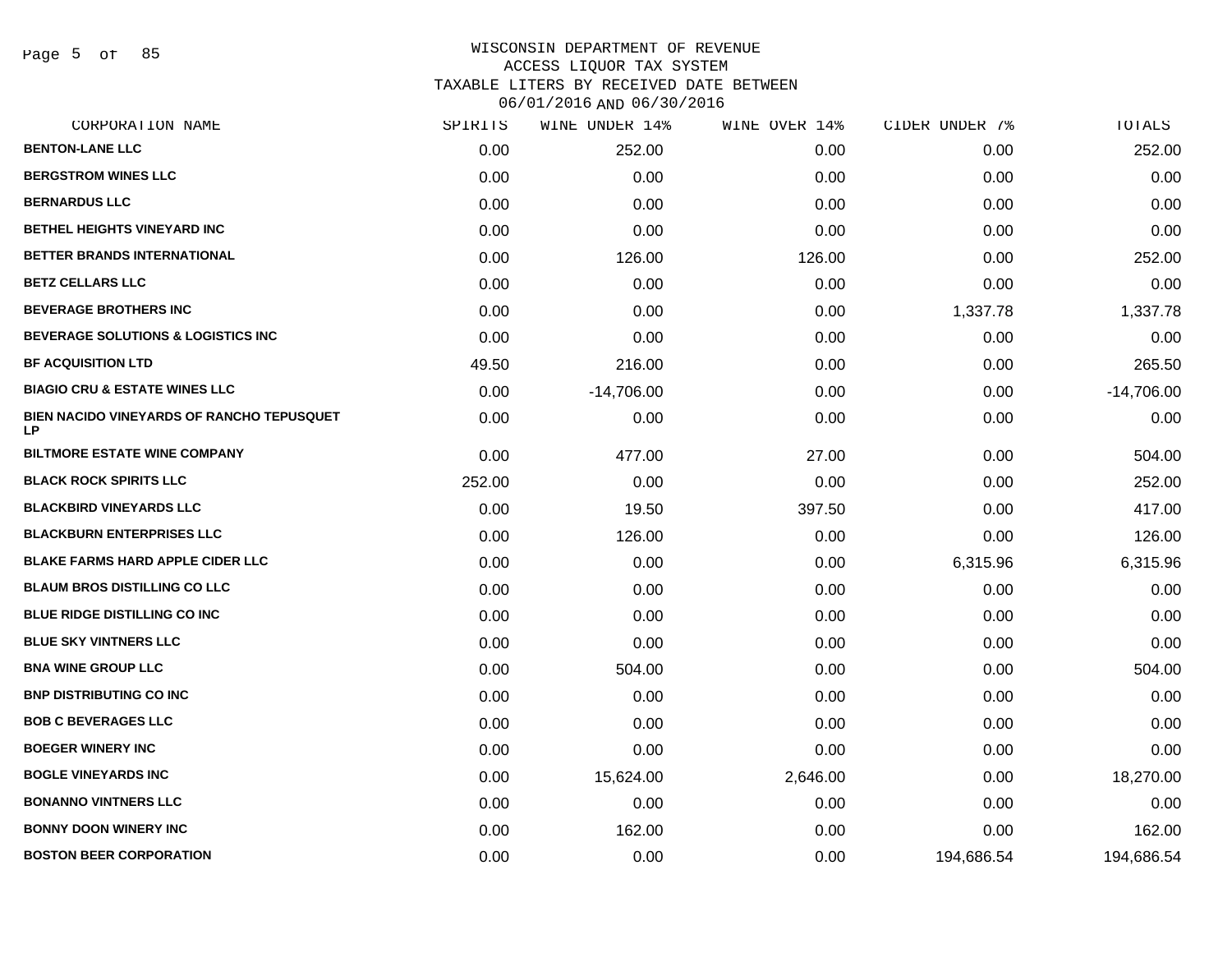| CORPORATION NAME                               | SPIRITS    | WINE UNDER 14% | WINE OVER 14% | CIDER UNDER 7% | TOTALS     |
|------------------------------------------------|------------|----------------|---------------|----------------|------------|
| <b>BOUCHAINE VINEYARDS INC</b>                 | 0.00       | 0.00           | 0.00          | 0.00           | 0.00       |
| <b>BOUNDARY BREAKS LLC</b>                     | 0.00       | 0.00           | 0.00          | 0.00           | 0.00       |
| <b>BOUTINOT USA INC</b>                        | 0.00       | 0.00           | 0.00          | 0.00           | 0.00       |
| <b>BRASSFIELD ESTATE WINERY LLC</b>            | 0.00       | 162.00         | 378.00        | 0.00           | 540.00     |
| <b>BRAZOS WINE IMPORTS LLC</b>                 | 0.00       | 1,008.00       | 0.00          | 0.00           | 1,008.00   |
| <b>BREWER-CLIFTON LLC</b>                      | 0.00       | 0.00           | 0.00          | 0.00           | 0.00       |
| <b>BRIAN PEARSON</b>                           | 0.00       | 0.00           | 0.00          | 0.00           | 0.00       |
| <b>BRIDGEVIEW VINEYARDS INC</b>                | 0.00       | 135.00         | 0.00          | 0.00           | 135.00     |
| <b>BROADBENT SELECTIONS INC</b>                | 0.00       | 1,713.00       | 94.50         | 0.00           | 1,807.50   |
| <b>BRONCO WINE COMPANY</b>                     | 0.00       | 65,299.18      | 391.50        | 0.00           | 65,690.68  |
| <b>BROTHERS INTERNATIONAL FOOD CORPORATION</b> | 0.00       | 3,375.00       | 0.00          | 0.00           | 3,375.00   |
| <b>BROVO SPIRITS LLC</b>                       | 0.00       | 0.00           | 0.00          | 0.00           | 0.00       |
| <b>BROWN-FORMAN CORPORATION</b>                | 247,878.30 | 16,575.05      | 4,995.00      | 0.00           | 269,448.35 |
| <b>BRUTOCAO CELLARS LP</b>                     | 0.00       | 252.00         | 0.00          | 0.00           | 252.00     |
| <b>BUEHLER VINEYARDS INC</b>                   | 0.00       | 126.00         | 135.00        | 0.00           | 261.00     |
| <b>BULGARIAN MASTER VINTNERS LLC</b>           | 0.00       | 252.00         | 0.00          | 0.00           | 252.00     |
| <b>BULLY HILL VINEYARDS INC</b>                | 0.00       | 0.00           | 0.00          | 0.00           | 0.00       |
| <b>BUONA VITA LLC</b>                          | 0.00       | 0.00           | 0.00          | 0.00           | 0.00       |
| <b>BUONCRISTIANI WINE CO LLC</b>               | 0.00       | 0.00           | 0.00          | 0.00           | 0.00       |
| <b>BURGESS CELLARS INC</b>                     | 0.00       | 0.00           | 0.00          | 0.00           | 0.00       |
| <b>BUZZBALLZ LLC</b>                           | 0.00       | 0.00           | 0.00          | 0.00           | 0.00       |
| <b>BUZZBOX BEVERAGES INC</b>                   | 0.00       | 0.00           | 0.00          | 0.00           | 0.00       |
| <b>BYRON T DOOLEY</b>                          | 0.00       | 0.00           | 0.00          | 0.00           | 0.00       |
| <b>C &amp; C WINE SERVICES INC</b>             | 0.00       | 126.00         | 189.00        | 0.00           | 315.00     |
| <b>C MONDAVI &amp; SONS</b>                    | 0.00       | 10,233.00      | 567.00        | 0.00           | 10,800.00  |
| <b>CA'MOMI WINERY LLC</b>                      | 0.00       | 252.00         | 0.00          | 0.00           | 252.00     |
| <b>CABERNET CORP</b>                           | 0.00       | 1,282.50       | 63.00         | 0.00           | 1,345.50   |
| <b>CAIN CELLARS INC</b>                        | 0.00       | 0.00           | 0.00          | 0.00           | 0.00       |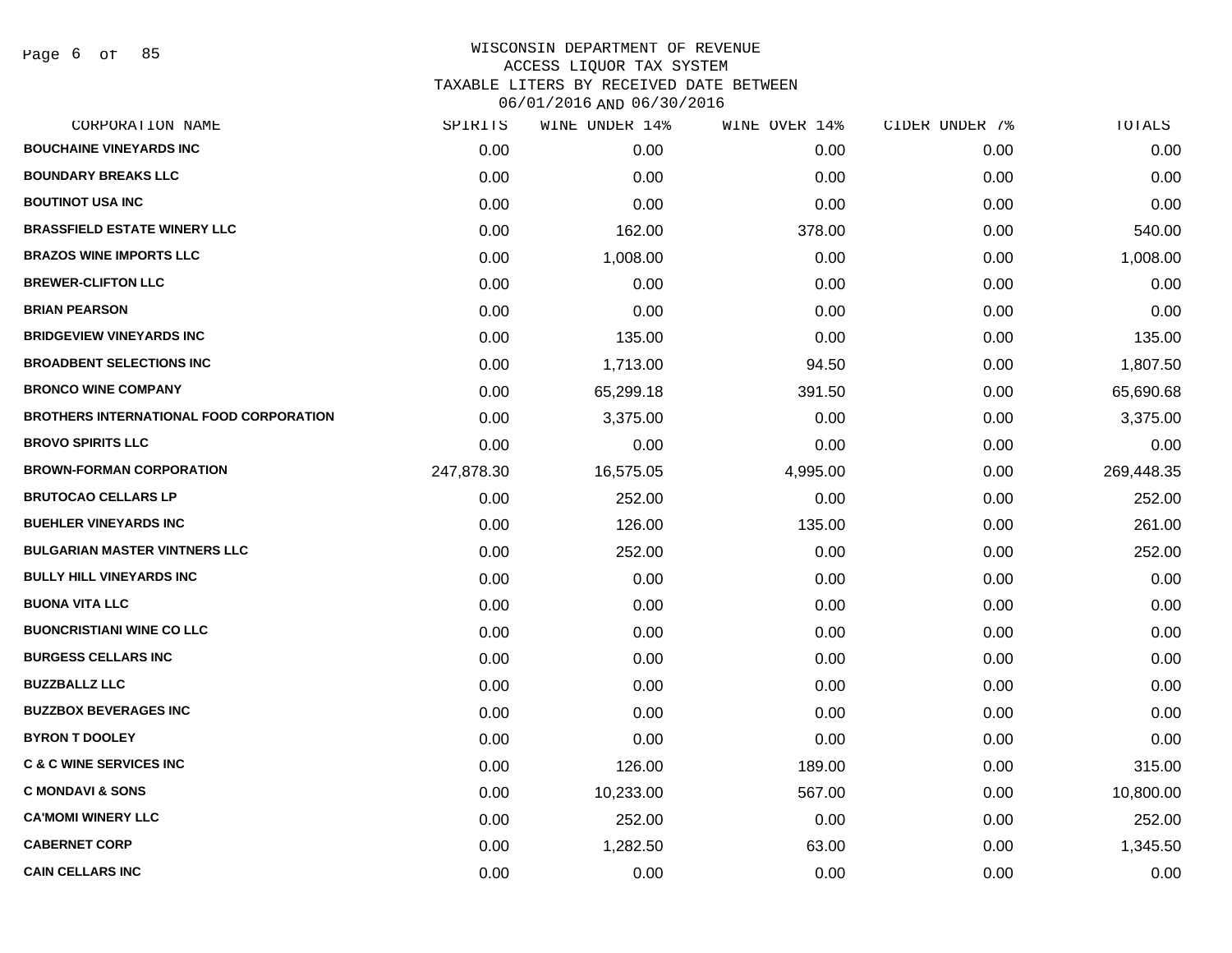Page 7 of 85

|           | WINE UNDER 14% | WINE OVER 14% |      | TOTALS         |
|-----------|----------------|---------------|------|----------------|
| 0.00      | 0.00           | 0.00          | 0.00 | 0.00           |
| 0.00      | 0.00           | 0.00          | 0.00 | 0.00           |
| 0.00      | 0.00           | 126.00        | 0.00 | 126.00         |
| 0.00      | 0.00           | 0.00          | 0.00 | 0.00           |
| 0.00      | 84.00          | 0.00          | 0.00 | 84.00          |
| 94.50     | 0.00           | 0.00          | 0.00 | 94.50          |
| 0.00      | 0.00           | 0.00          | 0.00 | 0.00           |
| 0.00      | 0.00           | 0.00          | 0.00 | 0.00           |
| 0.00      | 0.00           | 0.00          | 0.00 | 0.00           |
| 46,449.30 | 0.00           | 0.00          | 0.00 | 46,449.30      |
| 0.00      | 0.00           | 0.00          | 0.00 | 0.00           |
| 0.00      | 828.00         | 234.00        | 0.00 | 1,062.00       |
| 0.00      | 0.00           | 0.00          | 0.00 | 0.00           |
| 0.00      | 540.00         | 0.00          | 0.00 | 540.00         |
| 270.00    | 540.00         | 0.00          | 0.00 | 810.00         |
| 0.00      | 0.00           | 0.00          | 0.00 | 0.00           |
| 218.00    | 0.00           | 0.00          | 0.00 | 218.00         |
| 0.00      | 0.00           | 0.00          | 0.00 | 0.00           |
| 0.00      | 1,323.00       | 189.00        | 0.00 | 1,512.00       |
| 0.00      | 0.00           | 0.00          | 0.00 | 0.00           |
| 0.00      | 0.00           | 0.00          | 0.00 | 0.00           |
| 270.00    | 0.00           | 0.00          | 0.00 | 270.00         |
| 3,744.00  | 0.00           | 0.00          | 0.00 | 3,744.00       |
| 0.00      | 297.00         | 0.00          | 0.00 | 297.00         |
| 0.00      | 0.00           | 0.00          | 0.00 | 0.00           |
| 0.00      | 0.00           | 0.00          | 0.00 | 0.00           |
| 0.00      | 0.00           | 0.00          | 0.00 | 0.00           |
| 0.00      | 135.53         | 0.00          | 0.00 | 135.53         |
|           | SPIRITS        |               |      | CIDER UNDER 7% |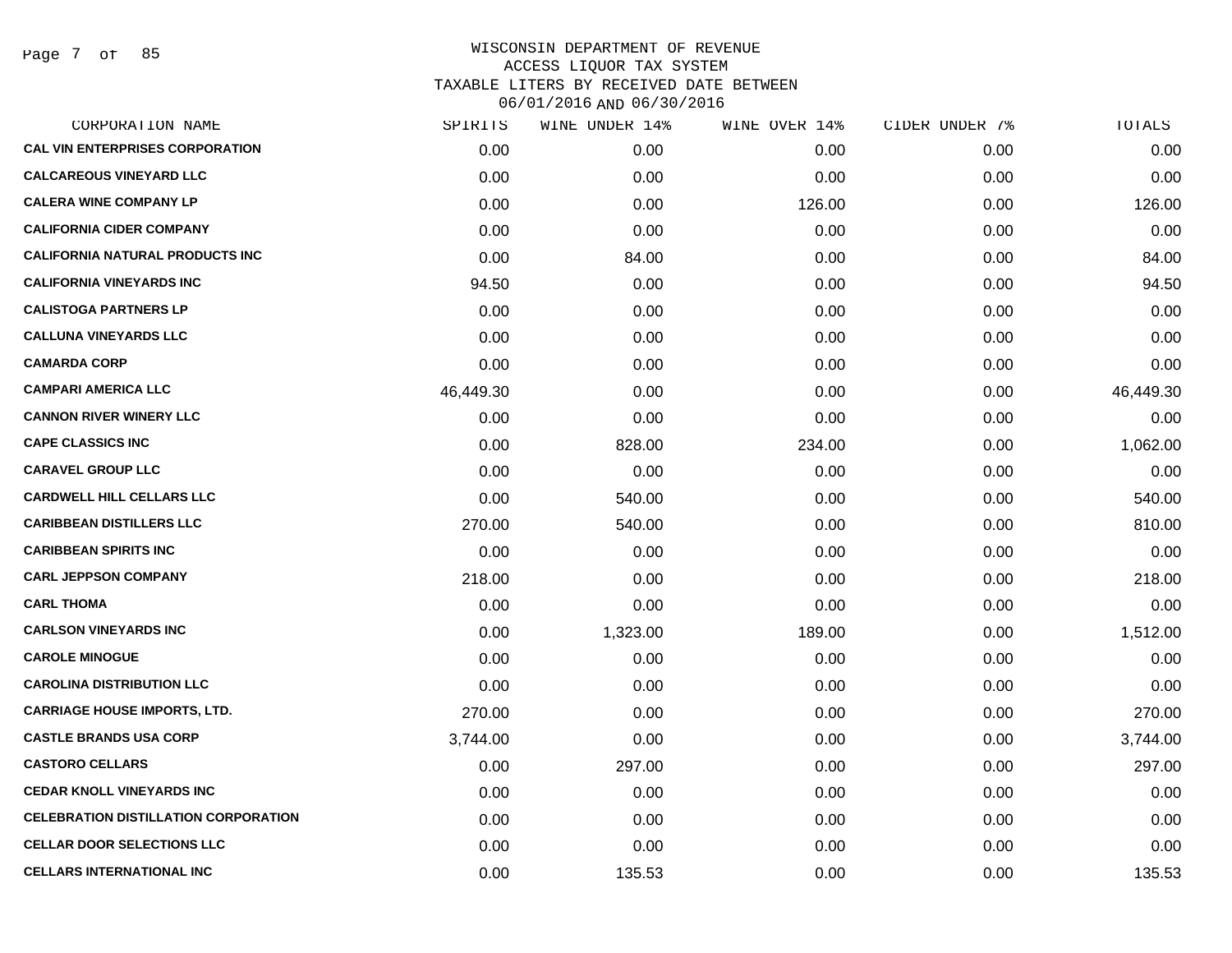Page 8 of 85

| CORPORATION NAME                      | SPIRITS   | WINE UNDER 14% | WINE OVER 14% | CIDER UNDER 7% | TOTALS    |
|---------------------------------------|-----------|----------------|---------------|----------------|-----------|
| <b>CELLO VIA INC</b>                  | 0.00      | 0.00           | 0.00          | 0.00           | 0.00      |
| <b>CENTER VALLEY ORCHARDS LLC</b>     | 0.00      | 72.00          | 0.00          | 260.95         | 332.95    |
| <b>CHANNING DAUGHTERS WINERY LLC</b>  | 0.00      | 0.00           | 0.00          | 0.00           | 0.00      |
| <b>CHAPPELLET WINERY INC</b>          | 0.00      | 0.00           | 738.00        | 0.00           | 738.00    |
| <b>CHARBAUT AMERICA INC</b>           | 0.00      | 0.00           | 0.00          | 0.00           | 0.00      |
| <b>CHARLES &amp; MARTHA BARRA</b>     | 0.00      | 0.00           | 0.00          | 0.00           | 0.00      |
| <b>CHARLES JACQUIN ET CIE INC</b>     | 22,661.70 | 0.00           | 247.37        | 0.00           | 22,909.07 |
| <b>CHARLES NEAL SELECTIONS INC</b>    | 0.00      | 0.00           | 0.00          | 0.00           | 0.00      |
| <b>CHARLES REININGER LLC</b>          | 0.00      | 0.00           | 0.00          | 0.00           | 0.00      |
| <b>CHATEAU BARNABY LLC</b>            | 0.00      | 0.00           | 0.00          | 0.00           | 0.00      |
| <b>CHATEAU DIANA LLC</b>              | 0.00      | 0.00           | 10,780.12     | 0.00           | 10,780.12 |
| <b>CHATHAM IMPORTS INC</b>            | 801.00    | 0.00           | 0.00          | 0.00           | 801.00    |
| <b>CHEHALEM INC</b>                   | 0.00      | 0.00           | 0.00          | 0.00           | 0.00      |
| <b>CHICAGO DISTILLING COMPANY LLC</b> | 0.00      | 0.00           | 0.00          | 0.00           | 0.00      |
| <b>CHOYA UMESHU USA INC</b>           | 0.00      | 0.00           | 0.00          | 0.00           | 0.00      |
| <b>CHRISTIAN P SCHAEFER</b>           | 0.00      | 3,681.00       | 0.00          | 11,642.96      | 15,323.96 |
| <b>CHRISTOPHER DRAKE WHITCRAFT</b>    | 0.00      | 0.00           | 0.00          | 0.00           | 0.00      |
| <b>CHRISTOPHER FIGGINS</b>            | 0.00      | 90.00          | 0.00          | 0.00           | 90.00     |
| <b>CHRISTOPHER J FLOOD</b>            | 0.00      | 0.00           | 0.00          | 0.00           | 0.00      |
| <b>CHRISTOPHER M JAMES</b>            | 0.00      | 90.00          | 378.00        | 0.00           | 468.00    |
| <b>CHRISTOPHER MICHAEL WINES LLC</b>  | 0.00      | 126.00         | 0.00          | 0.00           | 126.00    |
| <b>CLAAR CELLARS LLC</b>              | 0.00      | 783.16         | 0.00          | 0.00           | 783.16    |
| <b>CLARA STREET COMPANY</b>           | 0.00      | 0.00           | 0.00          | 0.00           | 0.00      |
| <b>CLASSIC WINE IMPORTS INC</b>       | 207.00    | 126.00         | 0.00          | 0.00           | 333.00    |
| <b>CLASSICAL WINES FROM SPAIN LTD</b> | 0.00      | 0.00           | 0.00          | 0.00           | 0.00      |
| <b>CLENDENENLINDQUIST VINTNERS</b>    | 0.00      | 0.00           | 0.00          | 0.00           | 0.00      |
| <b>CLINE CELLARS INC</b>              | 0.00      | 2,772.00       | 1,764.00      | 0.00           | 4,536.00  |
| <b>CLINE SISTERS IMPORTS LLC</b>      | 0.00      | 0.00           | 0.00          | 0.00           | 0.00      |
|                                       |           |                |               |                |           |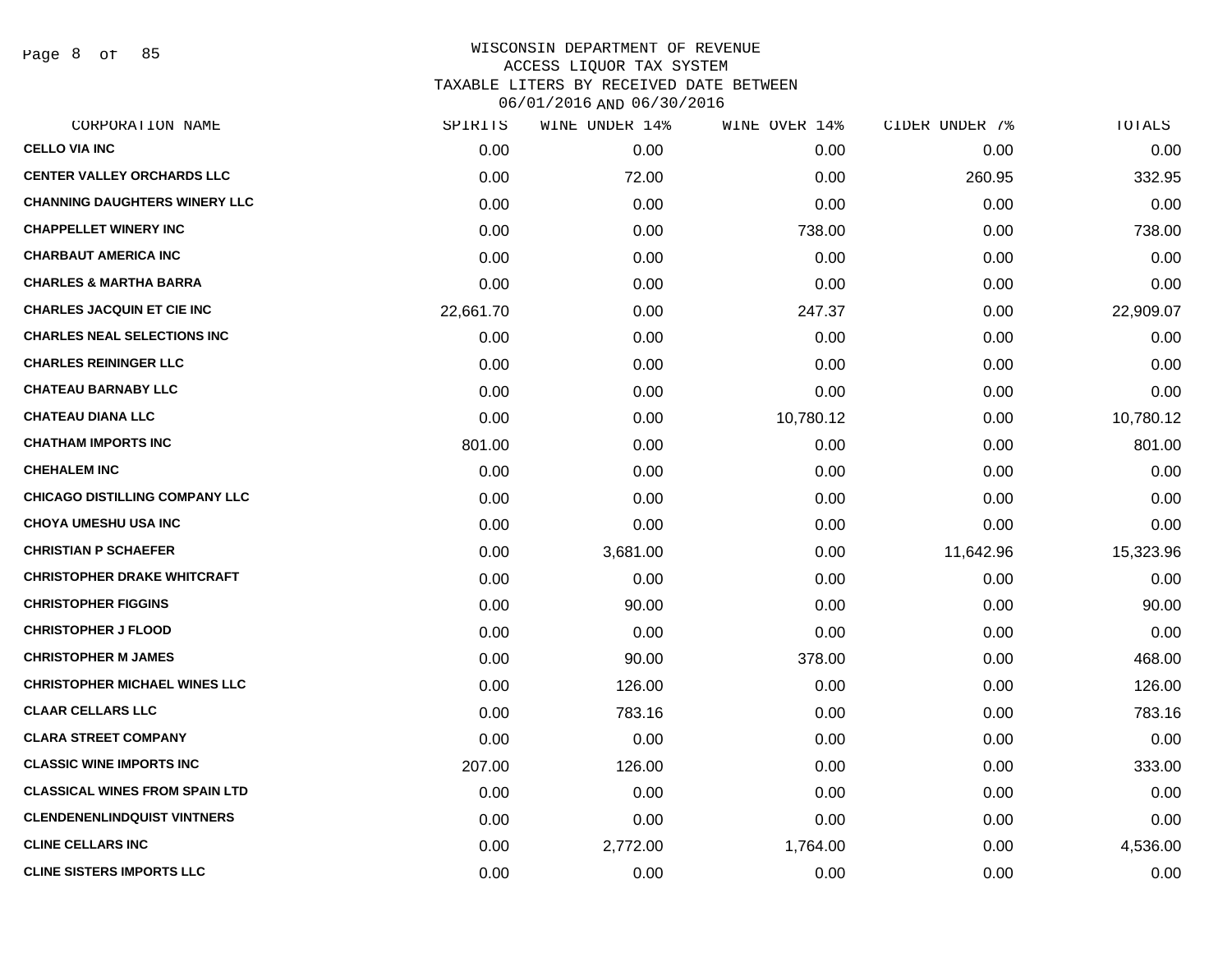Page 9 of 85

# WISCONSIN DEPARTMENT OF REVENUE ACCESS LIQUOR TAX SYSTEM

TAXABLE LITERS BY RECEIVED DATE BETWEEN

| CORPORATION NAME                             | SPIRITS    | WINE UNDER 14% | WINE OVER 14% | CIDER UNDER 7% | TOTALS     |
|----------------------------------------------|------------|----------------|---------------|----------------|------------|
| <b>CLINT PROPERTIES INC</b>                  | 0.00       | 0.00           | 0.00          | 0.00           | 0.00       |
| <b>CLOS DU VAL WINE CO LTD</b>               | 0.00       | 0.00           | 1,278.00      | 0.00           | 1,278.00   |
| <b>COCKERELL WINE CONSULTING LLC</b>         | 0.00       | 0.00           | 0.00          | 0.00           | 0.00       |
| <b>COCKTAIL CRAFTERS LLC</b>                 | 0.00       | 1,597.16       | 0.00          | 0.00           | 1,597.16   |
| <b>CODY T WRIGHT</b>                         | 0.00       | 0.00           | 0.00          | 0.00           | 0.00       |
| <b>COHO WINES LLC</b>                        | 0.00       | 0.00           | 0.00          | 0.00           | 0.00       |
| <b>COLORADO CIDER COMPANY LLC</b>            | 0.00       | 0.00           | 0.00          | 572.00         | 572.00     |
| <b>CONSTELLATION BRANDS INC</b>              | 152,585.10 | 312,874.65     | 12,478.50     | 0.00           | 477,938.25 |
| <b>CONWAY VINEYARDS INC</b>                  | 0.00       | 0.00           | 0.00          | 0.00           | 0.00       |
| <b>COOL HAND VINEYARDS LLC</b>               | 0.00       | 0.00           | 0.00          | 0.00           | 0.00       |
| <b>COPA CACHACA CORPORATION</b>              | 0.00       | 0.00           | 0.00          | 0.00           | 0.00       |
| <b>COPAIN WINE CELLARS LLC</b>               | 0.00       | 0.00           | 0.00          | 0.00           | 0.00       |
| <b>COPPER &amp; KINGS AMERICAN BRANDY CO</b> | 288.00     | 0.00           | 0.00          | 0.00           | 288.00     |
| <b>COPPER CANE LLC</b>                       | 0.00       | 1,458.00       | 855.00        | 0.00           | 2,313.00   |
| <b>CORA IMPORTS LTD</b>                      | 0.00       | 0.00           | 0.00          | 0.00           | 0.00       |
| <b>CORDELINA WINE COMPANY LLC</b>            | 0.00       | 0.00           | 0.00          | 0.00           | 0.00       |
| <b>CORK ALLIANCE INC</b>                     | 0.00       | 2,880.00       | 0.00          | 0.00           | 2,880.00   |
| <b>CORNERSTONE CELLARS INC</b>               | 0.00       | 0.00           | 1.39          | 0.00           | 1.39       |
| <b>COUP DE FOUDRE LLC</b>                    | 0.00       | 0.00           | 0.00          | 0.00           | 0.00       |
| <b>COURAGEOUS INC</b>                        | 0.00       | 0.00           | 0.00          | 0.00           | 0.00       |
| <b>CRACOVIA BRANDS INC</b>                   | 0.00       | 0.00           | 0.00          | 0.00           | 0.00       |
| <b>CRAFTED ARTISAN MEADERY LLC</b>           | 0.00       | 0.00           | 0.00          | 0.00           | 0.00       |
| <b>CRAIG JAFFURS</b>                         | 0.00       | 0.00           | 0.00          | 0.00           | 0.00       |
| <b>CRAIG S HANDLY</b>                        | 0.00       | 0.00           | 0.00          | 0.00           | 0.00       |
| <b>CREATIVE WINE CONCEPTS INC</b>            | 0.00       | 0.00           | 0.00          | 0.00           | 0.00       |
| <b>CREW WINE COMPANY LLC</b>                 | 0.00       | 3,546.00       | 63.00         | 0.00           | 3,609.00   |
| <b>CRIBARI VINEYARDS INC</b>                 | 0.00       | 0.00           | 0.00          | 0.00           | 0.00       |
| <b>CRIMSON WINE GROUP LTD</b>                | 0.00       | 31.50          | 0.00          | 0.00           | 31.50      |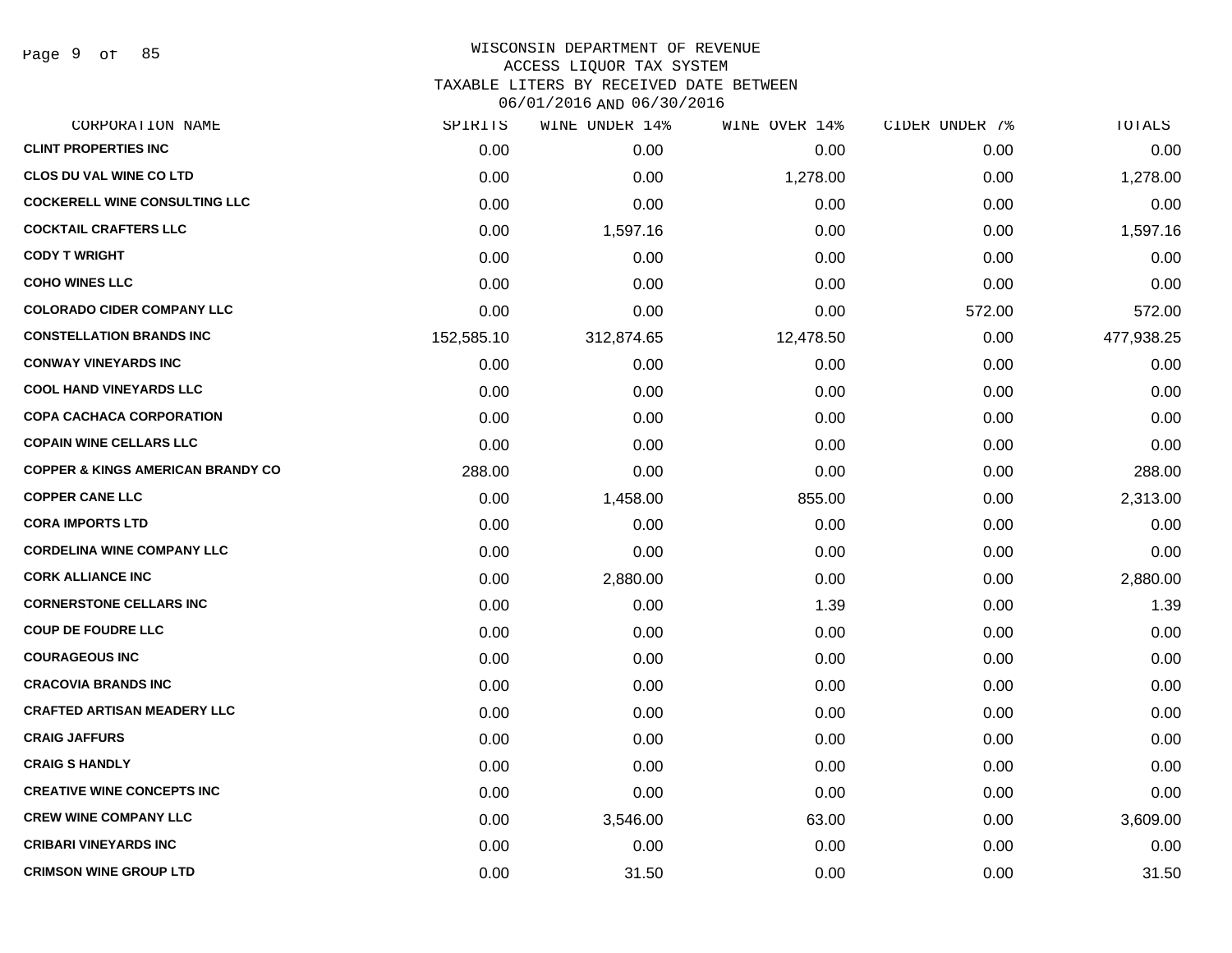Page 10 of 85

|        | WINE UNDER 14% |          | CIDER UNDER 7% | TOTALS    |
|--------|----------------|----------|----------------|-----------|
| 0.00   | 0.00           | 0.00     | 0.00           | 0.00      |
| 0.00   | 0.00           | 0.00     | 0.00           | 0.00      |
| 0.00   | 0.00           | 0.00     | 0.00           | 0.00      |
| 0.00   | 0.00           | 0.00     | 0.00           | 0.00      |
| 4.50   | 0.00           | 0.00     | 0.00           | 4.50      |
| 0.00   | 1,134.00       | 504.00   | 0.00           | 1,638.00  |
| 0.00   | 819.00         | 756.00   | 0.00           | 1,575.00  |
| 0.00   | 0.00           | 0.00     | 0.00           | 0.00      |
| 0.00   | 0.00           | 0.00     | 0.00           | 0.00      |
| 0.00   | 0.00           | 0.00     | 0.00           | 0.00      |
| 0.00   | 0.00           | 756.00   | 0.00           | 756.00    |
| 0.00   | 0.00           | 0.00     | 0.00           | 0.00      |
| 0.00   | 63.00          | 0.00     | 0.00           | 63.00     |
| 0.00   | 0.00           | 0.00     | 0.00           | 0.00      |
| 0.00   | 0.00           | 0.00     | 0.00           | 0.00      |
| 0.00   | 0.00           | 0.00     | 0.00           | 0.00      |
| 0.00   | 38.00          | 323.00   | 0.00           | 361.00    |
| 0.00   | 0.00           | 0.00     | 0.00           | 0.00      |
| 0.00   | 0.00           | 0.00     | 0.00           | 0.00      |
| 0.00   | 0.00           | 0.00     | 0.00           | 0.00      |
| 0.00   | 0.00           | 0.00     | 0.00           | 0.00      |
| 0.00   | 0.00           | 0.00     | 0.00           | 0.00      |
| 0.00   | 0.00           | 0.00     | 0.00           | 0.00      |
| 0.00   | 0.00           | 0.00     | 0.00           | 0.00      |
| 966.00 | 19,242.28      | 1,425.50 | 0.00           | 21,633.78 |
| 706.50 | 0.00           | 0.00     | 0.00           | 706.50    |
| 0.00   | 0.00           | 0.00     | 0.00           | 0.00      |
| 0.00   | 0.00           | 0.00     | 0.00           | 0.00      |
|        | SPIRITS        |          | WINE OVER 14%  |           |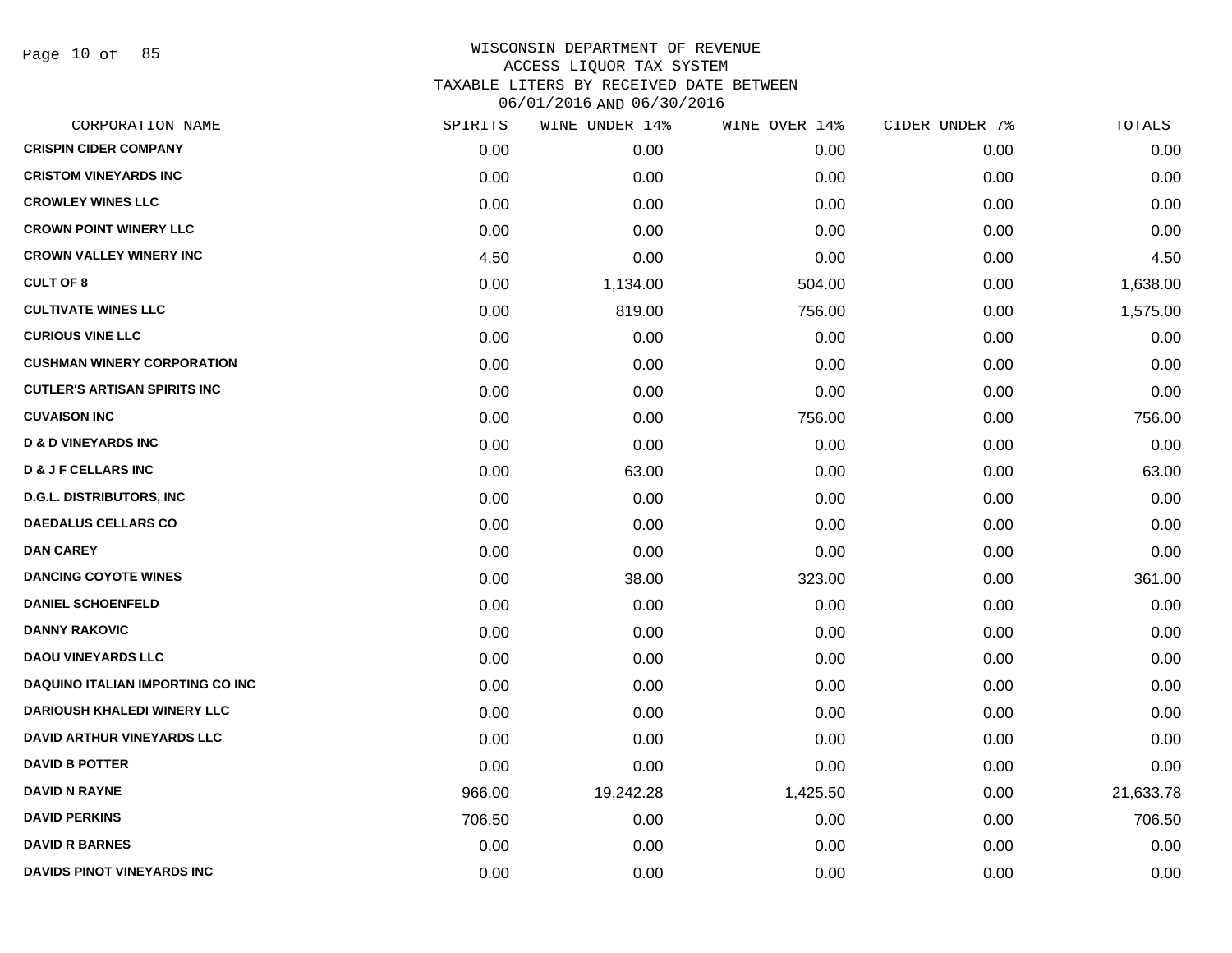Page 11 of 85

#### WISCONSIN DEPARTMENT OF REVENUE ACCESS LIQUOR TAX SYSTEM

TAXABLE LITERS BY RECEIVED DATE BETWEEN

| CORPORATION NAME                                                         | SPIRITS      | WINE UNDER 14% | WINE OVER 14% | CIDER UNDER 7% | TOTALS       |
|--------------------------------------------------------------------------|--------------|----------------|---------------|----------------|--------------|
| <b>DAVIN A SHERWOOD</b>                                                  | 0.00         | 0.00           | 0.00          | 0.00           | 0.00         |
| DE MAISON SELECTIONS INC                                                 | 54.00        | 1,630.50       | 58.50         | 0.00           | 1,743.00     |
| <b>DEANNA BASTIANICH</b>                                                 | 0.00         | 0.00           | 0.00          | 0.00           | 0.00         |
| <b>DELEGAT USA INC</b>                                                   | 0.00         | $-9,720.00$    | 0.00          | 0.00           | $-9,720.00$  |
| <b>DELICATO VINEYARDS INC</b>                                            | 0.00         | 118,461.00     | 18,360.00     | 0.00           | 136,821.00   |
| <b>DELILLE CELLARS LLC</b>                                               | 0.00         | 0.00           | 0.00          | 0.00           | 0.00         |
| <b>DEMERARA DISTILLERS (USA) INC</b>                                     | 0.00         | 0.00           | 0.00          | 0.00           | 0.00         |
| <b>DEROSE WINERY INC</b>                                                 | 0.00         | 0.00           | 0.00          | 0.00           | 0.00         |
| <b>DERRICK C MANCINI</b>                                                 | 0.00         | 0.00           | 0.00          | 0.00           | 0.00         |
| <b>DIAGEO AMERICAS INC</b>                                               | 1,144,681.90 | 0.00           | 0.00          | 0.00           | 1,144,681.90 |
| <b>DIAMOND IMPORTERS INC</b>                                             | 0.00         | 0.00           | 0.00          | 0.00           | 0.00         |
| <b>DISARONNO INTERNATIONAL LLC</b>                                       | 2,973.75     | 2,979.00       | 0.00          | 0.00           | 5,952.75     |
| DISTILLERY NO. 209 LTD NAPA CALIFORNIA                                   | 0.00         | 0.00           | 0.00          | 0.00           | 0.00         |
| <b>DIVOT ENTERPRISES LLC</b>                                             | 0.00         | 0.00           | 252.00        | 0.00           | 252.00       |
| <b>DOMAINE DE LA TERRE ROUGE LTD</b>                                     | 0.00         | 0.00           | 0.00          | 0.00           | 0.00         |
| <b>DOMAINE DE MARIA SOTER LLC</b>                                        | 0.00         | 171.00         | 0.00          | 0.00           | 171.00       |
| <b>DOMAINE SELECT WINE &amp; SPIRITS LLC</b>                             | 0.00         | 0.00           | 0.00          | 0.00           | 0.00         |
| <b>DOMAINE SELECT WINE ESTATES LLC</b>                                   | 54.00        | 1,057.49       | 0.00          | 0.00           | 1,111.49     |
| <b>DOMAINE SERENE VINEYARDS &amp; WINERY INC</b>                         | 0.00         | 0.00           | 0.00          | 0.00           | 0.00         |
| <b>DOMAINE ST GEORGE</b>                                                 | 0.00         | 630.00         | 0.00          | 0.00           | 630.00       |
| <b>DON SEBASTIANI &amp; SONS INTERNATIONAL WINE</b><br><b>NEGOCIANTS</b> | 0.00         | 11,736.00      | 1,449.00      | 0.00           | 13,185.00    |
| <b>DOUBLE DIAMOND DISTILLERY LLC</b>                                     | 0.00         | 0.00           | 0.00          | 0.00           | 0.00         |
| <b>DOUBLE DOWN SPIRITS LLC</b>                                           | 0.00         | 0.00           | 0.00          | 0.00           | 0.00         |
| <b>DOYNA LTD</b>                                                         | 0.00         | 0.00           | 0.00          | 0.00           | 0.00         |
| <b>DREYER WINE LLC</b>                                                   | 0.00         | 504.00         | 0.00          | 0.00           | 504.00       |
| <b>DREYFUS ASHBY INC</b>                                                 | 0.00         | 1,458.00       | 895.50        | 0.00           | 2,353.50     |
| <b>DRINKS AMERICAS INC</b>                                               | 0.00         | 0.00           | 0.00          | 0.00           | 0.00         |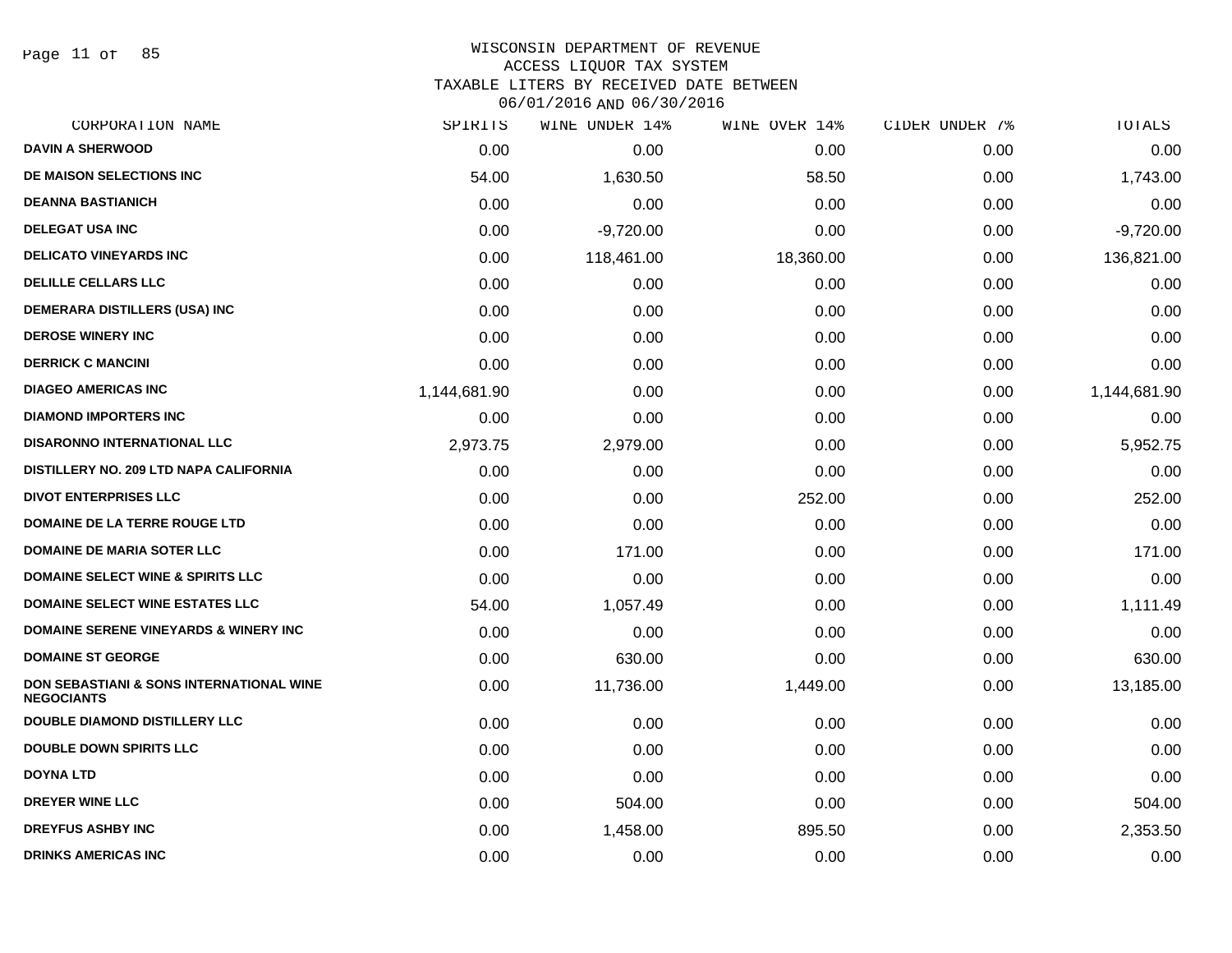#### WISCONSIN DEPARTMENT OF REVENUE ACCESS LIQUOR TAX SYSTEM

TAXABLE LITERS BY RECEIVED DATE BETWEEN

| CORPORATION NAME                               | SPIRITS    | WINE UNDER 14% | WINE OVER 14% | CIDER UNDER 7% | TOTALS       |
|------------------------------------------------|------------|----------------|---------------|----------------|--------------|
| DRY CREEK VINEYARD INC                         | 0.00       | 1,431.00       | 63.00         | 0.00           | 1,494.00     |
| DRY FLY DISTILLING INC                         | 0.00       | 0.00           | 0.00          | 0.00           | 0.00         |
| <b>DUCKHORN WINE COMPANY</b>                   | 0.00       | 567.00         | 918.00        | 0.00           | 1,485.00     |
| <b>DUGGANS DISTILLERS PRODUCTS CORPORATION</b> | 732.00     | 0.00           | 0.00          | 0.00           | 732.00       |
| <b>DUMOL INC</b>                               | 0.00       | 0.00           | 0.00          | 0.00           | 0.00         |
| <b>DUNHAM CELLARS LLC</b>                      | 0.00       | 324.00         | 0.00          | 0.00           | 324.00       |
| <b>DUNN VINEYARDS LLC</b>                      | 0.00       | 0.00           | 0.00          | 0.00           | 0.00         |
| DUTTON GOLDFIELD WINERY LLC                    | 0.00       | 0.00           | 0.00          | 0.00           | 0.00         |
| <b>DV SPIRITS LLC</b>                          | 0.00       | 0.00           | 0.00          | 0.00           | 0.00         |
| <b>E &amp; J GALLO WINERY</b>                  | 174,913.00 | 940,442.50     | 34,488.00     | 0.00           | 1,149,843.50 |
| <b>EAGLE EYE IMPORTS LLC</b>                   | 0.00       | 288.00         | 0.00          | 0.00           | 288.00       |
| <b>EAGLES LANDING WINERY LLC</b>               | 0.00       | 405.75         | 0.00          | 0.00           | 405.75       |
| <b>EASTERN LIQUORS USA INC</b>                 | 351.00     | 0.00           | 0.00          | 0.00           | 351.00       |
| <b>EBERLE WINERY LP</b>                        | 0.00       | 0.00           | 0.00          | 0.00           | 0.00         |
| <b>ECLIPSE ASSETS LLC</b>                      | 0.00       | 0.00           | 0.00          | 0.00           | 0.00         |
| <b>ECOSUR GROUP LLC</b>                        | 0.00       | 594.00         | 0.00          | 0.00           | 594.00       |
| <b>EGELHOFF WINES INC</b>                      | 0.00       | 0.00           | 0.00          | 0.00           | 0.00         |
| <b>EHREN JORDAN WINE CELLARS LLC</b>           | 0.00       | 0.00           | 0.00          | 0.00           | 0.00         |
| EIGHT BOTTLES LLC                              | 0.00       | 441.00         | 94.50         | 0.00           | 535.50       |
| <b>ELK COVE VINEYARDS INC</b>                  | 0.00       | 0.00           | 0.00          | 0.00           | 0.00         |
| <b>ELV HOLDINGS INC</b>                        | 0.00       | 0.00           | 0.00          | 0.00           | 0.00         |
| <b>ELV-OREGON LLC</b>                          | 0.00       | 0.00           | 0.00          | 0.00           | 0.00         |
| <b>ELYSE WINERY LLC</b>                        | 0.00       | 0.00           | 0.00          | 0.00           | 0.00         |
| <b>EMCO CHEMICAL DISTRIBUTORS, INC.</b>        | 0.00       | 0.00           | 0.00          | 0.00           | 0.00         |
| <b>EMILIO GUGLIELMO WINERY INC</b>             | 0.00       | 0.00           | 0.00          | 0.00           | 0.00         |
| <b>EMPSON USA INC</b>                          | 0.00       | 17,063.22      | 31.50         | 0.00           | 17,094.72    |
| <b>ENOS VINEYARDS INC</b>                      | 0.00       | 0.00           | 0.00          | 0.00           | 0.00         |
| <b>ENOTEC IMPORTS INC</b>                      | 0.00       | 1,111.79       | 0.00          | 0.00           | 1,111.79     |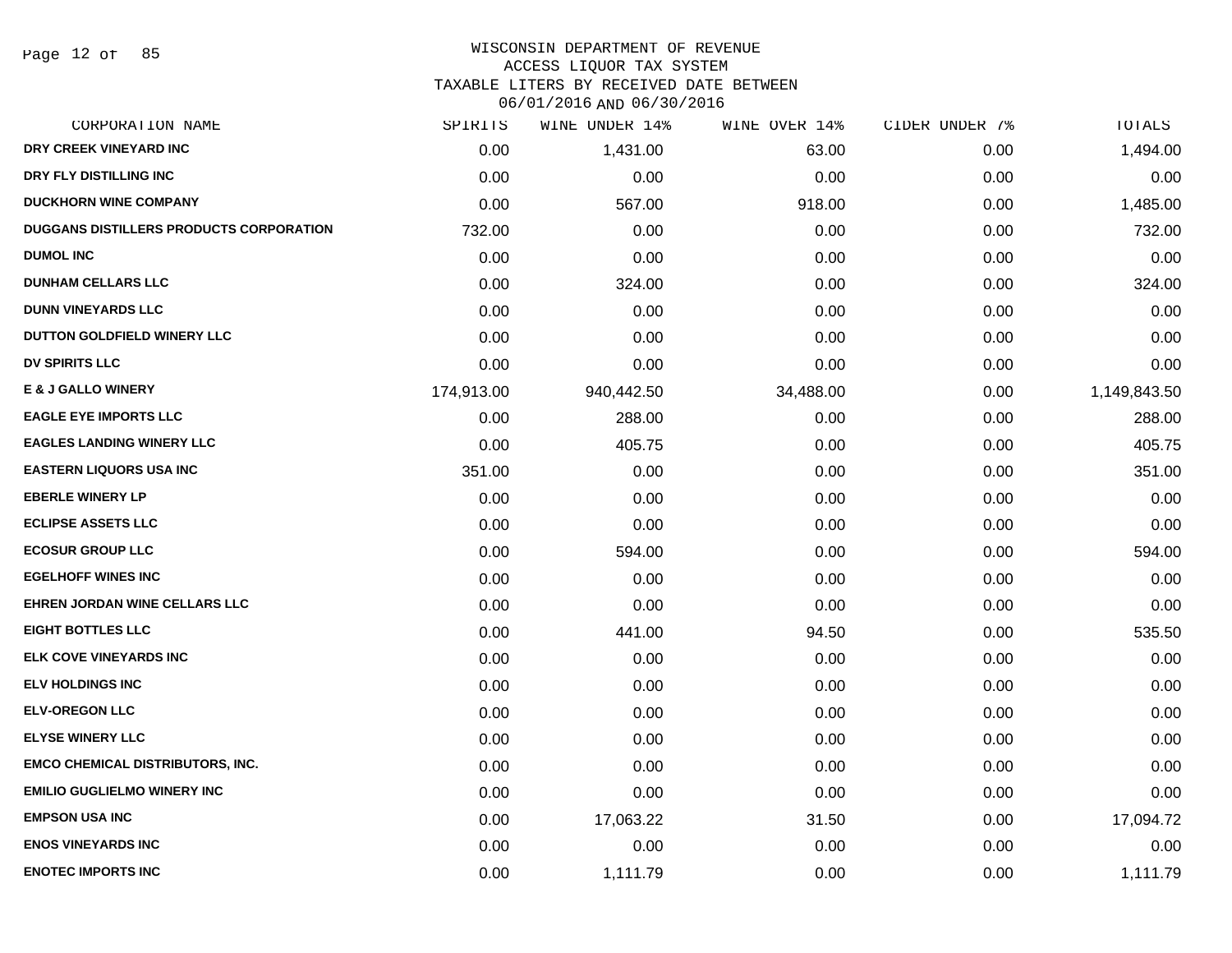Page 13 of 85

#### WISCONSIN DEPARTMENT OF REVENUE ACCESS LIQUOR TAX SYSTEM

TAXABLE LITERS BY RECEIVED DATE BETWEEN

| CORPORATION NAME                                 | SPIRITS   | WINE UNDER 14% | WINE OVER 14% | CIDER UNDER 7% | TOTALS    |
|--------------------------------------------------|-----------|----------------|---------------|----------------|-----------|
| <b>ENOVATION BRANDS INC</b>                      | 0.00      | 445.50         | 0.00          | 0.00           | 445.50    |
| <b>EPIC VENTURES INC</b>                         | 27.00     | 63.00          | 63.00         | 0.00           | 153.00    |
| <b>EPICUREAN WINES LLC</b>                       | 0.00      | 2,016.00       | 189.00        | 0.00           | 2,205.00  |
| <b>ERIC FLANAGAN</b>                             | 0.00      | 0.00           | 0.00          | 0.00           | 0.00      |
| <b>ERIC TRUMP WINE MANUFACTURING LLC</b>         | 0.00      | 0.00           | 0.00          | 0.00           | 0.00      |
| <b>ERNST A STORM</b>                             | 0.00      | 0.00           | 0.00          | 0.00           | 0.00      |
| <b>ESSER WINES LLC</b>                           | 0.00      | 0.00           | 0.00          | 0.00           | 0.00      |
| <b>EUGENE WINE CELLARS LLC</b>                   | 0.00      | 0.00           | 0.00          | 0.00           | 0.00      |
| <b>EUROPEAN IMPORTS &amp; EXPORTS LLC</b>        | 0.00      | 0.00           | 0.00          | 0.00           | 0.00      |
| EUROPEAN WINE IMPORTS INC                        | 0.00      | 0.00           | 0.00          | 0.00           | 0.00      |
| <b>EVAKI INC</b>                                 | 0.00      | 2,781.43       | 0.00          | 0.00           | 2,781.43  |
| EVESHAM WOOD VINEYARD AND WINERY LLC             | 0.00      | 0.00           | 0.00          | 0.00           | 0.00      |
| <b>EXCELSIOR WINE COMPANY LLC</b>                | 0.00      | 7,226.92       | 0.00          | 0.00           | 7,226.92  |
| <b>F KORBEL &amp; BROS INC</b>                   | 0.00      | 0.00           | 0.00          | 0.00           | 0.00      |
| F L NAVARRO LIMITED                              | 0.00      | 0.00           | 0.00          | 0.00           | 0.00      |
| <b>F&amp;F FINE WINES INTERNATIONAL INC</b>      | 0.00      | 846.74         | 0.00          | 0.00           | 846.74    |
| F.X. MAGNER SELECTIONS, INC.                     | 0.00      | 0.00           | 0.00          | 0.00           | 0.00      |
| <b>FASEL SHENSTONE LLC</b>                       | 0.00      | 0.00           | 0.00          | 0.00           | 0.00      |
| <b>FAT GAUCHO WINES LLC</b>                      | 0.00      | 0.00           | 0.00          | 0.00           | 0.00      |
| <b>FERRARI CARANO VINEYARDS &amp; WINERY LLC</b> | 0.00      | 603.00         | 81.00         | 0.00           | 684.00    |
| <b>FETZER VINEYARDS</b>                          | 0.00      | 12,696.50      | 5,418.00      | 0.00           | 18,114.50 |
| <b>FIDDLEHEAD CELLARS LP</b>                     | 0.00      | 0.00           | 0.00          | 0.00           | 0.00      |
| FIELD STONE WINERY & VINEYARD INC                | 0.00      | 0.00           | 0.00          | 0.00           | 0.00      |
| <b>FIFTH GENERATION INC</b>                      | 97,461.60 | 0.00           | 0.00          | 0.00           | 97,461.60 |
| FIFTY FOURTH STREET ENTERPRISES LLC              | 0.00      | 0.00           | 0.00          | 0.00           | 0.00      |
| FIJI WATER COMPANY HOLDINGS LLC                  | 0.00      | 0.00           | 1,764.00      | 0.00           | 1,764.00  |
| <b>FIRE HOUSE LLC</b>                            | 0.00      | 0.00           | 0.00          | 0.00           | 0.00      |
| <b>FIRESTEED CORPORATION</b>                     | 0.00      | 0.00           | 0.00          | 0.00           | 0.00      |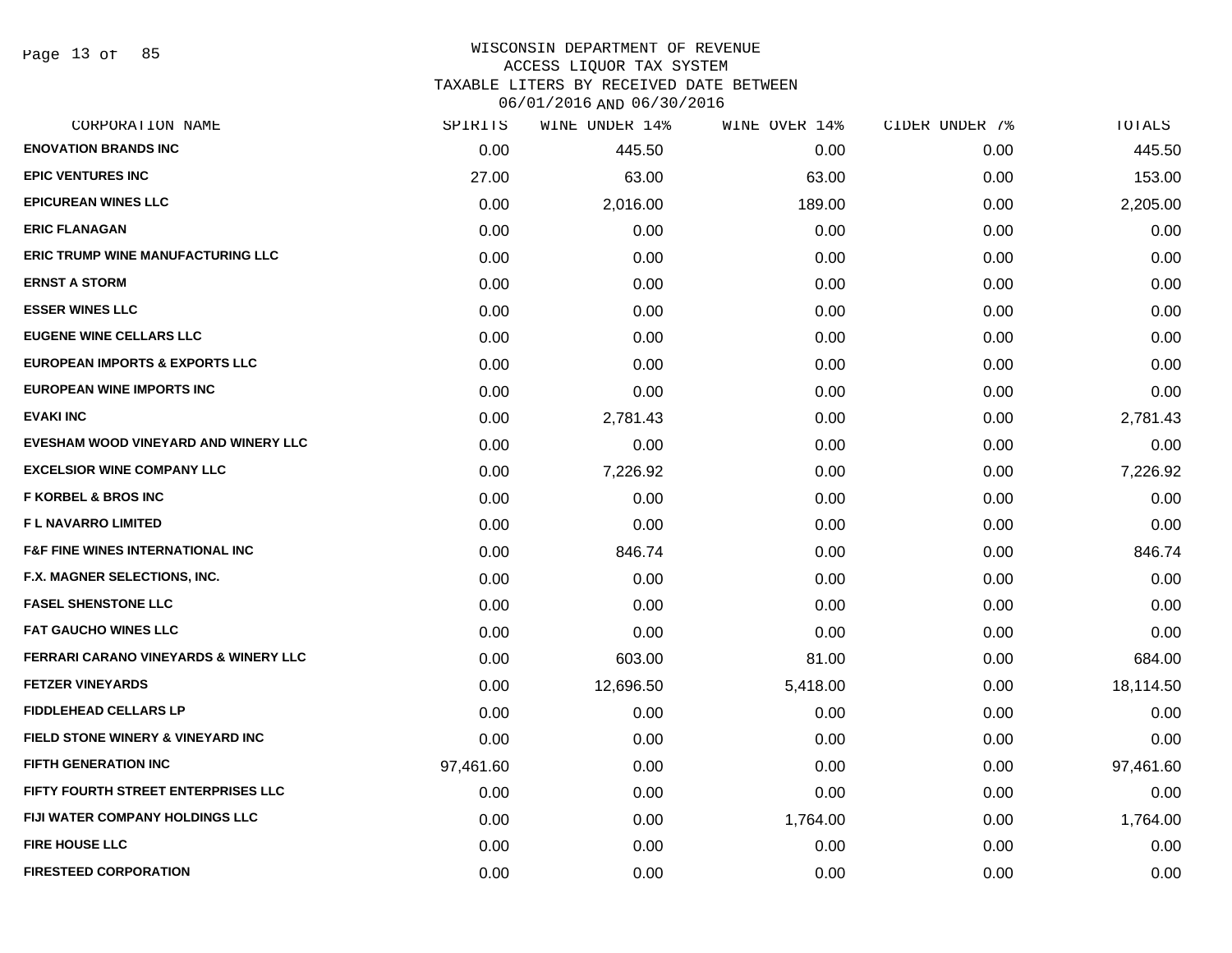Page 14 of 85

### WISCONSIN DEPARTMENT OF REVENUE ACCESS LIQUOR TAX SYSTEM TAXABLE LITERS BY RECEIVED DATE BETWEEN

| CORPORATION NAME                         | SPIRITS  | WINE UNDER 14% | WINE OVER 14% | CIDER UNDER 7% | TOTALS    |
|------------------------------------------|----------|----------------|---------------|----------------|-----------|
| <b>FISHER VINEYARDS</b>                  | 0.00     | 0.00           | 63.00         | 0.00           | 63.00     |
| <b>FJN FINE WINES LLC</b>                | 0.00     | 792.00         | 0.00          | 0.00           | 792.00    |
| <b>FLAVOR SEEKERS LLC</b>                | 0.00     | 0.00           | 0.00          | 0.00           | 0.00      |
| <b>FLORA SPRINGS WINE COMPANY</b>        | 0.00     | 63.00          | 0.00          | 0.00           | 63.00     |
| FN CELLARS LLC                           | 0.00     | 0.00           | 0.00          | 0.00           | 0.00      |
| <b>FOLEY FAMILY WINES INC</b>            | 0.00     | 6,066.00       | 882.00        | 0.00           | 6,948.00  |
| <b>FOLIO WINE COMPANY LLC</b>            | 0.00     | 3,748.50       | 27.00         | 0.00           | 3,775.50  |
| FORT ROSS VINEYARD & WINERY LLC          | 0.00     | 0.00           | 0.00          | 0.00           | 0.00      |
| <b>FOUR BEARS WINERY LLC</b>             | 0.00     | 468.00         | 63.00         | 0.00           | 531.00    |
| FOUR DAUGHTERS VINEYARD AND WINERY LLC   | 0.00     | 0.00           | 0.00          | 0.00           | 0.00      |
| <b>FOUR ROSES DISTILLERY LLC</b>         | 0.00     | 0.00           | 0.00          | 0.00           | 0.00      |
| <b>FOWLES WINE USA INC</b>               | 0.00     | 54.00          | 27.00         | 0.00           | 81.00     |
| <b>FOXEN VINEYARD INC</b>                | 0.00     | 0.00           | 0.00          | 0.00           | 0.00      |
| <b>FRANCIS COPPOLA WINERY LLC</b>        | 0.00     | 11,326.04      | 207.00        | 0.00           | 11,533.04 |
| <b>FRANK FAMILY VINEYARDS LLC</b>        | 0.00     | 0.00           | 378.00        | 0.00           | 378.00    |
| <b>FRANK LIN DISTILLERS PRODUCTS LTD</b> | 6,288.00 | 0.00           | 0.00          | 0.00           | 6,288.00  |
| <b>FRED C SCHERRER</b>                   | 0.00     | 0.00           | 0.00          | 0.00           | 0.00      |
| <b>FREDERICK WILDMAN &amp; SONS LTD</b>  | 1,437.00 | 18,430.50      | 288.00        | 0.00           | 20,155.50 |
| <b>FREELANCE WINES LLC</b>               | 0.00     | 0.00           | 0.00          | 0.00           | 0.00      |
| <b>FREIXENET USA INC</b>                 | 0.00     | 1,034.86       | 0.00          | 0.00           | 1,034.86  |
| <b>FREY VINEYARDS LTD</b>                | 0.00     | 5,031.00       | 0.00          | 0.00           | 5,031.00  |
| <b>FRIEND WINE MARKETING</b>             | 0.00     | 900.00         | 0.00          | 0.00           | 900.00    |
| <b>FRIENDS BEVERAGE GROUP LLC</b>        | 0.00     | 0.00           | 0.00          | 0.00           | 0.00      |
| <b>FRITZ CELLARS INC</b>                 | 0.00     | 0.00           | 0.00          | 0.00           | 0.00      |
| <b>FROGS LEAP WINERY</b>                 | 0.00     | 0.00           | 0.00          | 0.00           | 0.00      |
| <b>FRONTIER CORPORATION</b>              | 0.00     | 0.00           | 0.00          | 0.00           | 0.00      |
| <b>FRUIT OF THE VINES INC</b>            | 0.00     | 747.08         | 0.00          | 0.00           | 747.08    |
| FULL THROTTLE SLOON SHINE LLC            | 0.00     | 0.00           | 0.00          | 0.00           | 0.00      |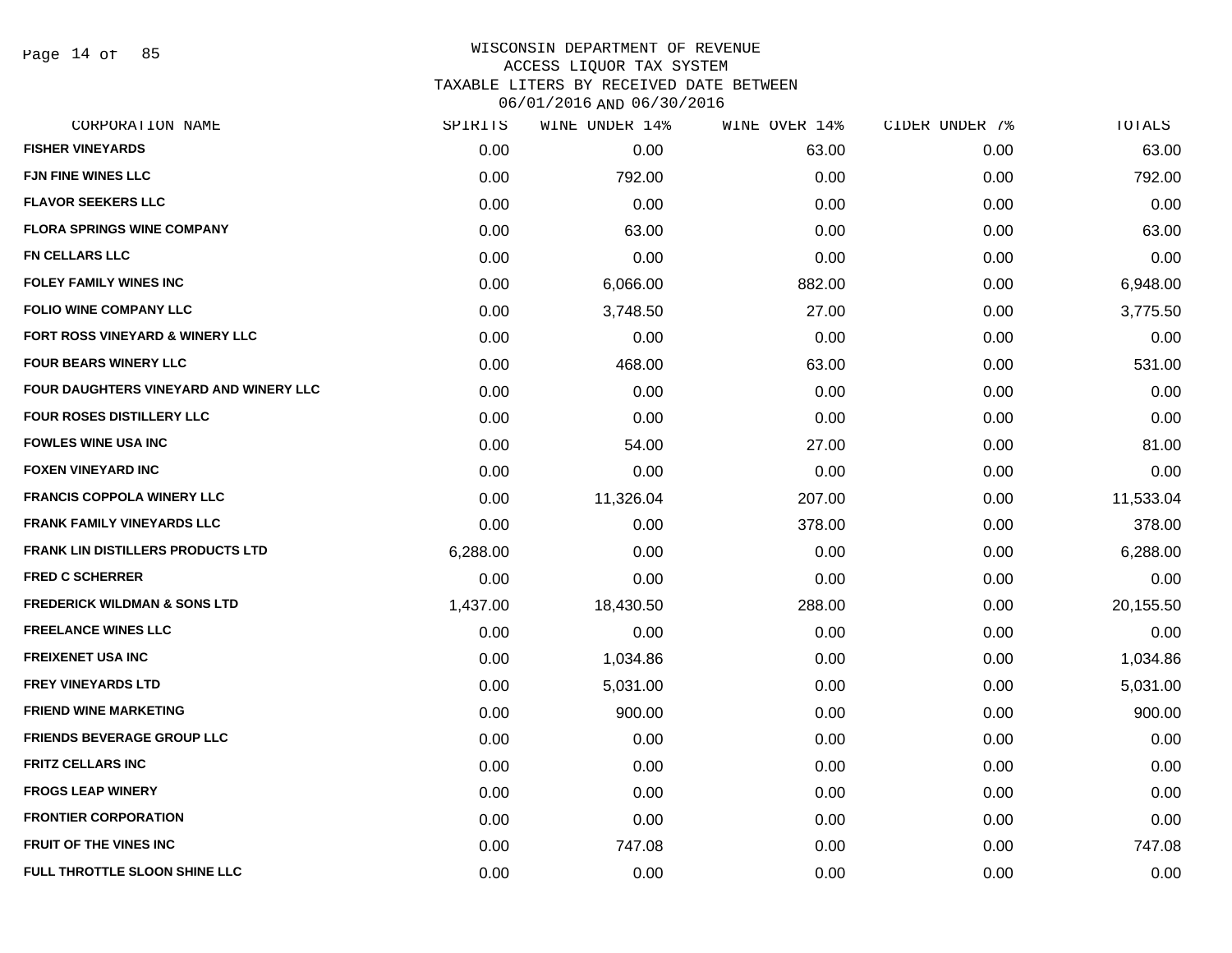Page 15 of 85

### WISCONSIN DEPARTMENT OF REVENUE ACCESS LIQUOR TAX SYSTEM TAXABLE LITERS BY RECEIVED DATE BETWEEN

| CORPORATION NAME                                    | SPIRITS  | WINE UNDER 14% | WINE OVER 14% | CIDER UNDER 7% | TOTALS    |
|-----------------------------------------------------|----------|----------------|---------------|----------------|-----------|
| <b>G K SKAGGS INC</b>                               | 0.00     | 0.00           | 0.00          | 0.00           | 0.00      |
| G.S.W.C. INC.                                       | 0.00     | 1,260.00       | 189.00        | 0.00           | 1,449.00  |
| <b>GAMBA VINEYARDS AND WINERY LLC</b>               | 0.00     | 0.00           | 0.00          | 0.00           | 0.00      |
| <b>GAMBLE FAMILY VINEYARDS LLC</b>                  | 0.00     | 0.00           | 0.00          | 0.00           | 0.00      |
| <b>GENERATIONS OF SONOMA LLC</b>                    | 0.00     | 0.00           | 0.00          | 0.00           | 0.00      |
| <b>GENESEO PARTNERS LP</b>                          | 0.00     | 3.00           | 11.25         | 0.00           | 14.25     |
| <b>GEORGE BOZIC JR</b>                              | 57.00    | 114.00         | 0.00          | 0.00           | 171.00    |
| <b>GERBER, GERBER &amp; GERBER DISCLAIMER TRUST</b> | 0.00     | 180.00         | 0.00          | 0.00           | 180.00    |
| <b>GF WINES LLC</b>                                 | 0.00     | 0.00           | 63.00         | 0.00           | 63.00     |
| <b>GIBSON WINE COMPANY</b>                          | 0.00     | 0.00           | 0.00          | 0.00           | 0.00      |
| <b>GILBERT CELLARS LLC</b>                          | 0.00     | 0.00           | 0.00          | 0.00           | 0.00      |
| <b>GLOBAL SPIRITS USA LLC</b>                       | 5,803.50 | 0.00           | 0.00          | 0.00           | 5,803.50  |
| <b>GLOBAL VINEYARD IMPORTERS INC</b>                | 0.00     | 366.00         | 0.00          | 0.00           | 366.00    |
| <b>GLUNZ FAMILY WINERY &amp; CELLARS INC</b>        | 0.00     | 12,996.00      | 0.00          | 0.00           | 12,996.00 |
| <b>GMS WINERY LLC</b>                               | 0.00     | 378.00         | 0.00          | 0.00           | 378.00    |
| <b>GNEKOW FAMILY WINERY LLC</b>                     | 0.00     | 0.00           | 630.00        | 0.00           | 630.00    |
| <b>GOAMERICAGO BEVERAGES LLC</b>                    | 288.00   | 0.00           | 0.00          | 0.00           | 288.00    |
| <b>GOLDSCHMIDT VINEYARDS LLC</b>                    | 0.00     | 189.00         | 819.00        | 0.00           | 1,008.00  |
| <b>GOOSE RIDGE LLC</b>                              | 0.00     | 252.00         | 126.00        | 0.00           | 378.00    |
| <b>GORDON BROTHERS CELLARS INC</b>                  | 0.00     | 0.00           | 0.00          | 0.00           | 0.00      |
| <b>GOTHIC WINE LLC</b>                              | 0.00     | 0.00           | 0.00          | 0.00           | 0.00      |
| <b>GRAPE SOLUTIONS INC</b>                          | 0.00     | 0.00           | 0.00          | 0.00           | 0.00      |
| <b>GRAPE VISIONS LLC</b>                            | 0.00     | 0.00           | 0.00          | 0.00           | 0.00      |
| <b>GRAPES OF SPAIN INC</b>                          | 0.00     | 0.00           | 0.00          | 0.00           | 0.00      |
| <b>GREAT DOMAINS &amp; ESTATES LLC</b>              | 0.00     | 504.00         | 0.00          | 0.00           | 504.00    |
| <b>GREG &amp; GREG INC</b>                          | 0.00     | 1,008.00       | 0.00          | 0.00           | 1,008.00  |
| <b>GREG &amp; PAM HARRINGTON WINES LLC</b>          | 0.00     | 0.00           | 0.00          | 0.00           | 0.00      |
| <b>GREG KRILL</b>                                   | 0.00     | 0.00           | 0.00          | 0.00           | 0.00      |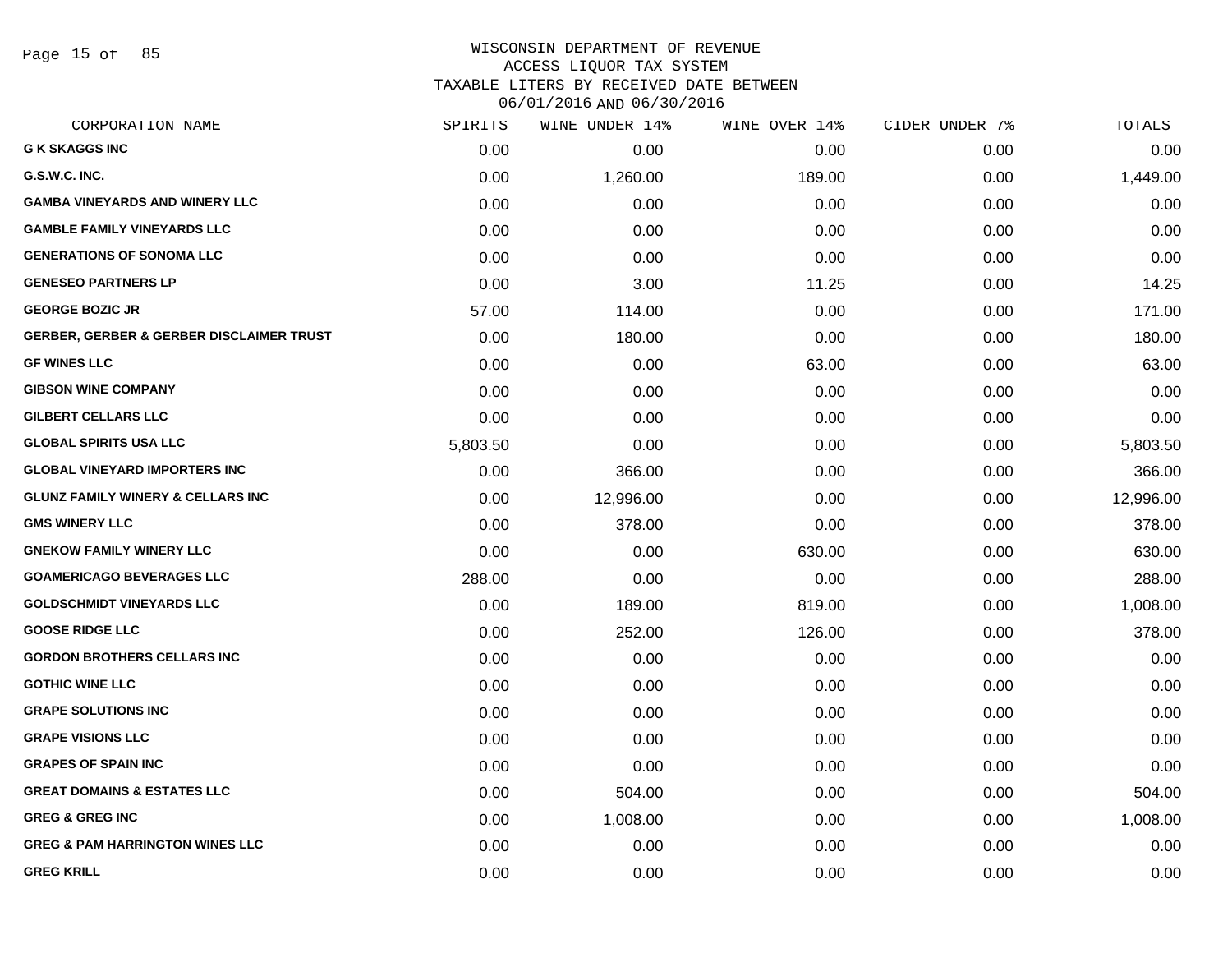Page 16 of 85

| CORPORATION NAME                        | SPIRITS    | WINE UNDER 14% | WINE OVER 14% | CIDER UNDER 7% | <b>TOTALS</b> |
|-----------------------------------------|------------|----------------|---------------|----------------|---------------|
| <b>GREG SANDERS</b>                     | 0.00       | 0.00           | 0.00          | 0.00           | 0.00          |
| <b>GREGORY F BUONOCORE</b>              | 0.00       | 414.00         | 0.00          | 0.00           | 414.00        |
| <b>GREGORY GRAZIANO</b>                 | 0.00       | 0.00           | 0.00          | 0.00           | 0.00          |
| <b>GRGICH HILLS CELLAR</b>              | 0.00       | 0.00           | 13.50         | 0.00           | 13.50         |
| <b>GROTH VINEYARDS &amp; WINERY LLC</b> | 0.00       | 0.00           | 1,008.00      | 0.00           | 1,008.00      |
| <b>GUARACHI WINE PARTNERS INC</b>       | 0.00       | 9,738.00       | 81.00         | 0.00           | 9,819.00      |
| <b>H ERIK ZETTERSTROM</b>               | 0.00       | 0.00           | 0.00          | 0.00           | 0.00          |
| <b>H2 VINO LLC</b>                      | 0.00       | 0.00           | 0.00          | 0.00           | 0.00          |
| <b>HAAS BROTHERS INC</b>                | 0.00       | 0.00           | 0.00          | 0.00           | 0.00          |
| <b>HAHN FAMILY WINES</b>                | 0.00       | 0.00           | 4,437.00      | 0.00           | 4,437.00      |
| <b>HALBY MARKETING INC</b>              | 0.00       | 516.00         | 0.00          | 0.00           | 516.00        |
| <b>HALCYON SYNDICATE LTD LLC</b>        | 0.00       | 0.00           | 0.00          | 0.00           | 0.00          |
| <b>HALL WINES LLC</b>                   | 0.00       | 0.00           | 1,071.00      | 0.00           | 1,071.00      |
| <b>HAMEL FAMILY WINES LLC</b>           | 0.00       | 0.00           | 0.00          | 0.00           | 0.00          |
| <b>HAND PICKED SELECTIONS INC</b>       | 0.00       | 243.00         | 36.00         | 0.00           | 279.00        |
| HARDY USA LTD                           | 76.50      | 0.00           | 0.00          | 0.00           | 76.50         |
| <b>HARLAN ESTATE WINERY INC</b>         | 0.00       | 0.00           | 0.00          | 0.00           | 0.00          |
| <b>HARRIS &amp; HARRIS</b>              | 0.00       | 0.00           | 0.00          | 0.00           | 0.00          |
| <b>HARTWELL VINEYARDS LLC</b>           | 0.00       | 0.00           | 0.00          | 0.00           | 0.00          |
| <b>HAWAII SEA SPIRITS LLC</b>           | 0.00       | 0.00           | 0.00          | 0.00           | 0.00          |
| HDD LLC                                 | 0.00       | 126.00         | 63.00         | 0.00           | 189.00        |
| <b>HEAVEN HILL DISTILLERIES INC</b>     | 323,950.05 | 1,152.00       | 621.00        | 0.00           | 325,723.05    |
| <b>HEINEKEN USA INCORPORATED</b>        | 0.00       | 0.00           | 0.00          | 21,881.00      | 21,881.00     |
| <b>HEITZ WINE CELLARS</b>               | 0.00       | 0.00           | 40.50         | 0.00           | 40.50         |
| <b>HEMISPHERE WINE COMPANY INC</b>      | 0.00       | 0.00           | 0.00          | 0.00           | 0.00          |
| <b>HENDRY PREMIUM IMPORTS INC</b>       | 0.00       | 0.00           | 0.00          | 0.00           | 0.00          |
| <b>HENRIOT INC</b>                      | 0.00       | 621.00         | 0.00          | 0.00           | 621.00        |
| <b>HENRY STEELE IMPORTS LLC</b>         | 0.00       | 0.00           | 0.00          | 0.00           | 0.00          |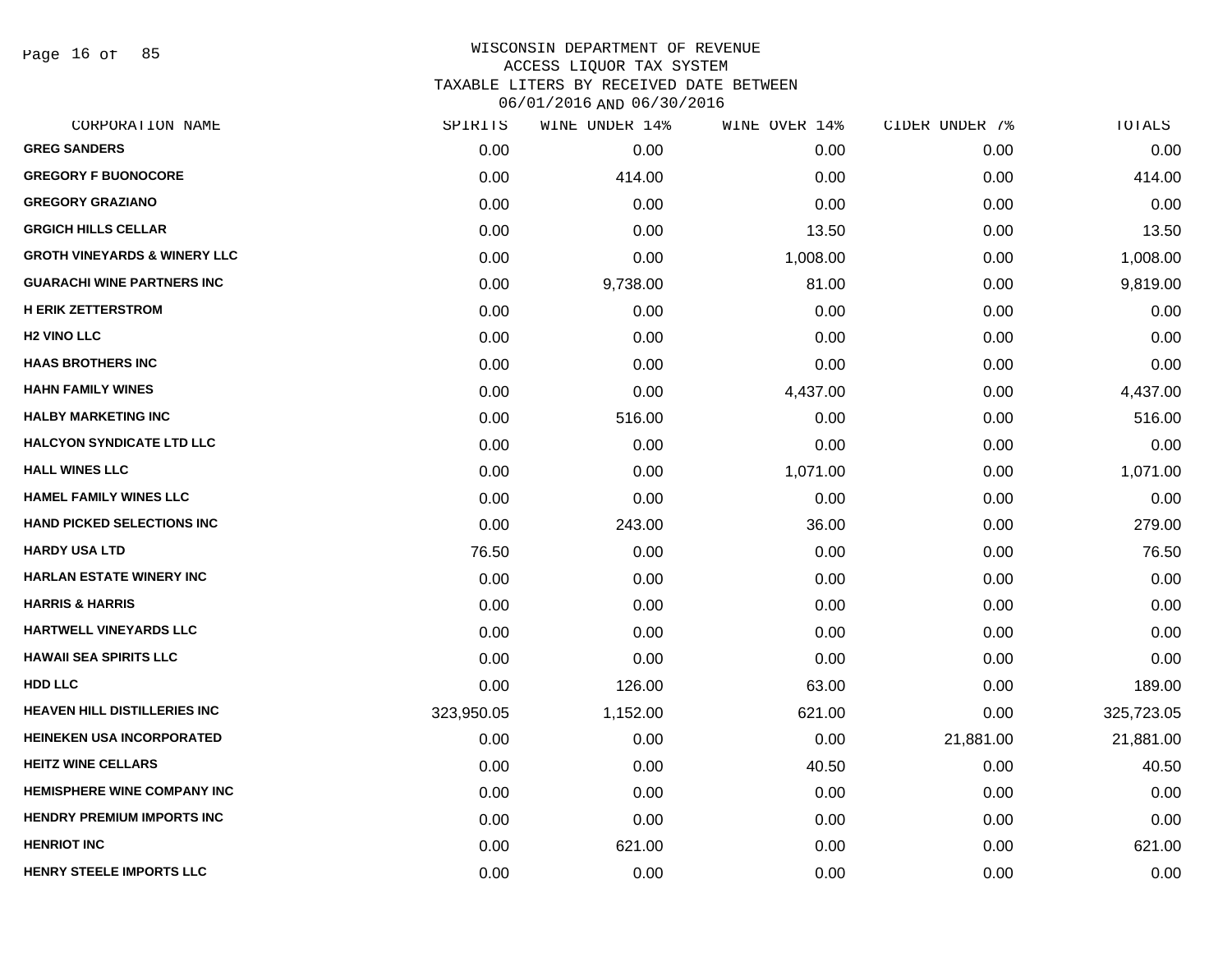Page 17 of 85

| CORPORATION NAME                       | SPIRITS  | WINE UNDER 14% | WINE OVER 14% | CIDER UNDER 7% | TOTALS   |
|----------------------------------------|----------|----------------|---------------|----------------|----------|
| <b>HERITAGE LINK BRANDS LLC</b>        | 0.00     | 0.00           | 0.00          | 0.00           | 0.00     |
| <b>HERITAGE WINE CELLARS LTD</b>       | 0.00     | 1,548.00       | 0.00          | 0.00           | 1,548.00 |
| <b>HERMAN STORY WINES INC</b>          | 0.00     | 0.00           | 234.24        | 0.00           | 234.24   |
| <b>HERON WINES INC</b>                 | 0.00     | 0.00           | 0.00          | 0.00           | 0.00     |
| <b>HEYDAY CORPORATION</b>              | 0.00     | 0.00           | 0.00          | 0.00           | 0.00     |
| <b>HIDALGO IMPORTS LLC</b>             | 0.00     | 0.00           | 0.00          | 0.00           | 0.00     |
| <b>HIGH WEST DISTILLERY LLC</b>        | 0.00     | 0.00           | 0.00          | 0.00           | 0.00     |
| <b>HILL ESTATES INC</b>                | 0.00     | 0.00           | 0.00          | 0.00           | 0.00     |
| <b>HIRSCH WINERY LLC</b>               | 0.00     | 0.00           | 0.00          | 0.00           | 0.00     |
| HONIG VINEYARD AND WINERY LLC          | 0.00     | 540.00         | 126.00        | 0.00           | 666.00   |
| <b>HOOD RIVER DISTILLERS INC</b>       | 0.00     | 0.00           | 0.00          | 0.00           | 0.00     |
| <b>HOOD RIVER DISTILLERS INC</b>       | 3,759.00 | 0.00           | 0.00          | 0.00           | 3,759.00 |
| <b>HOPE WINE LLC</b>                   | 0.00     | 567.00         | 0.00          | 0.00           | 567.00   |
| <b>HOTCOOP LLC</b>                     | 0.00     | 0.00           | 0.00          | 0.00           | 0.00     |
| HOURGLASS WINE COMPANY INC             | 0.00     | 0.00           | 0.00          | 0.00           | 0.00     |
| <b>HUBER ORCHARDS INC</b>              | 0.00     | 0.00           | 0.00          | 0.00           | 0.00     |
| <b>HUNEEUS VINTNERS LLC</b>            | 0.00     | 1,008.00       | 0.00          | 0.00           | 1,008.00 |
| <b>HUSCH VINEYARDS INC</b>             | 0.00     | 0.00           | 0.00          | 0.00           | 0.00     |
| <b>HYATT FARM PARTNERSHIP</b>          | 0.00     | 33.29          | 99.86         | 0.00           | 133.15   |
| <b>IDEAL WINE &amp; SPIRITS CO INC</b> | 0.00     | 0.00           | 0.00          | 0.00           | 0.00     |
| <b>ILLAHE VINEYARDS AND WINERY INC</b> | 0.00     | 0.00           | 0.00          | 0.00           | 0.00     |
| <b>ILLYRIAN IMPORT INC</b>             | 0.00     | 0.00           | 0.00          | 0.00           | 0.00     |
| <b>IMPERIAL BRANDS INC</b>             | 2,970.00 | 0.00           | 0.00          | 0.00           | 2,970.00 |
| <b>IMPEX BEVERAGES INC</b>             | 58.50    | 0.00           | 0.00          | 0.00           | 58.50    |
| IN AGAVE WE TRUST LLC                  | 60.60    | 0.00           | 0.00          | 0.00           | 60.60    |
| <b>INDIGENOUS SELECTIONS LLC</b>       | 0.00     | 361.50         | 153.00        | 0.00           | 514.50   |
| <b>INDIGO WINE GROUP LLC</b>           | 0.00     | 1,683.00       | 36.00         | 0.00           | 1,719.00 |
| <b>INDIO SPIRITS INC</b>               | 0.00     | 0.00           | 0.00          | 0.00           | 0.00     |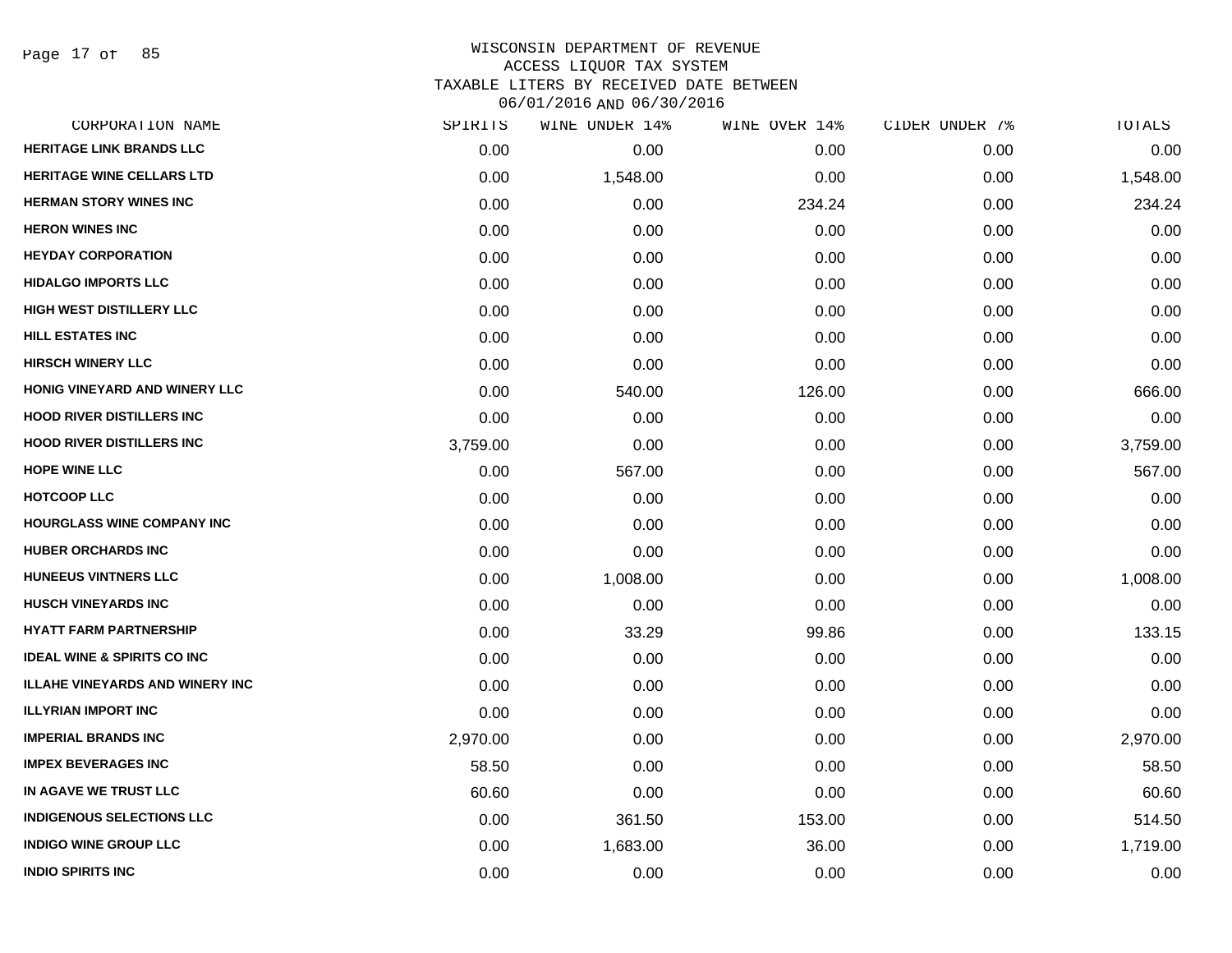Page 18 of 85

| CORPORATION NAME                           | SPIRITS | WINE UNDER 14% | WINE OVER 14% | CIDER UNDER 7% | TOTALS    |
|--------------------------------------------|---------|----------------|---------------|----------------|-----------|
| <b>INTEGRITY WINES LLC</b>                 | 0.00    | 0.00           | 0.00          | 0.00           | 0.00      |
| <b>INTERNATIONAL SPIRITS AND WINES LLC</b> | 0.00    | 0.00           | 0.00          | 0.00           | 0.00      |
| <b>INTERNATIONAL SPIRITS LLC</b>           | 0.00    | 0.00           | 0.00          | 0.00           | 0.00      |
| <b>INTERNATIONAL VINES INC</b>             | 0.00    | 504.00         | 0.00          | 0.00           | 504.00    |
| <b>INTERSECT BEVERAGE LLC</b>              | 0.00    | 0.00           | 0.00          | 0.00           | 0.00      |
| <b>INTERTRADE USA COMPANY</b>              | 0.00    | 0.00           | 0.00          | 0.00           | 0.00      |
| <b>INVESTOR'S OF AMERICA LP</b>            | 0.00    | 0.00           | 0.00          | 0.00           | 0.00      |
| <b>ION BEVERAGES LLC</b>                   | 0.00    | 0.00           | 0.00          | 0.00           | 0.00      |
| <b>IRON HORSE VINEYARDS LP</b>             | 0.00    | 0.00           | 0.00          | 0.00           | 0.00      |
| <b>J K WILLIAMS DISTILLING LLC</b>         | 0.00    | 0.00           | 0.00          | 0.00           | 0.00      |
| <b>J LOHR WINERY CORP</b>                  | 0.00    | 7,542.00       | 0.00          | 0.00           | 7,542.00  |
| <b>J PEDRONCELLI WINERY</b>                | 0.00    | 63.00          | 252.00        | 0.00           | 315.00    |
| <b>J-NH WINE GROUP LLC</b>                 | 0.00    | 0.00           | 0.00          | 0.00           | 0.00      |
| <b>J3 WINE PARTNERS LLC</b>                | 0.00    | 0.00           | 0.00          | 0.00           | 0.00      |
| <b>JACK POUST &amp; COMPANY INC</b>        | 0.00    | 504.00         | 31.50         | 0.00           | 535.50    |
| <b>JACKSON FAMILY ENTERPRISES INC</b>      | 0.00    | 47,277.00      | 3,087.00      | 0.00           | 50,364.00 |
| <b>JACKY RANDELL TRENTHAM</b>              | 0.00    | 0.00           | 0.00          | 0.00           | 0.00      |
| <b>JACUZZI FAMILY VINEYARDS LLC</b>        | 0.00    | 0.00           | 0.00          | 0.00           | 0.00      |
| <b>JAM CELLARS INC</b>                     | 0.00    | 0.00           | 5,166.00      | 0.00           | 5,166.00  |
| <b>JAMES CLARK</b>                         | 0.00    | 0.00           | 0.00          | 0.00           | 0.00      |
| <b>JAMES E COSMA</b>                       | 0.00    | 135.00         | 0.00          | 0.00           | 135.00    |
| <b>JAMES J MOORE</b>                       | 0.00    | 0.00           | 0.00          | 0.00           | 0.00      |
| <b>JAMES L LAMBERT</b>                     | 0.00    | 0.00           | 0.00          | 0.00           | 0.00      |
| <b>JAMES MORONEY INC</b>                   | 0.00    | 1,944.00       | 0.00          | 0.00           | 1,944.00  |
| <b>JAMES RICKER</b>                        | 0.00    | 12,831.00      | 45.00         | 45.00          | 12,921.00 |
| JAPAN PRESTIGE SAKE INTERNATIONAL INC      | 0.00    | 0.00           | 108.00        | 0.00           | 108.00    |
| <b>JARED BURNS</b>                         | 0.00    | 1,008.00       | 0.00          | 0.00           | 1,008.00  |
| <b>JARVIS</b>                              | 0.00    | 68.25          | 87.75         | 0.00           | 156.00    |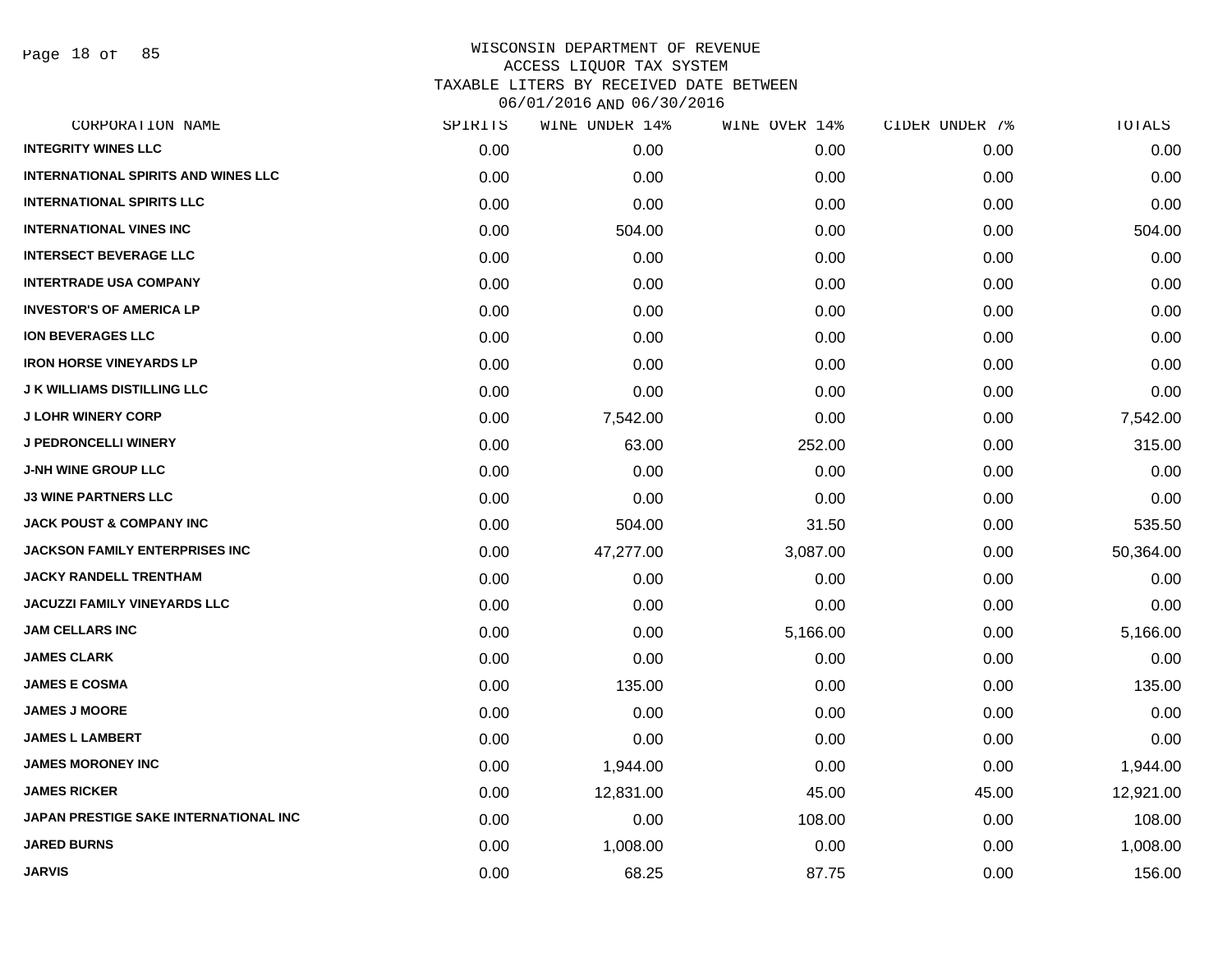Page 19 of 85

# WISCONSIN DEPARTMENT OF REVENUE ACCESS LIQUOR TAX SYSTEM

TAXABLE LITERS BY RECEIVED DATE BETWEEN

| CORPORATION NAME                   | SPIRITS    | WINE UNDER 14% | WINE OVER 14% | CIDER UNDER 7% | TOTALS     |
|------------------------------------|------------|----------------|---------------|----------------|------------|
| JASON J AND MOLLY N DREW           | 0.00       | 0.00           | 0.00          | 0.00           | 0.00       |
| <b>JAX VINEYARDS LLC</b>           | 0.00       | 0.00           | 0.00          | 0.00           | 0.00       |
| <b>JAY J HEMINWAY</b>              | 0.00       | 0.00           | 0.00          | 0.00           | 0.00       |
| <b>JAY MIDWEST INC</b>             | 198.00     | 75.00          | 0.00          | 0.00           | 273.00     |
| <b>JB GEORGE LLC</b>               | 0.00       | 0.00           | 0.00          | 0.00           | 0.00       |
| <b>JC CELLARS INC</b>              | 0.00       | 0.00           | 0.00          | 0.00           | 0.00       |
| JEAN CLAUDE BOISSET WINES USA INC  | 0.00       | 4,148.25       | 909.00        | 0.00           | 5,057.25   |
| <b>JEFF QUINT</b>                  | 0.00       | 0.00           | 0.00          | 0.00           | 0.00       |
| <b>JEREMY O SHAPLEY</b>            | 0.00       | 0.00           | 0.00          | 0.00           | 0.00       |
| <b>JESSIES GROVE WINERY INC</b>    | 0.00       | 0.00           | 0.00          | 0.00           | 0.00       |
| JFC INTERNATIONAL INC              | 9.08       | 208.19         | 1,776.87      | 0.00           | 1,994.14   |
| <b>JIM BEAM BRANDS CO</b>          | 598,629.60 | 702.00         | 63.00         | 0.00           | 599,394.60 |
| <b>JNJ INTERNATIONAL INC</b>       | 0.00       | 0.00           | 0.00          | 0.00           | 0.00       |
| <b>JOHAN VINEYARDS LLC</b>         | 0.00       | 549.00         | 0.00          | 0.00           | 549.00     |
| JOHN ANTHONY VINEYARDS LLC         | 0.00       | 0.00           | 0.00          | 0.00           | 0.00       |
| <b>JOHN K GLEASON</b>              | 0.00       | 0.00           | 0.00          | 0.00           | 0.00       |
| <b>JON A GERSTENSCHLAGER</b>       | 0.00       | 0.00           | 0.00          | 0.00           | 0.00       |
| <b>JOSE PASTOR</b>                 | 0.00       | 0.00           | 0.00          | 0.00           | 0.00       |
| <b>JOSEPH PHELPS VINEYARDS LLC</b> | 0.00       | 13.50          | 18.00         | 0.00           | 31.50      |
| <b>JOSEPH VICTORI WINES, INC.</b>  | 0.00       | 0.00           | 0.00          | 0.00           | 0.00       |
| <b>JOSU GALDOS</b>                 | 0.00       | 0.00           | 0.00          | 0.00           | 0.00       |
| <b>JOTO SAKE LLC</b>               | 0.00       | 28.80          | 183.60        | 0.00           | 212.40     |
| JOURNEYMAN DISTILLERY LLC          | 0.00       | 0.00           | 0.00          | 0.00           | 0.00       |
| <b>JPPZ INC</b>                    | 0.00       | 0.00           | 0.00          | 0.00           | 0.00       |
| JUDD FAMILY VINEYARDS LP           | 0.00       | 0.00           | 0.00          | 0.00           | 0.00       |
| <b>JVW CORPORATION</b>             | 0.00       | 0.00           | 0.00          | 0.00           | 0.00       |
| <b>JZ WINE COMPANY</b>             | 0.00       | 63.00          | 0.00          | 0.00           | 63.00      |
| <b>K VINTNERS LLC</b>              | 0.00       | 2,043.00       | 1,296.00      | 0.00           | 3,339.00   |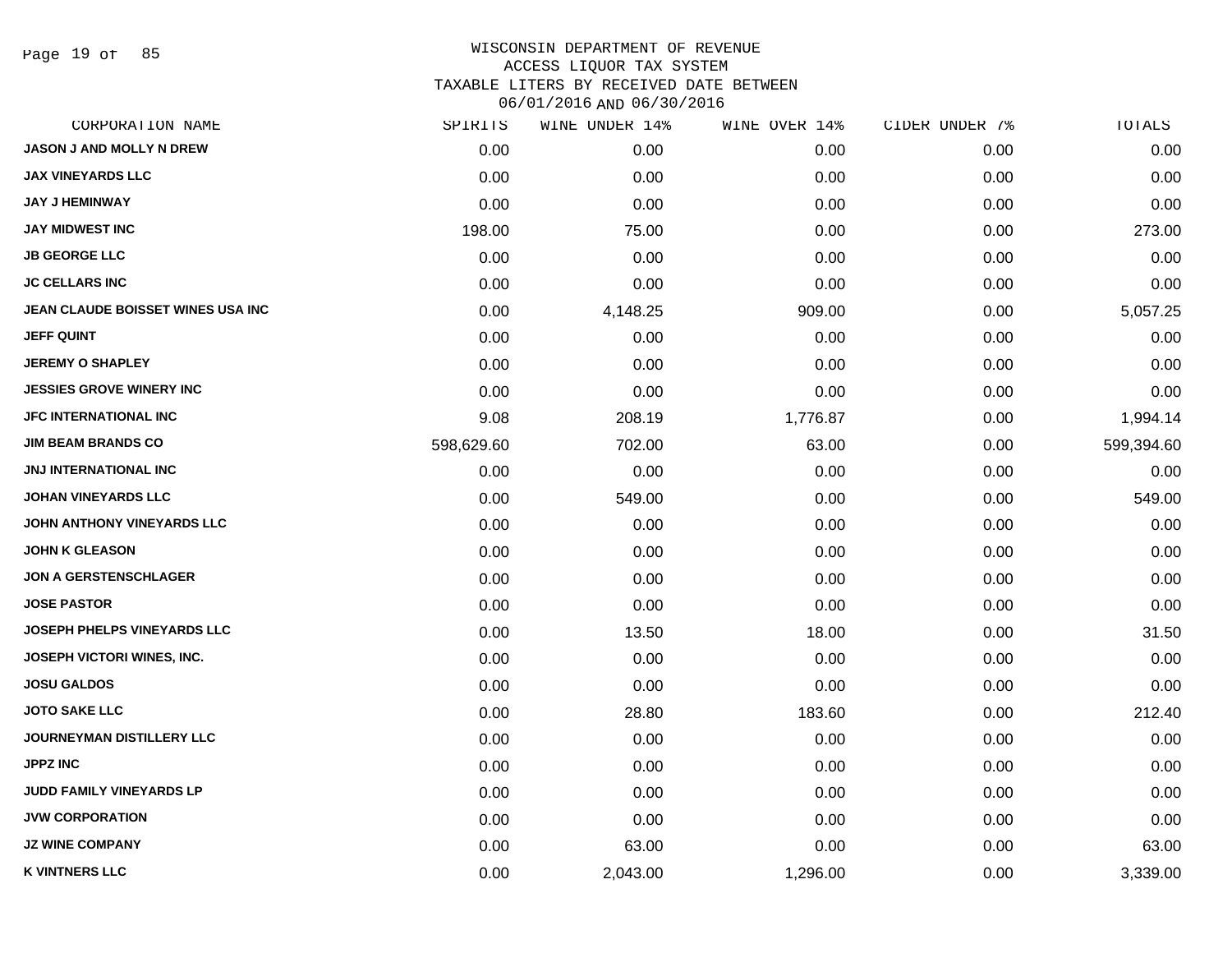Page 20 of 85

|        | WINE UNDER 14% |          |               | TOTALS         |
|--------|----------------|----------|---------------|----------------|
| 0.00   | 0.00           | 0.00     | 0.00          | 0.00           |
| 0.00   | 0.00           | 0.00     | 0.00          | 0.00           |
| 0.00   | 0.00           | 0.00     | 0.00          | 0.00           |
| 0.00   | 0.00           | 0.00     | 0.00          | 0.00           |
| 0.00   | 756.00         | 0.00     | 0.00          | 756.00         |
| 0.00   | 0.00           | 0.00     | 0.00          | 0.00           |
| 0.00   | 630.00         | 0.00     | 0.00          | 630.00         |
| 0.00   | 0.00           | 0.00     | 0.00          | 0.00           |
| 0.00   | 378.00         | 0.00     | 0.00          | 378.00         |
| 0.00   | 0.00           | 0.00     | 0.00          | 0.00           |
| 0.00   | 1,323.00       | 315.00   | 0.00          | 1,638.00       |
| 0.00   | 2,038.50       | 0.00     | 0.00          | 2,038.50       |
| 0.00   | 135.00         | 0.00     | 0.00          | 135.00         |
| 0.00   | 0.00           | 90.00    | 0.00          | 90.00          |
| 0.00   | 0.00           | 0.00     | 0.00          | 0.00           |
| 0.00   | 11,691.00      | 1,755.00 | 0.00          | 13,446.00      |
| 0.00   | 0.00           | 0.00     | 0.00          | 0.00           |
| 0.00   | 0.00           | 0.00     | 0.00          | 0.00           |
| 349.50 | 2,043.00       | 4,122.00 | 0.00          | 6,514.50       |
| 0.00   | 0.00           | 0.00     | 0.00          | 0.00           |
| 0.00   | 0.00           | 0.00     | 0.00          | 0.00           |
| 0.00   | 297.00         | 0.00     | 0.00          | 297.00         |
| 0.00   | 0.00           | 0.00     | 0.00          | 0.00           |
| 0.00   | 0.00           | 0.00     | 0.00          | 0.00           |
| 0.00   | 0.00           | 0.00     | 0.00          | 0.00           |
| 0.00   | 0.00           | 28.50    | 0.00          | 28.50          |
| 0.00   | 4,827.00       | 301.50   | 0.00          | 5,128.50       |
| 0.00   | 0.00           | 0.00     | 0.00          | 0.00           |
|        | SPIRITS        |          | WINE OVER 14% | CIDER UNDER 7% |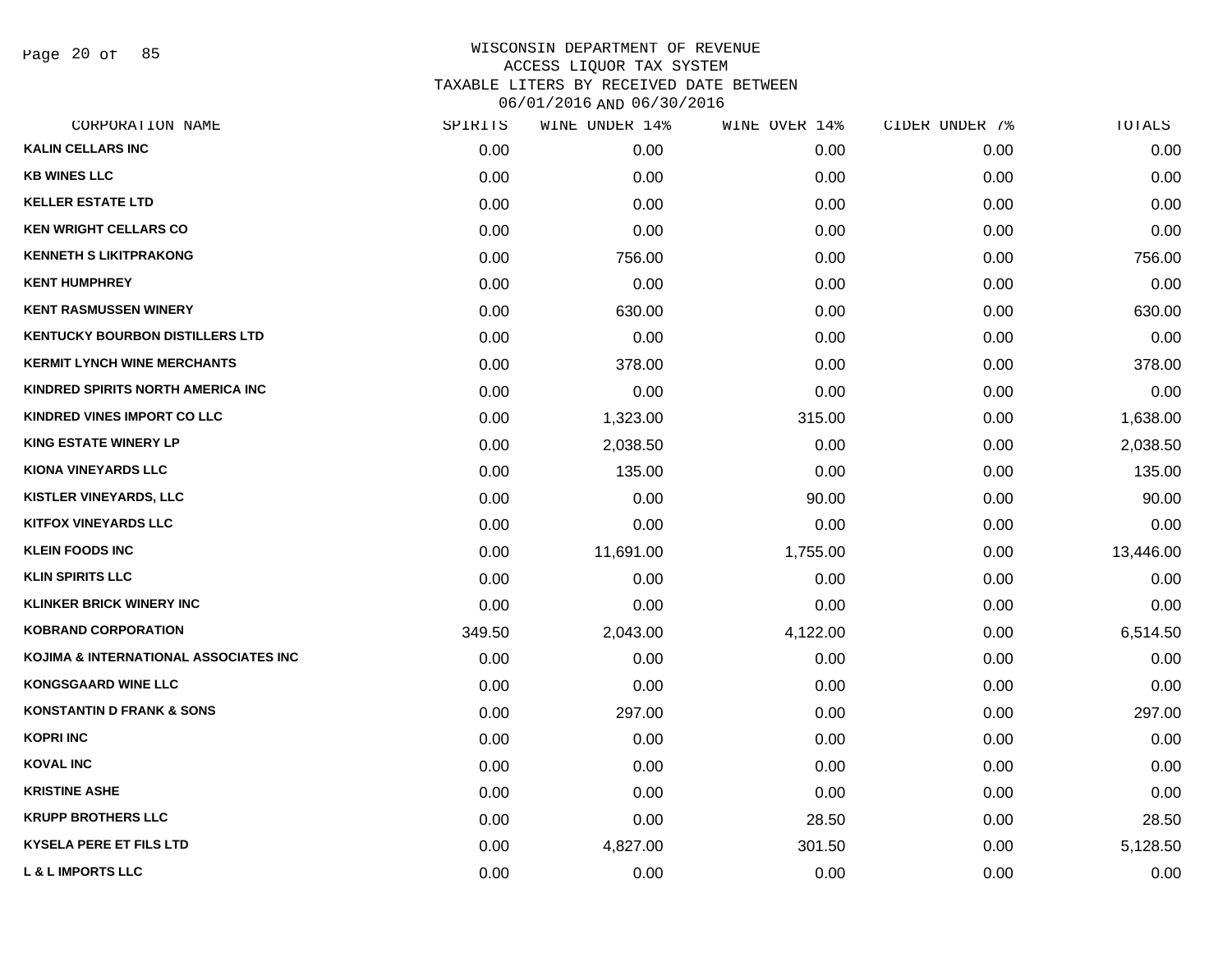Page 21 of 85

| CORPORATION NAME                           | SPIRITS    | WINE UNDER 14% | WINE OVER 14% | CIDER UNDER 7% | TOTALS     |
|--------------------------------------------|------------|----------------|---------------|----------------|------------|
| <b>L C WINE</b>                            | 0.00       | 0.00           | 0.00          | 0.00           | 0.00       |
| <b>L FOPPIANO WINE CO INC</b>              | 0.00       | 0.00           | 126.00        | 0.00           | 126.00     |
| <b>L&amp;C WINE COUNTRY OPERATIONS LLC</b> | 0.00       | 0.00           | 0.00          | 0.00           | 0.00       |
| <b>LADERA WINERY LLC</b>                   | 0.00       | 0.00           | 225.00        | 0.00           | 225.00     |
| <b>LAETITIA VINEYARD &amp; WINERY INC</b>  | 0.00       | 0.00           | 0.00          | 0.00           | 0.00       |
| <b>LAIRD &amp; COMPANY</b>                 | 0.00       | 0.00           | 0.00          | 0.00           | 0.00       |
| <b>LANCE C RANDOLPH</b>                    | 0.00       | 630.00         | 0.00          | 0.00           | 630.00     |
| <b>LANGDON SHIVERICK INC</b>               | 0.00       | 0.00           | 0.00          | 0.00           | 0.00       |
| <b>LANGE WINERY LLC</b>                    | 0.00       | 0.00           | 0.00          | 0.00           | 0.00       |
| <b>LAPHAM SALES &amp; MARKETING INC</b>    | 81.00      | 0.00           | 0.00          | 0.00           | 81.00      |
| <b>LATITUDE BEVERAGE COMPANY</b>           | 0.00       | 0.00           | 0.00          | 0.00           | 0.00       |
| <b>LAURENT-PERRIER US INC</b>              | 0.00       | 207.00         | 0.00          | 0.00           | 207.00     |
| <b>LAVA SPRINGS INC</b>                    | 0.00       | 0.00           | 0.00          | 0.00           | 0.00       |
| <b>LCF WINE COMPANY LLC</b>                | 0.00       | 1,030.50       | 531.00        | 0.00           | 1,561.50   |
| LE CEP II INC                              | 0.00       | 1,462.00       | 0.00          | 0.00           | 1,462.00   |
| LE GRAND COURTAGE LLC                      | 0.00       | 0.00           | 0.00          | 0.00           | 0.00       |
| LE RAISIN IMPORTS LLC                      | 0.00       | 0.00           | 0.00          | 0.00           | 0.00       |
| <b>LEAH M SULLBERG</b>                     | 0.00       | 0.00           | 0.00          | 0.00           | 0.00       |
| LEFT COAST CELLARS LLC                     | 0.00       | 0.00           | 0.00          | 0.00           | 0.00       |
| <b>LEMELSON WINERY LLC</b>                 | 0.00       | 0.00           | 0.00          | 0.00           | 0.00       |
| <b>LEONARD KREUSCH INC</b>                 | 0.00       | 4,108.24       | 0.00          | 0.00           | 4,108.24   |
| <b>LEONARDINI FAMILY WINERY LLC</b>        | 0.00       | 63.00          | 126.00        | 0.00           | 189.00     |
| <b>LEONETTI CELLAR LLC</b>                 | 0.00       | 0.00           | 0.00          | 0.00           | 0.00       |
| <b>LEVECKE CORPORATION</b>                 | 113,646.00 | 0.00           | 0.00          | 0.00           | 113,646.00 |
| <b>LEVIATHAN WINE COMPANY LLC</b>          | 0.00       | 0.00           | 0.00          | 0.00           | 0.00       |
| <b>LICKUID AWESOME LLC</b>                 | 0.00       | 4,200.00       | 0.00          | 0.00           | 4,200.00   |
| <b>LIOCO WINE COMPANY LLC</b>              | 0.00       | 0.00           | 0.00          | 0.00           | 0.00       |
| <b>LION NATHAN USA INC</b>                 | 0.00       | 768.00         | 252.00        | 0.00           | 1,020.00   |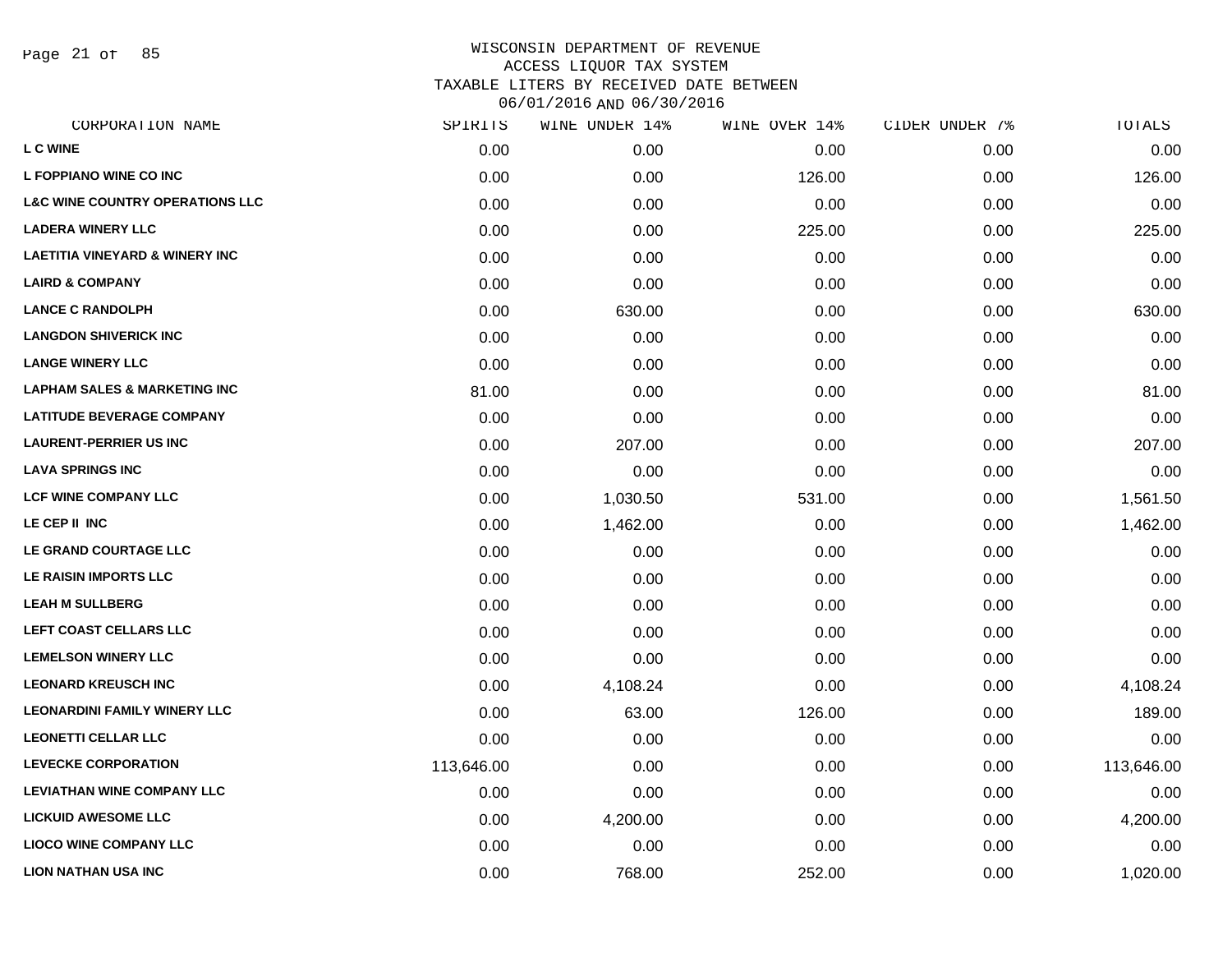Page 22 of 85

| SPIRITS   | WINE UNDER 14% | WINE OVER 14% | CIDER UNDER 7% | TOTALS    |
|-----------|----------------|---------------|----------------|-----------|
| 0.00      | 0.00           | 0.00          | 0.00           | 0.00      |
| 0.00      | 0.00           | 0.00          | 0.00           | 0.00      |
| 7,088.64  | 0.00           | 0.00          | 0.00           | 7,088.64  |
| 0.00      | 0.00           | 0.00          | 0.00           | 0.00      |
| 0.00      | 1,755.00       | 117.00        | 0.00           | 1,872.00  |
| 0.00      | 619.50         | 48.00         | 0.00           | 667.50    |
| 0.00      | 204.00         | 252.00        | 0.00           | 456.00    |
| 0.00      | 0.00           | 0.00          | 0.00           | 0.00      |
| 0.00      | 0.00           | 0.00          | 0.00           | 0.00      |
| 0.00      | 0.00           | 0.00          | 0.00           | 0.00      |
| 0.00      | 0.00           | 0.00          | 0.00           | 0.00      |
| 0.00      | 0.00           | 0.00          | 0.00           | 0.00      |
| 0.00      | 0.00           | 0.00          | 0.00           | 0.00      |
| 0.00      | 0.00           | 0.00          | 0.00           | 0.00      |
| 0.00      | 0.00           | 0.00          | 0.00           | 0.00      |
| 0.00      | 504.00         | 0.00          | 0.00           | 504.00    |
| 0.00      | 0.00           | 0.00          | 0.00           | 0.00      |
| 0.00      | 0.00           | 450.00        | 0.00           | 450.00    |
| 0.00      | 0.00           | 63.00         | 0.00           | 63.00     |
| 0.00      | 9,474.00       | 0.00          | 0.00           | 9,474.00  |
| 73,830.30 | 202.20         | 1,113.00      | 0.00           | 75,145.50 |
| 0.00      | 0.00           | 0.00          | 0.00           | 0.00      |
| 2,520.00  | 13,608.00      | 0.00          | 0.00           | 16,128.00 |
| 0.00      | 279.00         | 0.00          | 0.00           | 279.00    |
| 0.00      | 1,071.00       | 153.00        | 0.00           | 1,224.00  |
| 0.00      | 0.00           | 0.00          | 0.00           | 0.00      |
| 0.00      | 0.00           | 0.00          | 0.00           | 0.00      |
| 0.00      | 0.00           | 0.00          | 0.00           | 0.00      |
|           |                |               |                |           |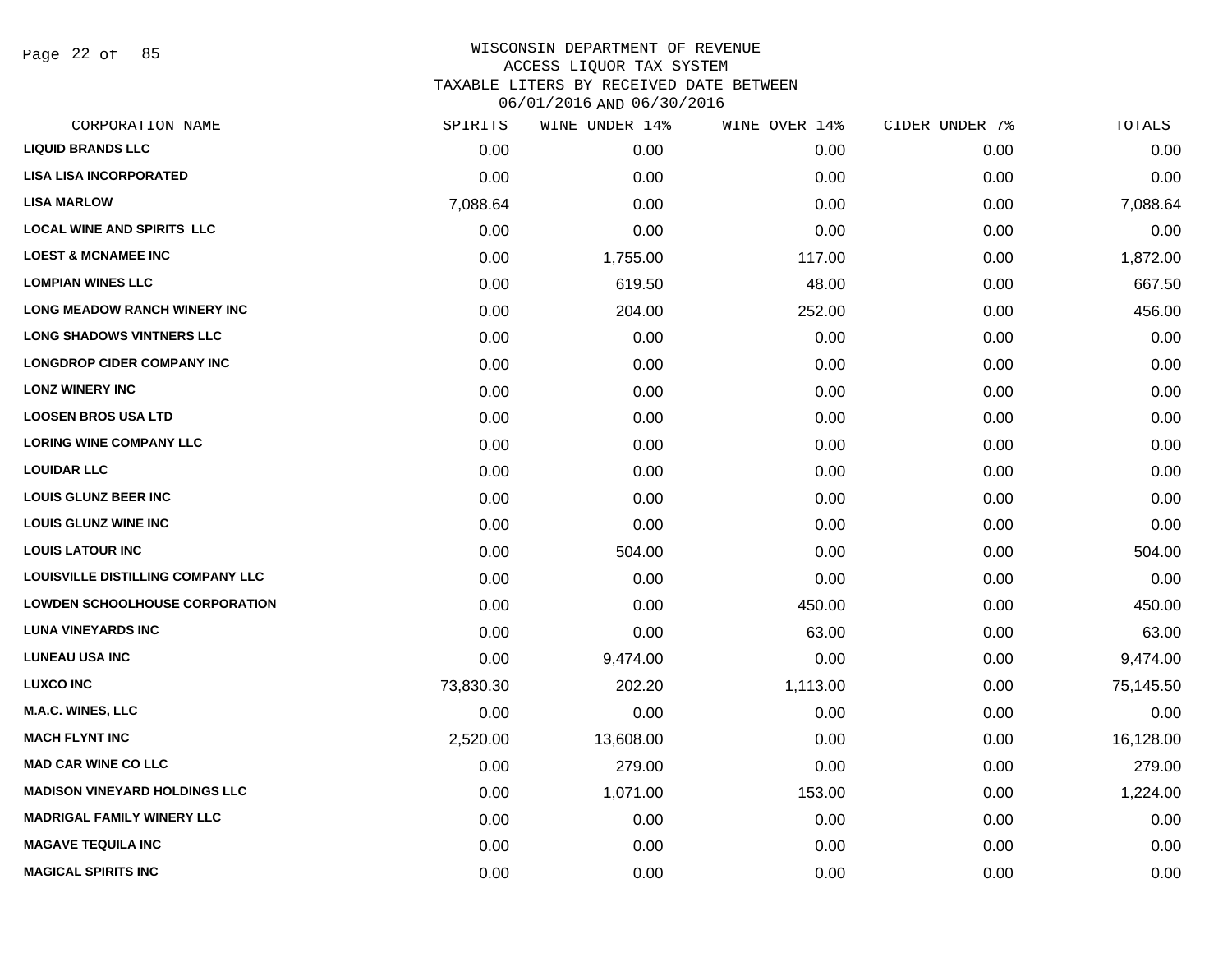Page 23 of 85

# WISCONSIN DEPARTMENT OF REVENUE ACCESS LIQUOR TAX SYSTEM TAXABLE LITERS BY RECEIVED DATE BETWEEN

| CORPORATION NAME                              | SPIRITS   | WINE UNDER 14% | WINE OVER 14% | CIDER UNDER 7% | TOTALS    |
|-----------------------------------------------|-----------|----------------|---------------|----------------|-----------|
| <b>MAISONS MARQUES &amp; DOMAINES USA INC</b> | 0.00      | 1,210.50       | 0.00          | 0.00           | 1,210.50  |
| <b>MANO'S INC</b>                             | 0.00      | 0.00           | 0.00          | 0.00           | 0.00      |
| <b>MANUEL PULIDO</b>                          | 0.00      | 0.00           | 0.00          | 0.00           | 0.00      |
| <b>MARIETTA CELLARS INC</b>                   | 0.00      | 1,584.00       | 90.00         | 0.00           | 1,674.00  |
| <b>MARIPOSA WINE COMPANY LLC</b>              | 0.00      | 0.00           | 0.00          | 0.00           | 0.00      |
| <b>MARK ADAMS &amp; CIERA ADAMS</b>           | 0.00      | 0.00           | 0.00          | 0.00           | 0.00      |
| <b>MARK ANDERSON</b>                          | 0.00      | 0.00           | 0.00          | 0.00           | 0.00      |
| <b>MARK ANTHONY BRANDS INC</b>                | 0.00      | 0.00           | 0.00          | 0.00           | 0.00      |
| <b>MARKETING GLOBAL BRANDS CORP</b>           | 0.00      | 0.00           | 0.00          | 0.00           | 0.00      |
| <b>MARTIN RAY WINERY INC</b>                  | 0.00      | 0.00           | 0.00          | 0.00           | 0.00      |
| <b>MARTINELLI WINERY INC</b>                  | 0.00      | 0.00           | 63.00         | 0.00           | 63.00     |
| <b>MASON &amp; MASON</b>                      | 0.00      | 252.00         | 0.00          | 0.00           | 252.00    |
| <b>MASSANOIS LLC</b>                          | 0.00      | 1,440.00       | 63.00         | 0.00           | 1,503.00  |
| <b>MATHY WINERY LLC</b>                       | 0.00      | 0.00           | 0.00          | 0.00           | 0.00      |
| <b>MATRICK HOLDINGS CORPORATION</b>           | 0.00      | 0.00           | 0.00          | 0.00           | 0.00      |
| <b>MAURICE KANBAR</b>                         | 0.00      | 0.00           | 0.00          | 0.00           | 0.00      |
| <b>MAURITSON FAMILY WINERY</b>                | 0.00      | 0.00           | 0.00          | 0.00           | 0.00      |
| <b>MC CORMICK DISTILLING CO INC</b>           | 20,989.50 | 0.00           | 0.00          | 0.00           | 20,989.50 |
| <b>MCKENZIE'S BEVERAGES INC</b>               | 0.00      | 0.00           | 0.00          | 0.00           | 0.00      |
| <b>MCMANIS FAMILY VINEYARDS INC</b>           | 0.00      | 3,402.00       | 126.00        | 0.00           | 3,528.00  |
| <b>MCNAB RIDGE WINERY LLC</b>                 | 0.00      | 0.00           | 0.00          | 0.00           | 0.00      |
| <b>MEDCO ATLANTIC INC</b>                     | 0.00      | 0.00           | 0.00          | 0.00           | 0.00      |
| <b>MEIERS WINE CELLARS INC</b>                | 0.00      | 792.00         | 189.00        | 0.00           | 981.00    |
| <b>MENDOCINO WINE GROUP LLC</b>               | 0.00      | 2,439.00       | 324.00        | 0.00           | 2,763.00  |
| <b>MERCER WINE ESTATES LLC</b>                | 0.00      | 2,016.00       | 126.00        | 0.00           | 2,142.00  |
| <b>MERCHANT DU VIN CORPORATION</b>            | 0.00      | 0.00           | 0.00          | 92.74          | 92.74     |
| <b>MEREDITH VINEYARD ESTATE INC</b>           | 0.00      | 0.00           | 261.00        | 0.00           | 261.00    |
| <b>MERRYVALE VINEYARDS LLC</b>                | 0.00      | 63.00          | 63.00         | 0.00           | 126.00    |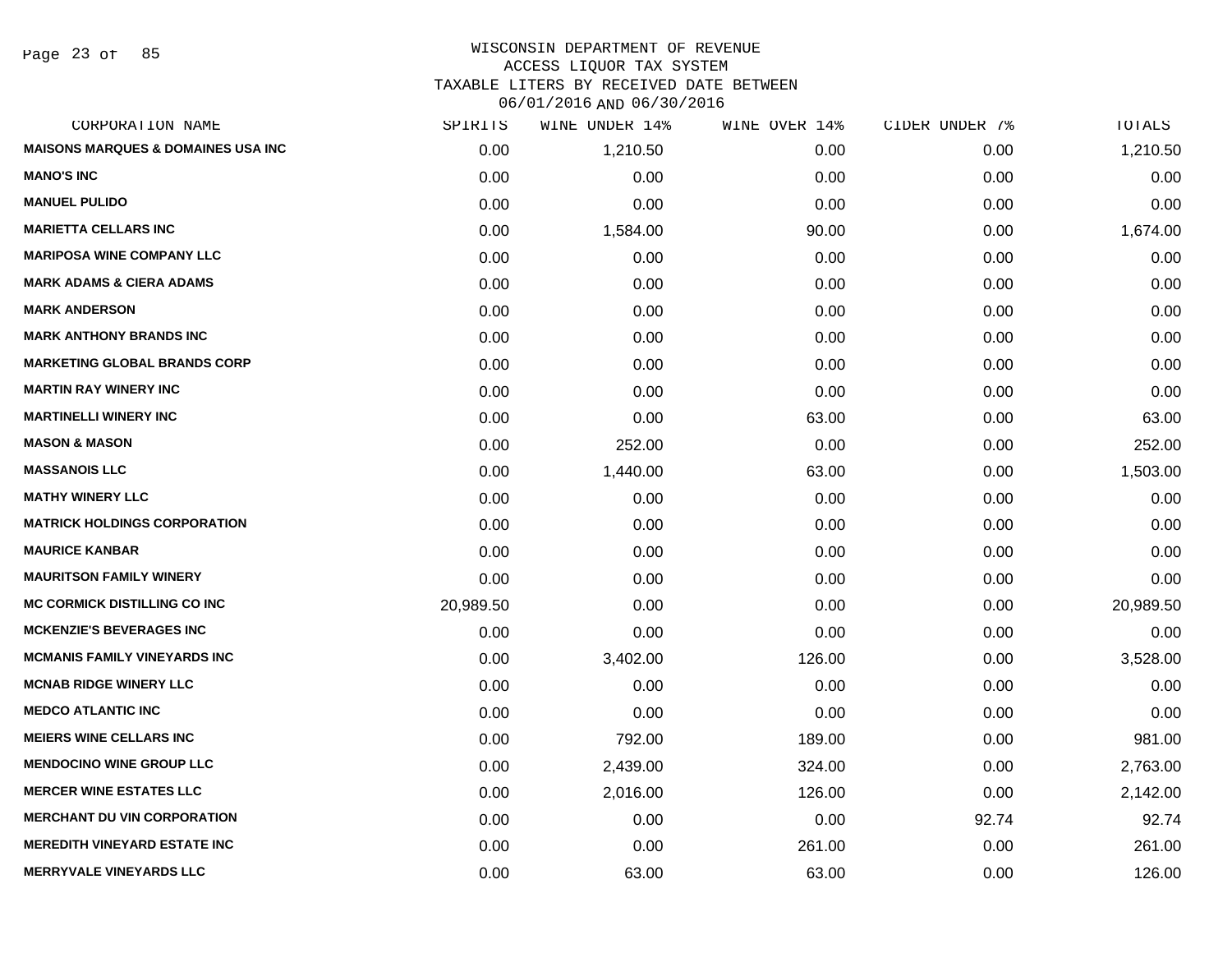Page 24 of 85

| SPIRITS   | WINE UNDER 14% | WINE OVER 14% | CIDER UNDER 7% | TOTALS    |
|-----------|----------------|---------------|----------------|-----------|
| 0.00      | 0.00           | 0.00          | 0.00           | 0.00      |
| 0.00      | 0.00           | 0.00          | 0.00           | 0.00      |
| 0.00      | 0.00           | 0.00          | 0.00           | 0.00      |
| 0.00      | 0.00           | 0.00          | 0.00           | 0.00      |
| 0.00      | 0.00           | 0.00          | 0.00           | 0.00      |
| 12,175.20 | 5,470.50       | 1,450.50      | 0.00           | 19,096.20 |
| 0.00      | 0.00           | 0.00          | 0.00           | 0.00      |
| 0.00      | 1,156.50       | 319.50        | 0.00           | 1,476.00  |
| 0.00      | 2,920.50       | 0.00          | 0.00           | 2,920.50  |
| 0.00      | 0.00           | 252.00        | 0.00           | 252.00    |
| 0.00      | 0.00           | 0.00          | 0.00           | 0.00      |
| 0.00      | 1,008.00       | 126.00        | 0.00           | 1,134.00  |
| 0.00      | 0.00           | 0.00          | 0.00           | 0.00      |
| 0.00      | 0.00           | 0.00          | 0.00           | 0.00      |
| 0.00      | 0.00           | 0.00          | 0.00           | 0.00      |
| 0.00      | 108.00         | 0.00          | 0.00           | 108.00    |
| 0.00      | 0.00           | 0.00          | 0.00           | 0.00      |
| 0.00      | 0.00           | 0.00          | 0.00           | 0.00      |
| 0.00      | 4,615.98       | 18.00         | 0.00           | 4,633.98  |
| 0.00      | 0.00           | 67.50         | 0.00           | 67.50     |
| 0.00      | 0.00           | 0.00          | 0.00           | 0.00      |
| 0.00      | 1,282.42       | 0.00          | 0.00           | 1,282.42  |
| 0.00      | 0.00           | 0.00          | 0.00           | 0.00      |
| 0.00      | 0.00           | 0.00          | 0.00           | 0.00      |
| 11,436.00 | 6,912.00       | 1,710.00      | 0.00           | 20,058.00 |
| 0.00      | 0.00           | 0.00          | 0.00           | 0.00      |
| 0.00      | 0.00           | 0.00          | 0.00           | 0.00      |
| 0.00      | 0.00           | 0.00          | 0.00           | 0.00      |
|           |                |               |                |           |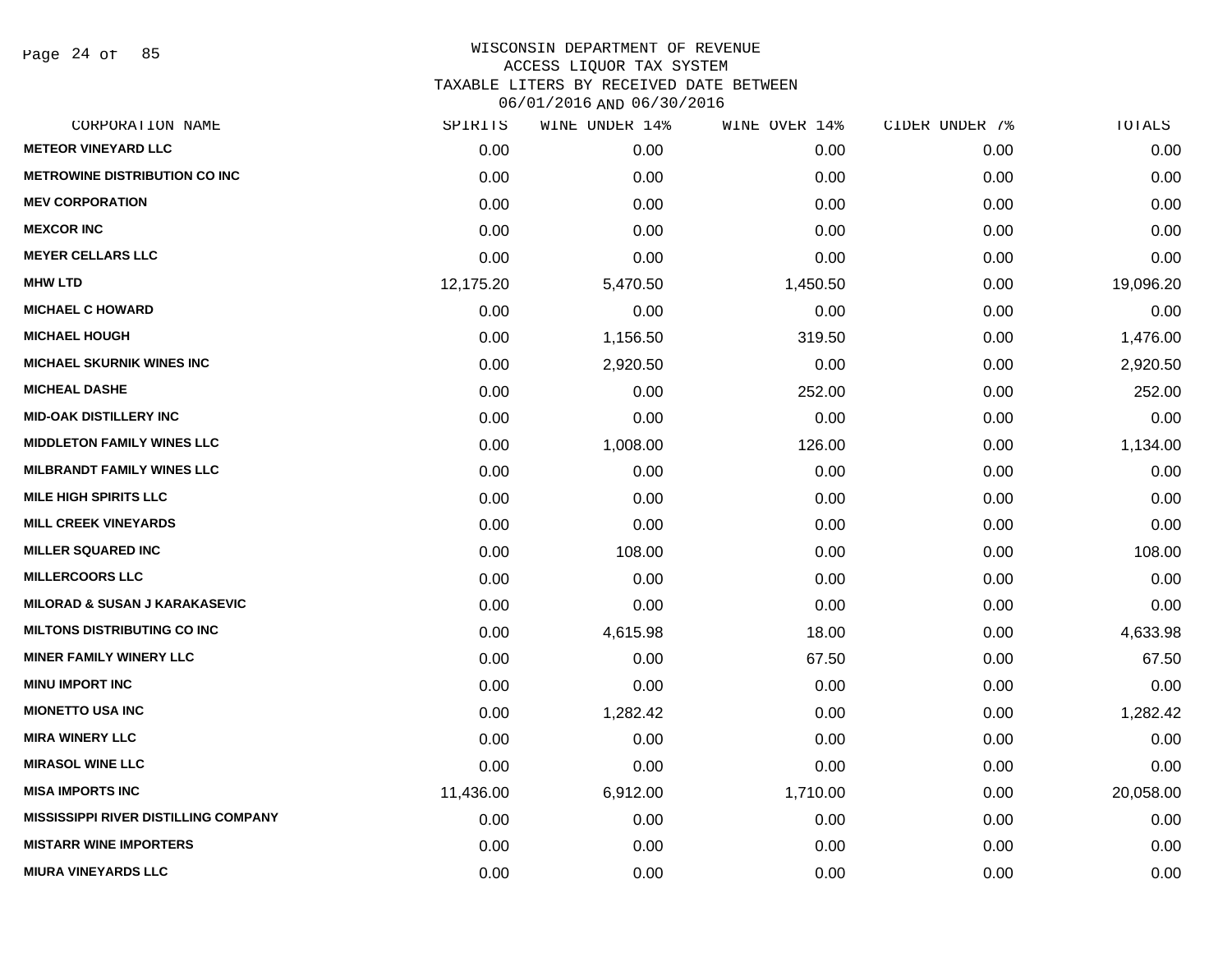Page 25 of 85

#### WISCONSIN DEPARTMENT OF REVENUE ACCESS LIQUOR TAX SYSTEM

TAXABLE LITERS BY RECEIVED DATE BETWEEN

| CORPORATION NAME                                                                   | SPIRITS   | WINE UNDER 14% | WINE OVER 14% | CIDER UNDER 7% | TOTALS    |
|------------------------------------------------------------------------------------|-----------|----------------|---------------|----------------|-----------|
| <b>MMX IMPORTS LLC</b>                                                             | 0.00      | 63.00          | 0.00          | 0.00           | 63.00     |
| <b>MODERN DEVELOPMENT COMPANY</b>                                                  | 0.00      | 540.00         | 0.00          | 0.00           | 540.00    |
| <b>MODERN SPIRITS LLC</b>                                                          | 31.50     | 0.00           | 130.50        | 0.00           | 162.00    |
| <b>MODUS OPERANDI CELLARS LLC</b>                                                  | 0.00      | 0.00           | 0.00          | 0.00           | 0.00      |
| MOET HENNESSY USA, INC.                                                            | 14,715.90 | 2,913.75       | 1,008.00      | 0.00           | 18,637.65 |
| <b>MOLLYDOOKER INTERNATIONAL LLC</b>                                               | 0.00      | 0.00           | 45.00         | 0.00           | 45.00     |
| <b>MONICA NOGUES</b>                                                               | 0.00      | 0.00           | 0.00          | 0.00           | 0.00      |
| <b>MONTAGNA LLC</b>                                                                | 0.00      | 0.00           | 0.00          | 0.00           | 0.00      |
| <b>MONTANERO MEZCAL LLC</b>                                                        | 0.00      | 0.00           | 0.00          | 0.00           | 0.00      |
| <b>MONTEREY WINE COMPANY LLC</b>                                                   | 0.00      | 0.00           | 0.00          | 0.00           | 0.00      |
| <b>MONTICELLO CELLARS INC</b>                                                      | 0.00      | 0.00           | 9.00          | 0.00           | 9.00      |
| <b>MONTINORE VINEYARDS LIMITED</b>                                                 | 0.00      | 252.00         | 0.00          | 0.00           | 252.00    |
| <b>MORGAN WINERY INC</b>                                                           | 0.00      | 0.00           | 0.00          | 0.00           | 0.00      |
| <b>MOUNT VEEDER FARMS LLC</b>                                                      | 0.00      | 0.00           | 0.00          | 0.00           | 0.00      |
| <b>MOUNTAIN VIEW VINTNERS LLC</b>                                                  | 0.00      | 0.00           | 0.00          | 0.00           | 0.00      |
| <b>MS WALKER INC</b>                                                               | 5,175.00  | 0.00           | 0.00          | 0.00           | 5,175.00  |
| <b>MUSTACHE MENTORS LLC</b>                                                        | 0.00      | 0.00           | 0.00          | 0.00           | 0.00      |
| <b>MUTUAL WHOLESALE LIQUOR INC</b>                                                 | 0.00      | 45.00          | 0.00          | 0.00           | 45.00     |
| <b>NAKED WINES LLC</b>                                                             | 0.00      | 0.00           | 0.00          | 0.00           | 0.00      |
| <b>NAPA VALLEY SPECIALTY WINES INC</b>                                             | 0.00      | 882.00         | 126.00        | 0.00           | 1,008.00  |
| <b>NATIONAL CONSUMER CREDIT GUARANTEE</b><br><b>ASSOCIATION OF CONNECTICUT INC</b> | 0.00      | 0.00           | 0.00          | 0.00           | 0.00      |
| <b>NATURAL MERCHANTS INC</b>                                                       | 0.00      | 0.00           | 0.00          | 0.00           | 0.00      |
| <b>NATUREL WEST CORP</b>                                                           | 0.00      | 0.00           | 0.00          | 0.00           | 0.00      |
| <b>NAVARRO VINEYARDS, LLC</b>                                                      | 0.00      | 0.00           | 0.00          | 0.00           | 0.00      |
| <b>NDC SYSTEMS LP</b>                                                              | 0.00      | 67,899.00      | 1,947.00      | 0.00           | 69,846.00 |
| <b>NEGOCIANTS USA INC</b>                                                          | 0.00      | 252.00         | 0.00          | 0.00           | 252.00    |
| <b>NESTOR IMPORTS INC</b>                                                          | 18.00     | 297.00         | 45.00         | 0.00           | 360.00    |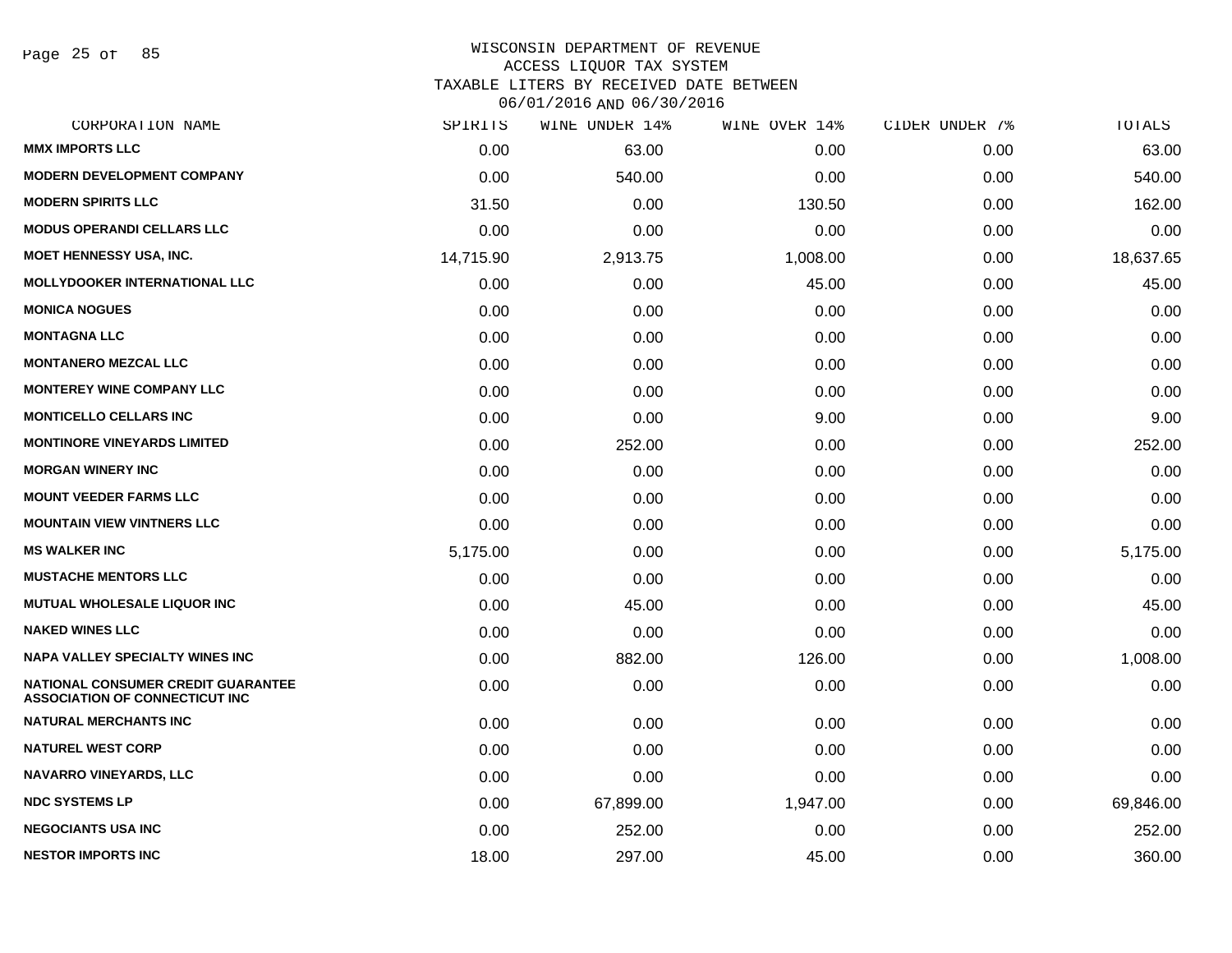Page 26 of 85

### WISCONSIN DEPARTMENT OF REVENUE ACCESS LIQUOR TAX SYSTEM TAXABLE LITERS BY RECEIVED DATE BETWEEN

| CORPORATION NAME                      | SPIRITS  | WINE UNDER 14% | WINE OVER 14% | CIDER UNDER 7% | TOTALS    |
|---------------------------------------|----------|----------------|---------------|----------------|-----------|
| <b>NEW HOLLAND BREWING CO LLC</b>     | 0.00     | 0.00           | 0.00          | 0.00           | 0.00      |
| <b>NEW MEXICO WINERIES INC.</b>       | 0.00     | 504.00         | 0.00          | 0.00           | 504.00    |
| <b>NEW PARROTT &amp; CO</b>           | 0.00     | 7,308.00       | 693.00        | 0.00           | 8,001.00  |
| <b>NEW VAVIN INC</b>                  | 0.00     | 0.00           | 0.00          | 0.00           | 0.00      |
| <b>NEW YORK MUTUAL TRADING CO INC</b> | 0.00     | 0.00           | 0.00          | 0.00           | 0.00      |
| <b>NEXUS BRANDS LLC</b>               | 0.00     | 0.00           | 1,764.00      | 0.00           | 1,764.00  |
| <b>NICHE IMPORT CO</b>                | 933.89   | 153.00         | 0.00          | 330.02         | 1,416.91  |
| NIEBAUM-COPPOLA ESTATE WINERY LP      | 0.00     | 0.00           | 40.50         | 0.00           | 40.50     |
| <b>NOLET SPIRITS USA INC</b>          | 0.00     | 0.00           | 0.00          | 0.00           | 0.00      |
| <b>NORTH SHORE DISTILLERY LLC</b>     | 0.00     | 0.00           | 0.00          | 0.00           | 0.00      |
| <b>NOVA WINES, INC.</b>               | 0.00     | 0.00           | 0.00          | 0.00           | 0.00      |
| <b>NUCCIO &amp; WISE</b>              | 0.00     | 0.00           | 0.00          | 0.00           | 0.00      |
| <b>NV AWG LTD</b>                     | 0.00     | 1.39           | $-266.01$     | 0.00           | $-264.62$ |
| <b>NW WINE COMPANY LLC</b>            | 0.00     | 0.00           | 0.00          | 0.00           | 0.00      |
| O'NEILL BEVERAGES CO LLC              | 0.00     | 4,032.00       | 1,764.00      | 0.00           | 5,796.00  |
| O'SHAUGHNESSY DEL OSO LLC             | 0.00     | 0.00           | 49.92         | 0.00           | 49.92     |
| OAK RIDGE WINERY LLC                  | 0.00     | 5,481.00       | 148.50        | 0.00           | 5,629.50  |
| <b>OLD BRIDGE CELLARS</b>             | 0.00     | 1,043.36       | 76.50         | 0.00           | 1,119.86  |
| <b>OLDE WORLD IMPORTS INC</b>         | 0.00     | 85.50          | 42.75         | 0.00           | 128.25    |
| OLE SMOKY DISTILLERY LLC              | 1,395.00 | 0.00           | 0.00          | 0.00           | 1,395.00  |
| <b>OLIVER WINE COMPANY INC</b>        | 0.00     | 495.00         | 0.00          | 0.00           | 495.00    |
| ONE TRUE VINE LLC                     | 0.00     | 3,546.00       | 6,534.00      | 0.00           | 10,080.00 |
| <b>OPICI IMPORT COMPANY</b>           | 432.00   | 1,728.00       | 126.00        | 0.00           | 2,286.00  |
| <b>OPOLO WINES LP</b>                 | 0.00     | 0.00           | 0.00          | 0.00           | 0.00      |
| <b>OPUS ONE WINERY LLC</b>            | 0.00     | 0.00           | 18.00         | 0.00           | 18.00     |
| ORCA PROPERTIES LLC                   | 0.00     | 0.00           | 0.00          | 0.00           | 0.00      |
| OREGON BREWING COMPANY INC            | 30.90    | 0.00           | 0.00          | 0.00           | 30.90     |
| <b>ORIGINAL SIN CORPORATION</b>       | 0.00     | 0.00           | 0.00          | 0.00           | 0.00      |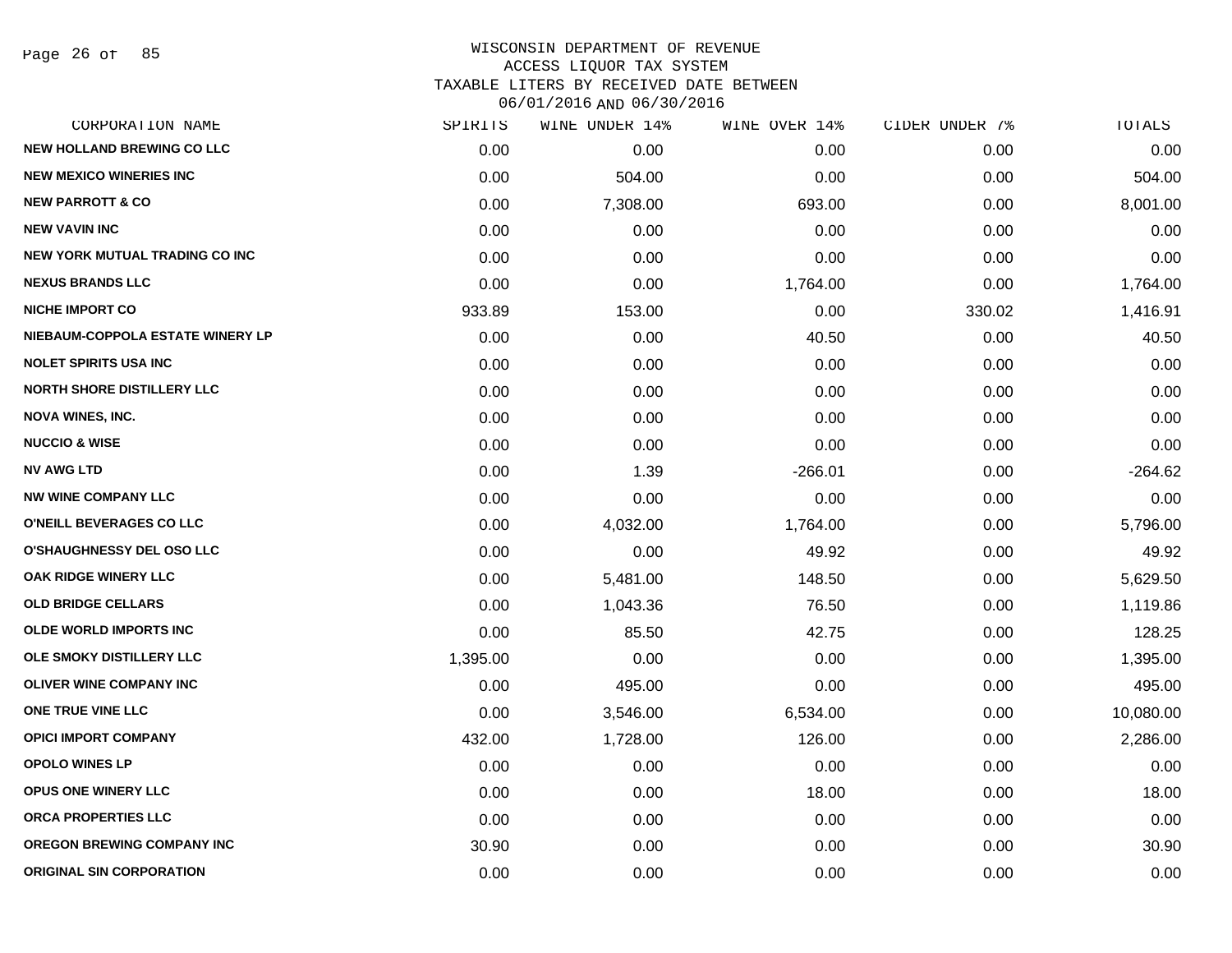Page 27 of 85

| CORPORATION NAME                        | SPIRITS   | WINE UNDER 14% | WINE OVER 14% | CIDER UNDER 7% | TOTALS    |
|-----------------------------------------|-----------|----------------|---------------|----------------|-----------|
| ORIN SWIFT CELLARS LLC                  | 0.00      | 0.00           | 180.00        | 0.00           | 180.00    |
| ORVINO IMPORTS & DISTRIBUTING INC       | 0.00      | 0.00           | 0.00          | 0.00           | 0.00      |
| <b>OUTPOST WINES LLC</b>                | 0.00      | 0.00           | 0.00          | 0.00           | 0.00      |
| <b>OWEN ROE LLC</b>                     | 0.00      | 126.00         | 378.00        | 0.00           | 504.00    |
| <b>P R GRISLEY CO INC</b>               | 0.00      | 0.00           | 0.00          | 0.00           | 0.00      |
| <b>PABST HOLDINGS LLC</b>               | 0.00      | 0.00           | 0.00          | 0.00           | 0.00      |
| <b>PACIFIC EDGE MARKETING GROUP INC</b> | 1,334.84  | 0.00           | 0.00          | 0.00           | 1,334.84  |
| <b>PACIFIC INTERNATIONAL LIQUOR INC</b> | 0.00      | 18.00          | 198.72        | 0.00           | 216.72    |
| <b>PACIFIC PRIME WINES LLC</b>          | 0.00      | 0.00           | 0.00          | 0.00           | 0.00      |
| <b>PAHLMEYER LLC</b>                    | 0.00      | 0.00           | 315.00        | 0.00           | 315.00    |
| <b>PALI WINE COMPANY LP</b>             | 0.00      | 0.00           | 0.00          | 0.00           | 0.00      |
| PALM BAY INTERNATIONAL INC              | 283.50    | 64,702.29      | 643.50        | 0.00           | 65,629.29 |
| <b>PAMELA FRYE</b>                      | 0.00      | 0.00           | 0.00          | 0.00           | 0.00      |
| <b>PAMPA BEVERAGES LLC</b>              | 0.00      | 0.00           | 0.00          | 0.00           | 0.00      |
| <b>PANTHER CREEK CELLARS LLC</b>        | 0.00      | 0.00           | 0.00          | 0.00           | 0.00      |
| PARAGON VINEYARD CO INC                 | 0.00      | 0.00           | 567.00        | 0.00           | 567.00    |
| <b>PARK STREET IMPORTS, LLC</b>         | 2,473.50  | 11,948.76      | 0.00          | 0.00           | 14,422.26 |
| <b>PARK WINE COMPANY INC</b>            | 0.00      | 0.00           | 33.29         | 0.00           | 33.29     |
| <b>PARKER STATION INC</b>               | 0.00      | 504.00         | 252.00        | 0.00           | 756.00    |
| <b>PASTERNAK WINE IMPORTS LLC</b>       | 0.00      | 5,417.76       | 252.00        | 0.00           | 5,669.76  |
| <b>PAT WINES LLC</b>                    | 0.00      | 0.00           | 0.00          | 0.00           | 0.00      |
| <b>PATERNO IMPORTS LTD</b>              | 466.50    | 9,792.00       | 2,817.00      | 0.00           | 13,075.50 |
| <b>PATRICIO C MATA</b>                  | 0.00      | 216.00         | 0.00          | 0.00           | 216.00    |
| <b>PATRICK A RONEY</b>                  | 0.00      | 6,615.00       | 355.50        | 0.00           | 6,970.50  |
| <b>PATRON SPIRITS COMPANY</b>           | 20,700.15 | 0.00           | 0.00          | 0.00           | 20,700.15 |
| PATZ & HALL WINE COMPANY INC            | 0.00      | 0.00           | 0.00          | 0.00           | 0.00      |
| <b>PAUL HOBBS IMPORTS INC</b>           | 0.00      | 0.00           | 0.00          | 0.00           | 0.00      |
| <b>PAUL HOBBS WINERY LP</b>             | 0.00      | 0.00           | 0.00          | 0.00           | 0.00      |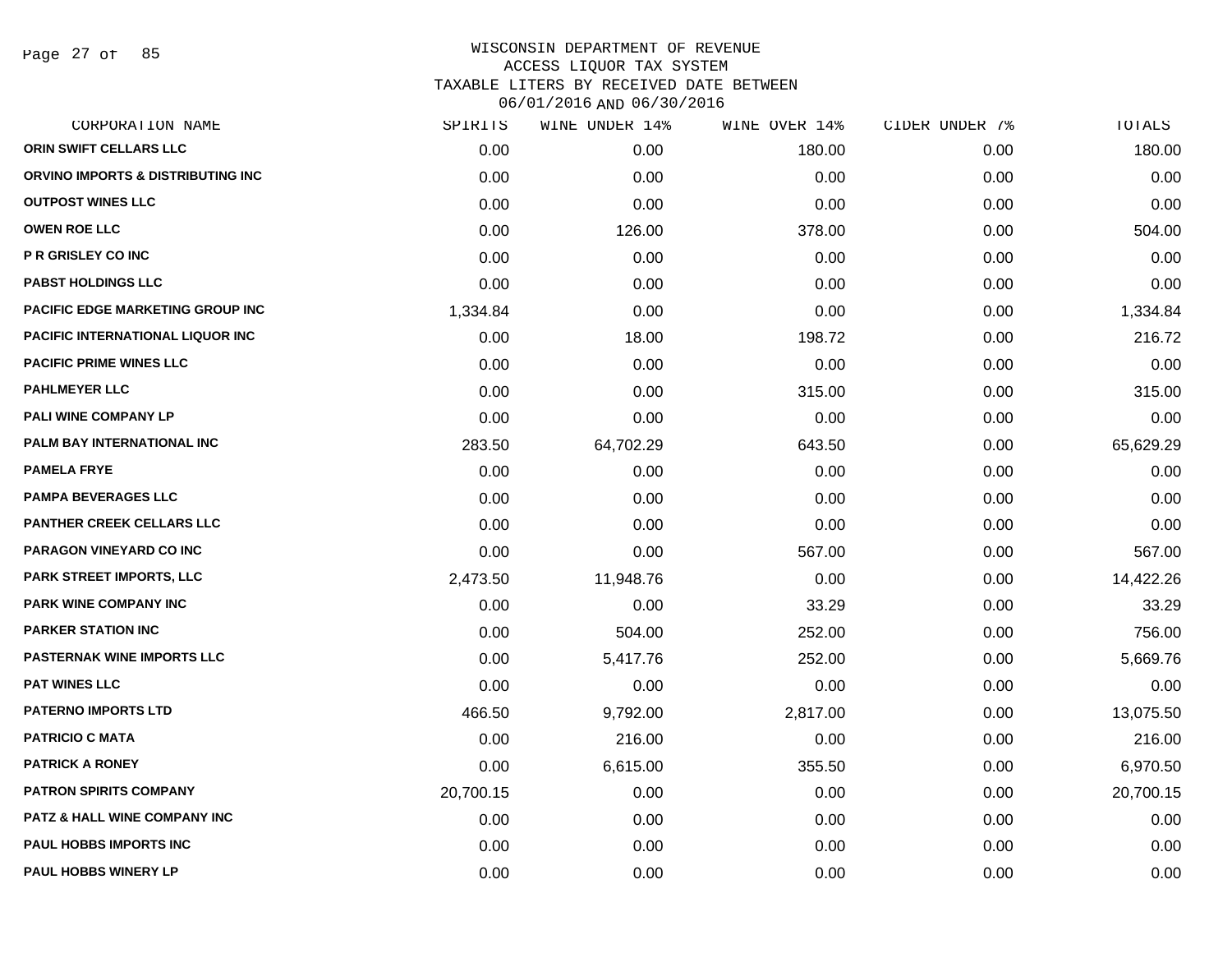Page 28 of 85

| CORPORATION NAME                     | SPIRITS   | WINE UNDER 14% | WINE OVER 14% | CIDER UNDER 7% | TOTALS     |
|--------------------------------------|-----------|----------------|---------------|----------------|------------|
| <b>PAUL W QUACKENBUSH</b>            | 0.00      | 0.00           | 0.00          | 0.00           | 0.00       |
| <b>PAVI WINES LLC</b>                | 0.00      | 0.00           | 0.00          | 0.00           | 0.00       |
| <b>PAWEL LATO</b>                    | 0.00      | 0.00           | 0.00          | 0.00           | 0.00       |
| <b>PAX MAHLE WINES LLC</b>           | 0.00      | 0.00           | 0.00          | 0.00           | 0.00       |
| PEACH SYSTEMS INC                    | 0.00      | 0.00           | 0.00          | 0.00           | 0.00       |
| PEACHY CANYON WINERY                 | 0.00      | 0.00           | 126.00        | 0.00           | 126.00     |
| PEJU FAMILY OPERATING PARTNERSHIP LP | 0.00      | 0.00           | 0.00          | 0.00           | 0.00       |
| PELU PARTNERS LLC                    | 0.00      | 0.00           | 0.00          | 0.00           | 0.00       |
| <b>PENNER-ASH LLC</b>                | 0.00      | 0.00           | 0.00          | 0.00           | 0.00       |
| PEPPER BRIDGE WINERY LLC             | 0.00      | 0.00           | 0.00          | 0.00           | 0.00       |
| PERFECTA CAMERA CORP                 | 0.00      | 716.99         | 9.00          | 0.00           | 725.99     |
| PERNOD RICARD USA LLC                | 84,863.45 | 14,629.50      | 1,210.50      | 0.00           | 100,703.45 |
| PETER ANDREW LLC                     | 0.00      | 1,008.00       | 0.00          | 0.00           | 1,008.00   |
| <b>PETER CREIGHTON</b>               | 0.00      | 0.00           | 135.00        | 0.00           | 135.00     |
| PETER M MESROBIAN                    | 0.00      | 6.00           | 6.00          | 0.00           | 12.00      |
| PETER ROSBACK                        | 0.00      | 126.00         | 45.00         | 0.00           | 171.00     |
| PETERSON WINERY LLC                  | 0.00      | 183.00         | 60.75         | 0.00           | 243.75     |
| PETIT HAMEAU LLC                     | 0.00      | 0.00           | 0.00          | 63.00          | 63.00      |
| PHENIX BRANDS LLC                    | 0.00      | 0.00           | 0.00          | 0.00           | 0.00       |
| <b>PHILIP LAROCCA</b>                | 0.00      | 0.00           | 0.00          | 0.00           | 0.00       |
| PHILIP TOGNI VINEYARD LP             | 0.00      | 0.00           | 0.00          | 0.00           | 0.00       |
| PHILLIP STEINSCHREIBER               | 0.00      | 0.00           | 0.00          | 0.00           | 0.00       |
| <b>PHILLIPS FARMS LLC</b>            | 0.00      | 126.00         | 5,431.50      | 0.00           | 5,557.50   |
| PHUSION PROJECTS LLC                 | 0.00      | 0.00           | 0.00          | 0.00           | 0.00       |
| PIEDMONT DISTILLERS INC              | 3,325.50  | 0.00           | 0.00          | 0.00           | 3,325.50   |
| <b>PINA CELLARS LP</b>               | 0.00      | 0.00           | 0.00          | 0.00           | 0.00       |
| PINE RIDGE WINERY LLC                | 0.00      | 2,064.00       | 585.00        | 0.00           | 2,649.00   |
| PL BRANDS INC                        | 0.00      | 0.00           | 0.00          | 0.00           | 0.00       |
|                                      |           |                |               |                |            |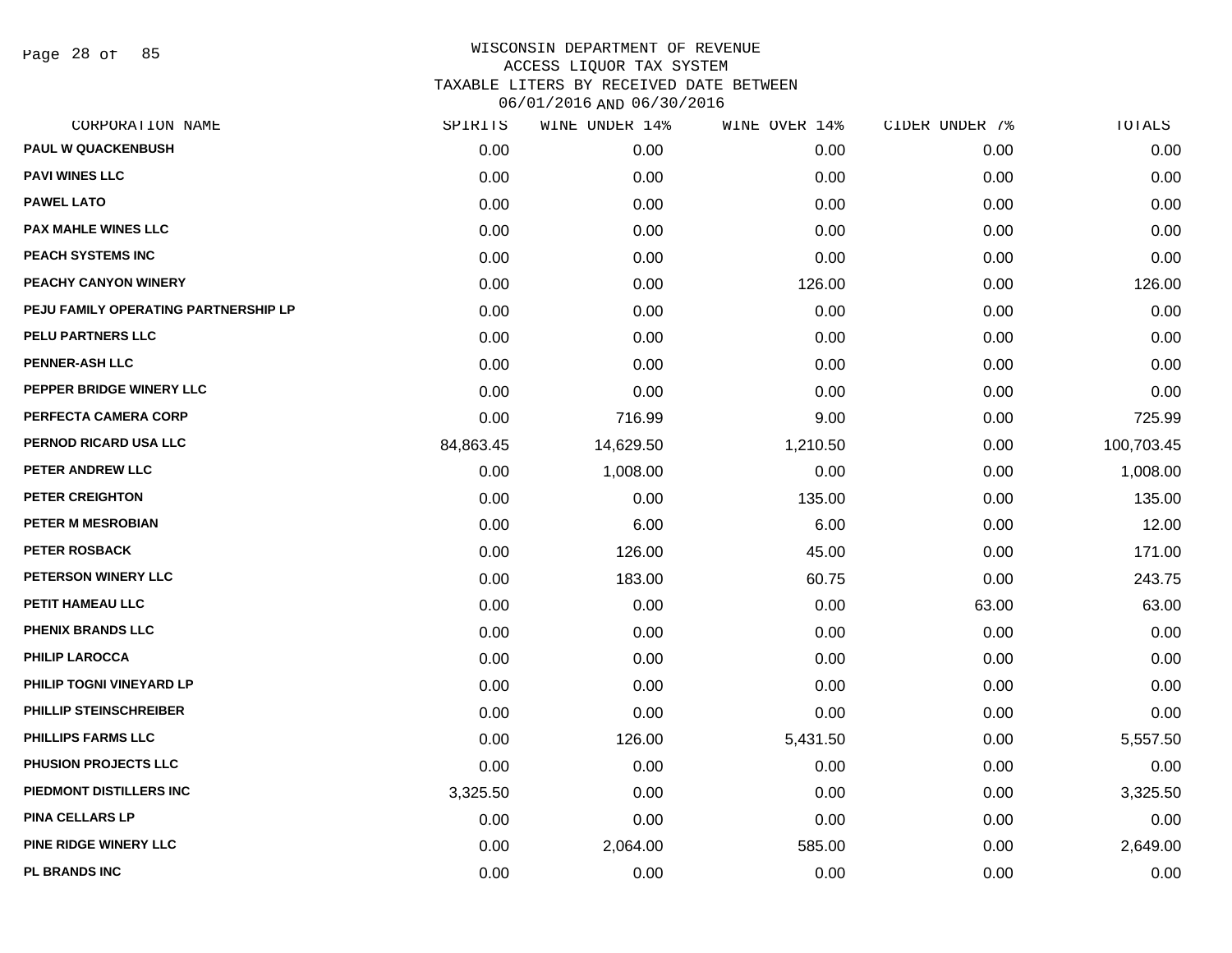Page 29 of 85

| SPIRITS    | WINE UNDER 14% | WINE OVER 14% | CIDER UNDER 7% | TOTALS     |
|------------|----------------|---------------|----------------|------------|
| 0.00       | 63.00          | 0.00          | 0.00           | 63.00      |
| 0.00       | 0.00           | 0.00          | 0.00           | 0.00       |
| 0.00       | 0.00           | 0.00          | 0.00           | 0.00       |
| 0.00       | 0.00           | 0.00          | 0.00           | 0.00       |
| 0.00       | 0.00           | 0.00          | 0.00           | 0.00       |
| 0.00       | 10,950.00      | 441.00        | 0.00           | 11,391.00  |
| 0.00       | 0.00           | 0.00          | 0.00           | 0.00       |
| 0.00       | 0.00           | 648.00        | 0.00           | 648.00     |
| 0.00       | 0.00           | 0.00          | 0.00           | 0.00       |
| 0.00       | 25,447.46      | 0.00          | 0.00           | 25,447.46  |
| 0.00       | 0.00           | 0.00          | 0.00           | 0.00       |
| 0.00       | 0.00           | 0.00          | 0.00           | 0.00       |
| 0.00       | 0.00           | 0.00          | 0.00           | 0.00       |
| 0.00       | 0.00           | 0.00          | 0.00           | 0.00       |
| 0.00       | 0.00           | 0.00          | 0.00           | 0.00       |
| 169,371.75 | 0.00           | 0.00          | 0.00           | 169,371.75 |
| 0.00       | 126.00         | 0.00          | 0.00           | 126.00     |
| 0.00       | 2,772.00       | 0.00          | 0.00           | 2,772.00   |
| 0.00       | 0.00           | 81.00         | 0.00           | 81.00      |
| 0.00       | 0.00           | 0.00          | 0.00           | 0.00       |
| 0.00       | 0.00           | 0.00          | 0.00           | 0.00       |
| 0.00       | 0.00           | 0.00          | 0.00           | 0.00       |
| 0.00       | 13,909.50      | 3,006.00      | 0.00           | 16,915.50  |
| 0.00       | 504.00         | 0.00          | 0.00           | 504.00     |
| 0.00       | 1,431.00       | 63.00         | 0.00           | 1,494.00   |
| 1,023.00   | 337.50         | 18.00         | 0.00           | 1,378.50   |
| 0.00       | 333.00         | 0.00          | 0.00           | 333.00     |
| 0.00       | 0.00           | 0.00          | 0.00           | 0.00       |
|            |                |               |                |            |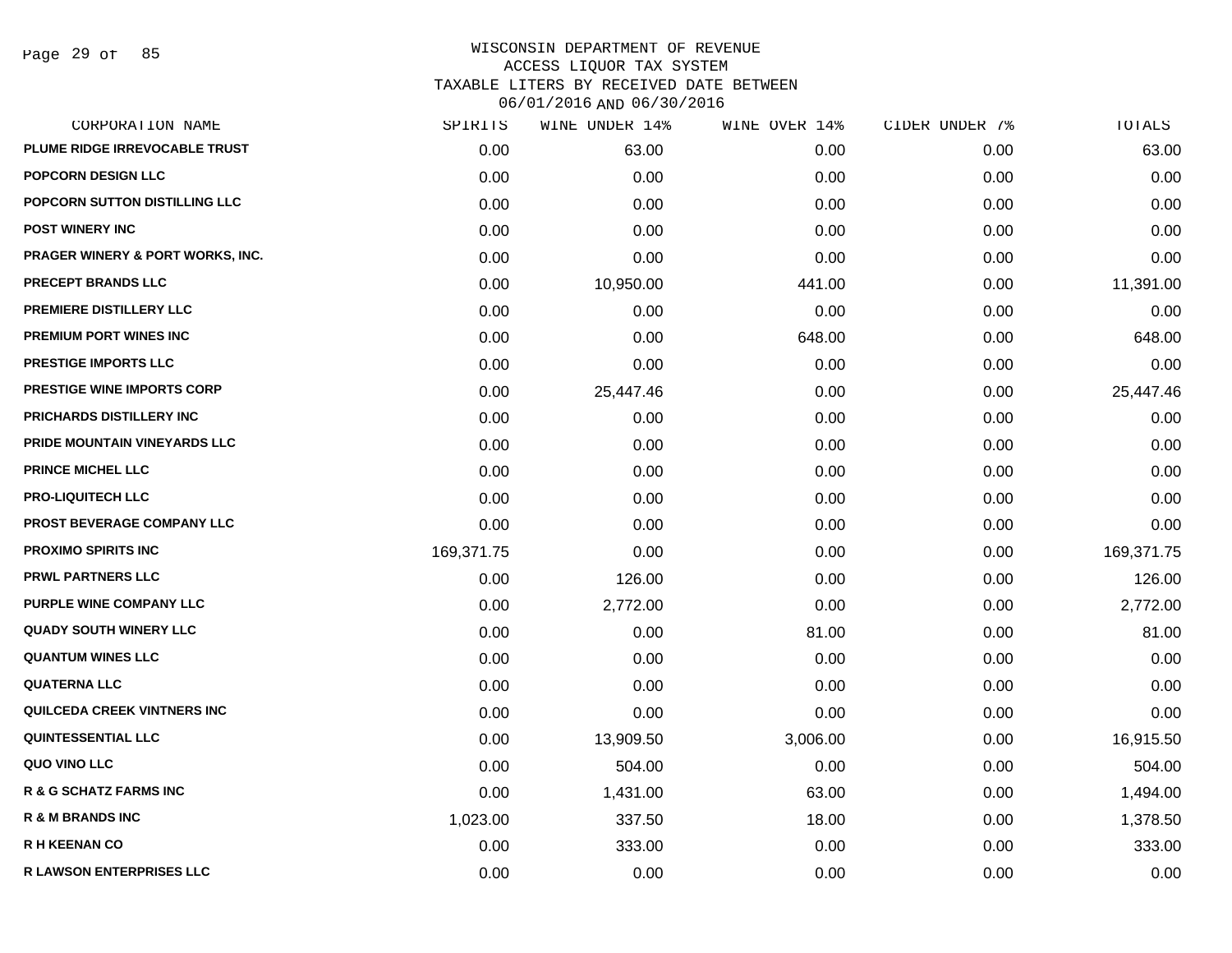Page 30 of 85

| CORPORATION NAME                                 | SPIRITS  | WINE UNDER 14% | WINE OVER 14% | CIDER UNDER 7% | TOTALS   |
|--------------------------------------------------|----------|----------------|---------------|----------------|----------|
| <b>RACINE WINE CO LLC</b>                        | 0.00     | 0.00           | 0.00          | 0.00           | 0.00     |
| <b>RADIO-COTEAU WINE CELLARS LLC</b>             | 0.00     | 252.00         | 63.00         | 0.00           | 315.00   |
| <b>RAINIER WINE LLC</b>                          | 0.00     | 0.00           | 0.00          | 0.00           | 0.00     |
| <b>RAMEY WINE CELLARS INC</b>                    | 0.00     | 189.00         | 139.50        | 0.00           | 328.50   |
| <b>RANSOM SPIRITS LLC</b>                        | 0.00     | 0.00           | 0.00          | 0.00           | 0.00     |
| <b>RB WINE ASSOCIATES LLC</b>                    | 0.00     | 0.00           | 0.00          | 0.00           | 0.00     |
| <b>RBZ VINEYARDS LLC</b>                         | 0.00     | 0.00           | 0.00          | 0.00           | 0.00     |
| RED CAR WINE COMPANY LLC                         | 0.00     | 0.00           | 0.00          | 0.00           | 0.00     |
| <b>REDEMPTION SPIRITS LLC</b>                    | 0.00     | 0.00           | 0.00          | 0.00           | 0.00     |
| <b>REGAL WINE IMPORTS INC</b>                    | 0.00     | 540.00         | 0.00          | 0.00           | 540.00   |
| <b>REGUSCI WINERY INC</b>                        | 0.00     | 0.00           | 0.00          | 0.00           | 0.00     |
| <b>REMY COINTREAU AMERIQUE USA</b>               | 6,900.30 | 0.00           | 0.00          | 0.00           | 6,900.30 |
| <b>REN ACQUISITION INC</b>                       | 0.00     | 0.00           | 12.75         | 0.00           | 12.75    |
| <b>RENO G FARINELLI &amp; JOSEF H SHEBL</b>      | 0.00     | 0.00           | 0.00          | 0.00           | 0.00     |
| <b>RENT A BBQ</b>                                | 0.00     | 0.00           | 0.00          | 702.00         | 702.00   |
| <b>RESERVA WINES LLC</b>                         | 0.00     | 252.00         | 0.00          | 0.00           | 252.00   |
| <b>REULING FAMILY WINES LLC</b>                  | 0.00     | 0.00           | 0.00          | 0.00           | 0.00     |
| <b>REYNOLDS CREATIVE PRODUCTS INC</b>            | 0.00     | 0.00           | 0.00          | 0.00           | 0.00     |
| <b>RGI BRANDS LLC</b>                            | 0.00     | 0.00           | 0.00          | 0.00           | 0.00     |
| <b>RICHARD C POE II</b>                          | 0.00     | 0.00           | 0.00          | 0.00           | 0.00     |
| <b>RICHARD STELTZNER</b>                         | 0.00     | 0.00           | 0.00          | 0.00           | 0.00     |
| <b>RIDGE VINEYARDS INC</b>                       | 0.00     | 0.00           | 180.00        | 0.00           | 180.00   |
| <b>RIONDO USA LLC</b>                            | 0.00     | 0.00           | 0.00          | 0.00           | 0.00     |
| <b>RIVER VIEW WINERY LLC</b>                     | 0.00     | 0.00           | 0.00          | 0.00           | 0.00     |
| <b>RO SALES &amp; DISTRIBUTION SERVICES INC.</b> | 0.00     | 2,151.00       | 0.00          | 0.00           | 2,151.00 |
| <b>ROADSEND FARM LLC</b>                         | 0.00     | 0.00           | 0.00          | 0.00           | 0.00     |
| <b>ROBERT A CUTTER</b>                           | 127.50   | 306.00         | 0.00          | 0.00           | 433.50   |
| <b>ROBERT CRAIG WINERY LP</b>                    | 0.00     | 0.00           | 0.00          | 0.00           | 0.00     |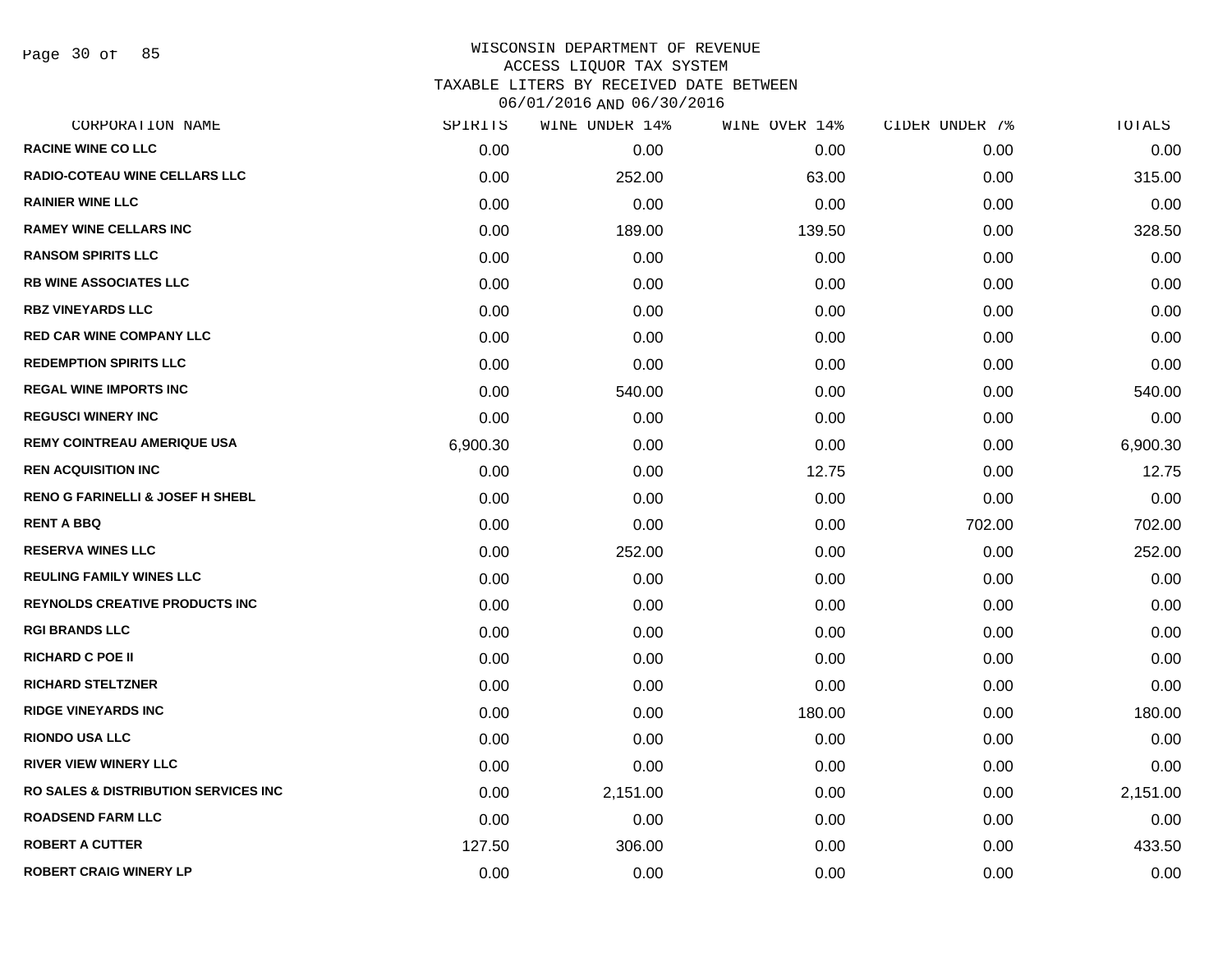Page 31 of 85

| CORPORATION NAME                             | SPIRITS | WINE UNDER 14% | WINE OVER 14% | CIDER UNDER 7% | TOTALS    |
|----------------------------------------------|---------|----------------|---------------|----------------|-----------|
| <b>ROBERT J COOPER</b>                       | 666.00  | 0.00           | 0.00          | 0.00           | 666.00    |
| <b>ROBERT J GROSS</b>                        | 0.00    | 252.00         | 7.00          | 0.00           | 259.00    |
| ROBERT KACHER SELECTIONS LLC                 | 0.00    | 0.00           | 0.00          | 0.00           | 0.00      |
| <b>ROBERT L HUDSON</b>                       | 0.00    | 0.00           | 0.00          | 0.00           | 0.00      |
| ROBERT YOUNG ESTATE WINERY LLC               | 0.00    | 0.00           | 0.00          | 0.00           | 0.00      |
| <b>ROCK SAKE LLC</b>                         | 0.00    | 0.00           | 0.00          | 0.00           | 0.00      |
| ROCK WALL WINE COMPANY INC                   | 0.00    | 0.00           | 0.00          | 0.00           | 0.00      |
| <b>ROMBAUER VINEYARDS INC</b>                | 0.00    | 0.00           | 1,462.50      | 0.00           | 1,462.50  |
| <b>RONALD J WICKER</b>                       | 0.00    | 0.00           | 0.00          | 0.00           | 0.00      |
| <b>RONALD T RUBIN</b>                        | 0.00    | 0.00           | 0.00          | 0.00           | 0.00      |
| <b>ROOTS RUN DEEP LLC</b>                    | 0.00    | 0.00           | 0.00          | 0.00           | 0.00      |
| <b>ROSE IMPORTING &amp; DISTRIBUTING LLC</b> | 0.00    | 549.00         | 0.00          | 0.00           | 549.00    |
| ROSENTHAL WINE MERCHANT NY LTD               | 0.00    | 294.00         | 6.00          | 0.00           | 300.00    |
| <b>ROTTA WINERY LLC</b>                      | 0.00    | 0.00           | 0.00          | 0.00           | 0.00      |
| <b>ROUND HILL CELLARS</b>                    | 0.00    | 1,569.00       | 0.00          | 0.00           | 1,569.00  |
| <b>ROUND POND ESTATE LLC</b>                 | 0.00    | 0.00           | 630.00        | 0.00           | 630.00    |
| <b>ROW ELEVEN WINE CO LLC</b>                | 0.00    | 0.00           | 0.00          | 0.00           | 0.00      |
| <b>ROYAL WINE CORPORATION</b>                | 63.00   | 6,686.80       | 9.00          | 0.00           | 6,758.80  |
| <b>RUBISSOW FAMILY WINES LLC</b>             | 0.00    | 0.00           | 0.00          | 0.00           | 0.00      |
| <b>RUSSIAN STANDARD VODKA (USA) INC</b>      | 50.72   | 0.00           | 30.91         | 0.00           | 81.63     |
| <b>RYAN E ROARK</b>                          | 0.00    | 0.00           | 0.00          | 0.00           | 0.00      |
| <b>S &amp; R WINES LLC</b>                   | 0.00    | 0.00           | 0.00          | 0.00           | 0.00      |
| <b>SLJGROUPINC</b>                           | 0.00    | 25,120.75      | 9,519.78      | 0.00           | 34,640.53 |
| <b>SABEMOS BEVERAGES LLC</b>                 | 0.00    | 0.00           | 0.00          | 0.00           | 0.00      |
| <b>SAINTSBURY LLC</b>                        | 0.00    | 0.00           | 0.00          | 0.00           | 0.00      |
| <b>SAKEONE CORPORATION</b>                   | 0.00    | 156.60         | 700.92        | 0.00           | 857.52    |
| <b>SAN ANTONIO WINERY INC</b>                | 0.00    | 13,847.57      | 969.00        | 0.00           | 14,816.57 |
| <b>SAN FRANCISCO WINE EXCHANGE INC</b>       | 0.00    | 252.00         | 279.00        | 0.00           | 531.00    |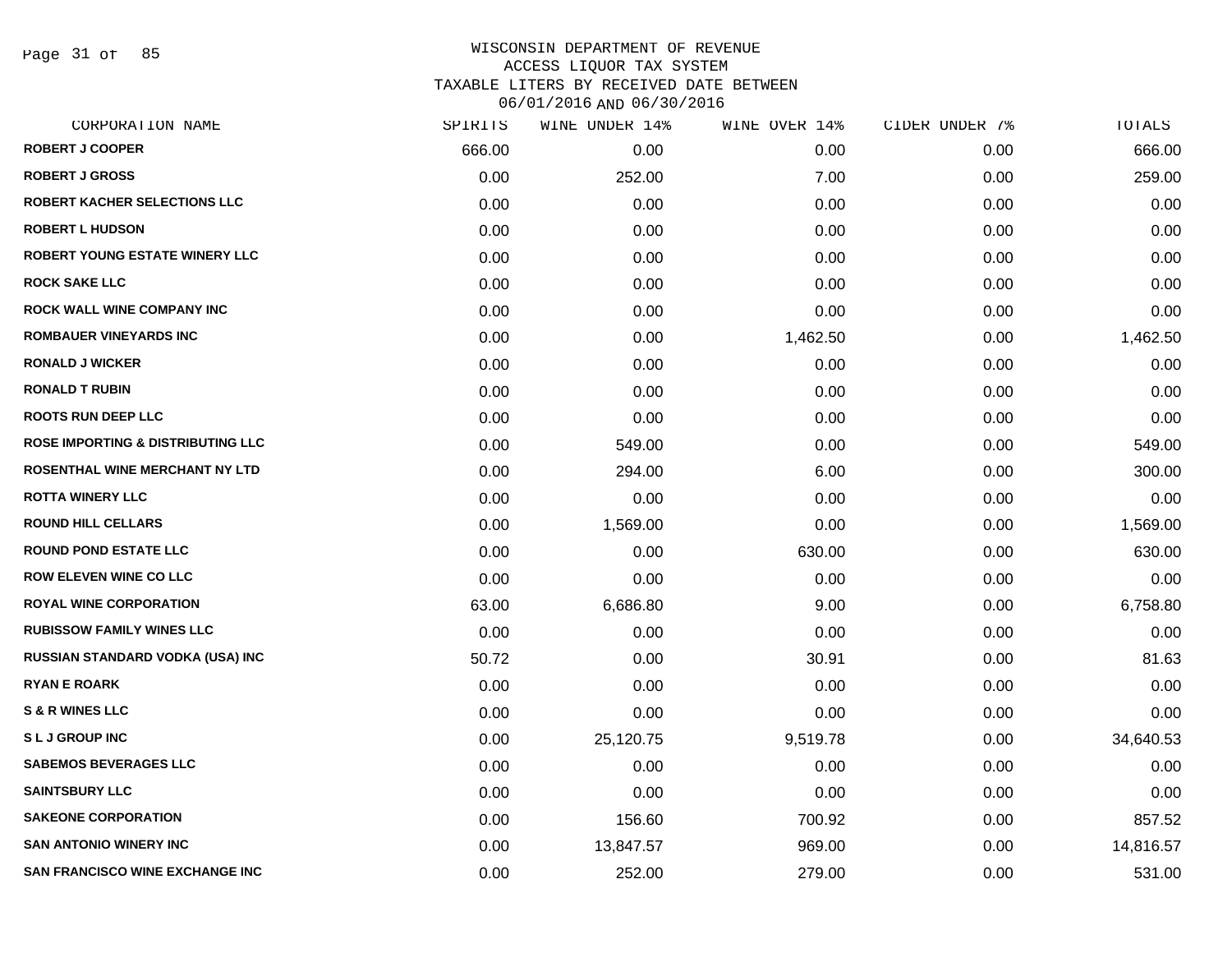Page 32 of 85

| CORPORATION NAME                                      | SPIRITS    | <b>WINE UNDER 14%</b> | WINE OVER 14% | CIDER UNDER 7% | TOTALS     |
|-------------------------------------------------------|------------|-----------------------|---------------|----------------|------------|
| <b>SAN GABRIEL VALLEY WAREHOUSE &amp; STORAGE INC</b> | 0.00       | 0.00                  | 684.00        | 0.00           | 684.00     |
| <b>SAN JOAQUIN WINE COMPANY INC</b>                   | 0.00       | 846.00                | 18.00         | 0.00           | 864.00     |
| <b>SAN LUIS SPIRITS INC</b>                           | 2,589.00   | 0.00                  | 0.00          | 0.00           | 2,589.00   |
| <b>SAN MARTINO IMPORTS INC</b>                        | 0.00       | 0.00                  | 0.00          | 0.00           | 0.00       |
| <b>SANGLIER CELLARS LLC</b>                           | 0.00       | 0.00                  | 0.00          | 0.00           | 0.00       |
| <b>SANGLIER SELECTIONS LLC</b>                        | 9.00       | 486.00                | 0.00          | 0.00           | 495.00     |
| <b>SANS LIEGE INC</b>                                 | 0.00       | 237.00                | 126.00        | 0.00           | 363.00     |
| <b>SANS WINE &amp; SPIRITS CO</b>                     | 0.00       | 0.00                  | 0.00          | 0.00           | 0.00       |
| <b>SANTA MARGHERITA USA INC</b>                       | 0.00       | 873.00                | 0.00          | 0.00           | 873.00     |
| <b>SARACINA VINEYARDS LLC</b>                         | 0.00       | 0.00                  | 0.00          | 0.00           | 0.00       |
| <b>SARMENTO'S IMPORTS &amp; EXPORTS INC</b>           | 0.00       | 0.00                  | 0.00          | 0.00           | 0.00       |
| <b>SAVIAH ROSE WINERY LLC</b>                         | 0.00       | 0.00                  | 0.00          | 0.00           | 0.00       |
| <b>SAVIO SOARES SELECTIONS CORP</b>                   | 0.00       | 0.00                  | 0.00          | 0.00           | 0.00       |
| <b>SAZERAC COMPANY INC</b>                            | 307,482.20 | 116.99                | 131.99        | 0.00           | 307,731.18 |
| <b>SAZERAC NORTH AMERICA INC</b>                      | 800,982.00 | 0.00                  | 0.00          | 0.00           | 800,982.00 |
| <b>SB WINE CO LLC</b>                                 | 0.00       | 0.00                  | 0.00          | 0.00           | 0.00       |
| <b>SBRAGIA FAMILY VINEYARDS LLC</b>                   | 0.00       | 0.00                  | 0.00          | 0.00           | 0.00       |
| <b>SCENIC ROOT WINEGROWERS LLC</b>                    | 0.00       | 0.00                  | 0.00          | 0.00           | 0.00       |
| <b>SCHEID VINEYARDS CALIFORNIA INC</b>                | 0.00       | 2,007.00              | 0.00          | 0.00           | 2,007.00   |
| <b>SCHMITT SOHNE INC</b>                              | 0.00       | 0.00                  | 0.00          | 0.00           | 0.00       |
| <b>SCHUG WINERY LLC</b>                               | 0.00       | 252.00                | 0.00          | 0.00           | 252.00     |
| <b>SCHUMACHER IMPORTS INC</b>                         | 0.00       | 0.00                  | 0.00          | 0.00           | 0.00       |
| <b>SCOPERTA IMPORTING CO INC</b>                      | 0.00       | 2,884.50              | 0.00          | 0.00           | 2,884.50   |
| <b>SCOTT PAUL WINES OREGON LLC</b>                    | 0.00       | 0.00                  | 0.00          | 0.00           | 0.00       |
| <b>SEATTLE CIDER COMPANY LLC</b>                      | 0.00       | 0.00                  | 0.00          | 10,615.70      | 10,615.70  |
| <b>SEAVEY VINEYARD LP</b>                             | 0.00       | 0.00                  | 0.00          | 0.00           | 0.00       |
| <b>SELBY ENTERPRISES INC</b>                          | 0.00       | 0.00                  | 0.00          | 0.00           | 0.00       |
| SELECTIVE WINE ESTATES INC                            | 0.00       | 0.00                  | 0.00          | 0.00           | 0.00       |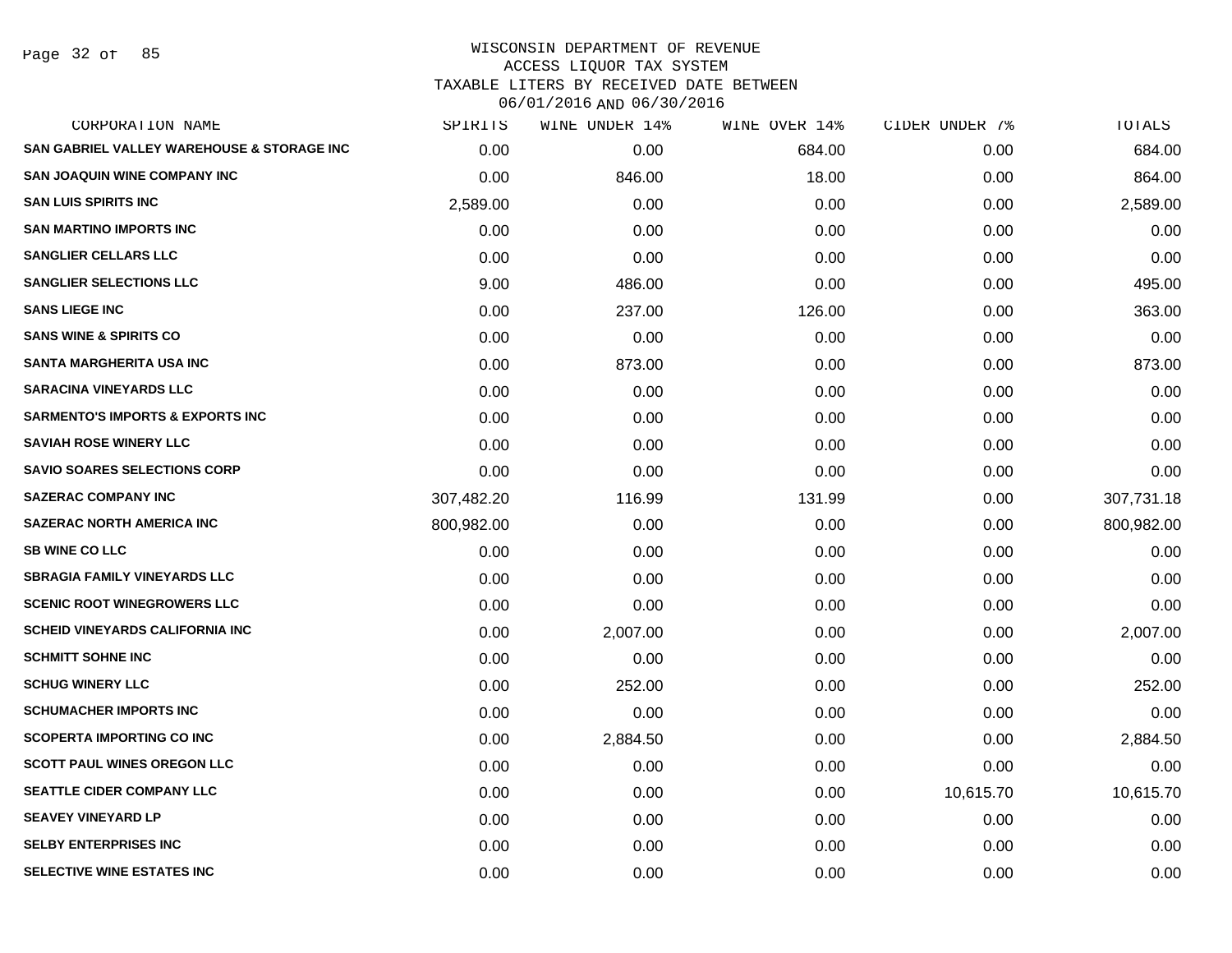Page 33 of 85

# WISCONSIN DEPARTMENT OF REVENUE ACCESS LIQUOR TAX SYSTEM TAXABLE LITERS BY RECEIVED DATE BETWEEN

| CORPORATION NAME                  | SPIRITS  | WINE UNDER 14% | WINE OVER 14% | CIDER UNDER 7% | TOTALS    |
|-----------------------------------|----------|----------------|---------------|----------------|-----------|
| <b>SERGEY CHISTOV</b>             | 0.00     | 0.00           | 0.00          | 0.00           | 0.00      |
| <b>SERRALLES USA LLC</b>          | 4,086.00 | 0.00           | 0.00          | 0.00           | 4,086.00  |
| <b>SEVEN HILLS WINERY LLC</b>     | 0.00     | 1,260.00       | 0.00          | 0.00           | 1,260.00  |
| <b>SHAFER VINEYARDS INC</b>       | 0.00     | 0.00           | 0.00          | 0.00           | 0.00      |
| <b>SHANE WINE CELLARS LLC</b>     | 0.00     | 0.00           | 0.00          | 0.00           | 0.00      |
| <b>SHANNON RIDGE INC</b>          | 0.00     | 1,314.00       | 216.00        | 0.00           | 1,530.00  |
| <b>SHAW-ROSS HOLDING CO LLC</b>   | 936.00   | 10,748.14      | 0.00          | 0.00           | 11,684.14 |
| <b>SHEA WINE CELLARS LLC</b>      | 0.00     | 0.00           | 0.00          | 0.00           | 0.00      |
| SHELTON-MACKENZIE WINE COMPANY    | 0.00     | 0.00           | 0.00          | 0.00           | 0.00      |
| <b>SHORTS BREWING COMPANY</b>     | 0.00     | 0.00           | 0.00          | 9,516.77       | 9,516.77  |
| SIDNEY FRANK IMPORTING CO INC     | 166.50   | 0.00           | 0.00          | 0.00           | 166.50    |
| SILVER OAK WINE CELLARS LP        | 0.00     | 405.00         | 0.00          | 0.00           | 405.00    |
| <b>SIMIONI IMPORTS LLC</b>        | 0.00     | 26.36          | 2.38          | 0.00           | 28.74     |
| <b>SINSKEY VINEYARDS INC</b>      | 0.00     | 153.00         | 0.00          | 0.00           | 153.00    |
| <b>SIX SIGMA WINERY LLC</b>       | 0.00     | 0.00           | 0.00          | 0.00           | 0.00      |
| <b>SKINNER-DAVENA LLC</b>         | 0.00     | 0.00           | 0.00          | 0.00           | 0.00      |
| <b>SLO DOWN WINES LLC</b>         | 0.00     | 0.00           | 0.00          | 0.00           | 0.00      |
| <b>SMALL VINES WINES INC</b>      | 0.00     | 0.00           | 0.00          | 0.00           | 0.00      |
| <b>SMART VENDING LLC</b>          | 0.00     | 0.00           | 0.00          | 0.00           | 0.00      |
| <b>SMITH &amp; SMITH</b>          | 0.00     | 0.00           | 0.00          | 0.00           | 0.00      |
| <b>SOCIAL ENJOYMENTS LLC</b>      | 0.00     | 1,741.29       | 0.00          | 0.00           | 1,741.29  |
| SOGEVINUS FINE WINES USA INC      | 0.00     | 63.00          | 207.00        | 0.00           | 270.00    |
| <b>SOKOL BLOSSER LTD</b>          | 0.00     | 1,129.50       | 0.00          | 0.00           | 1,129.50  |
| SOLBERG DISTILLING LLC            | 360.00   | 0.00           | 45.00         | 0.00           | 405.00    |
| <b>SOLENA CELLARS LLC</b>         | 0.00     | 603.00         | 0.00          | 0.00           | 603.00    |
| SOMERSTON WINE COMPANY, LLC       | 0.00     | 0.00           | 0.00          | 0.00           | 0.00      |
| <b>SONOMA BEVERAGE WORKS INC</b>  | 0.00     | 0.00           | 0.00          | 536.57         | 536.57    |
| <b>SONOMA ESTATE VINTNERS LLC</b> | 0.00     | 0.00           | 0.00          | 0.00           | 0.00      |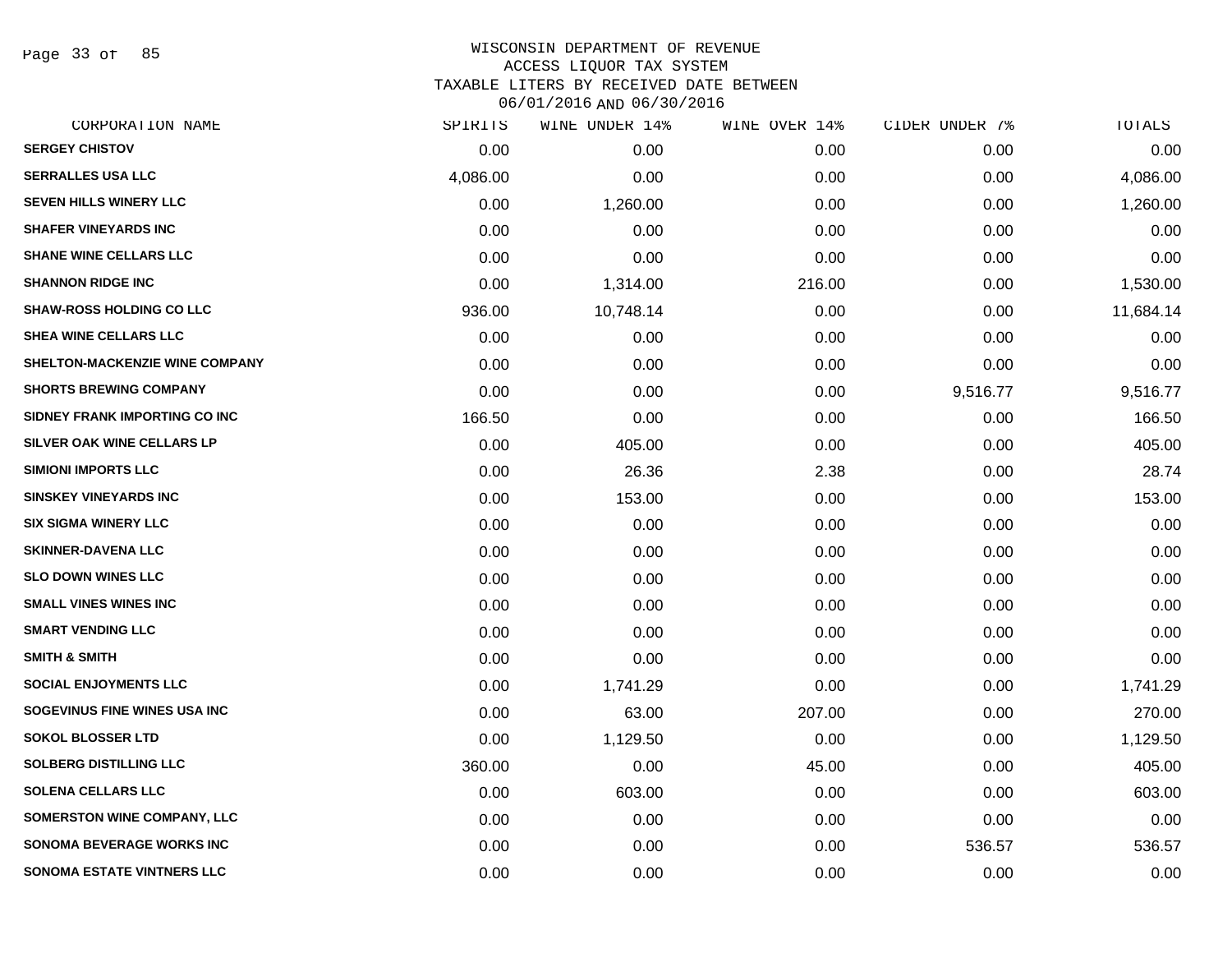Page 34 of 85

# WISCONSIN DEPARTMENT OF REVENUE ACCESS LIQUOR TAX SYSTEM TAXABLE LITERS BY RECEIVED DATE BETWEEN

| CORPORATION NAME                      | SPIRITS  | WINE UNDER 14% | WINE OVER 14% | CIDER UNDER 7% | TOTALS    |
|---------------------------------------|----------|----------------|---------------|----------------|-----------|
| <b>SOOS CREEK WINE CELLARS LLC</b>    | 0.00     | 0.00           | 0.00          | 0.00           | 0.00      |
| <b>SORELLE CASA FINE WINES LLC</b>    | 0.00     | 2,250.00       | 0.00          | 0.00           | 2,250.00  |
| SOURCE CODE BEVERAGE LLC              | 0.00     | 0.00           | 0.00          | 0.00           | 0.00      |
| SOUTH BAY WINE GROUP LLC              | 0.00     | 11,988.00      | 0.00          | 0.00           | 11,988.00 |
| <b>SOUTHERN STARZ INC</b>             | 40.50    | 2,313.00       | 1,323.00      | 0.00           | 3,676.50  |
| SOUTHERN WINE GROUP LLC               | 0.00     | 396.00         | 126.00        | 0.00           | 522.00    |
| <b>SOVEREIGN BRANDS LLC</b>           | 0.00     | 0.00           | 0.00          | 0.00           | 0.00      |
| <b>SPANN VINEYARDS INC</b>            | 0.00     | 0.00           | 0.00          | 0.00           | 0.00      |
| <b>SPARKLING OREGON LLC</b>           | 0.00     | 0.00           | 0.00          | 0.00           | 0.00      |
| <b>SPEAKEASY SPIRITS LLC</b>          | 0.00     | 0.00           | 0.00          | 0.00           | 0.00      |
| <b>SPENCER HOOPES</b>                 | 0.00     | 0.00           | 0.00          | 0.00           | 0.00      |
| <b>SPIRIT IMPORTS INC</b>             | 0.00     | 0.00           | 0.00          | 0.00           | 0.00      |
| <b>SPLINTER GROUP NAPA LLC</b>        | 0.00     | 0.00           | 0.00          | 0.00           | 0.00      |
| <b>SPOTTSWOODE WINERY INC</b>         | 0.00     | 0.00           | 0.00          | 0.00           | 0.00      |
| <b>SPRING MOUNTAIN VINEYARD INC</b>   | 0.00     | 0.00           | 0.00          | 0.00           | 0.00      |
| <b>SQUARE ONE ORGANIC SPIRITS LLC</b> | 0.00     | 0.00           | 0.00          | 0.00           | 0.00      |
| SQUARE ONE ORGANIC SPIRITS LLC        | 0.00     | 0.00           | 0.00          | 0.00           | 0.00      |
| <b>ST GEORGE SPIRITS INC</b>          | 1,032.00 | 0.00           | 0.00          | 0.00           | 1,032.00  |
| <b>ST HELENA ESTATE LLC</b>           | 0.00     | 0.00           | 0.00          | 0.00           | 0.00      |
| <b>ST INNOCENT LTD</b>                | 0.00     | 0.00           | 0.00          | 0.00           | 0.00      |
| ST JULIAN WINE COMPANY INC            | 0.00     | 1,098.00       | 0.00          | 0.00           | 1,098.00  |
| ST KILLIAN IMPORTING CO INC           | 0.00     | 0.00           | 0.00          | 0.00           | 0.00      |
| <b>ST SUPERY INC</b>                  | 0.00     | 378.00         | 0.00          | 0.00           | 378.00    |
| <b>STACKED WINES LLC</b>              | 0.00     | 0.00           | 0.00          | 0.00           | 0.00      |
| <b>STACY RYBACKI</b>                  | 0.00     | 90.00          | 0.00          | 0.00           | 90.00     |
| <b>STAGLIN FAMILY VINEYARD LLC</b>    | 0.00     | 0.00           | 0.00          | 0.00           | 0.00      |
| <b>STANLEY STAWSKI DIST CO INC</b>    | 662.87   | 0.00           | 0.00          | 0.00           | 662.87    |
| <b>STAR INDUSTRIES INC</b>            | 0.00     | 0.00           | 0.00          | 0.00           | 0.00      |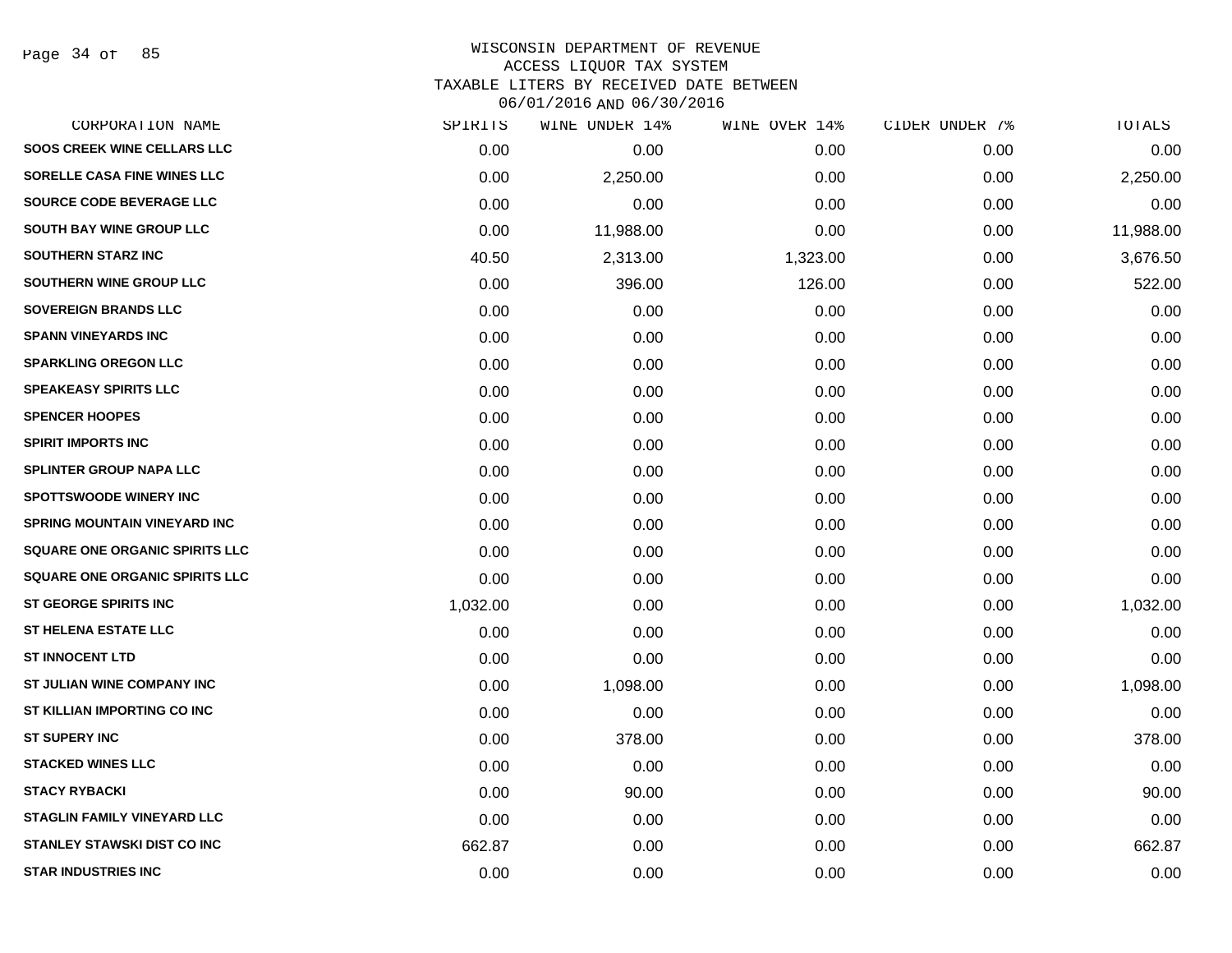#### WISCONSIN DEPARTMENT OF REVENUE ACCESS LIQUOR TAX SYSTEM

TAXABLE LITERS BY RECEIVED DATE BETWEEN

| CORPORATION NAME                             | SPIRITS  | WINE UNDER 14% | WINE OVER 14% | CIDER UNDER 7% | TOTALS     |
|----------------------------------------------|----------|----------------|---------------|----------------|------------|
| <b>STARRY NIGHT WINERY LLC</b>               | 0.00     | 0.00           | 0.00          | 0.00           | 0.00       |
| STE MICHELLE WINE ESTATES LTD                | 72.00    | 140,005.00     | 17,779.50     | 0.00           | 157,856.50 |
| <b>STEELE WINES INC</b>                      | 0.00     | 0.00           | 54.00         | 0.00           | 54.00      |
| <b>STEFANO SALOCCHI</b>                      | 0.00     | 0.00           | 0.00          | 0.00           | 0.00       |
| <b>STELLAR IMPORTING COMPANY LLC</b>         | 0.00     | 0.00           | 0.00          | 0.00           | 0.00       |
| <b>STEM CIDERS LLC</b>                       | 0.00     | 0.00           | 0.00          | 0.00           | 0.00       |
| <b>STEPHAN VINEYARD INC</b>                  | 0.00     | 0.00           | 157.50        | 0.00           | 157.50     |
| STEPHEN DOOLEY WINE CO INC                   | 0.00     | 0.00           | 0.00          | 0.00           | 0.00       |
| <b>STEVE MILES SELECTIONS INC</b>            | 0.00     | 0.00           | 0.00          | 0.00           | 0.00       |
| <b>STEVEN EDMUNDS &amp; CORNELIA ST JOHN</b> | 0.00     | 0.00           | 0.00          | 0.00           | 0.00       |
| <b>STEZ &amp; BOWER</b>                      | 0.00     | 0.00           | 0.00          | 0.00           | 0.00       |
| STOLI GROUP (USA) LLC                        | 3,783.93 | 0.00           | 0.00          | 0.00           | 3,783.93   |
| <b>STOLLER VINEYARDS INC</b>                 | 0.00     | 0.00           | 0.00          | 0.00           | 0.00       |
| STOLLER WHOLESALE WINE & SPIRITS INC         | 420.00   | 0.00           | 0.00          | 0.00           | 420.00     |
| <b>STOLPMAN VINEYARDS LLC</b>                | 0.00     | 0.00           | 0.00          | 0.00           | 0.00       |
| <b>STONEBRAKER-SOLES INC</b>                 | 0.00     | 0.00           | 0.00          | 0.00           | 0.00       |
| <b>STONECUSHION INC</b>                      | 0.00     | 0.00           | 504.00        | 0.00           | 504.00     |
| <b>SUPREX INTERNATIONAL LTD</b>              | 0.00     | 0.00           | 0.00          | 0.00           | 0.00       |
| <b>SURVILLE ENTERPRISES CORP</b>             | 0.00     | 5,922.00       | 0.00          | 0.00           | 5,922.00   |
| <b>SUTTER HOME WINERY INC</b>                | 504.00   | 301,553.74     | 5,508.00      | 0.00           | 307,565.74 |
| <b>SVENSKA FOOD &amp; BEVERAGE LLC</b>       | 0.00     | 0.00           | 0.00          | 0.00           | 0.00       |
| <b>SVP WINERY LLC</b>                        | 0.00     | 0.00           | 0.00          | 0.00           | 0.00       |
| <b>SYLVESTER WINERY INC</b>                  | 0.00     | 189.00         | 315.00        | 0.00           | 504.00     |
| <b>T ELENTENY HOLDINGS LLC</b>               | 0.00     | 306.27         | 0.00          | 26.15          | 332.42     |
| <b>TAFT STREET INC</b>                       | 0.00     | 0.00           | 0.00          | 0.00           | 0.00       |
| <b>TAKARA SAKE USA INC</b>                   | 0.00     | 324.00         | 686.70        | 32.40          | 1,043.10   |
| <b>TALLEY VINEYARDS INC</b>                  | 0.00     | 216.00         | 0.00          | 0.00           | 216.00     |
| <b>TAMBER BEY VINEYARDS LLC</b>              | 0.00     | 0.00           | 423.00        | 0.00           | 423.00     |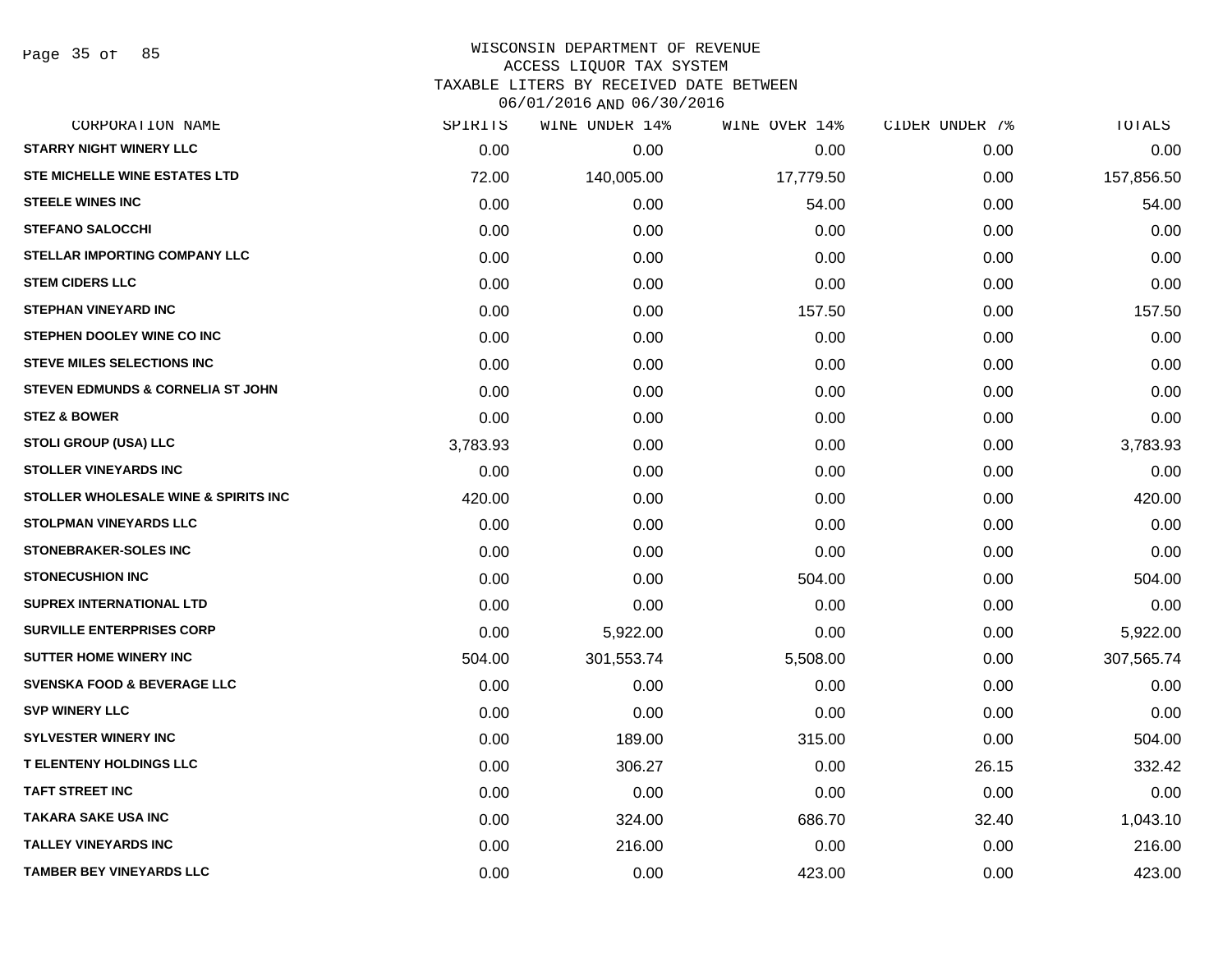Page 36 of 85

| CORPORATION NAME                    | SPIRITS | WINE UNDER 14% | WINE OVER 14% | CIDER UNDER 7% | TOTALS     |
|-------------------------------------|---------|----------------|---------------|----------------|------------|
| <b>TATOMER INC</b>                  | 0.00    | 139.50         | 0.00          | 0.00           | 139.50     |
| <b>TATOOSH DISTILLERY LLC</b>       | 0.00    | 0.00           | 0.00          | 0.00           | 0.00       |
| <b>TEQUILA PARTIDA LLC</b>          | 0.00    | 0.00           | 0.00          | 0.00           | 0.00       |
| <b>TERRA VINUM LLC</b>              | 0.00    | 0.00           | 0.00          | 0.00           | 0.00       |
| <b>TERRANEO MERCHANTS INC</b>       | 0.00    | 0.00           | 0.00          | 0.00           | 0.00       |
| <b>TERRAVANT WINE COMPANY LLC</b>   | 0.00    | 0.00           | 0.00          | 0.00           | 0.00       |
| <b>TERRESSENTIA CORPORATION</b>     | 0.00    | 0.00           | 0.00          | 0.00           | 0.00       |
| <b>TERRIZZI VINO INC</b>            | 0.00    | 279.00         | 45.00         | 0.00           | 324.00     |
| <b>TESTA WINES OF THE WORLD LTD</b> | 0.00    | 279.00         | 0.00          | 0.00           | 279.00     |
| <b>TGE LLC</b>                      | 0.00    | 1,290.30       | 0.00          | 0.00           | 1,290.30   |
| THE AUSTRALIAN WINE CONNECTION INC  | 0.00    | 0.00           | 0.00          | 0.00           | 0.00       |
| THE BIALE ESTATE                    | 0.00    | 0.00           | 0.00          | 0.00           | 0.00       |
| THE BLACK PRINCE DISTILLERY INC     | 0.00    | 0.00           | 0.00          | 0.00           | 0.00       |
| THE BRANDER VINEYARD                | 0.00    | 0.00           | 0.00          | 0.00           | 0.00       |
| THE BUSINESS CHAIN INC              | 0.00    | 0.00           | 0.00          | 0.00           | 0.00       |
| THE EDRINGTON GROUP USA LLC         | 85.50   | 0.00           | 0.00          | 0.00           | 85.50      |
| THE HESS COLLECTION WINERY          | 0.00    | 955.77         | 376.85        | 0.00           | 1,332.62   |
| THE HOUSE OF BURGUNDY INC           | 0.00    | 0.00           | 0.00          | 0.00           | 0.00       |
| THE INFINITE MONKEY THEOREM INC     | 0.00    | 0.00           | 0.00          | 0.00           | 0.00       |
| THE MEEKER VINEYARD                 | 0.00    | 0.00           | 0.00          | 0.00           | 0.00       |
| THE MORLET SELECTION INC            | 0.00    | 0.00           | 0.00          | 0.00           | 0.00       |
| THE MORNE WINE COMPANY              | 0.00    | 0.00           | 0.00          | 0.00           | 0.00       |
| THE R.S. LIPMAN COMPANY             | 0.00    | 0.00           | 0.00          | 0.00           | 0.00       |
| THE SILVERADO VINEYARDS             | 0.00    | 0.00           | 252.00        | 0.00           | 252.00     |
| THE SORTING TABLE LLC               | 0.00    | 495.00         | 459.00        | 0.00           | 954.00     |
| THE WINE GROUP INC                  | 0.00    | 578,499.00     | 5,763.00      | 0.00           | 584,262.00 |
| <b>THE WINE SOURCE INC</b>          | 0.00    | 0.00           | 0.00          | 0.00           | 0.00       |
| THE WOODMAR GROUP LLC               | 0.00    | 1,008.00       | 0.00          | 0.00           | 1,008.00   |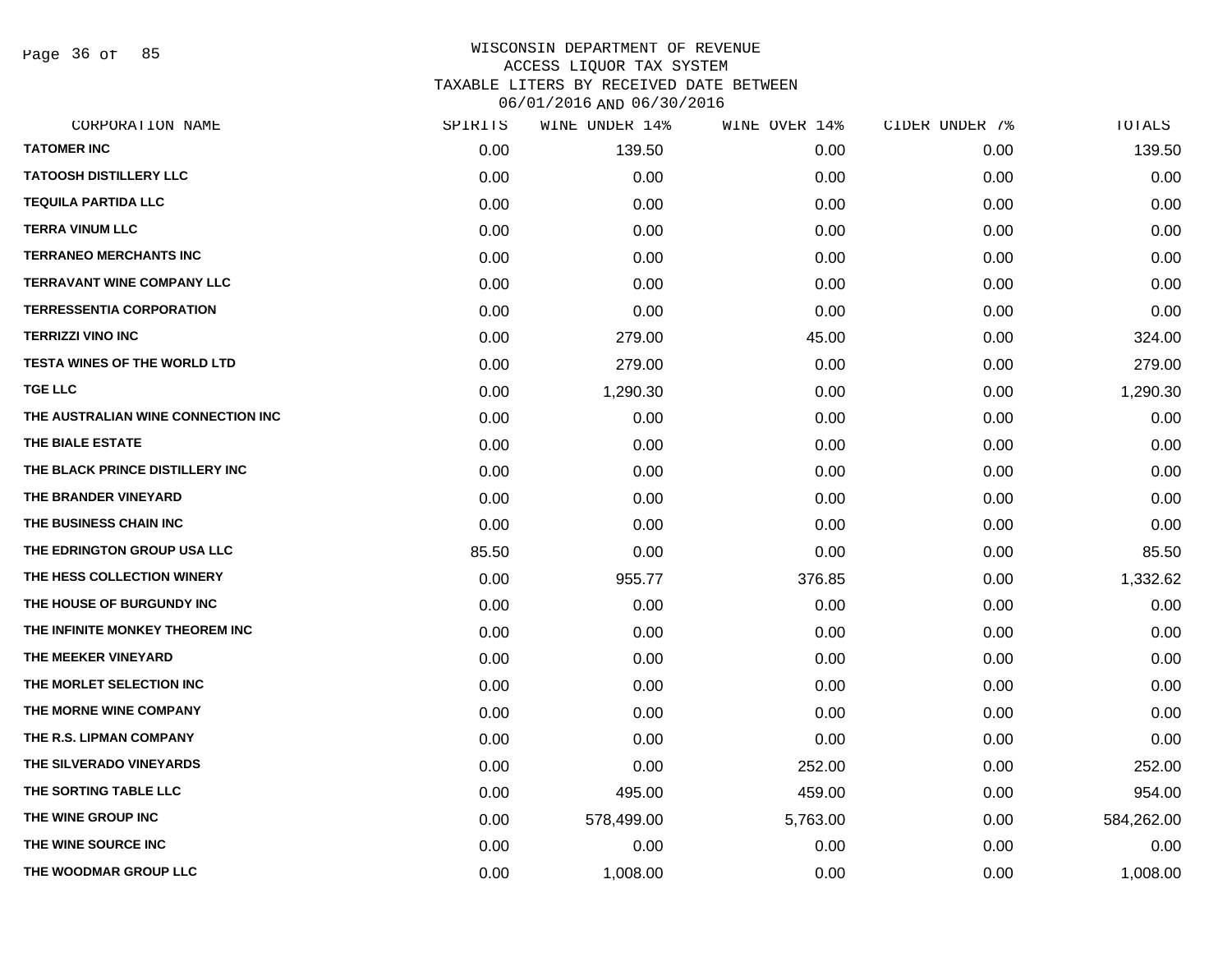Page 37 of 85

| CORPORATION NAME                              | SPIRITS | WINE UNDER 14% | WINE OVER 14% | CIDER UNDER 7% | TOTALS    |
|-----------------------------------------------|---------|----------------|---------------|----------------|-----------|
| THIENOT USA INC                               | 0.00    | 0.00           | 0.00          | 0.00           | 0.00      |
| <b>THOMAS D MORTIMER</b>                      | 0.00    | 0.00           | 0.00          | 0.00           | 0.00      |
| THREE FAT GUYS WINE LLC                       | 0.00    | 0.00           | 0.00          | 0.00           | 0.00      |
| THREE RING PRODUCTIONS LLC                    | 0.00    | 210.00         | 0.00          | 0.00           | 210.00    |
| <b>TI BEVERAGE GROUP LTD</b>                  | 0.00    | 0.00           | 0.00          | 0.00           | 0.00      |
| TIERRA DIVINA VINEYARD LLC                    | 0.00    | 0.00           | 345.26        | 0.00           | 345.26    |
| <b>TITUS &amp; TITUS</b>                      | 0.00    | 0.00           | 360.00        | 0.00           | 360.00    |
| TMR WINE COMPANY LLC                          | 0.00    | 0.00           | 0.00          | 0.00           | 0.00      |
| <b>TOAD HOLLOW VINEYARDS INC</b>              | 0.00    | 2,394.00       | 297.00        | 0.00           | 2,691.00  |
| <b>TOBIN JAMES CELLARS</b>                    | 0.00    | 0.00           | 0.00          | 0.00           | 0.00      |
| <b>TOBY BEALL</b>                             | 0.00    | 0.00           | 0.00          | 0.00           | 0.00      |
| <b>TOLLIVER RANCH BRANDS LLC</b>              | 0.00    | 0.00           | 0.00          | 0.00           | 0.00      |
| <b>TOM MEADOWCROFT</b>                        | 0.00    | 0.00           | 0.00          | 0.00           | 0.00      |
| <b>TRADEWINDS SPECIALTY IMPORTS LLC</b>       | 0.00    | 0.00           | 0.00          | 0.00           | 0.00      |
| <b>TREANA WINERY LLC</b>                      | 0.00    | 1,341.00       | 1,413.00      | 0.00           | 2,754.00  |
| <b>TREASURY CHATEAU &amp; ESTATES</b>         | 0.00    | 30,609.00      | 2,992.50      | 0.00           | 33,601.50 |
| <b>TREASURY WINE ESTATES AMERICAS COMPANY</b> | 0.00    | 65,739.27      | 5,152.50      | 0.00           | 70,891.77 |
| <b>TREFETHEN VINEYARDS WINERY INC</b>         | 0.00    | 0.00           | 0.00          | 0.00           | 0.00      |
| <b>TREFETHEN VINEYARDS WINERY INC</b>         | 0.00    | 0.00           | 0.00          | 0.00           | 0.00      |
| <b>TRENTADUE WINERY LLC</b>                   | 0.00    | 0.00           | 0.00          | 0.00           | 0.00      |
| TRI VIN IMPORTS INC                           | 0.00    | 2,032.81       | 0.00          | 0.00           | 2,032.81  |
| <b>TRI-STAR MARKETING INC</b>                 | 0.00    | 5,607.00       | 0.00          | 0.00           | 5,607.00  |
| <b>TRINITAS CELLARS LLC</b>                   | 0.00    | 0.00           | 0.00          | 0.00           | 0.00      |
| <b>TRIONE VINEYARDS LLC</b>                   | 0.00    | 0.00           | 0.00          | 0.00           | 0.00      |
| TRIPLE EIGHT DISTILLERY LLC                   | 0.00    | 0.00           | 0.00          | 0.00           | 0.00      |
| <b>TURLEY WINE CELLARS INC</b>                | 0.00    | 0.00           | 0.00          | 0.00           | 0.00      |
| <b>TURN KEY WINE BRANDS LLC</b>               | 0.00    | 144.00         | 0.00          | 0.00           | 144.00    |
| <b>TURNBULL WINE CELLARS</b>                  | 0.00    | 0.00           | 63.00         | 0.00           | 63.00     |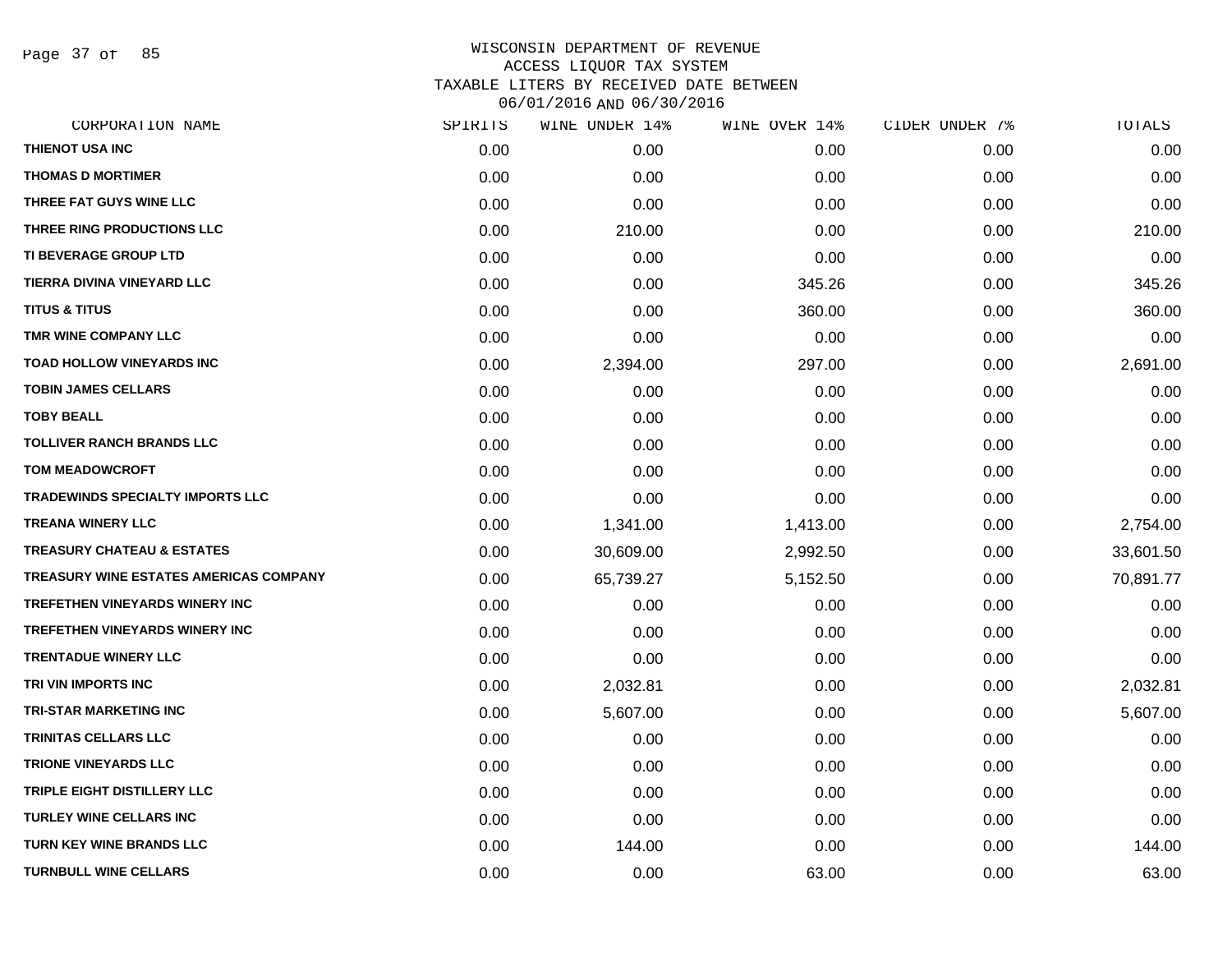Page 38 of 85

# WISCONSIN DEPARTMENT OF REVENUE

ACCESS LIQUOR TAX SYSTEM

TAXABLE LITERS BY RECEIVED DATE BETWEEN

| CORPORATION NAME                      | SPIRITS    | WINE UNDER 14% | WINE OVER 14% | CIDER UNDER 7% | TOTALS     |
|---------------------------------------|------------|----------------|---------------|----------------|------------|
| <b>TWIN PEAKS WINERY INC</b>          | 0.00       | 0.00           | 0.00          | 0.00           | 0.00       |
| TY KU, LLC                            | 1,422.00   | 0.00           | 245.88        | 0.00           | 1,667.88   |
| UN SOGNO LLC                          | 0.00       | 0.00           | 0.00          | 0.00           | 0.00       |
| UNCLE JOHN'S FRUIT HOUSE WINERY LLC   | 0.00       | 0.00           | 0.00          | 0.00           | 0.00       |
| <b>UNION WINE COMPANY</b>             | 0.00       | 1,853.87       | 0.00          | 0.00           | 1,853.87   |
| UNITED STATES DISTILLED PRODUCTS CO.  | 256,004.90 | 62,571.77      | 2,619.00      | 0.00           | 321,195.67 |
| UNTI WINE CO LLC                      | 0.00       | 0.00           | 0.00          | 0.00           | 0.00       |
| <b>USA WINE IMPORTS INC</b>           | 0.00       | 243.00         | 0.00          | 0.00           | 243.00     |
| <b>USA WINE WEST LLC</b>              | 180.00     | 14,802.00      | 1,287.00      | 0.00           | 16,269.00  |
| <b>UVE ENTERPRISES INC</b>            | 4.50       | 1,251.00       | 58.50         | 0.00           | 1,314.00   |
| V & C LLC                             | 0.00       | 126.00         | 0.00          | 0.00           | 126.00     |
| <b>V2 WINE GROUP LLC</b>              | 0.00       | 630.00         | 0.00          | 0.00           | 630.00     |
| <b>VALCKENBERG INTERNATIONAL INC</b>  | 0.00       | 882.00         | 0.00          | 0.00           | 882.00     |
| <b>VALOR WINE CO LLC</b>              | 0.00       | 0.00           | 0.00          | 0.00           | 0.00       |
| VAN RUITEN FAMILY WINERY LLC          | 0.00       | 126.00         | 378.00        | 0.00           | 504.00     |
| <b>VANDER MILL LLC</b>                | 0.00       | 0.00           | 0.00          | 9,292.22       | 9,292.22   |
| <b>VEN CAL RANCHES LLC</b>            | 0.00       | 0.00           | 0.00          | 0.00           | 0.00       |
| <b>VENGE VINEYARDS INC</b>            | 0.00       | 0.00           | 33.28         | 0.00           | 33.28      |
| <b>VERMEIL WINE GROUP LLC</b>         | 0.00       | 0.00           | 0.00          | 0.00           | 0.00       |
| <b>VERMONT HARD CIDER COMPANY LLC</b> | 0.00       | 0.00           | 0.00          | 12,552.00      | 12,552.00  |
| VI. SCO. INC                          | 0.00       | 1,107.00       | 0.00          | 0.00           | 1,107.00   |
| <b>VIAS IMPORTS LTD</b>               | 0.00       | 1,791.00       | 0.00          | 0.00           | 1,791.00   |
| <b>VIATUS</b>                         | 0.00       | 0.00           | 0.00          | 0.00           | 0.00       |
| <b>VICENTE GANDIA USA INC</b>         | 0.00       | 0.00           | 0.00          | 0.00           | 0.00       |
| <b>VIEUX VINS INC</b>                 | 0.00       | 389.00         | 459.00        | 0.00           | 848.00     |
| <b>VIKRE DISTILLERY LLC</b>           | 90.00      | 0.00           | 0.00          | 0.00           | 90.00      |
| <b>VILLA CREEK INC</b>                | 0.00       | 0.00           | 0.75          | 0.00           | 0.75       |
| <b>VILLA ENCINAL PARTNERS LP</b>      | 0.00       | 0.00           | 225.00        | 0.00           | 225.00     |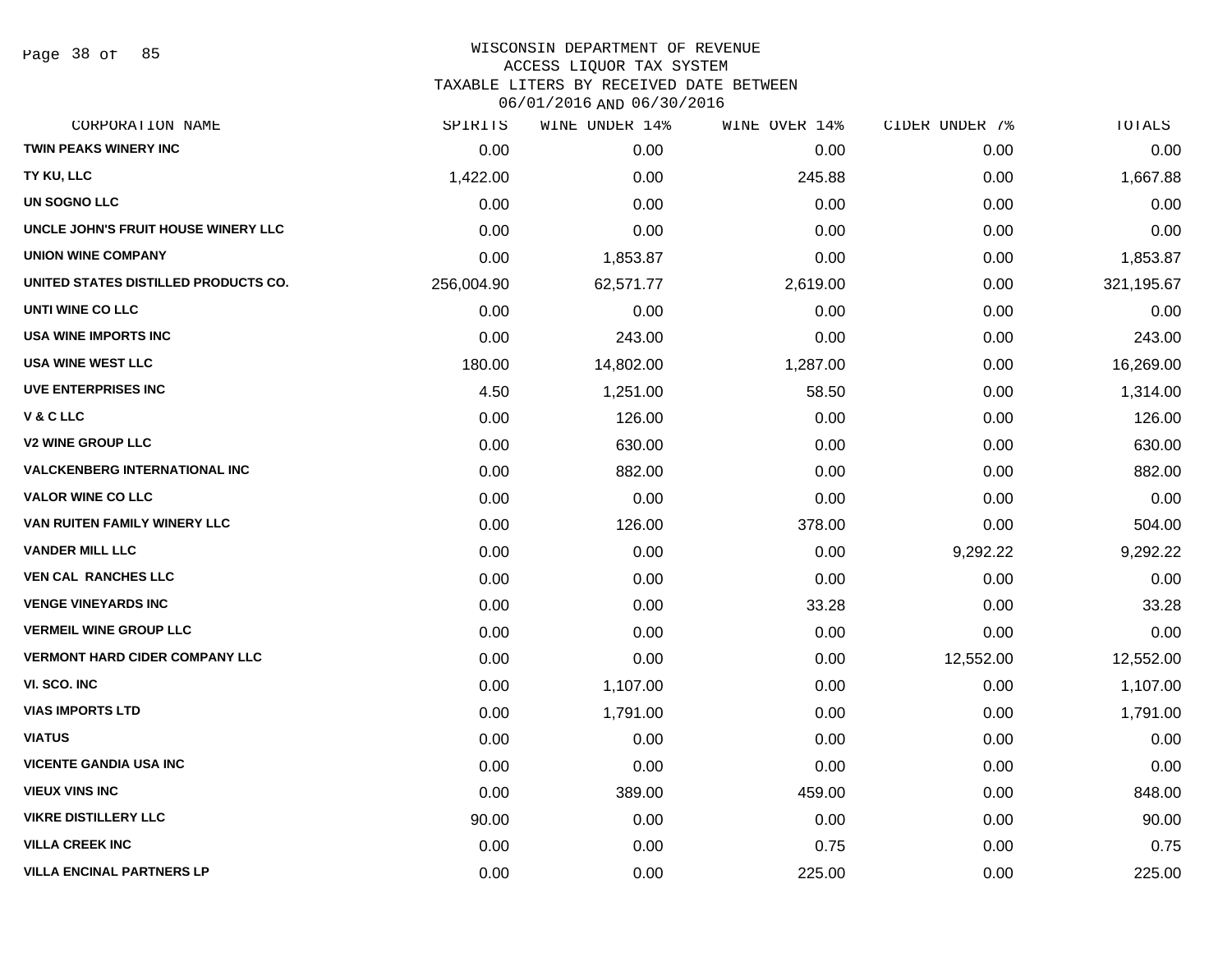Page 39 of 85

| CORPORATION NAME                     | SPIRITS  | WINE UNDER 14% | WINE OVER 14% | CIDER UNDER 7% | TOTALS    |
|--------------------------------------|----------|----------------|---------------|----------------|-----------|
| VIN DE ZO LLC                        | 0.00     | 0.00           | 0.00          | 0.00           | 0.00      |
| <b>VIN DIVINO LTD</b>                | 0.00     | 0.00           | 0.00          | 0.00           | 0.00      |
| <b>VINA ROBLES INC</b>               | 0.00     | 180.00         | 315.00        | 0.00           | 495.00    |
| <b>VINAMERICAS INC</b>               | 0.00     | 0.00           | 0.00          | 0.00           | 0.00      |
| <b>VINCENZO PADULA</b>               | 0.00     | 0.00           | 0.00          | 0.00           | 0.00      |
| <b>VINE CLIFF WINERY INC</b>         | 0.00     | 0.00           | 0.00          | 0.00           | 0.00      |
| <b>VINE CONNECTIONS LLC</b>          | 0.00     | 1,260.00       | 277.56        | 0.00           | 1,537.56  |
| <b>VINEBURG LLC</b>                  | 0.00     | 0.00           | 324.00        | 0.00           | 324.00    |
| <b>VINEDREA WINES LLC</b>            | 0.00     | 0.00           | 0.00          | 0.00           | 0.00      |
| <b>VINEYARD 29 LLC</b>               | 0.00     | 0.00           | 0.00          | 0.00           | 0.00      |
| <b>VINEYARD BRANDS LLC</b>           | 0.00     | 3,465.00       | 72.00         | 0.00           | 3,537.00  |
| <b>VINEYARD VARIETIES INC</b>        | 0.00     | 0.00           | 0.00          | 0.00           | 0.00      |
| <b>VINIFERA IMPORTS LTD</b>          | 0.00     | 0.00           | 0.00          | 0.00           | 0.00      |
| <b>VINIFERA WINE COMPANY LLC</b>     | 0.00     | 266.11         | 0.00          | 0.00           | 266.11    |
| <b>VINO DEL SOL INC</b>              | 0.00     | 684.00         | 0.00          | 0.00           | 684.00    |
| <b>VINO ET SPIRITUS LLC</b>          | 0.00     | 0.00           | 0.00          | 0.00           | 0.00      |
| <b>VINO.COM LLC</b>                  | 0.00     | 0.00           | 0.00          | 0.00           | 0.00      |
| <b>VINOVIA WINE GROUP INC</b>        | 0.00     | 0.00           | 1,476.00      | 0.00           | 1,476.00  |
| <b>VINTAGE '59 IMPORTS LLC</b>       | 0.00     | 144.00         | 18.00         | 0.00           | 162.00    |
| <b>VINTAGE POINT LLC</b>             | 0.00     | 63.00          | 252.00        | 0.00           | 315.00    |
| <b>VINTURE WINE COMPANY LLC</b>      | 0.00     | 0.00           | 0.00          | 0.00           | 0.00      |
| <b>VINTUS LLC</b>                    | 4.50     | 1,359.00       | 99.00         | 0.00           | 1,462.50  |
| <b>VINTWOOD INTERNATIONAL LTD</b>    | 0.00     | 0.00           | 0.00          | 0.00           | 0.00      |
| <b>VISION WINE &amp; SPIRITS LLC</b> | 0.00     | 0.00           | 0.00          | 0.00           | 0.00      |
| <b>VITANI SPIRITS LLC</b>            | 0.00     | 0.00           | 0.00          | 0.00           | 0.00      |
| <b>VOTTO VINES IMPORTING INC</b>     | 0.00     | 0.00           | 0.00          | 0.00           | 0.00      |
| <b>W J DEUTSCH &amp; SONS LTD</b>    | 4,447.50 | 20,817.00      | 940.50        | 0.00           | 26,205.00 |
| <b>WAGNER WINE COMPANY LLC</b>       | 0.00     | 1,512.00       | 9,180.00      | 0.00           | 10,692.00 |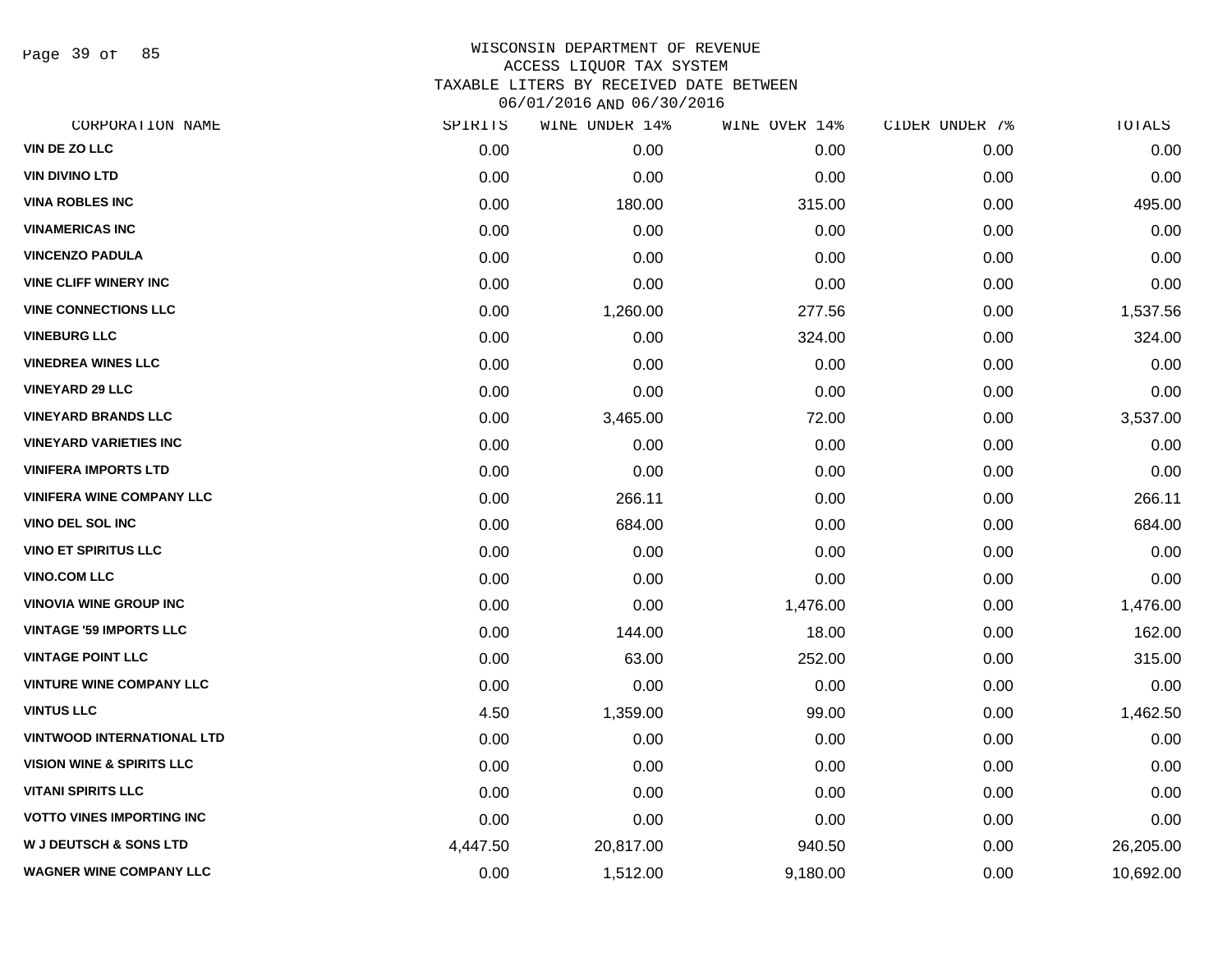Page 40 of 85

| CORPORATION NAME                                | SPIRITS   | WINE UNDER 14% | WINE OVER 14% | CIDER UNDER 7% | TOTALS    |
|-------------------------------------------------|-----------|----------------|---------------|----------------|-----------|
| <b>WALLA WALLA VINTNERS LLC</b>                 | 0.00      | 0.00           | 9.00          | 0.00           | 9.00      |
| <b>WALTER HANSEL WINERY &amp; VINEYARD LLC</b>  | 0.00      | 0.00           | 0.00          | 0.00           | 0.00      |
| <b>WARWICK VALLEY WINE CO INC</b>               | 0.00      | 0.00           | 0.00          | 0.00           | 0.00      |
| <b>WEIBEL INCORPORATED</b>                      | 0.00      | 99.00          | 0.00          | 0.00           | 99.00     |
| <b>WEIN BAUER INC</b>                           | 0.00      | 4,285.04       | 0.00          | 0.00           | 4,285.04  |
| <b>WEST COAST WINE PARTNERS LLC</b>             | 0.00      | 0.00           | 27.00         | 0.00           | 27.00     |
| <b>WESTERN SPIRITS BEVERAGE LLC</b>             | 2,382.00  | 0.00           | 0.00          | 0.00           | 2,382.00  |
| <b>WEYGANDT-METZLER IMPORTING LTD</b>           | 0.00      | 711.00         | 0.00          | 0.00           | 711.00    |
| <b>WHITE OAK VINEYARDS &amp; WINERY LLC</b>     | 0.00      | 0.00           | 9.00          | 0.00           | 9.00      |
| <b>WHYTE AND MACKAY (AMERICAS) LIMITED LLC</b>  | 0.00      | 0.00           | 0.00          | 0.00           | 0.00      |
| <b>WI INC</b>                                   | 0.00      | 0.00           | 0.00          | 0.00           | 0.00      |
| <b>WILD WOOD VINEYARD &amp; WINERY</b>          | 0.00      | 0.00           | 0.00          | 0.00           | 0.00      |
| <b>WILLAKENZIE ESTATE INC</b>                   | 0.00      | 351.00         | 0.00          | 0.00           | 351.00    |
| <b>WILLAMETTE VALLEY VINEYARDS INC</b>          | 0.00      | 441.00         | 126.00        | 0.00           | 567.00    |
| <b>WILLIAM GRANT &amp; SONS INC</b>             | 35,106.15 | 0.00           | 0.00          | 0.00           | 35,106.15 |
| <b>WILLIAM J WOLF</b>                           | 0.00      | 0.00           | 0.00          | 0.00           | 0.00      |
| <b>WILLIAM P KNUTTEL</b>                        | 0.00      | 0.00           | 0.00          | 0.00           | 0.00      |
| <b>WILLIAM PRICE III</b>                        | 0.00      | 0.00           | 126.00        | 0.00           | 126.00    |
| <b>WILLIAM WOODRUFF</b>                         | 0.00      | 191.75         | 0.00          | 0.00           | 191.75    |
| <b>WILSON CREEK WINERY &amp; VINEYARDS INC.</b> | 0.00      | 0.00           | 0.00          | 0.00           | 0.00      |
| <b>WILSON DANIELS LLC</b>                       | 0.00      | 3,763.50       | 742.50        | 0.00           | 4,506.00  |
| <b>WILSON DANIELS LTD</b>                       | 6,951.60  | 0.00           | 180.00        | 0.00           | 7,131.60  |
| <b>WINDY CITY DISTILLING INC</b>                | 0.00      | 0.00           | 0.00          | 0.00           | 0.00      |
| <b>WINDY HILL SPIRITS INC</b>                   | 495.00    | 0.00           | 0.00          | 0.00           | 495.00    |
| <b>WINE COUNTRY INTERNATIONAL INC</b>           | 0.00      | 465.60         | 0.00          | 0.00           | 465.60    |
| <b>WINE CREEK LLC</b>                           | 0.00      | 0.00           | 0.00          | 0.00           | 0.00      |
| <b>WINE HOOLIGANS LLC</b>                       | 0.00      | 0.00           | 0.00          | 0.00           | 0.00      |
| <b>WINE WINE SITUATION LLC</b>                  | 0.00      | 0.00           | 0.00          | 0.00           | 0.00      |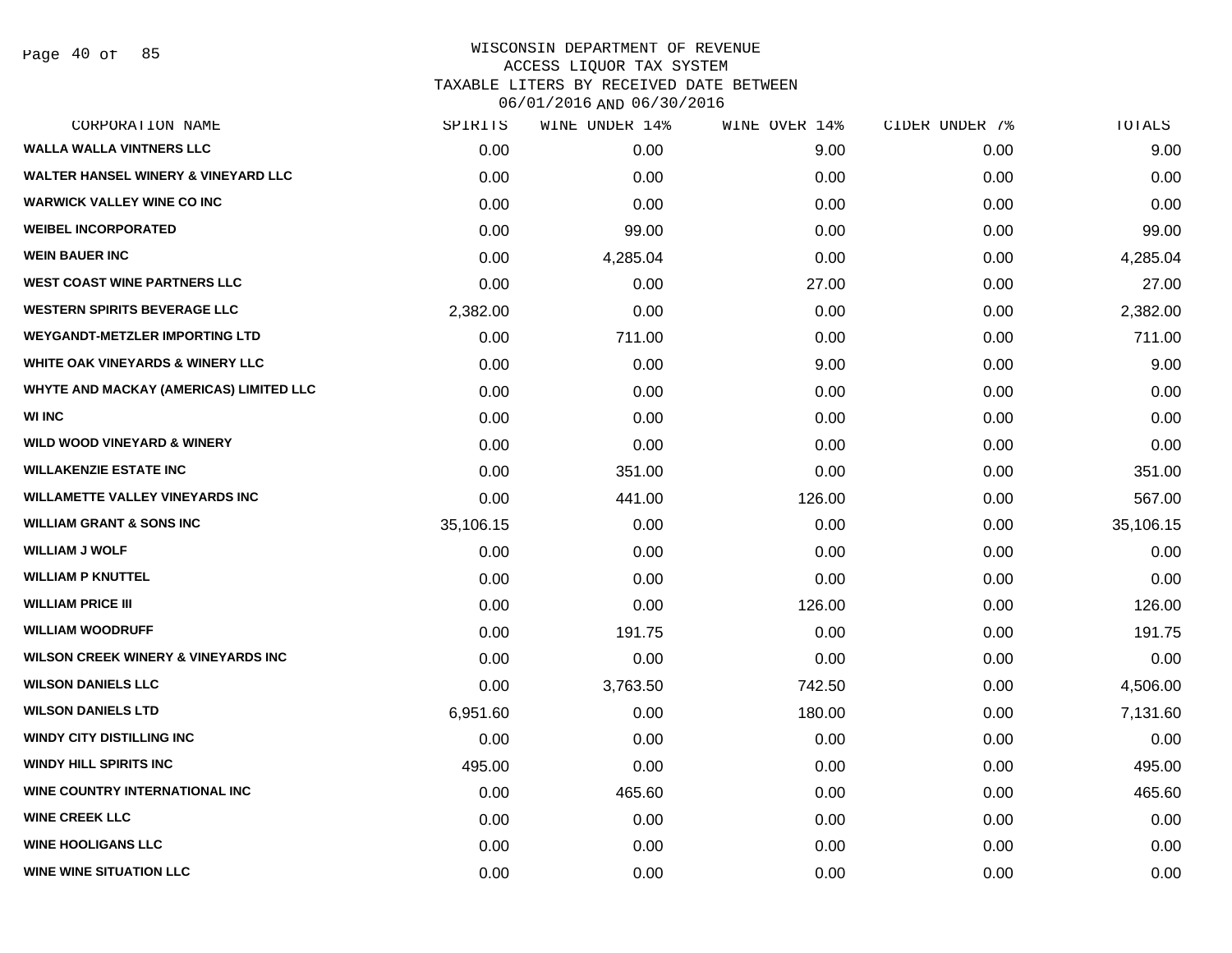Page 41 of 85

| CORPORATION NAME                          | SPIRITS      | WINE<br>UNDER 14% | WINE OVER 14% | CIDER UNDER 7% | TOTALS       |
|-------------------------------------------|--------------|-------------------|---------------|----------------|--------------|
| <b>WINEPLAYGROUND.COM INC</b>             | 0.00         | 0.00              | 0.00          | 0.00           | 0.00         |
| <b>WINERIES &amp; SELECT PRODUCTS LLC</b> | 0.00         | 243.00            | 360.00        | 0.00           | 603.00       |
| <b>WINERY AT BLACK STAR FARMS LLC</b>     | 0.00         | 0.00              | 0.00          | 0.00           | 0.00         |
| <b>WINERY EXCHANGE, INC.</b>              | 0.00         | 1,764.00          | 0.00          | 0.00           | 1,764.00     |
| <b>WINES OF FRANCE INC</b>                | 0.00         | 0.00              | 0.00          | 0.00           | 0.00         |
| <b>WINES UNLIMITED INC</b>                | 0.00         | 5,292.00          | 0.00          | 0.00           | 5,292.00     |
| <b>WINESELLERS LTD</b>                    | 0.00         | 5,445.00          | 0.00          | 170.00         | 5,615.00     |
| <b>WOODSHED BEVERAGE LLC</b>              | 0.00         | 0.00              | 0.00          | 0.00           | 0.00         |
| <b>WOODSON WINES LLC</b>                  | 0.00         | 0.00              | 0.00          | 0.00           | 0.00         |
| <b>WORLD TRAVELER IMPORTS LLC</b>         | 0.00         | 0.00              | 0.00          | 0.00           | 0.00         |
| <b>WYOMING WHISKEY INC</b>                | 0.00         | 0.00              | 0.00          | 0.00           | 0.00         |
| YAEGAKI CORPORATION OF USA                | 0.00         | 837.00            | 232.92        | 0.00           | 1,069.92     |
| <b>ZD WINES LLC</b>                       | 0.00         | 63.00             | 63.00         | 0.00           | 126.00       |
| <b>ZEILER SPIRITS LLC</b>                 | 0.00         | 0.00              | 0.00          | 0.00           | 0.00         |
| <b>ZEPALTAS WINES LLC</b>                 | 0.00         | 0.00              | 0.00          | 0.00           | 0.00         |
| <b>ZONIN USA INC</b>                      | 0.00         | 360.00            | 9.00          | 0.00           | 369.00       |
| TOTAL LITERS FOR 6/30/2016                | 5,043,156.34 | 3,576,936.98      | 266,602.56    | 304,033.76     | 9,190,729.64 |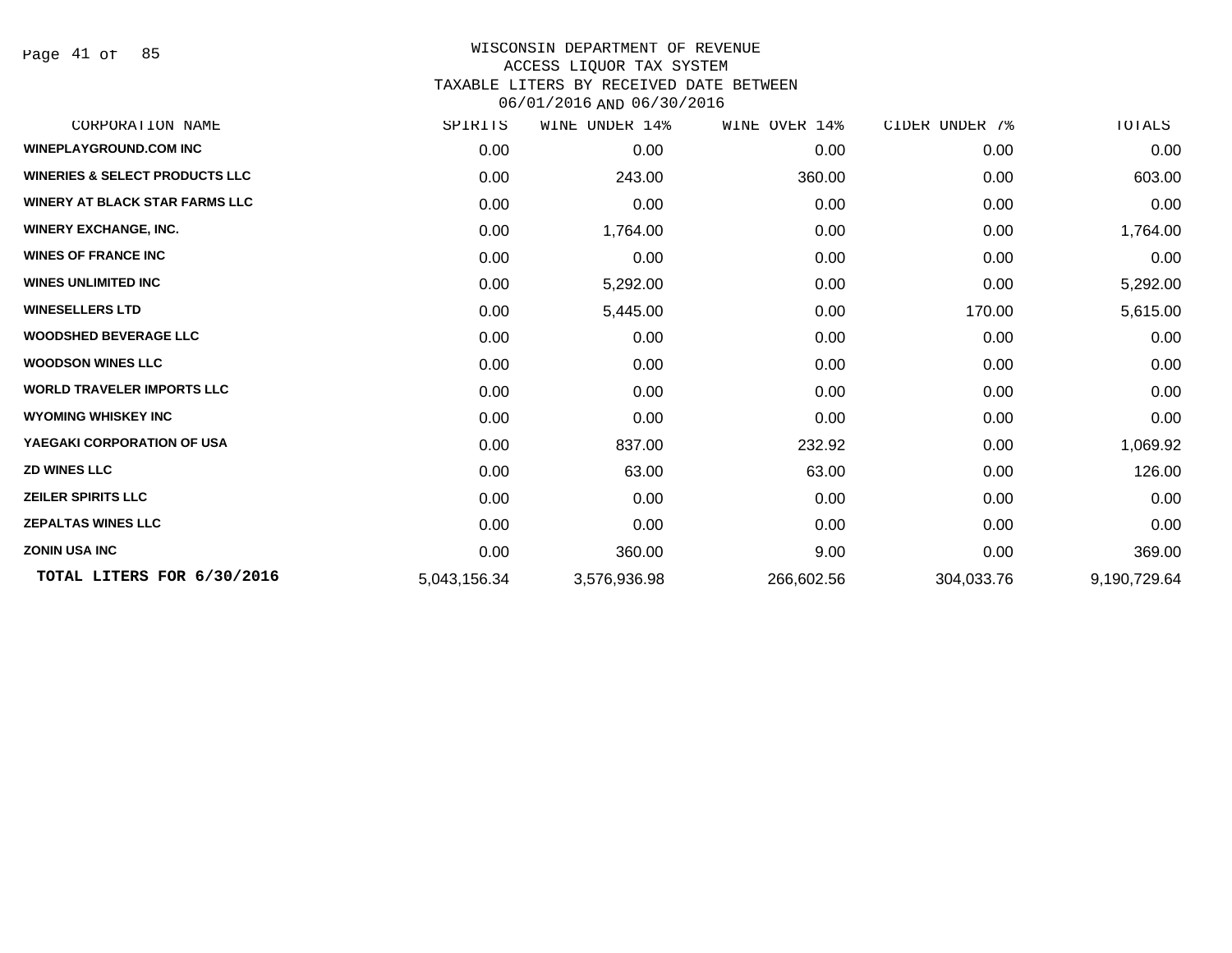Page 42 of 85

# WISCONSIN DEPARTMENT OF REVENUE ACCESS LIQUOR TAX SYSTEM TAXABLE LITERS BY RECEIVED DATE BETWEEN 06/01/2016 AND 06/30/2016

**IN STATE WHOLESALER (W) ALLSTATE LIQUOR & WINE COMPANY, INC.**  $0.00$   $0.00$   $0.00$   $0.00$   $0.00$   $0.00$   $0.00$   $0.00$   $0.00$   $0.00$   $0.00$   $0.00$ **AMPHORAE, LLC** 0.00 0.00 0.00 0.00 0.00 **ARCADIA BEVERAGE COMPANY** 0.00 0.00 0.00 0.00 0.00 **AVA WINE & SPIRITS LLC** 0.00 4,340.25 0.00 0.00 4,340.25 **BACKDOOR BRANDS LLC** 0.00 0.00 0.00 0.00 0.00 **BADGER DISTRIBUTING OF MILWAUKEE LLC** 0.00 0.00 0.00 0.00 0.00 **BADGER LIQUOR CO INC** 136,018.00 12,303.08 11,106.00 0.00 159,427.08 **BADGER STATE WINERY COOPERATIVE** 0.00 0.00 0.00 0.00 0.00 **BADGER WINE & SPIRITS LLC**  $\begin{array}{ccc} 0.00 & 0.00 & 0.00 \\ 0.00 & 0.00 & 0.00 \end{array}$ **BEECHWOOD DISTRIBUTORS, INC.** 0.00 0.00 0.00 0.00 0.00 **BEER CAPITOL DISTRIBUTING, INC.** 0.00 0.00 0.00 0.00 0.00 **BILL'S DISTRIBUTING, LTD.** 0.00 0.00 0.00 0.00 0.00 **BRANT T NEHMER** 0.00 0.00 0.00 0.00 0.00 **BREAKTHRU BEVERAGE GROUP LLC** 0.00 0.00 0.00 0.00 0.00 **BREAKTHRU BEVERAGE GROUP LLC** 105,412.97 48,408.13 930.01 0.00 154,751.11 **BREAKTHRU BEVERAGE WISCONSIN NORTH LLC** 0.00 0.00 0.00 0.00 0.00 **C.J.W., INC.** 0.00 0.00 0.00 0.00 0.00 **CAPITOL-HUSTING COMPANY, INC.** 10,263.00 35,427.34 11,970.00 0.00 57,660.34 **CATHRINE BENNETT** 0.00 0.00 0.00 0.00 0.00 **CENTRAL BEER DISTRIBUTORS, INC.** 0.00 0.00 0.00 0.00 0.00 **DE PERE LIQUOR CO LLC** 0.00 0.00 0.00 0.00 0.00 **DEAN DISTRIBUTING, INC.** 0.00 0.00 0.00 0.00 0.00 **DEAN DISTRIBUTING, INC.** 0.00 0.00 0.00 0.00 0.00 **DEWITT CHURCH GOODS, INC.** 0.00 0.00 0.00 0.00 0.00 **ELIZABETH G KARANDANIS** 0.00 0.00 0.00 0.00 0.00 CORPORATION NAME SPIRITS WINE UNDER 14% WINE OVER 14% CIDER UNDER 7% TOTALS

**FABIANO BROTHERS - WISCONSIN LLC** 0.00 0.00 0.00 0.00 0.00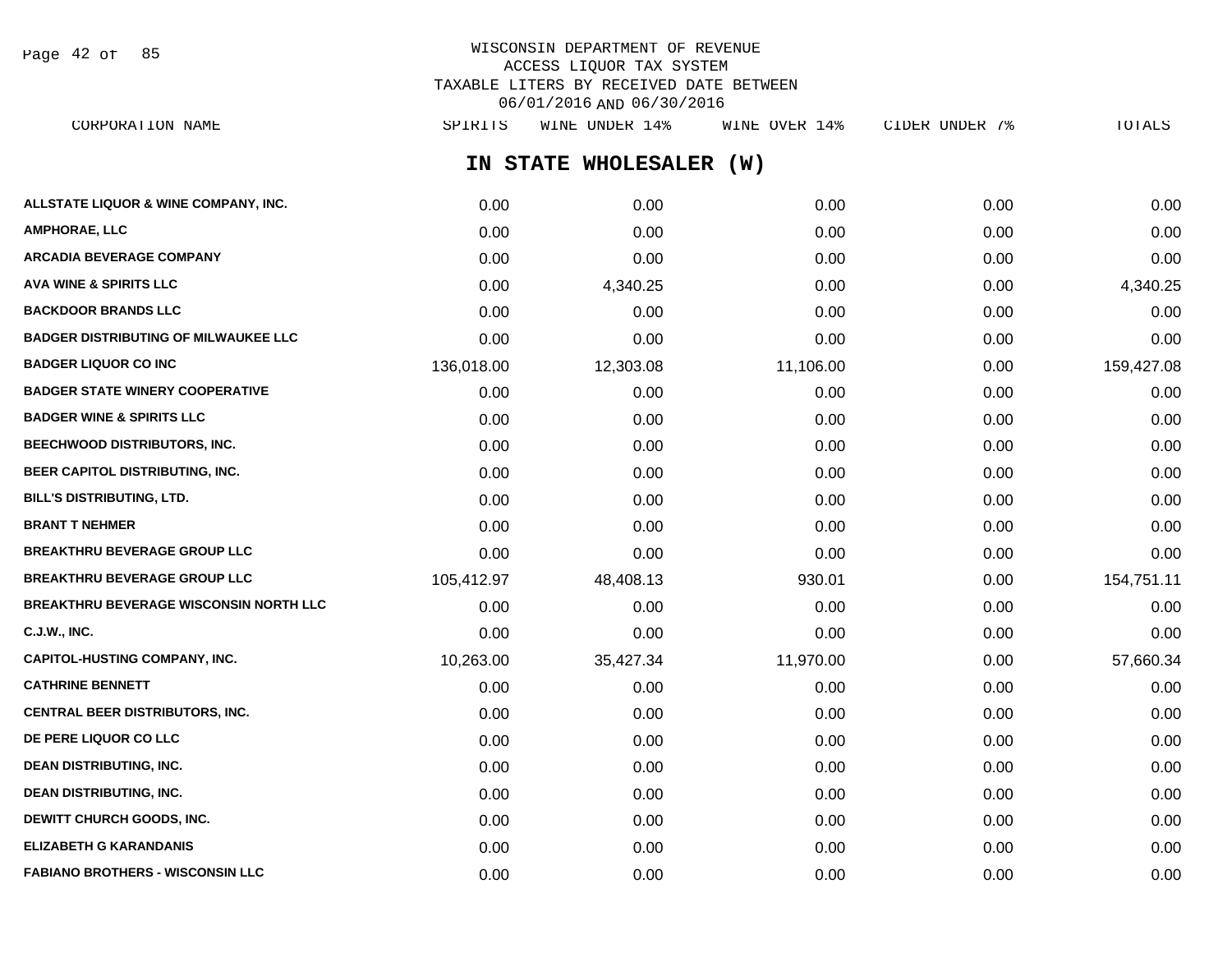Page 43 of 85

| CORPORATION NAME                             | SPIRITS   | WINE UNDER 14% | WINE OVER 14% | CIDER UNDER 7% | TOTALS      |
|----------------------------------------------|-----------|----------------|---------------|----------------|-------------|
| <b>FAUSTO FIORAVANTI</b>                     | 0.00      | 0.00           | 0.00          | 0.00           | 0.00        |
| FLANIGAN DISTRIBUTING OF DOOR COUNTY, INC.   | 0.00      | 0.00           | 0.00          | 0.00           | 0.00        |
| <b>FOUR SEASONS BEER DISTRIBUTORS INC</b>    | 0.00      | 0.00           | 0.00          | 0.00           | 0.00        |
| FRANK BEER DISTRIBUTORS, INC.                | 0.00      | 0.00           | 0.00          | 0.00           | 0.00        |
| <b>FRANK LIQUOR COMPANY, INC.</b>            | 44,545.83 | 18,721.05      | 0.00          | 0.00           | 63,266.88   |
| <b>FRANK LIQUORS OF LA CROSSE, INC.</b>      | 0.00      | 0.00           | 0.00          | 0.00           | 0.00        |
| <b>GB SALES MILWAUKEE, INC.</b>              | 0.00      | 0.00           | 0.00          | 0.00           | 0.00        |
| <b>GENERAL BEER DISTRIBUTORS CO.</b>         | 0.00      | 0.00           | 0.00          | 0.00           | 0.00        |
| <b>GENERAL BEER-NORTHEAST INC</b>            | 0.00      | 0.00           | 0.00          | 0.00           | 0.00        |
| <b>GENERAL BEER-NORTHEAST INC</b>            | 0.00      | 0.00           | 0.00          | 0.00           | 0.00        |
| <b>GENERAL BEER-NORTHWEST, INC.</b>          | 0.00      | 0.00           | 0.00          | 0.00           | 0.00        |
| <b>GENERAL BEER-NORTHWEST, INC.</b>          | 0.00      | 0.00           | 0.00          | 0.00           | 0.00        |
| <b>GENERAL BEVERAGE SALES CO- OSHKOSH</b>    | 0.00      | 0.00           | 0.00          | 0.00           | 0.00        |
| <b>GENERAL BEVERAGE SALES CO.</b>            | 0.00      | 21,823.75      | 0.00          | 0.00           | 21,823.75   |
| <b>GENERAL BEVERAGE SALES CO.- MILWAUKEE</b> | 0.00      | 71,923.06      | 126.00        | 0.00           | 72,049.06   |
| <b>GLORIA R RAGSDALE</b>                     | 0.00      | 0.00           | 0.00          | 0.00           | 0.00        |
| <b>GVARDIA LLC</b>                           | 942.00    | 0.00           | 0.00          | 0.00           | 942.00      |
| HENDRICKS BEVERAGE, INC.                     | 0.00      | 0.00           | 0.00          | 0.00           | 0.00        |
| <b>IMPORT! WINES, INC.</b>                   | 0.00      | 4,653.00       | 0.00          | 0.00           | 4,653.00    |
| <b>IRL, INCORPORATED</b>                     | 0.00      | 0.00           | 0.00          | 0.00           | 0.00        |
| JACQUES VIEAU, INC.                          | 0.00      | 0.00           | 0.00          | 0.00           | 0.00        |
| JANDRAIN RELIGIOUS SUPPLY, INC.              | 0.00      | $-282.00$      | $-18.00$      | 0.00           | $-300.00$   |
| <b>JANSEN INTERNATIONAL LLC</b>              | 0.00      | 6,759.00       | 0.00          | 0.00           | 6,759.00    |
| <b>JAW PROPERTIES LLC</b>                    | 0.00      | 0.00           | 0.00          | 0.00           | 0.00        |
| <b>JOHN J COLLETTI</b>                       | $-540.00$ | $-3,082.50$    | $-657.00$     | 0.00           | $-4,279.50$ |
| <b>JOHNSON BROTHERS OF WISCONSIN INC</b>     | 4,096.95  | 13,065.17      | $-102.00$     | 0.00           | 17,060.12   |
| <b>JONATHON LODUCA</b>                       | 0.00      | 0.00           | 0.00          | 0.00           | 0.00        |
| <b>JOYVINE LLC</b>                           | 0.00      | 0.00           | 0.00          | 0.00           | 0.00        |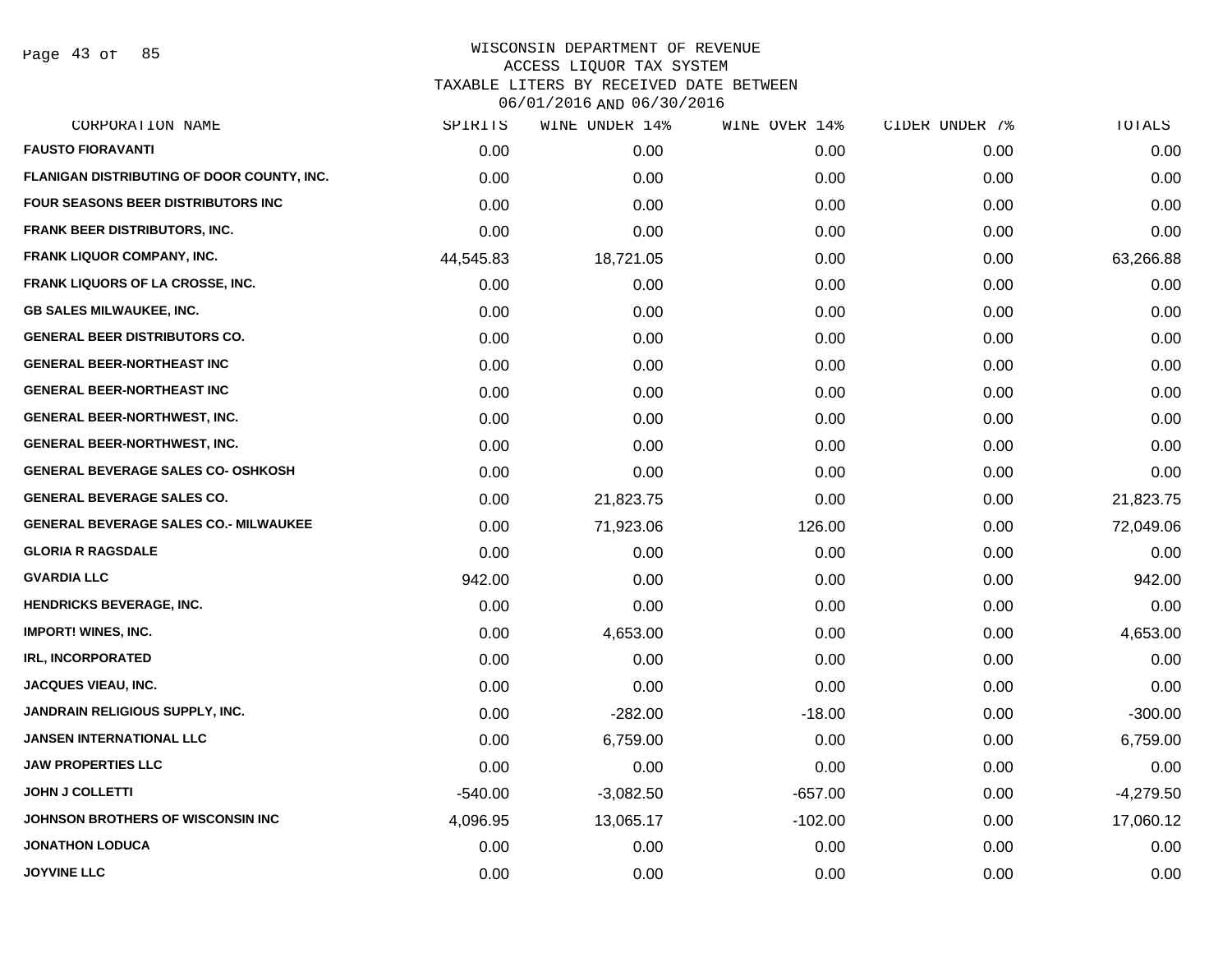Page 44 of 85

# WISCONSIN DEPARTMENT OF REVENUE ACCESS LIQUOR TAX SYSTEM

TAXABLE LITERS BY RECEIVED DATE BETWEEN

| CORPORATION NAME                         | SPIRITS   | WINE UNDER 14% | WINE OVER 14% | CIDER UNDER 7% | TOTALS    |
|------------------------------------------|-----------|----------------|---------------|----------------|-----------|
| KAY BEER DISTRIBUTING, INC.              | 0.00      | 0.00           | 0.00          | 0.00           | 0.00      |
| <b>L'EFT BANK WINE COMPANY LIMITED</b>   | 2,335.50  | 52,851.90      | 1,252.50      | 0.00           | 56,439.90 |
| LA CROSSE BEVERAGE LLC                   | 0.00      | 0.00           | 0.00          | 0.00           | 0.00      |
| LA RIOJA RESTAURANT LLC                  | 0.00      | 0.00           | 0.00          | 0.00           | 0.00      |
| <b>LARRY'S DISTRIBUTING CO., INC.</b>    | 0.00      | 0.00           | 0.00          | 0.00           | 0.00      |
| LEE BEVERAGE OF WISCONSIN LLC            | 0.00      | 0.00           | 0.00          | 0.00           | 0.00      |
| LEE BEVERAGE OF WISCONSIN LLC            | 0.00      | 0.00           | 0.00          | 0.00           | 0.00      |
| LEE BEVERAGE-CIDERS WINES & SPIRITS LLC  | 0.00      | 0.00           | 0.00          | 0.00           | 0.00      |
| LETRAH INTERNATIONAL CORPORATION         | 0.00      | 0.00           | 0.00          | 0.00           | 0.00      |
| LO DUCA BROS., INC.                      | 0.00      | 21,097.00      | 0.00          | 0.00           | 21,097.00 |
| <b>LORI SCOTT</b>                        | 0.00      | 0.00           | 0.00          | 0.00           | 0.00      |
| <b>LOS ALTOS AGAVE DISTRIBUTOR INC</b>   | 0.00      | 0.00           | 0.00          | 0.00           | 0.00      |
| <b>M SHIRAZ LLC</b>                      | 0.00      | 0.00           | 0.00          | 0.00           | 0.00      |
| <b>MARCO BRUZZI</b>                      | 0.00      | 0.00           | 0.00          | 0.00           | 0.00      |
| <b>MICCA HUTCHINS</b>                    | 0.00      | 0.00           | 0.00          | 0.00           | 0.00      |
| <b>MICHAEL G ANSAY</b>                   | 0.00      | 0.00           | 0.00          | 0.00           | 0.00      |
| <b>MIDWEST SALES &amp; SERVICE, INC.</b> | 0.00      | 0.00           | 0.00          | 0.00           | 0.00      |
| MILLER BEER OF THE NORTHWOODS, INC.      | 0.00      | 0.00           | 0.00          | 0.00           | 0.00      |
| <b>NOELKE DISTRIBUTORS, INC.</b>         | 0.00      | 0.00           | 0.00          | 0.00           | 0.00      |
| <b>NORTHWEST BEVERAGES, INC.</b>         | 0.00      | 0.00           | 0.00          | 0.00           | 0.00      |
| <b>NOUVEAU VENTURES LLC</b>              | $-216.91$ | 2,646.00       | 189.00        | 0.00           | 2,618.09  |
| OTT SCHWEITZER DISTRIBUTORSHIP, INC.     | 0.00      | 0.00           | 0.00          | 0.00           | 0.00      |
| PARK RIDGE DISTRIBUTING, INC.            | 0.00      | 0.00           | 0.00          | 0.00           | 0.00      |
| PEHLER DISTRIBUTING, INC.                | 0.00      | 0.00           | 0.00          | 0.00           | 0.00      |
| PHILLIPS DISTRIBUTING CORPORATION        | 10,488.60 | 0.00           | 0.00          | 0.00           | 10,488.60 |
| PHILLIPS WINE COMPANY                    | 0.00      | 1,839.92       | 11,214.00     | 0.00           | 13,053.92 |
| PHILLY'S PREMIUM BEVERAGES LLC           | 0.00      | 0.00           | 0.00          | 0.00           | 0.00      |
| <b>PURE WINE WISCONSIN INC</b>           | 0.00      | 0.00           | 0.00          | 0.00           | 0.00      |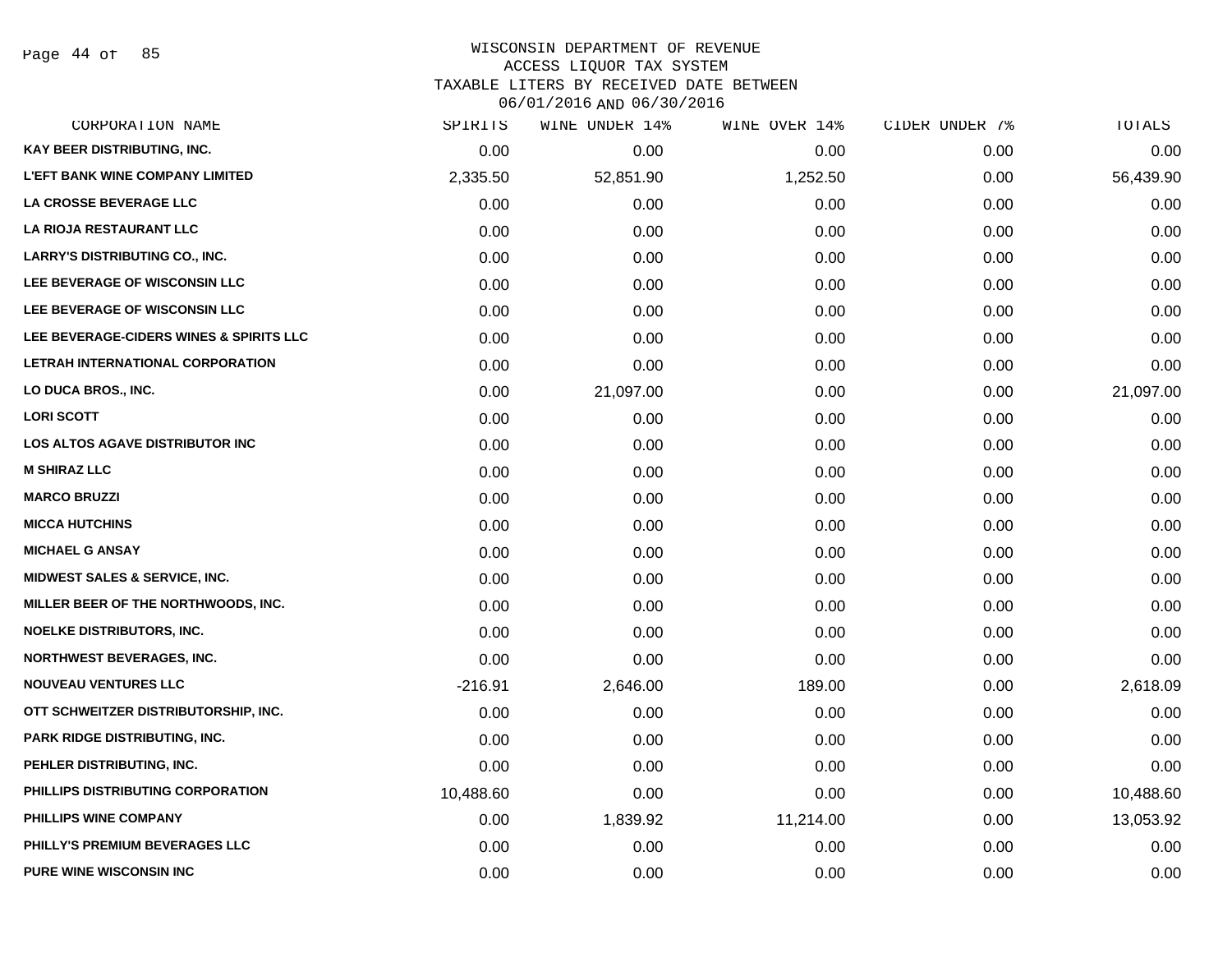Page 45 of 85

| CORPORATION NAME                            | SPIRITS    | UNDER 14%<br>WINE | WINE OVER 14% | CIDER UNDER 7% | TOTALS     |
|---------------------------------------------|------------|-------------------|---------------|----------------|------------|
| PURPLE FEET WINES, LLC                      | 0.00       | 945.00            | 0.00          | 0.00           | 945.00     |
| RANGE BEVERAGE, INCORPORATED                | 0.00       | 0.00              | 0.00          | 0.00           | 0.00       |
| <b>RATAS WHOLESALE LIQUOR COMPANY</b>       | 0.00       | 0.00              | 0.00          | 0.00           | 0.00       |
| RIVER CITY DISTRIBUTING CO., INC.           | 0.00       | 0.00              | 0.00          | 0.00           | 0.00       |
| S. & S. DISTRIBUTING, INC.                  | 0.00       | 0.00              | 0.00          | 0.00           | 0.00       |
| S. & S. DISTRIBUTING, INC.                  | 0.00       | 0.00              | 0.00          | 0.00           | 0.00       |
| <b>SALIM M SHAMMO</b>                       | 0.00       | 0.00              | 0.00          | 0.00           | 0.00       |
| <b>SARATOGA LIQUOR CO., INC.</b>            | 0.00       | 11,757.41         | 252.00        | 0.00           | 12,009.41  |
| SCHNEIDER DISTRIBUTING CO., INC.            | 0.00       | 0.00              | 0.00          | 0.00           | 0.00       |
| <b>SQUARE ROOT LLC</b>                      | 0.00       | 0.00              | 0.00          | 0.00           | 0.00       |
| <b>STATE WINE &amp; SPIRITS COMPANY LLC</b> | 0.00       | 0.00              | 0.00          | 0.00           | 0.00       |
| <b>SUPERIOR BEVERAGES LLC</b>               | 0.00       | 0.00              | 0.00          | 0.00           | 0.00       |
| TJ INTERNATIONAL LTD                        | 0.00       | 0.00              | 0.00          | 0.00           | 0.00       |
| TRI-MART COMPANY LLC                        | 0.00       | 0.00              | 0.00          | 0.00           | 0.00       |
| TRIANGLE DISTRIBUTING COMPANY, INC.         | 0.00       | 0.00              | 0.00          | 0.00           | 0.00       |
| <b>VINCITA TRADING LLC</b>                  | 0.00       | 0.00              | 0.00          | 0.00           | 0.00       |
| <b>VINO VERITAS, LTD.</b>                   | 0.00       | 0.00              | 0.00          | 0.00           | 0.00       |
| <b>WDI LLC</b>                              | 0.00       | 0.00              | 0.00          | 0.00           | 0.00       |
| <b>WDI LLC</b>                              | 0.00       | 0.00              | 0.00          | 0.00           | 0.00       |
| <b>WISCONSIN DISTRIBUTORS EAST LLC</b>      | 0.00       | 0.00              | 0.00          | 0.00           | 0.00       |
| <b>WISCONSIN DISTRIBUTORS NORTH LLC</b>     | 0.00       | 0.00              | 0.00          | 0.00           | 0.00       |
| <b>WISCONSIN WINERY CO-OP</b>               | 0.00       | 0.00              | 0.00          | 0.00           | 0.00       |
| <b>WOODFIELD DISTRIBUTION LLC</b>           | 0.00       | 0.00              | 0.00          | 0.00           | 0.00       |
| ZASTROW THE BEER MAN, INC.                  | 0.00       | 0.00              | 0.00          | 0.00           | 0.00       |
| TOTAL LITERS FOR 6/30/2016                  | 313,345.94 | 325,196.56        | 36,262.51     | 0.00           | 674,805.01 |
|                                             |            |                   |               |                |            |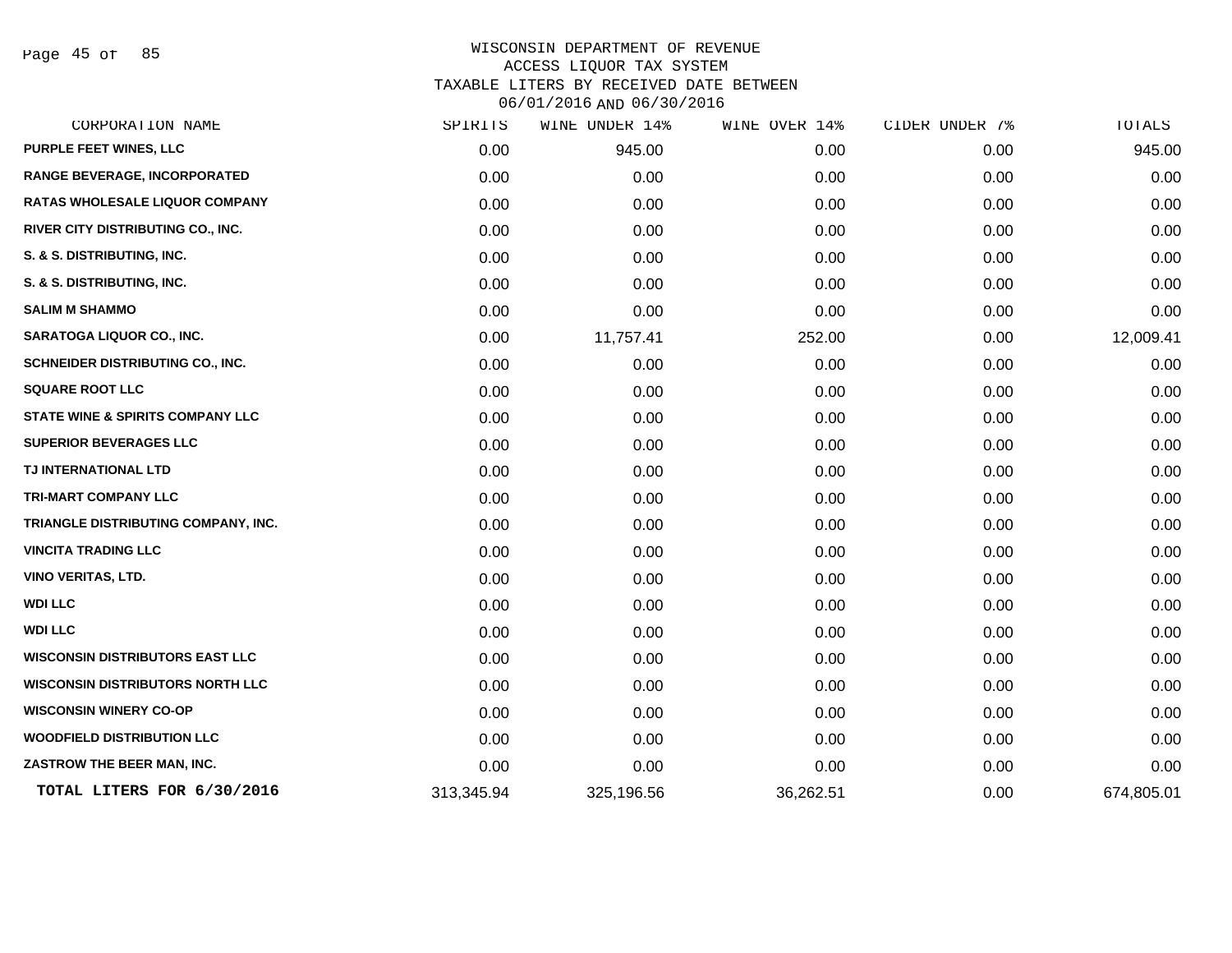Page 46 of 85

# WISCONSIN DEPARTMENT OF REVENUE ACCESS LIQUOR TAX SYSTEM TAXABLE LITERS BY RECEIVED DATE BETWEEN 06/01/2016 AND 06/30/2016

**IN STATE MANUFACTURER (WM) 45TH PARALLEL SPIRITS, LLC** 0.00 0.00 0.00 0.00 0.00 **ACE ETHANOL LLC** 0.00 0.00 0.00 0.00 0.00 **AEPPELTREOW INC** 36.00 0.00 0.00 0.00 36.00 **ANGRY SPIRITS DISTILLING LLC** 0.00 0.00 0.00 0.00 0.00 **B & E DISTILLERY INC.** 0.00 0.00 0.00 0.00 0.00 **BRIAN SAMMONS** 814.50 0.00 0.00 0.00 814.50 **C & N CORPORATION** 2,788.51 0.00 0.00 0.00 2,788.51 **CENTRAL STANDARD LLC** 167.28 0.00 0.00 0.00 167.28 **CHIPPEWA RIVER DISTILLERY AND BREWERY LLC**  $422.56$  0.00 0.00 0.00 0.00 0.00 0.00 422.56 **CLOVER MEADOW LLC** 0.00 0.00 0.00 0.00 0.00 **DEATH'S DOOR DISTILLERY LLC**  $0.00$   $0.00$   $0.00$   $0.00$   $0.00$   $0.00$   $0.00$   $0.00$   $0.00$   $0.00$   $0.00$   $0.00$   $0.00$   $0.00$   $0.00$   $0.00$   $0.00$   $0.00$   $0.00$   $0.00$   $0.00$   $0.00$   $0.00$   $0.00$   $0.00$   $0.00$   $0.00$   $0.$ **DISTILLERY PARTNERS, LLC** 468.00 0.00 0.00 0.00 468.00 **DRIFTLESS GLEN DISTILLERY LLC** 626.07 0.00 0.00 0.00 626.07 **EMCO CHEMICAL DISTRIBUTORS, INC.** 0.00 0.00 0.00 0.00 0.00 **GLOBAL DISTILLERS SRL LLC** 13,994.35 0.00 0.00 0.00 13,994.35 **GRANT J VAN DRIEST** 0.00 0.00 0.00 0.00 0.00 **GREAT LAKES DISTILLERY LLC** 1,205.23 0.00 0.00 0.00 1,205.23 **HENDRICKS FAMILY DISTILLERY LLC** 422.25 0.00 0.00 0.00 422.25 **KELLY M YOCOM** 0.00 0.00 0.00 0.00 0.00 MATTHEW RICK 94.64 1,206.79 107.88 0.00 1,409.31 **MILLERCOORS LLC** 69,808.11 69,808.11 69,808.11 69,808.11 69,808.11 69,808.11 69,808.11 69,808.11 **69,808.11 NATHAN G GREENAWALT** 527.63 0.00 0.00 0.00 527.63 **NORTHERN WATERS DISTILLERY LLC** 436.57 0.00 0.00 0.00 436.57 **PERLICK FARMS LLC** 425.86 0.00 0.00 0.00 425.86 **PO CHOUA LO** 0.00 0.00 0.00 0.00 0.00 CORPORATION NAME SPIRITS WINE UNDER 14% WINE OVER 14% CIDER UNDER 7% TOTALS

**RIVER BEND VINEYARD & WINERY LLC** 0.00 0.00 0.00 0.00 0.00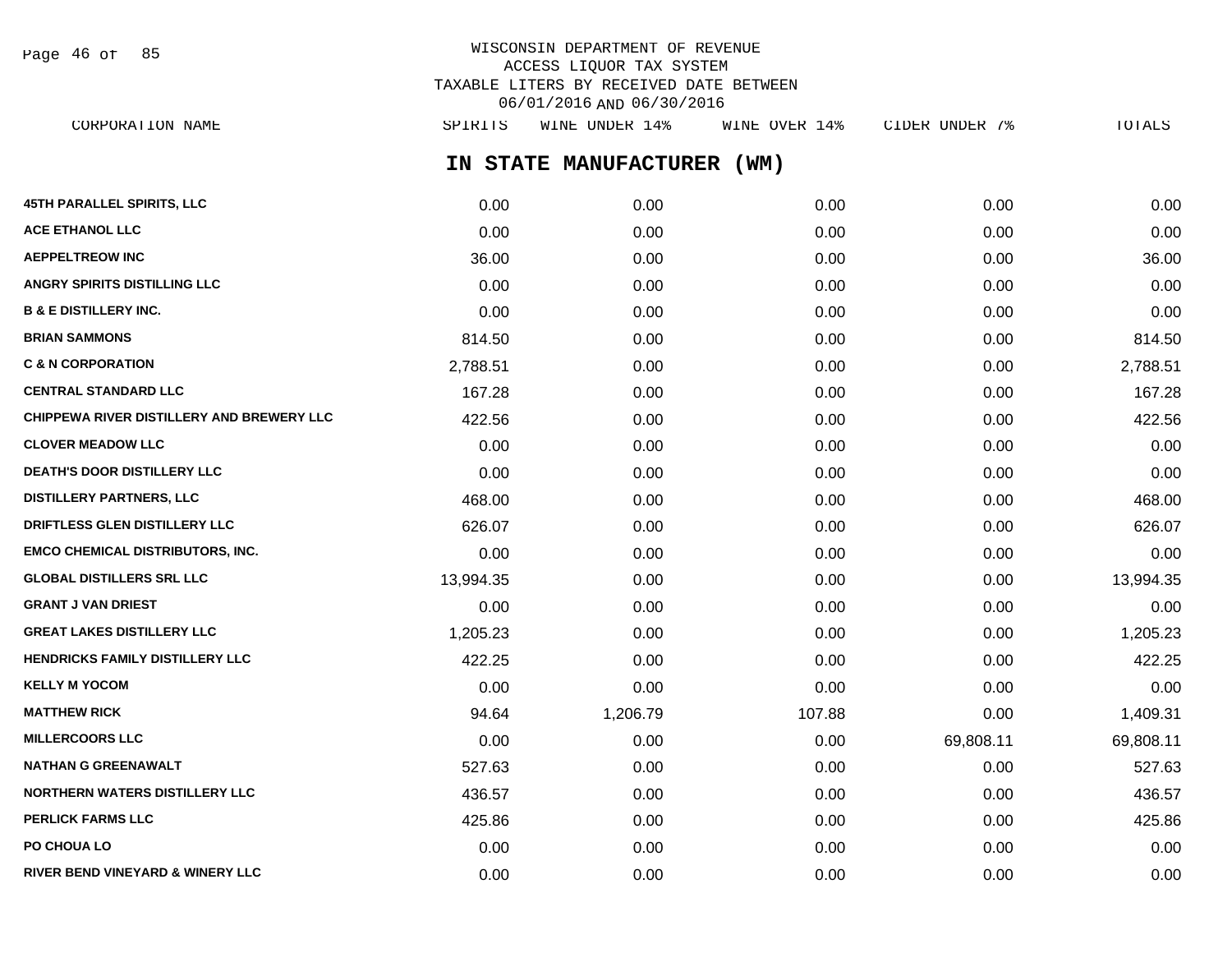Page 47 of 85

| CORPORATION NAME                | SPIRITS   | UNDER 14%<br>WINE | WINE OVER 14% | CIDER UNDER 7% | TOTALS    |
|---------------------------------|-----------|-------------------|---------------|----------------|-----------|
| <b>SENSIENT FLAVORS LLC</b>     | 0.00      | 0.00              | 0.00          | 0.00           | 0.00      |
| <b>ST CROIX SPIRITS LLC</b>     | 0.00      | 0.00              | 0.00          | 0.00           | 0.00      |
| THE NORTH WOODS DISTILLERY LLC  | $-0.02$   | 0.00              | 0.00          | 0.00           | $-0.02$   |
| WHITE WINTER WINERY INC         | 0.00      | 0.00              | 0.00          | 0.00           | 0.00      |
| <b>WOLLERSHEIM WINERY, INC.</b> | 598.51    | 0.00              | 0.00          | 0.00           | 598.51    |
| YAHARA BAY DISTILLERS, INC.     | 1,340.90  | 0.00              | 0.00          | 0.00           | 1,340.90  |
| TOTAL LITERS FOR 6/30/2016      | 24,368.84 | 1.206.79          | 107.88        | 69,808.11      | 95,491.62 |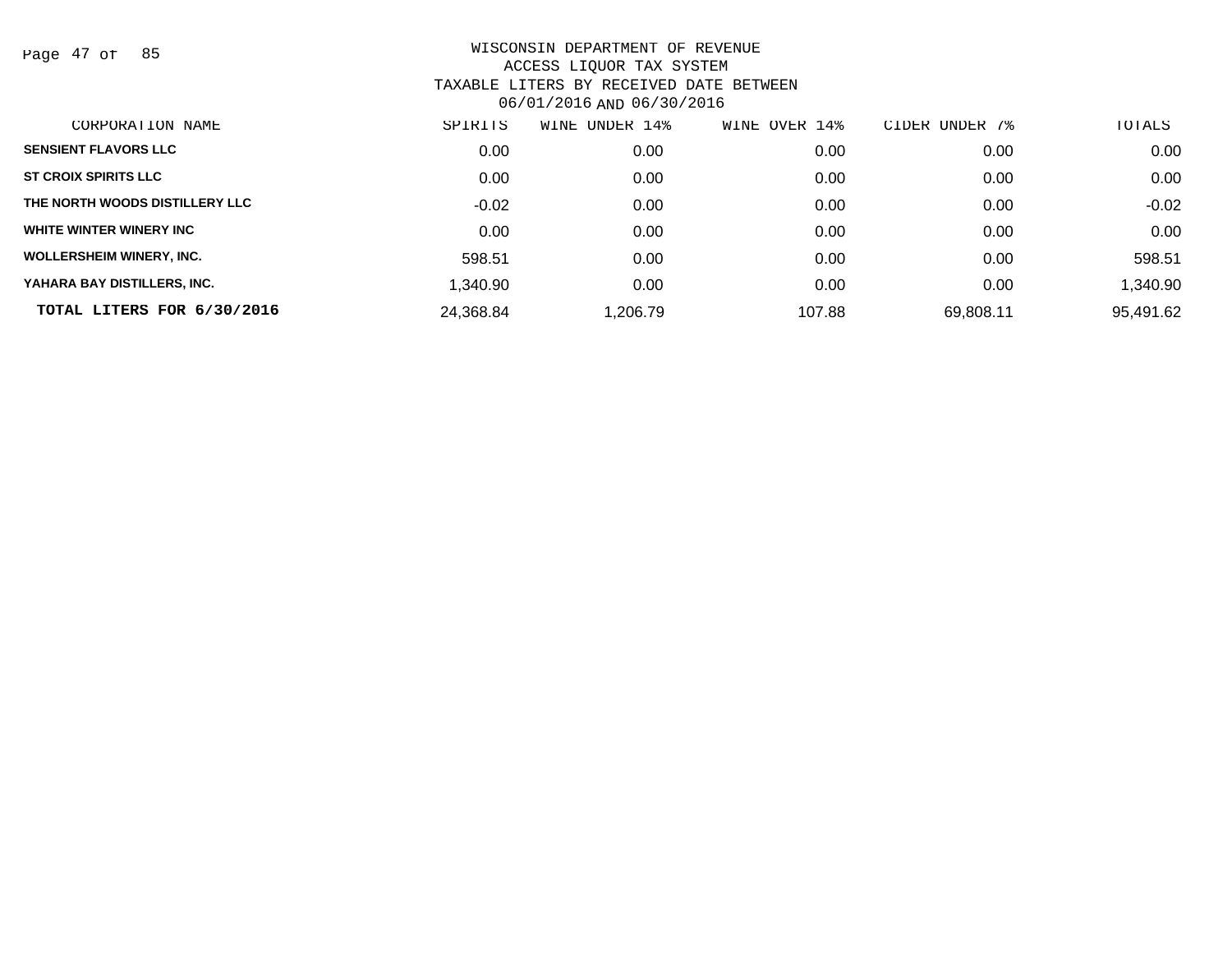| Page | 48 of |  | 85 |
|------|-------|--|----|
|------|-------|--|----|

# WISCONSIN DEPARTMENT OF REVENUE ACCESS LIQUOR TAX SYSTEM TAXABLE LITERS BY RECEIVED DATE BETWEEN 06/01/2016 AND 06/30/2016

CORPORATION NAME SPIRITS WINE UNDER 14% WINE OVER 14% CIDER UNDER 7% TOTALS

**IN STATE RECTIFIER (WR)**

| <b>45TH PARALLEL SPIRITS, LLC</b>      | 3,359.74      | 0.00     | 0.00 | 0.00 | 3,359.74      |
|----------------------------------------|---------------|----------|------|------|---------------|
| <b>ARTYS</b>                           | 9,315.87      | 0.00     | 0.00 | 0.00 | 9,315.87      |
| <b>CITY BREWING COMPANY, LLC</b>       | $-90,280.28$  | 0.00     | 0.00 | 0.00 | $-90,280.28$  |
| <b>DISTILLERY PARTNERS, LLC</b>        | 0.00          | 0.00     | 0.00 | 0.00 | 0.00          |
| <b>GALLOWAY COMPANY</b>                | 0.00          | 0.00     | 0.00 | 0.00 | 0.00          |
| <b>GREAT LAKES DISTILLERY LLC</b>      | 3,107.62      | 0.00     | 0.00 | 0.00 | 3,107.62      |
| <b>HENRY FARMS PRAIRIE SPIRITS LLC</b> | 0.00          | 0.00     | 0.00 | 0.00 | 0.00          |
| <b>KELLY M YOCOM</b>                   | 0.00          | 0.00     | 0.00 | 0.00 | 0.00          |
| <b>MIDWEST CUSTOM BOTTLING LLC</b>     | $-35,222.07$  | $-63.00$ | 0.00 | 0.00 | $-35,285.07$  |
| <b>NATHAN G GREENAWALT</b>             | 0.00          | 0.00     | 0.00 | 0.00 | 0.00          |
| PO CHOUA LO                            | 0.00          | 0.00     | 0.00 | 0.00 | 0.00          |
| YAHARA BAY DISTILLERS, INC.            | 0.00          | 0.00     | 0.00 | 0.00 | 0.00          |
| TOTAL LITERS FOR 6/30/2016             | $-109,719.12$ | $-63.00$ | 0.00 | 0.00 | $-109,782.12$ |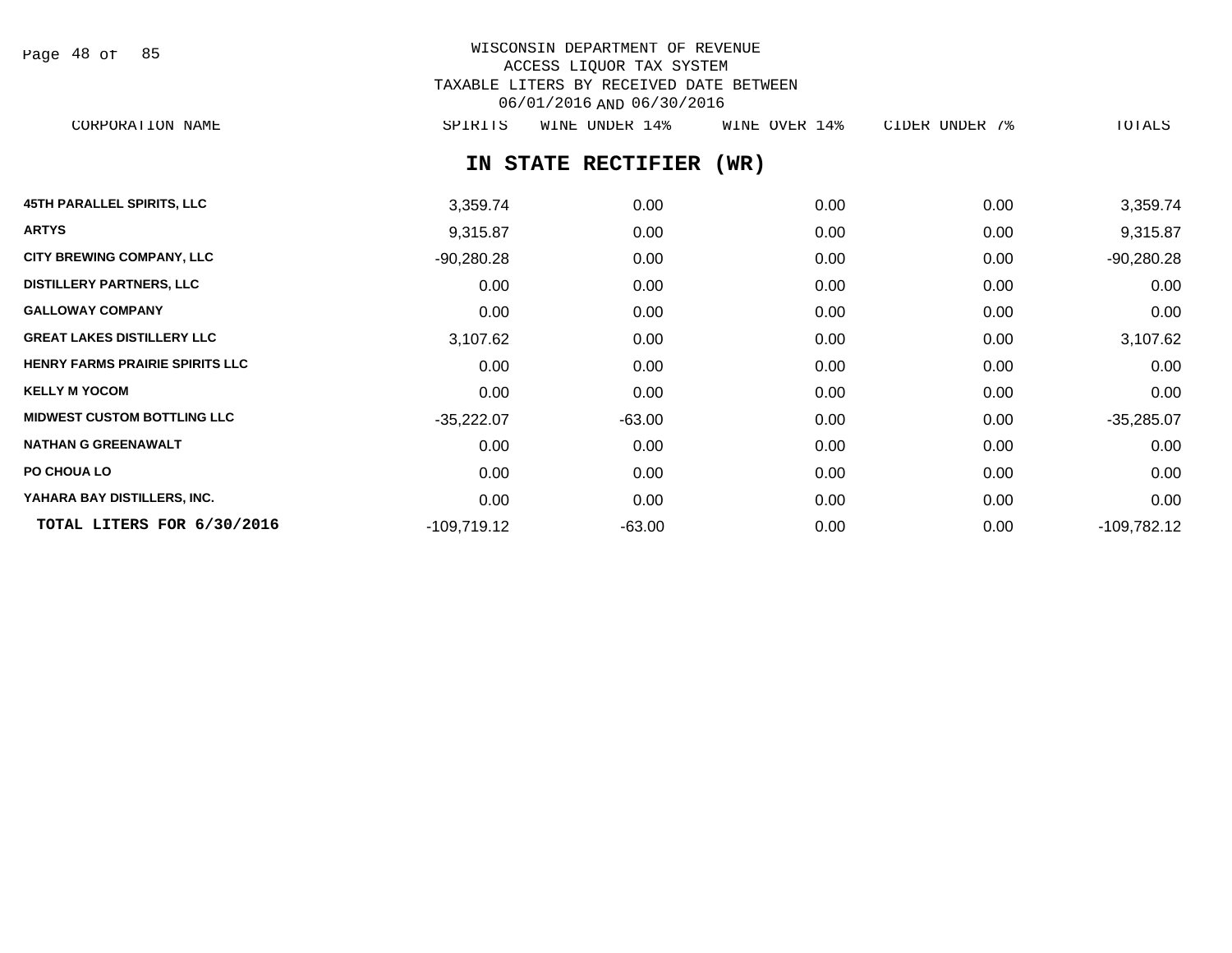Page 49 of 85

# WISCONSIN DEPARTMENT OF REVENUE ACCESS LIQUOR TAX SYSTEM TAXABLE LITERS BY RECEIVED DATE BETWEEN 06/01/2016 AND 06/30/2016

**IN STATE WINERY (WWI) AEPPELTREOW INC** 0.00 181.70 13.63 355.60 550.93 **ALL SISTERS WINERY INC** 0.00 0.00 0.00 0.00 0.00 **AMANDA STEFL** 0.00 0.00 0.00 0.00 0.00 **BARABOO BLUFF WINERY, LLC** 0.00 1,826.46 0.00 0.00 1,826.46 **BAUER-KEARNS WINERY LLC** 0.00 0.00 0.00 0.00 0.00 **BAYFIELD WINERY, LTD.** 0.00 0.00 0.00 0.00 0.00 **BELLEVINEZ LLC** 0.00 280.12 0.00 0.00 280.12 **BLIND HORSE WINERY LLC** 0.00 0.00 0.00 0.00 0.00 **BOTHAM VINEYARDS, INC.** 0.00 2,025.19 0.00 0.00 2,025.19 **BRANCHES WINERY LLC** 0.00 0.00 0.00 0.00 0.00 **BRIGADOON FARM & WINERY LLC** 0.00 994.39 0.00 0.00 994.39 **BUZZ & BREW SHOP LLC**  $\begin{array}{ccccccc} 0.00 & 0.00 & 0.00 & 0.00 & 0.00 & 0.00 & 0.00 & 0.00 & 0.00 & 0.00 & 0.00 & 0.00 & 0.00 & 0.00 & 0.00 & 0.00 & 0.00 & 0.00 & 0.00 & 0.00 & 0.00 & 0.00 & 0.00 & 0.00 & 0.00 & 0.00 & 0.00 & 0.00 & 0.00 & 0.00 & 0.00 & 0.0$ **C & N CORPORATION** 0.00 0.00 0.00 0.00 0.00 **C & N CORPORATION** 0.00 35,949.99 683.98 0.00 36,633.97 **CHATEAU ST CROIX WINERY & VINEYARD LLC** 0.00 966.75 257.63 0.00 1,224.38 **CIDER HOUSE OF WISCONSIN LLC** 0.00 0.00 0.00 0.00 0.00 **CLAY JAR HOLDINGS LLC** 0.00 385.24 173.45 0.00 558.69 **CLINTON CLINGERMAN** 0.00 396.41 0.00 0.00 396.41 **CLOVER MEADOW LLC** 0.00 0.00 0.00 0.00 0.00 **COLDSPRING OF WISCONSIN LLC** 0.00 0.00 0.00 0.00 0.00 **COLLEEN M BOS** 0.00 2,422.96 0.00 0.00 2,422.96 **CRAIG FLETCHER** 0.00 0.00 0.00 0.00 0.00 **DANIEL J KOEPKE** 0.00 0.00 0.00 0.00 0.00 CORPORATION NAME SPIRITS WINE UNDER 14% WINE OVER 14% CIDER UNDER 7% TOTALS

**DANZINGER VINEYARDS LLC** 0.00 0.00 0.00 0.00 0.00 **DIANA HOBSON** 0.00 680.24 0.00 0.00 680.24 **EDWARD J RINK** 0.00 45.01 0.00 0.00 45.01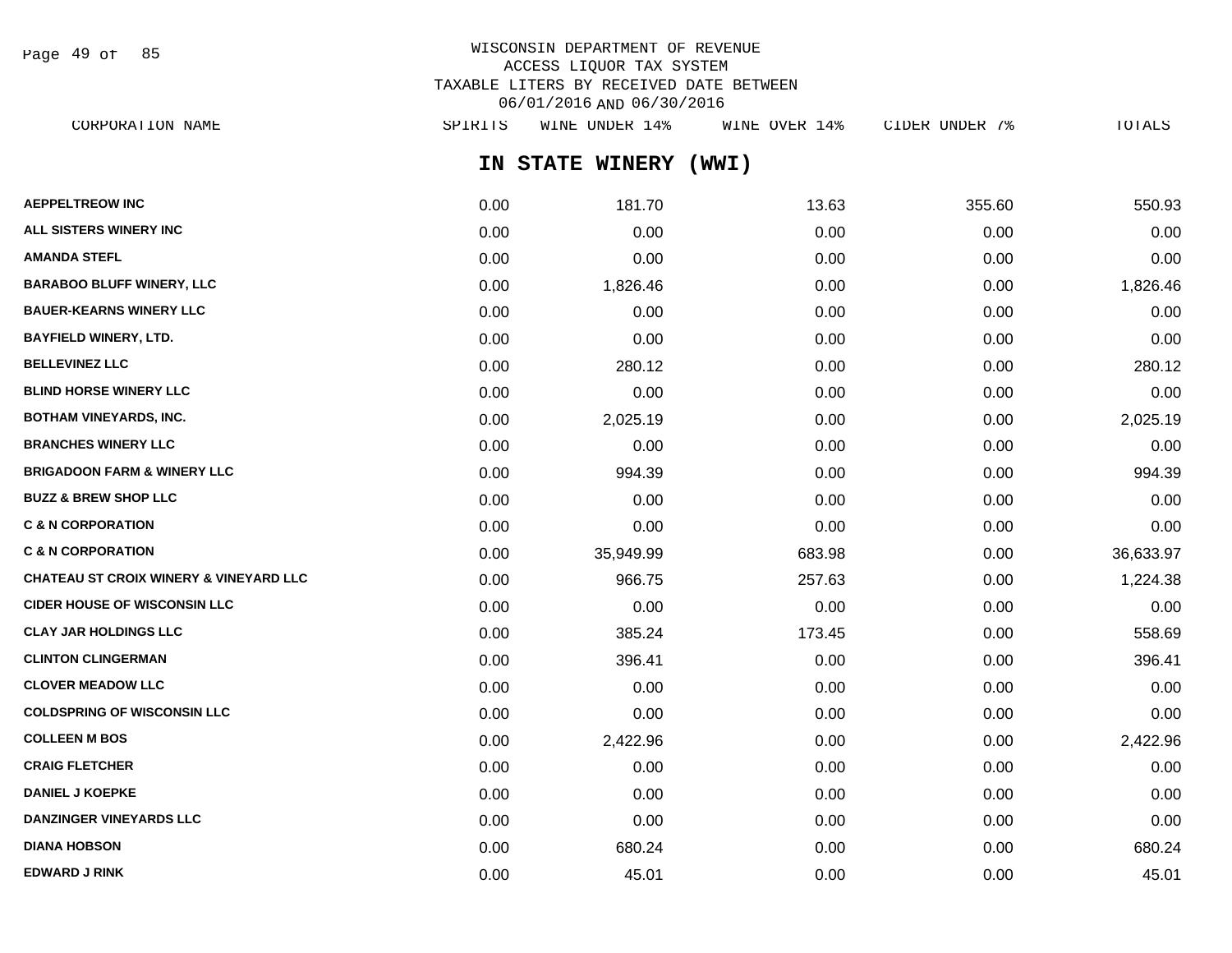Page 50 of 85

# WISCONSIN DEPARTMENT OF REVENUE

ACCESS LIQUOR TAX SYSTEM

TAXABLE LITERS BY RECEIVED DATE BETWEEN

| CORPORATION NAME                     | SPIRITS | WINE UNDER 14% | WINE OVER 14% | CIDER UNDER 7% | TOTALS    |
|--------------------------------------|---------|----------------|---------------|----------------|-----------|
| <b>ELISABETH W KLEIN</b>             | 0.00    | 0.00           | 0.00          | 0.00           | 0.00      |
| <b>FAWN CREEK WINERY LLC</b>         | 0.00    | 7,885.48       | 0.00          | 0.00           | 7,885.48  |
| <b>FERMENTING CELLARS LLC</b>        | 0.00    | 270.32         | 0.00          | 0.00           | 270.32    |
| FISHER KING WINERY, LLC              | 0.00    | 0.00           | 0.00          | 0.00           | 0.00      |
| <b>FRESAR INC</b>                    | 0.00    | 88.96          | 0.00          | 0.00           | 88.96     |
| FRUIT OF THE WOODS WINE CELLAR, INC. | 0.00    | 15,470.25      | 0.00          | 0.00           | 15,470.25 |
| <b>HALF KRAKT LLC</b>                | 0.00    | 270.01         | 0.00          | 0.00           | 270.01    |
| <b>HALF MOON HILL LLC</b>            | 0.00    | 0.00           | 0.00          | 0.00           | 0.00      |
| <b>HARALD TOMESCH</b>                | 0.00    | 0.00           | 0.00          | 0.00           | 0.00      |
| <b>HARBOR RIDGE WINERY INC.</b>      | 0.00    | 7,561.41       | 0.00          | 0.00           | 7,561.41  |
| <b>HERDIE BAISDEN</b>                | 0.00    | 0.00           | 0.00          | 5,510.79       | 5,510.79  |
| <b>HOOKSTONE INC.</b>                | 0.00    | 483.97         | 18.74         | 0.00           | 502.71    |
| <b>ISLAND ORCHARD CIDER LLC</b>      | 0.00    | 0.00           | 0.00          | 10,653.56      | 10,653.56 |
| <b>JACKSON WINE LLC</b>              | 0.00    | 1,215.00       | 100.50        | 0.00           | 1,315.50  |
| <b>JAMES PLOETZ</b>                  | 0.00    | 270.96         | 0.00          | 0.00           | 270.96    |
| <b>JEFFERY BEMIS</b>                 | 0.00    | 0.00           | 0.00          | 0.00           | 0.00      |
| <b>JEFFREY L STOEGER</b>             | 0.00    | 594.31         | 0.00          | 0.00           | 594.31    |
| <b>JORNY'S END LLC</b>               | 0.00    | 1,892.70       | 0.00          | 0.00           | 1,892.70  |
| <b>JOSEPH CALLOW</b>                 | 0.00    | 1,872.26       | 0.00          | 3,785.40       | 5,657.66  |
| <b>JOSEPH CALLOW</b>                 | 0.00    | 0.00           | 0.00          | 0.00           | 0.00      |
| <b>JOSEPH STALLER</b>                | 0.00    | 4,787.81       | 0.00          | 0.00           | 4,787.81  |
| <b>JOSEPH WYNIMKO</b>                | 0.00    | 288.60         | 0.00          | 0.00           | 288.60    |
| <b>JULIE A ANDRZEJCZAK</b>           | 0.00    | 0.00           | 0.00          | 0.00           | 0.00      |
| <b>KEVIN BEHNKE</b>                  | 0.00    | 0.00           | 0.00          | 0.00           | 0.00      |
| <b>LAKE NOKOMIS CRANBERRIES INC</b>  | 0.00    | 0.00           | 0.00          | 0.00           | 0.00      |
| <b>LANDTA WINES LLC</b>              | 0.00    | 317.97         | 0.00          | 0.00           | 317.97    |
| <b>LARSON &amp; LARSON</b>           | 0.00    | 538.06         | 0.00          | 0.00           | 538.06    |
| LAUTENBACH'S ORCHARD COUNTRY INC     | 0.00    | 11,537.90      | 0.00          | 0.00           | 11,537.90 |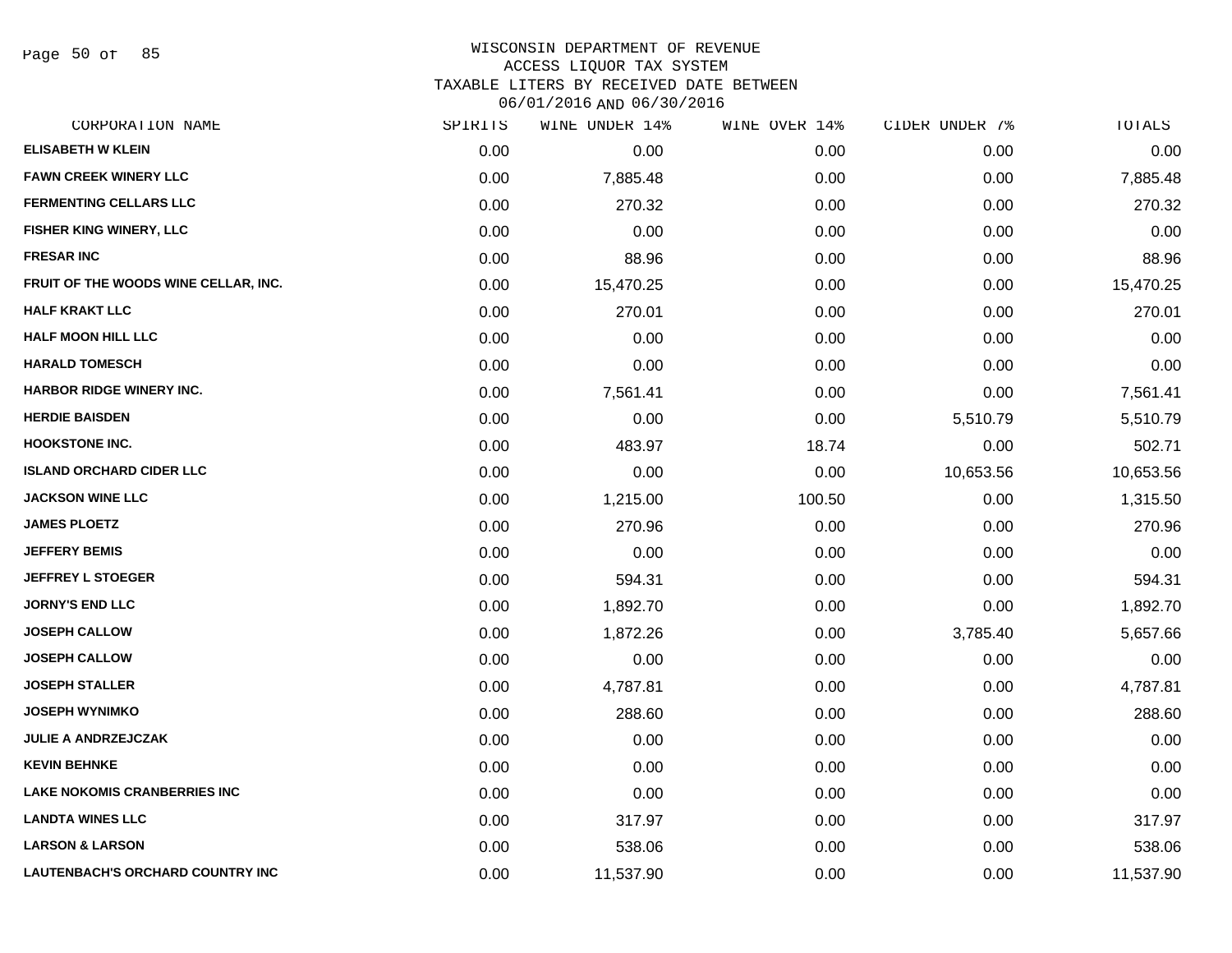#### WISCONSIN DEPARTMENT OF REVENUE ACCESS LIQUOR TAX SYSTEM

TAXABLE LITERS BY RECEIVED DATE BETWEEN

| CORPORATION NAME                               | SPIRITS | WINE UNDER 14% | WINE OVER 14% | CIDER UNDER 7% | TOTALS   |
|------------------------------------------------|---------|----------------|---------------|----------------|----------|
| <b>LEDGE STONE VINEYARDS LLC</b>               | 0.00    | 0.00           | 0.00          | 0.00           | 0.00     |
| <b>LOST ISLAND WINE LLC</b>                    | 0.00    | 978.75         | 0.00          | 75.71          | 1,054.46 |
| <b>LUNCH CREEK VINEYARDS LLC</b>               | 0.00    | 0.00           | 0.00          | 0.00           | 0.00     |
| <b>MARION J WEGLARZ AND MARLYS A BOCK PTRS</b> | 0.00    | 0.00           | 0.00          | 0.00           | 0.00     |
| <b>MARTIN E SELL</b>                           | 0.00    | 73.44          | 3.79          | 0.00           | 77.23    |
| <b>MARY BELLAZZINI</b>                         | 0.00    | 0.00           | 0.00          | 0.00           | 0.00     |
| <b>MATENAER CORPORATION</b>                    | 0.00    | 0.00           | 0.00          | 0.00           | 0.00     |
| <b>MATTHEW RICK</b>                            | 0.00    | 0.00           | 0.00          | 0.00           | 0.00     |
| <b>MCILQUHAM LLC</b>                           | 0.00    | 0.00           | 0.00          | 0.00           | 0.00     |
| <b>MERSHONIAN CIDERY LLC</b>                   | 0.00    | 234.69         | 0.00          | 1,181.04       | 1,415.73 |
| <b>MUNSON BRIDGE WINERY INC</b>                | 0.00    | 0.00           | 0.00          | 0.00           | 0.00     |
| <b>MUSETTA WINERY, LLC</b>                     | 0.00    | 630.00         | 0.00          | 0.00           | 630.00   |
| NORTHLEAF WINERY, LLC                          | 0.00    | 1,497.01       | 26.99         | 0.00           | 1,524.00 |
| <b>PARALLEL 44 VINEYARD &amp; WINERY, INC.</b> | 0.00    | 5,002.07       | 0.00          | 0.00           | 5,002.07 |
| <b>PARALLEL 44 VINEYARD &amp; WINERY, INC.</b> | 0.00    | 932.84         | 0.00          | 0.00           | 932.84   |
| <b>PATRICK ARNDT</b>                           | 0.00    | 0.00           | 0.00          | 0.00           | 0.00     |
| <b>PAUL D ASPER</b>                            | 0.00    | 0.00           | 0.00          | 0.00           | 0.00     |
| <b>PAUL G BLOMMEL</b>                          | 0.00    | 0.00           | 0.00          | 0.00           | 0.00     |
| <b>PAUL J FRANZEN</b>                          | 0.00    | 0.00           | 370.51        | 0.00           | 370.51   |
| <b>PIEPERTK LLC</b>                            | 0.00    | 1,625.98       | 13.51         | 0.00           | 1,639.49 |
| <b>RED OAK VINEYARD INC</b>                    | 0.00    | 0.00           | 0.00          | 0.00           | 0.00     |
| RIVER BEND VINEYARD & WINERY LLC               | 146.27  | 6,557.83       | 0.00          | 0.00           | 6,704.10 |
| <b>ROBERT BORUCKI</b>                          | 0.00    | 0.00           | 0.00          | 0.00           | 0.00     |
| <b>ROBERT BORUCKI</b>                          | 0.00    | 603.70         | 0.00          | 0.00           | 603.70   |
| <b>ROCK N WOOL WINERY LLC</b>                  | 0.00    | 0.00           | 0.00          | 0.00           | 0.00     |
| <b>RUSH RIVER BREWING LLC</b>                  | 0.00    | 0.00           | 0.00          | 0.00           | 0.00     |
| <b>RUSHFORD MEADERY AND WINERY LLC</b>         | 0.00    | 0.00           | 0.00          | 0.00           | 0.00     |
| <b>RYAN PRELLWITZ</b>                          | 0.00    | 0.00           | 0.00          | 605.66         | 605.66   |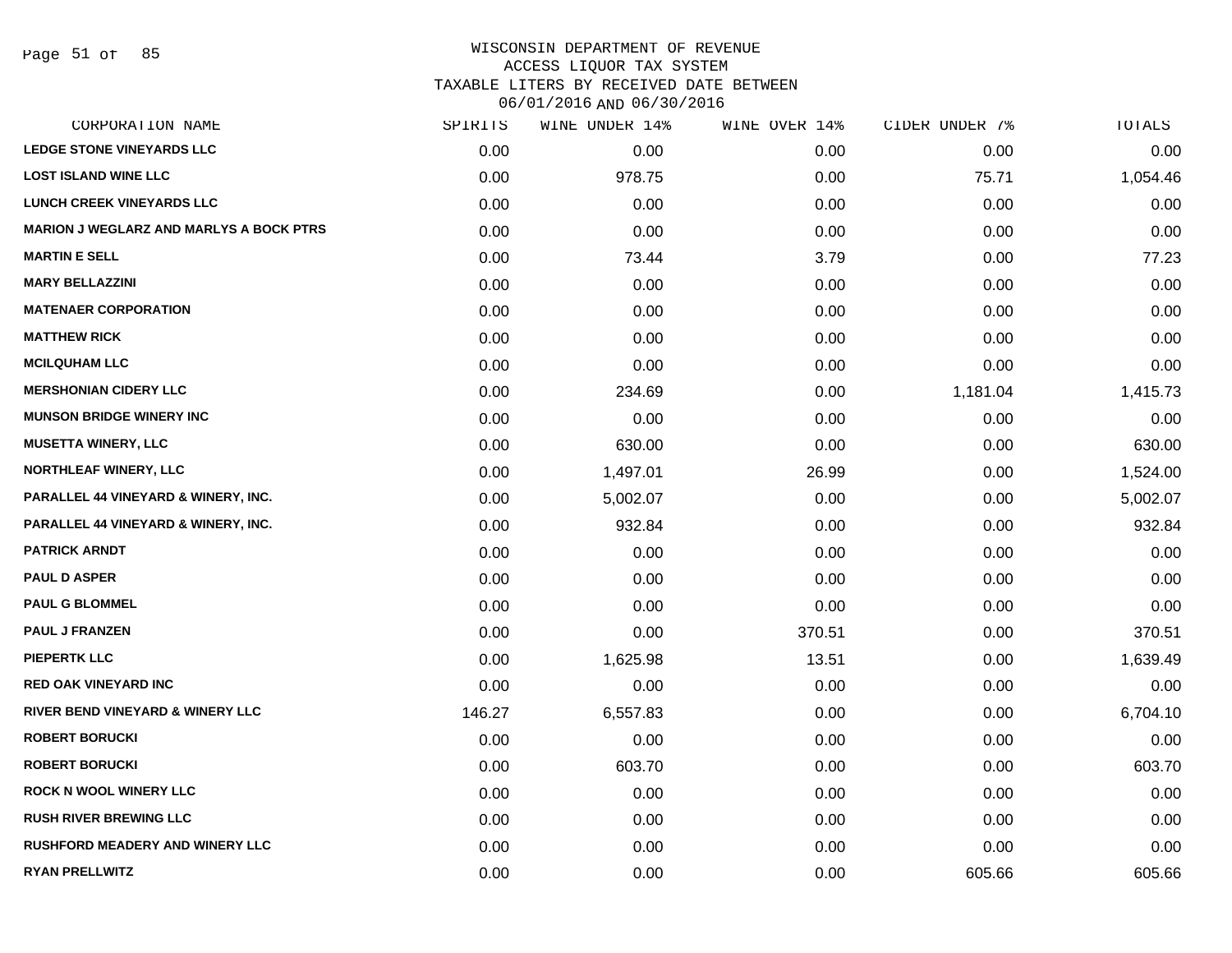Page 52 of 85

#### WISCONSIN DEPARTMENT OF REVENUE ACCESS LIQUOR TAX SYSTEM

TAXABLE LITERS BY RECEIVED DATE BETWEEN

| CORPORATION NAME                                 | SPIRITS | WINE UNDER 14% | WINE OVER 14% | CIDER UNDER 7% | TOTALS    |
|--------------------------------------------------|---------|----------------|---------------|----------------|-----------|
| <b>S &amp; J WINERY, LLC</b>                     | 0.00    | 0.00           | 0.00          | 0.00           | 0.00      |
| <b>SANDSTONE RIDGE VINEYARD &amp; WINERY LLC</b> | 0.00    | 185.41         | 24.30         | 0.00           | 209.71    |
| <b>SANTA FE FUTURES, INC.</b>                    | 0.00    | 2,456.99       | 5,804.95      | 0.00           | 8,261.94  |
| <b>SEVEN HAWKS VINEYARDS LLC</b>                 | 0.00    | 0.00           | 0.00          | 0.00           | 0.00      |
| <b>SEVEN HAWKS VINEYARDS LLC</b>                 | 0.00    | 0.00           | 0.00          | 0.00           | 0.00      |
| <b>SHARON L PINGEL</b>                           | 0.00    | 0.00           | 0.00          | 0.00           | 0.00      |
| <b>SHERRY HARDIE</b>                             | 0.00    | 281.25         | 0.00          | 0.00           | 281.25    |
| <b>SIMON CREEK VINEYARD LLC</b>                  | 0.00    | 3,567.66       | 322.97        | 0.00           | 3,890.63  |
| SINNIPEE VALLEY VINEYARD LLC                     | 0.00    | 0.00           | 0.00          | 0.00           | 0.00      |
| <b>SPB LLC</b>                                   | 0.00    | 0.00           | 0.00          | 53,869.98      | 53,869.98 |
| SPIRITS OF NORWAY VINEYARD LLC                   | 0.00    | 0.00           | 0.00          | 0.00           | 0.00      |
| SPRECHER BREWING COMPANY, INC.                   | 0.00    | 0.00           | 0.00          | 6,356.71       | 6,356.71  |
| <b>SPURGEON VINEYARDS &amp; WINERY LLC</b>       | 0.00    | 1,985.81       | 26.88         | 0.00           | 2,012.69  |
| <b>STEPHEN M KENNEDY</b>                         | 0.00    | 1,862.42       | 0.00          | 0.00           | 1,862.42  |
| <b>STEVEN J DE BAKER</b>                         | 0.00    | 648.02         | 130.51        | 0.00           | 778.53    |
| STEVEN M & JUDITH A JACOBSON LLC                 | 0.00    | 265.06         | 0.00          | 0.00           | 265.06    |
| <b>SUNSET POINT WINERY LLC</b>                   | 0.00    | 851.72         | 26.88         | 0.00           | 878.60    |
| <b>TENBA RIDGE WINERY LLC</b>                    | 0.00    | 0.00           | 0.00          | 0.00           | 0.00      |
| THE RUM TREE, INC.                               | 0.00    | 0.00           | 0.00          | 0.00           | 0.00      |
| THE WINE VINEYARD LLC                            | 0.00    | 0.00           | 0.00          | 0.00           | 0.00      |
| THE WOODLAND TRAIL BEVERAGE COMPANY, INC.        | 0.00    | 134.76         | 0.00          | 0.00           | 134.76    |
| <b>TOMMYS TOO HIGH WINES LLC</b>                 | 0.00    | 0.00           | 0.00          | 0.00           | 0.00      |
| <b>TROY LANDWEHR</b>                             | 0.00    | 711.75         | 83.25         | 0.00           | 795.00    |
| <b>TWO BROTHERS WINES LLC</b>                    | 0.00    | 467.99         | 0.00          | 0.00           | 467.99    |
| VAN WYCHEN WINES INC.                            | 0.00    | 0.00           | 0.00          | 0.00           | 0.00      |
| <b>VERNON VINEYARDS LTD</b>                      | 0.00    | 1,224.96       | 0.00          | 0.00           | 1,224.96  |
| <b>VETRO WINERY LLC</b>                          | 0.00    | 402.75         | 0.00          | 0.00           | 402.75    |
| <b>VINES TO CELLAR, INC.</b>                     | 0.00    | 551.65         | 0.00          | 0.00           | 551.65    |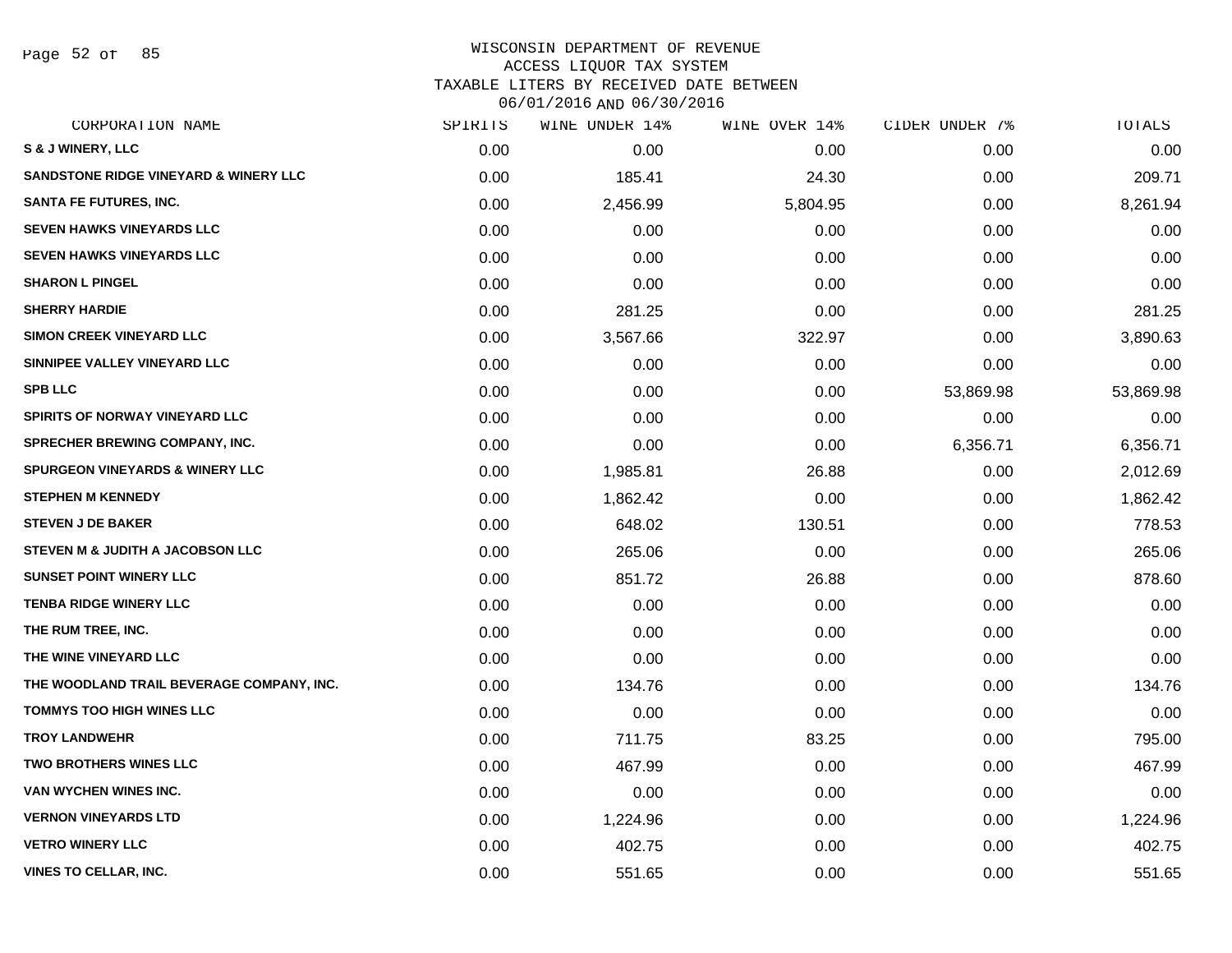Page 53 of 85

# WISCONSIN DEPARTMENT OF REVENUE

#### ACCESS LIQUOR TAX SYSTEM

TAXABLE LITERS BY RECEIVED DATE BETWEEN

| SPIRITS | WINE UNDER 14% | WINE OVER 14% | CIDER UNDER 7% | TOTALS     |
|---------|----------------|---------------|----------------|------------|
| 0.00    | 0.00           | 0.00          | 0.00           | 0.00       |
| 0.00    | 0.00           | 0.00          | 0.00           | 0.00       |
| 0.00    | 15,785.88      | 0.00          | 980.42         | 16,766.30  |
| 0.00    | 11,202.51      | 0.00          | 0.00           | 11,202.51  |
| 0.00    | 0.00           | 0.00          | 0.00           | 0.00       |
| 0.00    | 0.00           | 0.00          | 0.00           | 0.00       |
| 0.00    | 0.00           | 0.00          | 0.00           | 0.00       |
| 0.00    | 148.39         | 0.00          | 569.28         | 717.67     |
| 0.00    | 4,115.67       | 110.53        | 0.00           | 4,226.20   |
| 0.00    | 621.19         | 0.00          | 0.00           | 621.19     |
| 0.00    | 281.63         | 0.00          | 0.00           | 281.63     |
| 0.00    | 0.00           | 0.00          | 0.00           | 0.00       |
| 0.00    | 154,129.32     | 1,351.47      | 0.00           | 155,480.79 |
| 0.00    | 9,052.39       | 677.23        | 0.00           | 9,729.62   |
| 146.27  | 330,571.92     | 10,221.70     | 83,944.15      | 424,884.04 |
|         |                |               |                |            |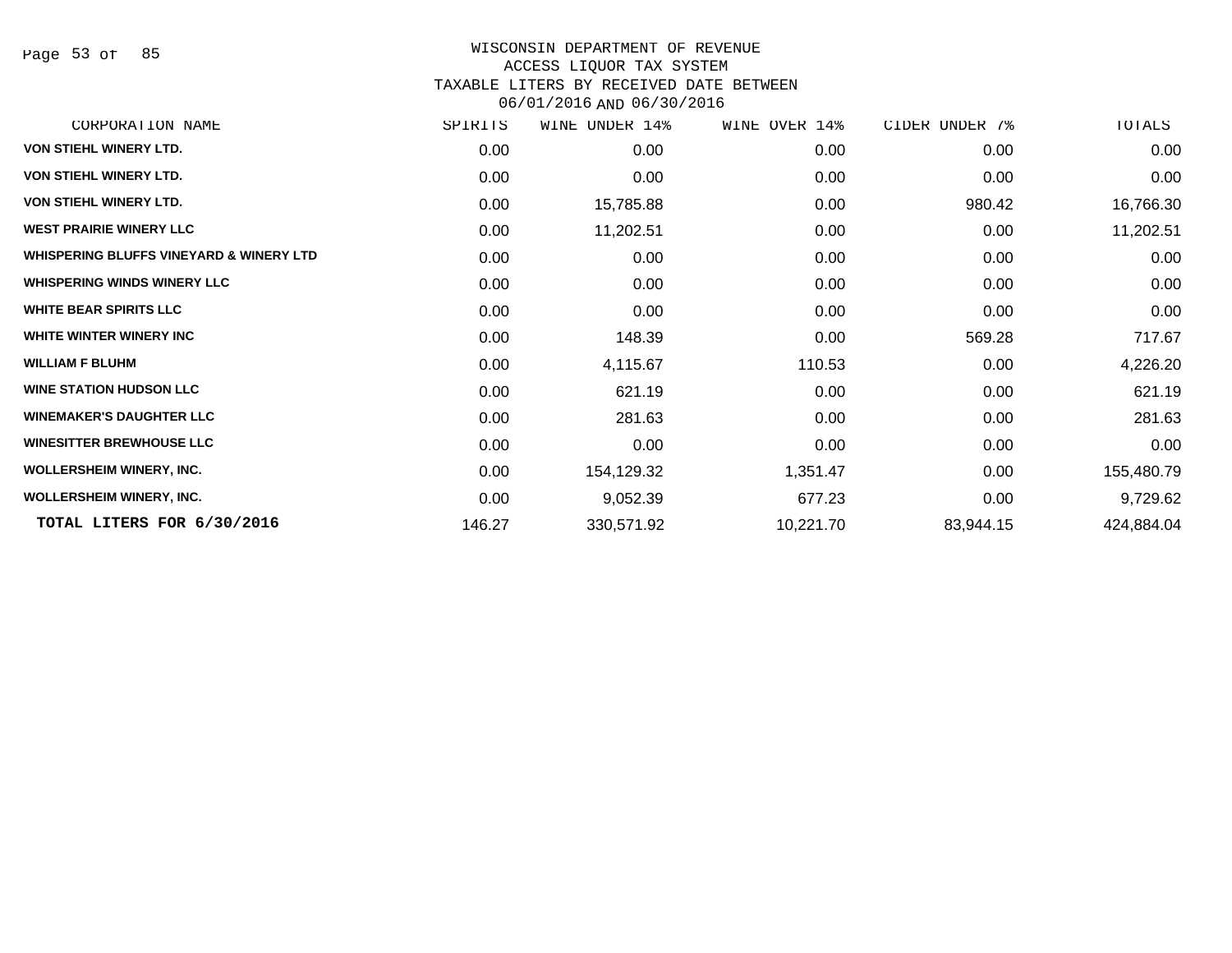Page 54 of 85

# WISCONSIN DEPARTMENT OF REVENUE ACCESS LIQUOR TAX SYSTEM TAXABLE LITERS BY RECEIVED DATE BETWEEN 06/01/2016 AND 06/30/2016

| CORPORATION NAME                          | SPIRITS | WINE UNDER 14%      | WINE OVER 14% | CIDER UNDER 7% | TOTALS |
|-------------------------------------------|---------|---------------------|---------------|----------------|--------|
|                                           |         | WINE DIRECT SHIPPER | (WDS)         |                |        |
| <b>1-800 WINESHOP.COM INC</b>             | 0.00    | 0.00                | 0.00          | 0.00           | 0.00   |
| 7 & 8 LLC                                 | 0.00    | 0.00                | 0.00          | 0.00           | 0.00   |
| <b>A TO Z WINEWORKS LLC</b>               | 0.00    | 0.00                | 0.00          | 0.00           | 0.00   |
| AARON POTT AND CLAIRE POTT                | 0.00    | 0.00                | 0.00          | 0.00           | 0.00   |
| <b>ABACELA VINEYARDS &amp; WINERY INC</b> | 0.00    | 0.00                | 0.00          | 0.00           | 0.00   |
| <b>ABEJA LLC</b>                          | 0.00    | 0.00                | 0.00          | 0.00           | 0.00   |
| ABERNATHY HOFFMAN, LLC                    | 0.00    | 0.00                | 0.00          | 0.00           | 0.00   |
| <b>ABREU VINEYARDS INC</b>                | 0.00    | 0.00                | 0.00          | 0.00           | 0.00   |
| <b>AC VIN CO LLC</b>                      | 0.00    | 0.00                | 0.00          | 0.00           | 0.00   |
| ACCOLADE WINES NORTH AMERICA INC          | 0.00    | 0.00                | 0.00          | 0.00           | 0.00   |
| <b>ACORN ALEGRIA WINERY</b>               | 0.00    | 0.00                | 0.00          | 0.00           | 0.00   |
| <b>ADAMS WINERY LLC</b>                   | 0.00    | 0.00                | 0.00          | 0.00           | 0.00   |
| ADELAIDA CELLARS INC                      | 0.00    | 0.00                | 0.00          | 0.00           | 0.00   |
| <b>ADELSHEIM VINEYARD LLC</b>             | 0.00    | 0.00                | 0.00          | 0.00           | 0.00   |
| <b>AGATE RIDGE VINEYARD LLC</b>           | 0.00    | 0.00                | 0.00          | 0.00           | 0.00   |
| AH WINES INC                              | 0.00    | 0.00                | 0.00          | 0.00           | 0.00   |
| ALEXANDER P OXMAN                         | 0.00    | 0.00                | 0.00          | 0.00           | 0.00   |
| <b>ALEXANDRIA NICOLE CELLARS LLC</b>      | 0.00    | 0.00                | 0.00          | 0.00           | 0.00   |
| <b>ALL SISTERS WINERY INC</b>             | 0.00    | 0.00                | 0.00          | 0.00           | 0.00   |
| <b>ALPHA &amp; OMEGA WINERY LLC</b>       | 0.00    | 0.00                | 0.00          | 0.00           | 0.00   |
| ALTAMURA WINERY INC                       | 0.00    | 0.00                | 0.00          | 0.00           | 0.00   |
| ALVAREZ VINEYARDS LLC                     | 0.00    | 0.00                | 0.00          | 0.00           | 0.00   |
| AMAPOLA CREEK VINEYARDS & WINERY          | 0.00    | 0.00                | 0.00          | 0.00           | 0.00   |
| AMAVI CELLARS LLC                         | 0.00    | 0.00                | 0.00          | 0.00           | 0.00   |
| <b>AMPELOS CELLARS INC</b>                | 0.00    | 0.00                | 0.00          | 0.00           | 0.00   |
|                                           |         |                     |               |                |        |

**AMUSE BOUCHE LLC** 0.00 0.00 0.00 0.00 0.00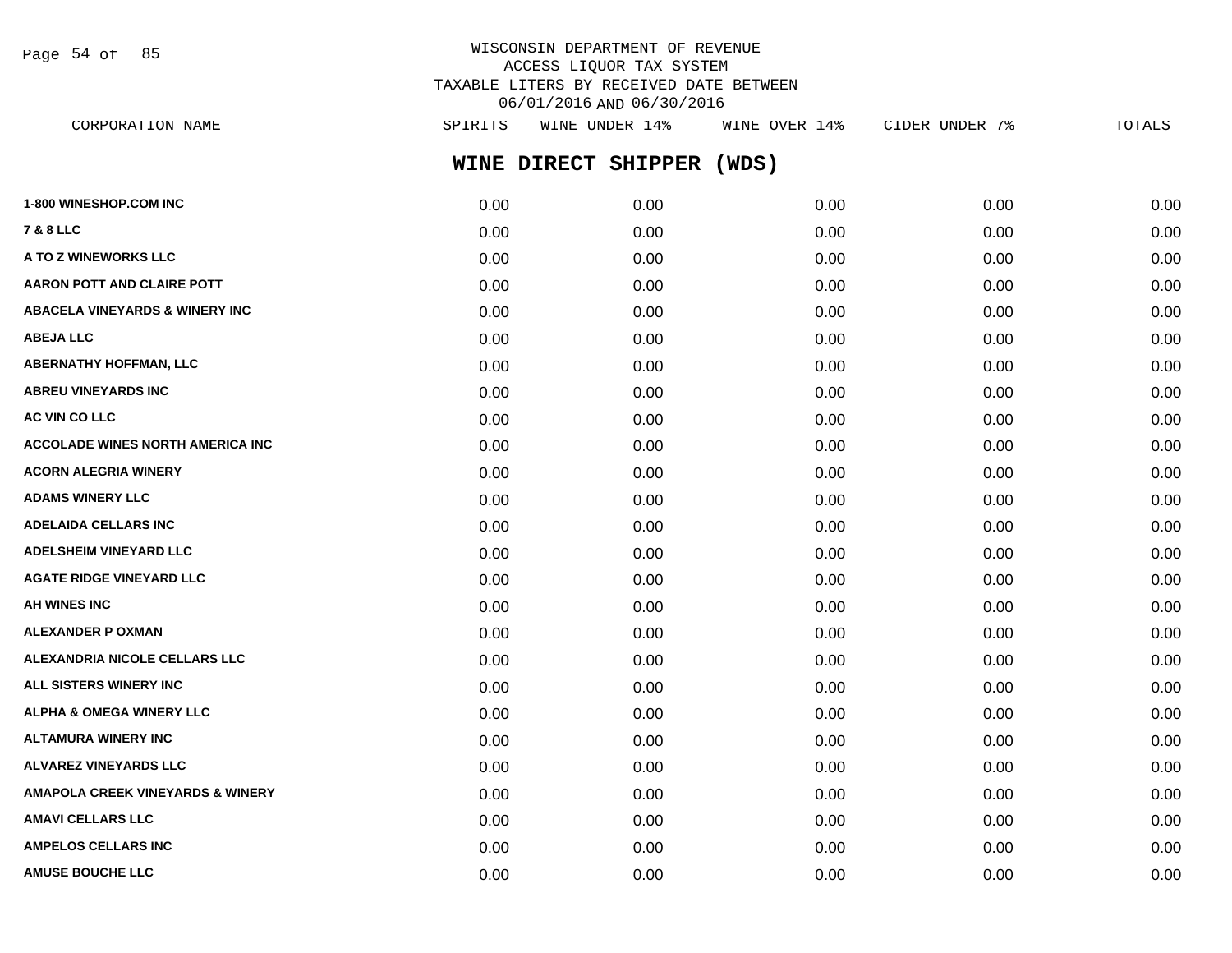Page 55 of 85

| CORPORATION NAME                        | SPIRITS | WINE UNDER 14% | WINE OVER 14% | CIDER UNDER 7% | TOTALS |
|-----------------------------------------|---------|----------------|---------------|----------------|--------|
| <b>ANCIENT PEAK INC</b>                 | 0.00    | 0.00           | 0.00          | 0.00           | 0.00   |
| ANDERSONS CONN VALLEY WINERY INC        | 0.00    | 0.00           | 0.00          | 0.00           | 0.00   |
| <b>ANIMOLP</b>                          | 0.00    | 0.00           | 0.00          | 0.00           | 0.00   |
| <b>ANOMALY VINEYARDS LLC</b>            | 0.00    | 0.00           | 0.00          | 0.00           | 0.00   |
| <b>ANTHILL FARMS LLC</b>                | 0.00    | 0.00           | 0.00          | 0.00           | 0.00   |
| <b>ANTHONY M TRUCHARD</b>               | 0.00    | 0.00           | 0.00          | 0.00           | 0.00   |
| <b>AQUA PUMPKIN INC</b>                 | 0.00    | 0.00           | 0.00          | 0.00           | 0.00   |
| <b>ARCHANGEL INVESTMENTS LLC</b>        | 0.00    | 0.00           | 0.00          | 0.00           | 0.00   |
| <b>ARETE WINES LLC</b>                  | 0.00    | 0.00           | 0.00          | 0.00           | 0.00   |
| <b>ARIETTA INC</b>                      | 0.00    | 0.00           | 0.00          | 0.00           | 0.00   |
| <b>ARISTA WINES LLC</b>                 | 0.00    | 0.00           | 0.00          | 0.00           | 0.00   |
| <b>ARIZONA STRONGHOLD VINEYARDS LLC</b> | 0.00    | 0.00           | 0.00          | 0.00           | 0.00   |
| <b>ARKENSTONE VINEYARDS LLC</b>         | 0.00    | 0.00           | 0.00          | 0.00           | 0.00   |
| <b>ARMIDA WINERY INC</b>                | 0.00    | 0.00           | 0.00          | 0.00           | 0.00   |
| <b>ARMSTRONG FAMILY WINERY LLC</b>      | 0.00    | 0.00           | 22.50         | 0.00           | 22.50  |
| <b>ARMSTRONG VINEYARDS INC</b>          | 0.00    | 0.00           | 0.00          | 0.00           | 0.00   |
| <b>ARRINGTON VINEYARDS LLC</b>          | 0.00    | 0.00           | 0.00          | 0.00           | 0.00   |
| <b>ARTISTE MANAGEMENT CO LLC</b>        | 0.00    | 0.00           | 0.00          | 0.00           | 0.00   |
| AU BON CLIMAT LLC                       | 0.00    | 0.00           | 0.00          | 0.00           | 0.00   |
| <b>AUBERT WINEGROWING INC</b>           | 0.00    | 0.00           | 0.00          | 0.00           | 0.00   |
| <b>AUGUST BRIGGS JR INC</b>             | 0.00    | 0.00           | 0.00          | 0.00           | 0.00   |
| <b>AVV WINERY CO LLC</b>                | 0.00    | 0.00           | 0.00          | 0.00           | 0.00   |
| AW DIRECT INC                           | 0.00    | 0.00           | 0.00          | 0.00           | 0.00   |
| <b>BALTIMORE BEND VINEYARD LLC</b>      | 0.00    | 0.00           | 0.00          | 0.00           | 0.00   |
| <b>BANSHEE WINES LLC</b>                | 0.00    | 0.00           | 0.00          | 0.00           | 0.00   |
| <b>BARABOO BLUFF WINERY, LLC</b>        | 0.00    | 0.00           | 0.00          | 0.00           | 0.00   |
| <b>BARGETTOS SANTA CRUZ WINERY INC</b>  | 0.00    | 0.00           | 0.00          | 0.00           | 0.00   |
| <b>BARNARD GRIFFIN INC</b>              | 0.00    | 0.00           | 0.00          | 0.00           | 0.00   |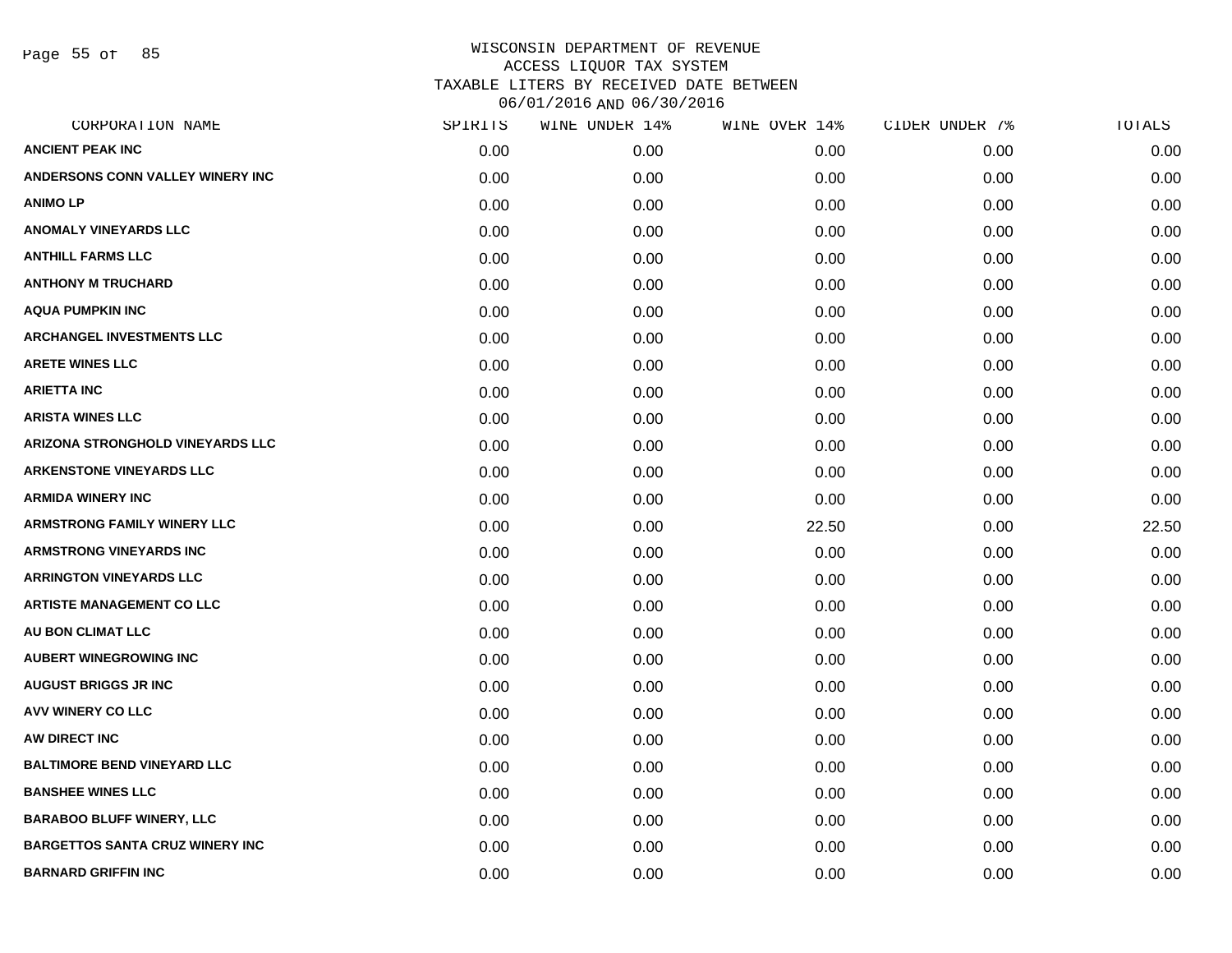Page 56 of 85

| CORPORATION NAME                    | SPIRITS | WINE UNDER 14% | WINE OVER 14% | CIDER UNDER 7% | TOTALS |
|-------------------------------------|---------|----------------|---------------|----------------|--------|
| <b>BARNETT VINEYARDS LP</b>         | 0.00    | 0.00           | 0.00          | 0.00           | 0.00   |
| <b>BAUER-KEARNS WINERY LLC</b>      | 0.00    | 0.00           | 0.00          | 0.00           | 0.00   |
| <b>BAW INC</b>                      | 0.00    | 0.00           | 0.00          | 0.00           | 0.00   |
| <b>BAYFIELD WINERY, LTD.</b>        | 0.00    | 0.00           | 0.00          | 0.00           | 0.00   |
| <b>BECKER FARMS INC</b>             | 0.00    | 0.00           | 0.00          | 0.00           | 0.00   |
| <b>BEHRENS AND DRINKWARD</b>        | 0.00    | 0.00           | 0.00          | 0.00           | 0.00   |
| <b>BEL VINO LLC</b>                 | 0.00    | 0.00           | 0.00          | 0.00           | 0.00   |
| <b>BELLEVINEZ LLC</b>               | 0.00    | 0.00           | 0.00          | 0.00           | 0.00   |
| <b>BENESSERE VINEYARDS LTD</b>      | 0.00    | 0.00           | 0.00          | 0.00           | 0.00   |
| <b>BENNETT LANE WINERY LLC</b>      | 0.00    | 0.00           | 0.00          | 0.00           | 0.00   |
| <b>BENOVIA WINERY LLC</b>           | 0.00    | 0.00           | 0.00          | 0.00           | 0.00   |
| <b>BENT CREEK WINERY LLC</b>        | 0.00    | 0.00           | 0.00          | 0.00           | 0.00   |
| <b>BENTON-LANE LLC</b>              | 0.00    | 0.00           | 0.00          | 0.00           | 0.00   |
| <b>BENZIGER FAMILY WINERY LLC</b>   | 0.00    | 0.00           | 0.00          | 0.00           | 0.00   |
| <b>BERGSTROM WINES LLC</b>          | 0.00    | 0.00           | 0.00          | 0.00           | 0.00   |
| <b>BERNARDUS LLC</b>                | 0.00    | 0.00           | 0.00          | 0.00           | 0.00   |
| BETHEL HEIGHTS VINEYARD INC         | 0.00    | 0.00           | 0.00          | 0.00           | 0.00   |
| BETTER BRANDS INTERNATIONAL         | 0.00    | 0.00           | 0.00          | 0.00           | 0.00   |
| <b>BETZ CELLARS LLC</b>             | 0.00    | 0.00           | 0.00          | 0.00           | 0.00   |
| <b>BIG BASIN VINEYARDS LLC</b>      | 0.00    | 0.75           | 3.75          | 0.00           | 4.50   |
| <b>BILTMORE ESTATE WINE COMPANY</b> | 0.00    | 0.00           | 0.00          | 0.00           | 0.00   |
| <b>BLACKBIRD VINEYARDS LLC</b>      | 0.00    | 0.00           | 0.00          | 0.00           | 0.00   |
| <b>BLACKBURN ENTERPRISES LLC</b>    | 0.00    | 0.00           | 0.00          | 0.00           | 0.00   |
| <b>BLANKIET ESTATE LLC</b>          | 0.00    | 0.00           | 0.00          | 0.00           | 0.00   |
| <b>BLIND HORSE WINERY LLC</b>       | 0.00    | 0.00           | 0.00          | 0.00           | 0.00   |
| BLUE MOUNTAIN CIDER COMPANY LLC     | 0.00    | 0.00           | 0.00          | 0.00           | 0.00   |
| <b>BLUE SKY VINTNERS LLC</b>        | 0.00    | 0.00           | 0.00          | 0.00           | 0.00   |
| <b>BNA WINE GROUP LLC</b>           | 0.00    | 0.00           | 0.00          | 0.00           | 0.00   |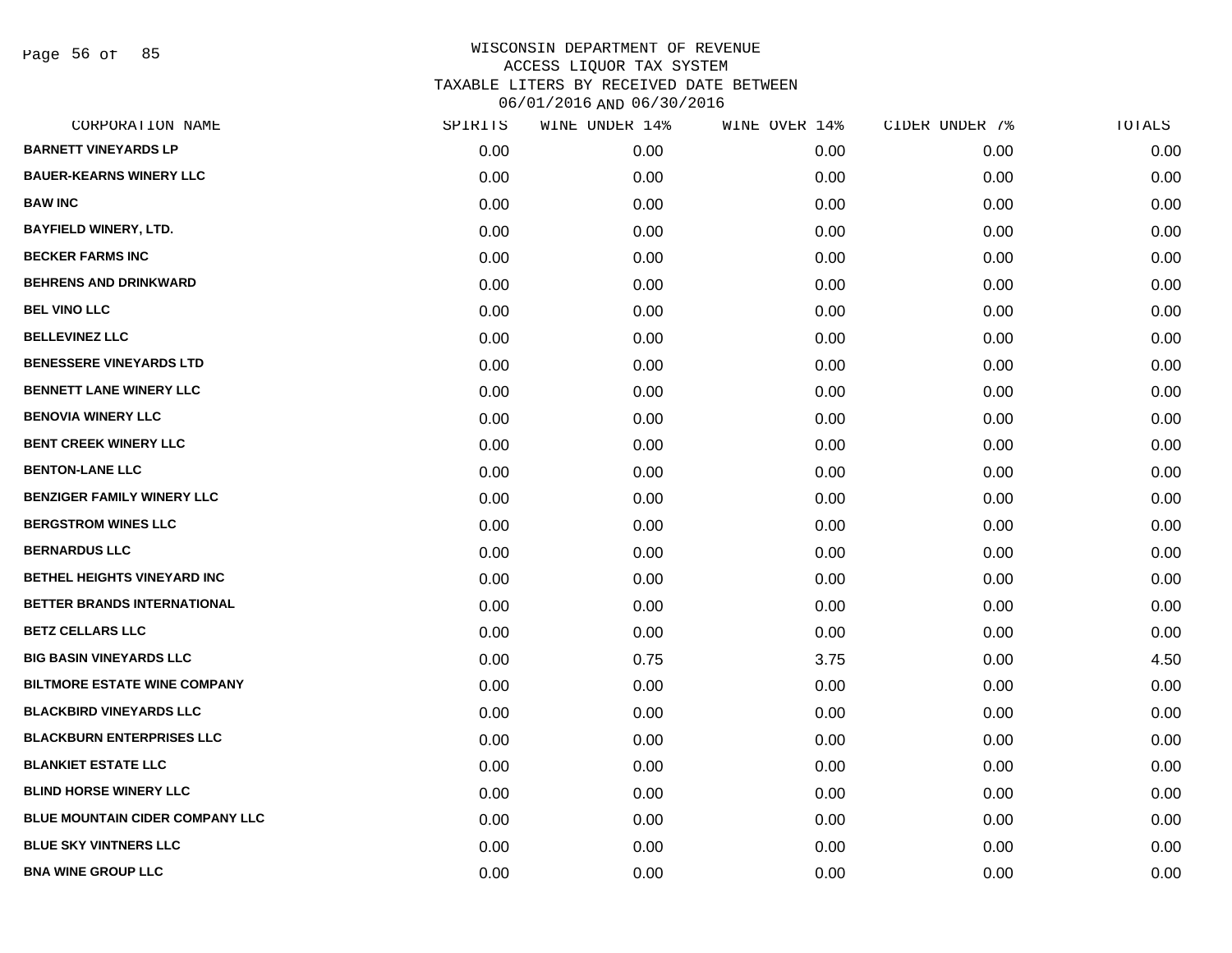Page 57 of 85

| CORPORATION NAME                              | SPIRITS | WINE UNDER 14% | WINE OVER 14% | CIDER UNDER 7% | TOTALS |
|-----------------------------------------------|---------|----------------|---------------|----------------|--------|
| <b>BOEGER WINERY INC</b>                      | 0.00    | 0.00           | 0.00          | 0.00           | 0.00   |
| <b>BOGLE VINEYARDS INC</b>                    | 0.00    | 0.00           | 0.00          | 0.00           | 0.00   |
| <b>BON AFFAIR INC</b>                         | 0.00    | 0.00           | 0.00          | 0.00           | 0.00   |
| <b>BONNY DOON WINERY INC</b>                  | 0.00    | 0.00           | 0.00          | 0.00           | 0.00   |
| <b>BOOKWALTER WINERY LLC</b>                  | 0.00    | 0.00           | 0.00          | 0.00           | 0.00   |
| <b>BOTHAM VINEYARDS, INC.</b>                 | 0.00    | 0.00           | 0.00          | 0.00           | 0.00   |
| <b>BOUCHAINE VINEYARDS INC</b>                | 0.00    | 0.00           | 0.00          | 0.00           | 0.00   |
| <b>BOWERS HARBOR VINEYARDS AND WINERY INC</b> | 0.00    | 0.00           | 0.00          | 0.00           | 0.00   |
| <b>BRANCHES WINERY LLC</b>                    | 0.00    | 0.00           | 0.00          | 0.00           | 0.00   |
| <b>BRASSFIELD ESTATE WINERY LLC</b>           | 0.00    | 0.00           | 0.00          | 0.00           | 0.00   |
| <b>BRESSLER VINEYARDS LLC</b>                 | 0.00    | 0.00           | 0.00          | 0.00           | 0.00   |
| <b>BRET LOPEZ</b>                             | 0.00    | 0.00           | 0.00          | 0.00           | 0.00   |
| <b>BREWER-CLIFTON LLC</b>                     | 0.00    | 0.00           | 0.00          | 0.00           | 0.00   |
| <b>BRIAN CARTER CELLARS LLC</b>               | 0.00    | 0.00           | 0.00          | 0.00           | 0.00   |
| <b>BRIGADOON FARM &amp; WINERY LLC</b>        | 0.00    | 0.00           | 0.00          | 0.00           | 0.00   |
| <b>BROWN ESTATE VINEYARDS LLC</b>             | 0.00    | 0.00           | 0.00          | 0.00           | 0.00   |
| <b>BRUTOCAO CELLARS LP</b>                    | 0.00    | 0.00           | 0.00          | 0.00           | 0.00   |
| <b>BRYANT VINEYARDS INC</b>                   | 0.00    | 0.00           | 0.00          | 0.00           | 0.00   |
| <b>BUCKLER FAMILY VINEYARDS LLC</b>           | 0.00    | 0.00           | 0.00          | 0.00           | 0.00   |
| <b>BULLY HILL VINEYARDS INC</b>               | 0.00    | 44.26          | 0.00          | 0.00           | 44.26  |
| <b>BURGESS CELLARS INC</b>                    | 0.00    | 0.00           | 0.00          | 0.00           | 0.00   |
| <b>BURRELL SCHOOL VINEYARDS INC</b>           | 0.00    | 0.00           | 0.00          | 0.00           | 0.00   |
| <b>BUTTONWOOD FARM WINERY INC</b>             | 0.00    | 0.00           | 0.00          | 0.00           | 0.00   |
| <b>C &amp; C WINE SERVICES INC</b>            | 0.00    | 0.00           | 0.00          | 0.00           | 0.00   |
| <b>C &amp; N CORPORATION</b>                  | 0.00    | 0.00           | 0.00          | 0.00           | 0.00   |
| <b>C G DI ARIE VINEYARD &amp; WINERY LLC</b>  | 0.00    | 0.00           | 0.00          | 0.00           | 0.00   |
| <b>C MONDAVI &amp; SONS</b>                   | 0.00    | 0.00           | 0.00          | 0.00           | 0.00   |
| <b>CAIN CELLARS INC</b>                       | 0.00    | 0.00           | 0.00          | 0.00           | 0.00   |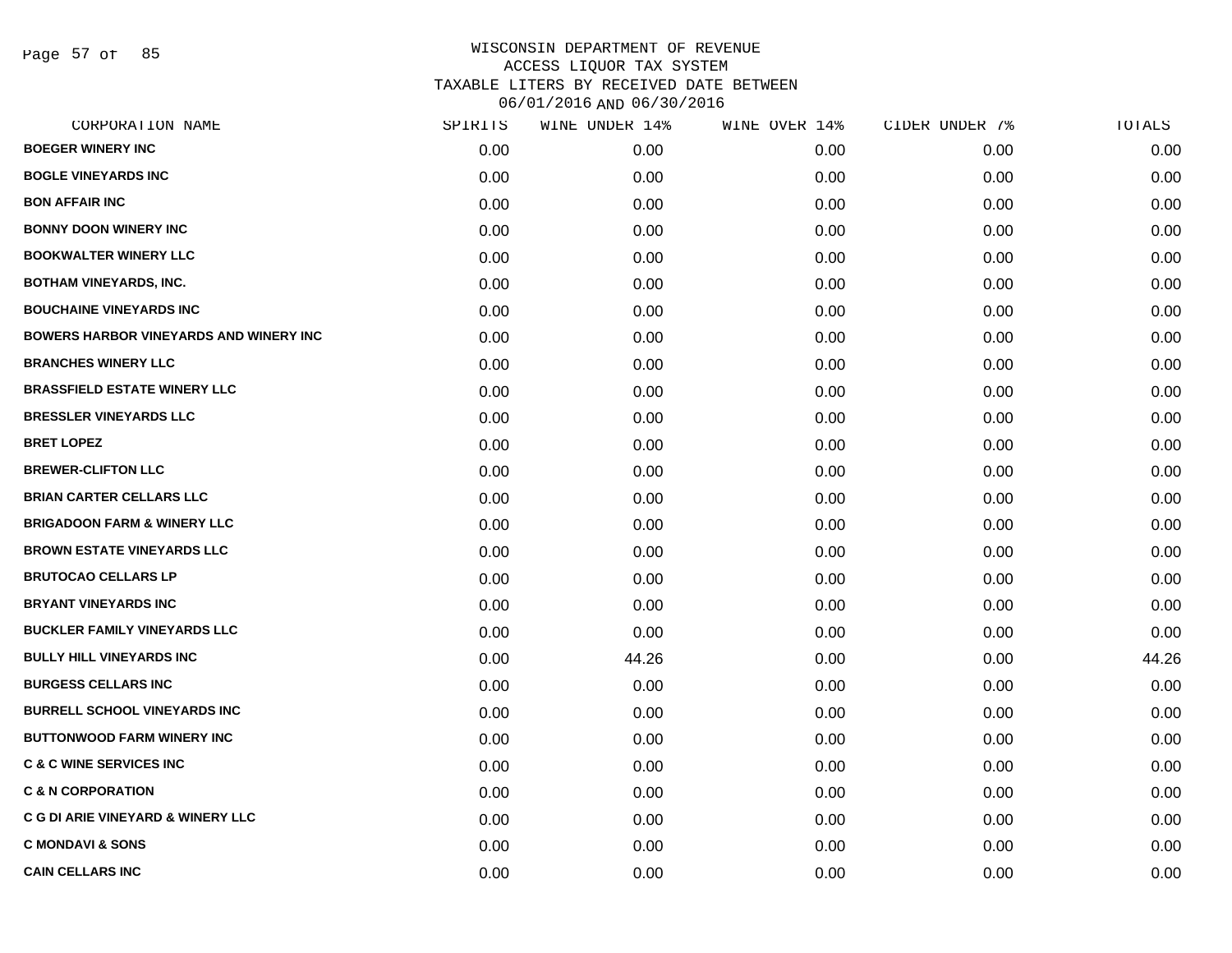Page 58 of 85

| CORPORATION NAME                                  | SPIRITS | WINE UNDER 14% | WINE OVER 14% | CIDER UNDER 7% | TOTALS |
|---------------------------------------------------|---------|----------------|---------------|----------------|--------|
| <b>CAIRDEAN VINEYARDS LLC</b>                     | 0.00    | 0.00           | 0.00          | 0.00           | 0.00   |
| <b>CAKEBREAD CELLARS</b>                          | 0.00    | 0.00           | 0.00          | 0.00           | 0.00   |
| <b>CALCAREOUS VINEYARD LLC</b>                    | 0.00    | 0.00           | 0.00          | 0.00           | 0.00   |
| <b>CALDWELL WINERY LLC</b>                        | 0.00    | 0.00           | 0.00          | 0.00           | 0.00   |
| <b>CALERA WINE COMPANY LP</b>                     | 0.00    | 0.00           | 0.00          | 0.00           | 0.00   |
| <b>CALLAWAY TEMECULA LP</b>                       | 0.00    | 0.00           | 0.00          | 0.00           | 0.00   |
| <b>CARACCIOLI CELLARS INC</b>                     | 0.00    | 0.00           | 0.00          | 0.00           | 0.00   |
| <b>CARL THOMA</b>                                 | 0.00    | 0.00           | 0.00          | 0.00           | 0.00   |
| <b>CARLISLE WINERY &amp; VINEYARDS LLC</b>        | 0.00    | 0.00           | 0.00          | 0.00           | 0.00   |
| <b>CASTORO CELLARS</b>                            | 0.00    | 0.00           | 0.00          | 0.00           | 0.00   |
| <b>CAYMUS VINEYARDS INC</b>                       | 0.00    | 0.00           | 0.00          | 0.00           | 0.00   |
| <b>CECIL A ZERBA</b>                              | 0.00    | 0.00           | 0.00          | 0.00           | 0.00   |
| <b>CEDAR KNOLL VINEYARDS INC</b>                  | 0.00    | 0.00           | 0.00          | 0.00           | 0.00   |
| <b>CEJA VINEYARDS INC</b>                         | 0.00    | 0.00           | 0.00          | 0.00           | 0.00   |
| <b>CELLAR RAT CELLARS LLC</b>                     | 0.00    | 0.00           | 0.00          | 0.00           | 0.00   |
| <b>CHACEWATER LLC</b>                             | 0.00    | 0.00           | 0.00          | 0.00           | 0.00   |
| <b>CHAPPELLET WINERY INC</b>                      | 0.00    | 0.00           | 0.00          | 0.00           | 0.00   |
| <b>CHARLES &amp; MARTHA BARRA</b>                 | 0.00    | 0.00           | 0.00          | 0.00           | 0.00   |
| <b>CHARLES REININGER LLC</b>                      | 0.00    | 0.00           | 0.00          | 0.00           | 0.00   |
| <b>CHATEAU BIANCA INC</b>                         | 0.00    | 0.00           | 0.00          | 0.00           | 0.00   |
| <b>CHATEAU DIANA LLC</b>                          | 0.00    | 0.00           | 0.00          | 0.00           | 0.00   |
| <b>CHATEAU GRAND TRAVERSE LTD</b>                 | 0.00    | 0.00           | 0.00          | 0.00           | 0.00   |
| <b>CHATEAU MORRISETTE INC</b>                     | 0.00    | 0.00           | 0.00          | 0.00           | 0.00   |
| <b>CHATEAU OPERATIONS, LTD.</b>                   | 0.00    | 0.00           | 0.00          | 0.00           | 0.00   |
| <b>CHATEAU POTELLE HOLDINGS LLC</b>               | 0.00    | 0.00           | 0.00          | 0.00           | 0.00   |
| <b>CHATEAU ST CROIX WINERY &amp; VINEYARD LLC</b> | 0.00    | 0.00           | 0.00          | 0.00           | 0.00   |
| <b>CHERRY HILL LLC</b>                            | 0.00    | 0.00           | 0.00          | 0.00           | 0.00   |
| <b>CHIARELLO FAMILY VINEYARDS LLC</b>             | 0.00    | 0.00           | 0.00          | 0.00           | 0.00   |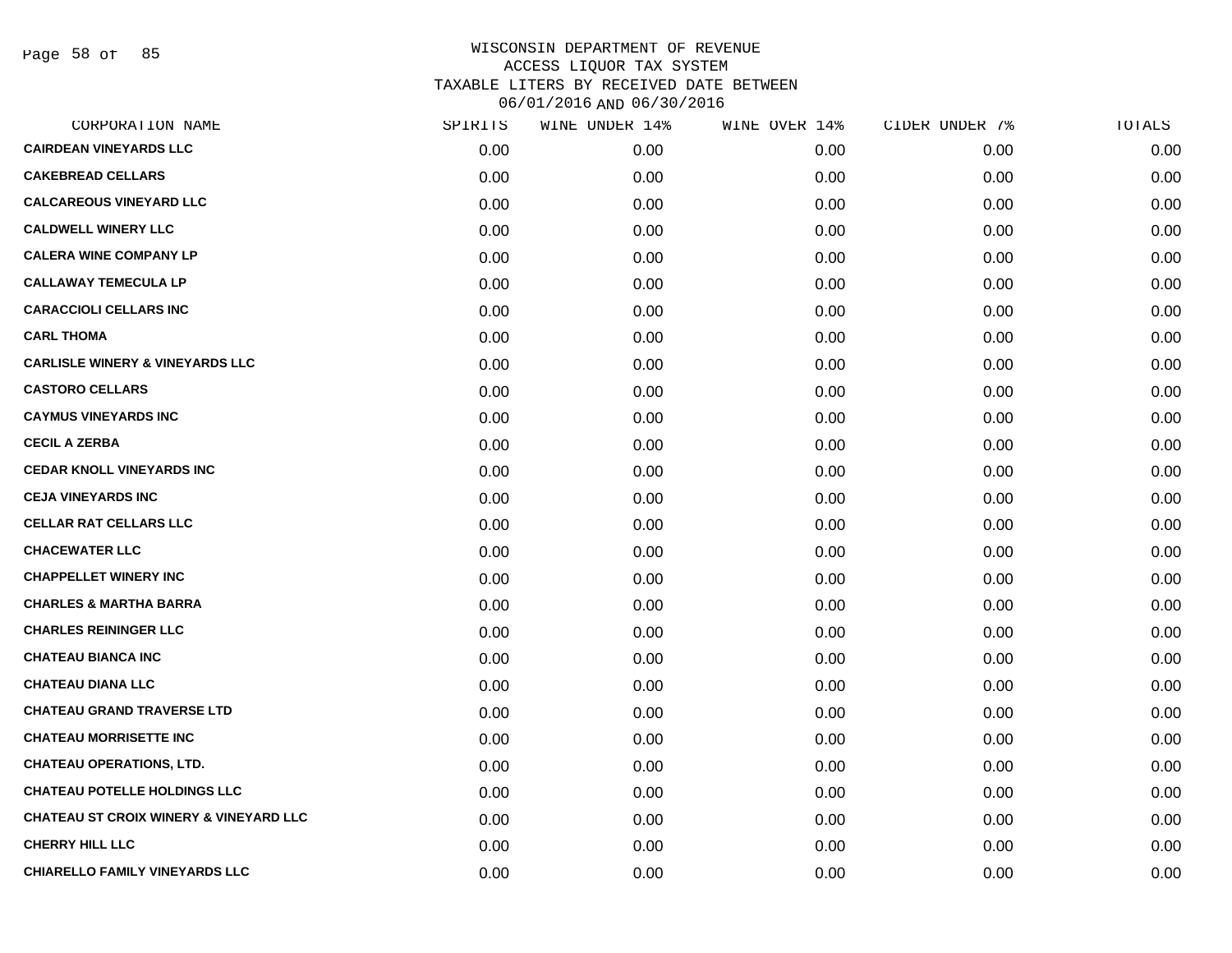| SPIRITS | WINE UNDER 14% | WINE OVER 14% | CIDER UNDER 7% | TOTALS |
|---------|----------------|---------------|----------------|--------|
| 0.00    | 0.00           | 4.50          | 0.00           | 4.50   |
| 0.00    | 0.00           | 0.00          | 0.00           | 0.00   |
| 0.00    | 0.00           | 0.00          | 0.00           | 0.00   |
| 0.00    | 0.00           | 0.00          | 0.00           | 0.00   |
| 0.00    | 0.00           | 0.00          | 0.00           | 0.00   |
| 0.00    | 0.00           | 0.00          | 0.00           | 0.00   |
| 0.00    | 0.00           | 0.00          | 0.00           | 0.00   |
| 0.00    | 0.00           | 0.00          | 0.00           | 0.00   |
| 0.00    | 0.00           | 0.00          | 0.00           | 0.00   |
| 0.00    | 0.00           | 0.00          | 0.00           | 0.00   |
| 0.00    | 0.00           | 0.00          | 0.00           | 0.00   |
| 0.00    | 0.00           | 0.00          | 0.00           | 0.00   |
| 0.00    | 0.00           | 0.00          | 0.00           | 0.00   |
| 0.00    | 0.00           | 0.00          | 0.00           | 0.00   |
| 0.00    | 0.00           | 0.00          | 0.00           | 0.00   |
| 0.00    | 0.00           | 0.00          | 0.00           | 0.00   |
| 0.00    | 0.00           | 0.00          | 0.00           | 0.00   |
| 0.00    | 0.00           | 0.00          | 0.00           | 0.00   |
| 0.00    | 0.00           | 0.00          | 0.00           | 0.00   |
| 0.00    | 0.00           | 0.00          | 0.00           | 0.00   |
| 0.00    | 0.00           | 0.00          | 0.00           | 0.00   |
| 0.00    | 0.00           | 0.00          | 0.00           | 0.00   |
| 0.00    | 0.00           | 0.00          | 0.00           | 0.00   |
| 0.00    | 0.00           | 0.00          | 0.00           | 0.00   |
| 0.00    | 0.00           | 0.00          | 0.00           | 0.00   |
| 0.00    | 0.00           | 0.00          | 0.00           | 0.00   |
| 0.00    | 0.00           | 0.00          | 0.00           | 0.00   |
| 0.00    | 0.00           | 0.00          | 0.00           | 0.00   |
|         |                |               |                |        |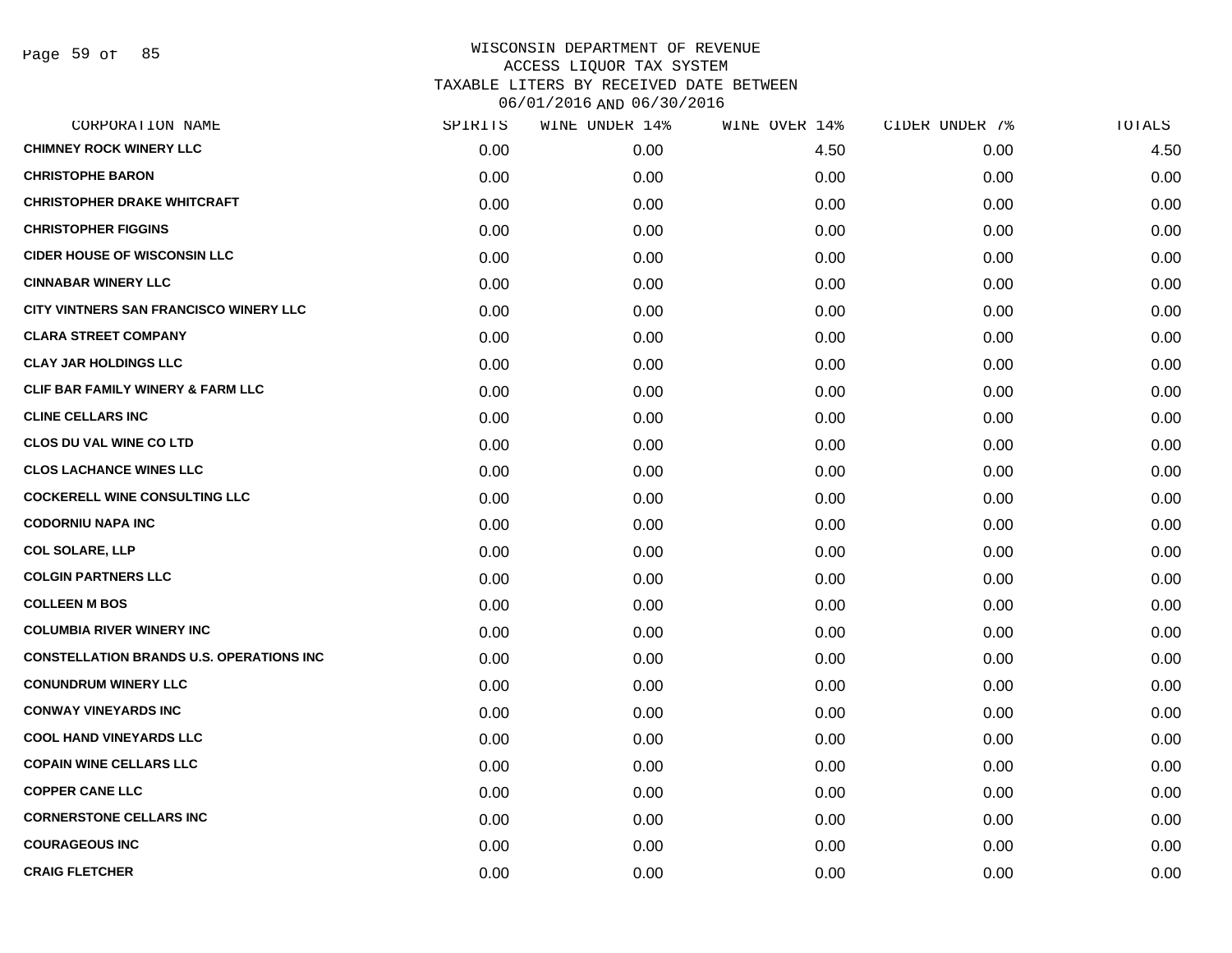Page 60 of 85

| CORPORATION NAME                       | SPIRITS | WINE UNDER 14% | WINE OVER 14% | CIDER UNDER 7% | TOTALS |
|----------------------------------------|---------|----------------|---------------|----------------|--------|
| <b>CRAIG S HANDLY</b>                  | 0.00    | 0.00           | 0.00          | 0.00           | 0.00   |
| <b>CREATIVE WINE CONCEPTS INC</b>      | 0.00    | 0.00           | 57.00         | 0.00           | 57.00  |
| <b>CREW WINE COMPANY LLC</b>           | 0.00    | 0.00           | 0.00          | 0.00           | 0.00   |
| <b>CRIMSON WINE GROUP LTD</b>          | 0.00    | 0.00           | 0.00          | 0.00           | 0.00   |
| <b>CRISTOM VINEYARDS INC</b>           | 0.00    | 0.00           | 0.00          | 0.00           | 0.00   |
| <b>CROCKER &amp; STARR WINE CO LLC</b> | 0.00    | 0.00           | 0.00          | 0.00           | 0.00   |
| <b>CULTIVATE WINES LLC</b>             | 0.00    | 0.00           | 0.00          | 0.00           | 0.00   |
| <b>CUNAT PREMIUM VINEYARDS LLC</b>     | 0.00    | 0.00           | 0.00          | 0.00           | 0.00   |
| <b>CUSHMAN WINERY CORPORATION</b>      | 0.00    | 0.00           | 0.00          | 0.00           | 0.00   |
| <b>CUVAISON INC</b>                    | 0.00    | 0.00           | 0.00          | 0.00           | 0.00   |
| <b>D &amp; J F CELLARS INC</b>         | 0.00    | 0.00           | 0.00          | 0.00           | 0.00   |
| <b>D MYERS LLC</b>                     | 0.00    | 0.00           | 0.00          | 0.00           | 0.00   |
| <b>DANA ESTATES INC</b>                | 0.00    | 0.00           | 0.00          | 0.00           | 0.00   |
| <b>DANCING HARES VINEYARD LLC</b>      | 0.00    | 0.00           | 0.00          | 0.00           | 0.00   |
| DANZA DEL SOL WINERY INC               | 0.00    | 0.00           | 0.00          | 0.00           | 0.00   |
| <b>DANZINGER VINEYARDS LLC</b>         | 0.00    | 0.00           | 0.00          | 0.00           | 0.00   |
| <b>DAOU VINEYARDS LLC</b>              | 0.00    | 0.00           | 0.00          | 0.00           | 0.00   |
| DARIOUSH KHALEDI WINERY LLC            | 0.00    | 0.00           | 0.00          | 0.00           | 0.00   |
| <b>DAVID BRUCE WINERY INC</b>          | 0.00    | 0.00           | 0.00          | 0.00           | 0.00   |
| <b>DAVID COFFARO</b>                   | 0.00    | 0.00           | 0.00          | 0.00           | 0.00   |
| <b>DAVID J MATTHEWS</b>                | 0.00    | 0.00           | 0.00          | 0.00           | 0.00   |
| <b>DAVID JAMES LLC</b>                 | 0.00    | 0.00           | 0.00          | 0.00           | 0.00   |
| <b>DAVIDS PINOT VINEYARDS INC</b>      | 0.00    | 0.00           | 0.00          | 0.00           | 0.00   |
| DE LA MONTANYA WINERY INC              | 0.00    | 0.00           | 0.00          | 0.00           | 0.00   |
| DEERFIELD RANCH WINERY LLC             | 0.00    | 0.00           | 0.00          | 0.00           | 0.00   |
| DEL DOTTO VINEYARDS INC                | 0.00    | 0.00           | 0.00          | 0.00           | 0.00   |
| <b>DELICATO VINEYARDS INC</b>          | 0.00    | 0.00           | 0.00          | 0.00           | 0.00   |
| <b>DELILLE CELLARS LLC</b>             | 0.00    | 0.00           | 0.00          | 0.00           | 0.00   |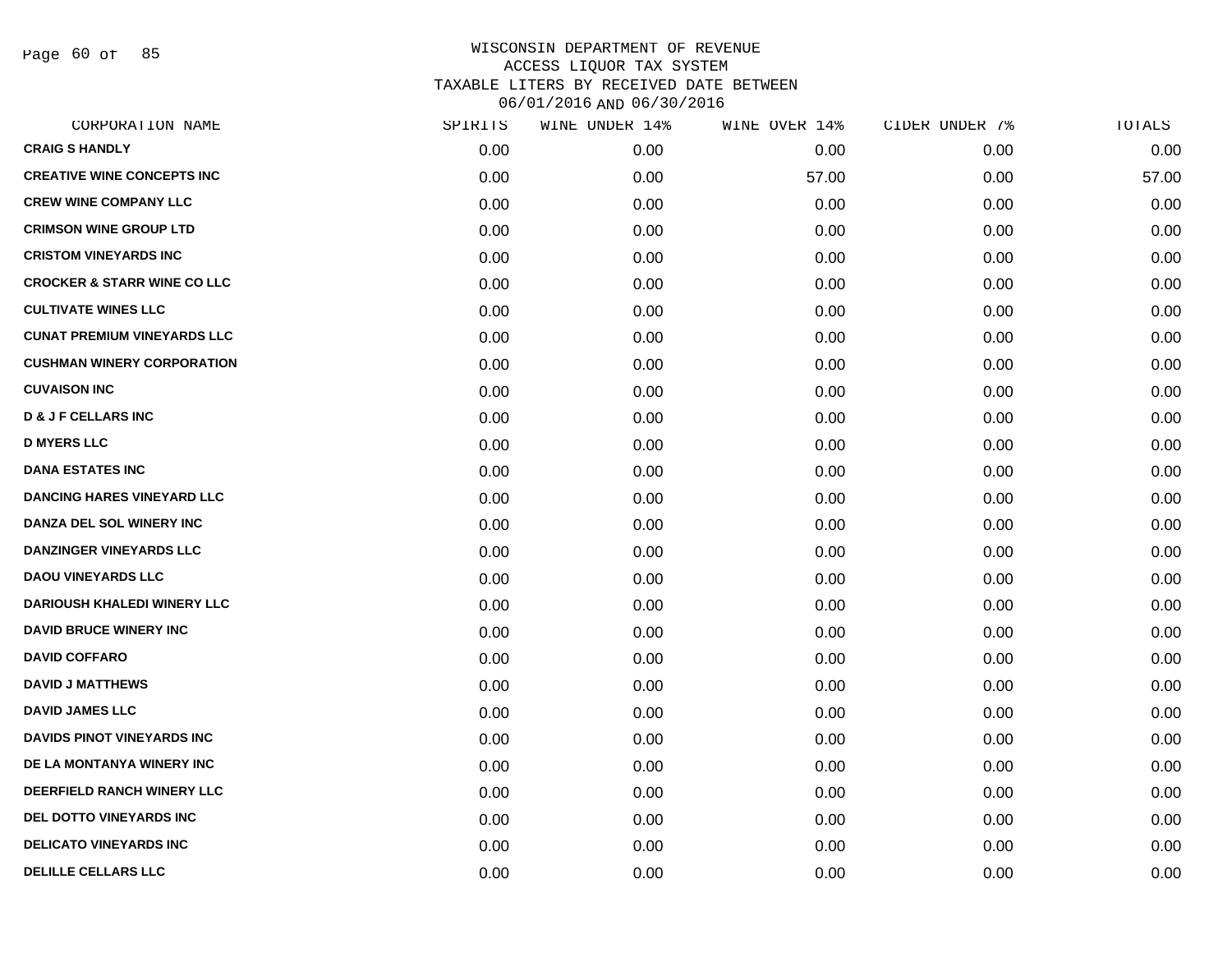Page 61 of 85

| CORPORATION NAME                                              | SPIRITS | WINE UNDER 14% | WINE OVER 14% | CIDER UNDER 7% | TOTALS |
|---------------------------------------------------------------|---------|----------------|---------------|----------------|--------|
| <b>DENNER WINERY INC</b>                                      | 0.00    | 0.00           | 0.00          | 0.00           | 0.00   |
| <b>DENNIS R ONEIL</b>                                         | 0.00    | 0.00           | 0.00          | 0.00           | 0.00   |
| <b>DEREK ROHLFFS</b>                                          | 0.00    | 0.00           | 0.00          | 0.00           | 0.00   |
| DH GUSTAFSON FAMILY VINEYARDS LLC                             | 0.00    | 0.00           | 0.00          | 0.00           | 0.00   |
| <b>DIAMOND MOUNTAIN VINEYARD</b>                              | 0.00    | 0.00           | 0.00          | 0.00           | 0.00   |
| <b>DIANA HOBSON</b>                                           | 0.00    | 0.00           | 0.00          | 0.00           | 0.00   |
| <b>DOMAINE CARNEROS LTD</b>                                   | 0.00    | 0.00           | 0.00          | 0.00           | 0.00   |
| <b>DOMAINE CHANDON INC</b>                                    | 0.00    | 0.00           | 0.00          | 0.00           | 0.00   |
| <b>DOMAINE DE MARIA SOTER LLC</b>                             | 0.00    | 0.00           | 0.00          | 0.00           | 0.00   |
| <b>DOMAINE DROUHIN OREGON LLC</b>                             | 0.00    | 0.00           | 0.00          | 0.00           | 0.00   |
| <b>DOMAINE MB LLC</b>                                         | 0.00    | 0.00           | 0.00          | 0.00           | 0.00   |
| <b>DOMAINE SERENE VINEYARDS &amp; WINERY INC</b>              | 0.00    | 0.00           | 0.00          | 0.00           | 0.00   |
| <b>DOMINICK CHIRICHILLO</b>                                   | 0.00    | 0.00           | 0.00          | 0.00           | 0.00   |
| DON SEBASTIANI & SONS INTERNATIONAL WINE<br><b>NEGOCIANTS</b> | 0.00    | 0.00           | 0.00          | 0.00           | 0.00   |
| <b>DONATI FAMILY VINEYARD INC</b>                             | 0.00    | 0.00           | 0.00          | 0.00           | 0.00   |
| DONELAN FAMILY WINE CELLARS LLC                               | 0.00    | 0.00           | 0.00          | 0.00           | 0.00   |
| <b>DOUBLE CANYON VINEYARDS LLC</b>                            | 0.00    | 0.00           | 0.00          | 0.00           | 0.00   |
| <b>DRINKS LICENSING LLC</b>                                   | 0.00    | 0.00           | 0.00          | 0.00           | 0.00   |
| DRY CREEK VINEYARD INC                                        | 0.00    | 0.00           | 0.00          | 0.00           | 0.00   |
| <b>DSC INVESTORS INC</b>                                      | 0.00    | 0.00           | 0.00          | 0.00           | 0.00   |
| <b>DUCKHORN WINE COMPANY</b>                                  | 0.00    | 0.00           | 0.00          | 0.00           | 0.00   |
| <b>DUNHAM CELLARS LLC</b>                                     | 0.00    | 0.00           | 0.00          | 0.00           | 0.00   |
| <b>DUNN VINEYARDS LLC</b>                                     | 0.00    | 0.00           | 0.00          | 0.00           | 0.00   |
| <b>DUPLIN WINE CELLARS INC.</b>                               | 0.00    | 0.00           | 0.00          | 0.00           | 0.00   |
| DUTTON GOLDFIELD WINERY LLC                                   | 0.00    | 0.00           | 0.00          | 0.00           | 0.00   |
| <b>E &amp; J GALLO WINERY</b>                                 | 0.00    | 0.00           | 0.00          | 0.00           | 0.00   |
| <b>EAGLES LANDING WINERY LLC</b>                              | 0.00    | 0.00           | 0.00          | 0.00           | 0.00   |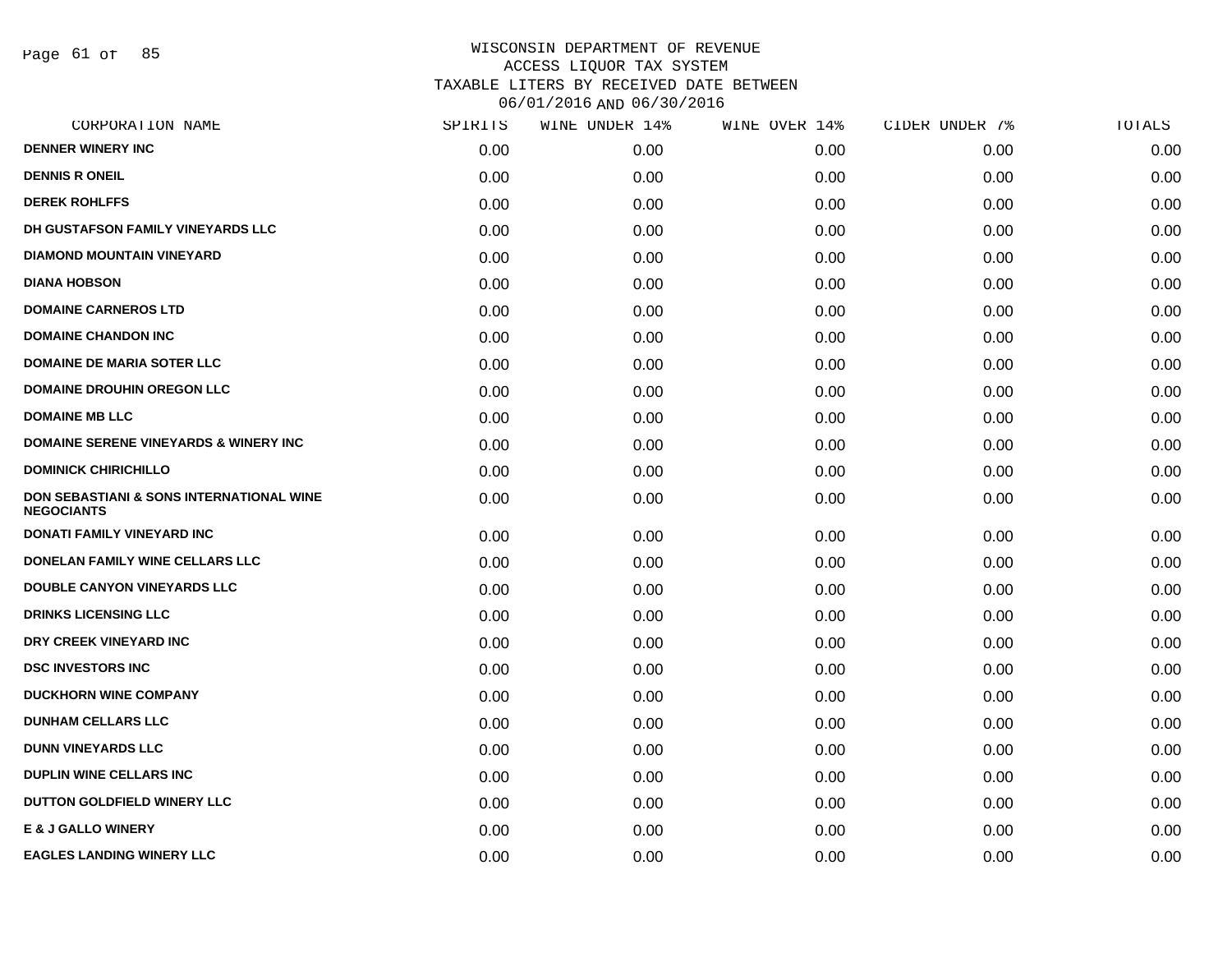| CORPORATION NAME                            | SPIRITS | WINE UNDER 14% | WINE OVER 14% | CIDER UNDER 7% | TOTALS |
|---------------------------------------------|---------|----------------|---------------|----------------|--------|
| <b>EARL E BROWN &amp; SONS INC</b>          | 0.00    | 0.00           | 0.00          | 0.00           | 0.00   |
| <b>EBERLE WINERY LP</b>                     | 0.00    | 0.00           | 0.00          | 0.00           | 0.00   |
| <b>EDWARD J RINK</b>                        | 0.00    | 0.00           | 0.00          | 0.00           | 0.00   |
| EHREN JORDAN WINE CELLARS LLC               | 0.00    | 0.00           | 0.00          | 0.00           | 0.00   |
| <b>ELISABETH W KLEIN</b>                    | 0.00    | 0.00           | 0.00          | 0.00           | 0.00   |
| ELK COVE VINEYARDS INC                      | 0.00    | 0.00           | 0.00          | 0.00           | 0.00   |
| <b>ELV HOLDINGS INC</b>                     | 0.00    | 0.00           | 0.00          | 0.00           | 0.00   |
| <b>ELV-OREGON LLC</b>                       | 0.00    | 0.00           | 0.00          | 0.00           | 0.00   |
| <b>ELYSE WINERY LLC</b>                     | 0.00    | 0.00           | 0.00          | 0.00           | 0.00   |
| <b>EMILIO GUGLIELMO WINERY INC</b>          | 0.00    | 0.00           | 0.00          | 0.00           | 0.00   |
| <b>ENTOURAGE WINE GROUP INC</b>             | 0.00    | 0.00           | 0.00          | 0.00           | 0.00   |
| <b>ERIC J KEATING</b>                       | 0.00    | 0.00           | 0.00          | 0.00           | 0.00   |
| <b>ERNEST VINEYARDS LLC</b>                 | 0.00    | 0.00           | 0.00          | 0.00           | 0.00   |
| <b>ESCALERA-BOULET LLC</b>                  | 0.00    | 0.00           | 0.00          | 0.00           | 0.00   |
| <b>ESTERLINA VINEYARDS &amp; WINERY LLC</b> | 0.00    | 0.00           | 0.00          | 0.00           | 0.00   |
| <b>F KORBEL &amp; BROS INC</b>              | 0.00    | 0.00           | 0.00          | 0.00           | 0.00   |
| <b>FANTESCA LLC</b>                         | 0.00    | 0.00           | 0.00          | 0.00           | 0.00   |
| <b>FAT BOYS INC</b>                         | 0.00    | 0.00           | 0.00          | 0.00           | 0.00   |
| <b>FAWN CREEK WINERY LLC</b>                | 0.00    | 0.00           | 0.00          | 0.00           | 0.00   |
| <b>FENESTRA WINERY INC</b>                  | 0.00    | 0.00           | 0.00          | 0.00           | 0.00   |
| <b>FERMENTING CELLARS LLC</b>               | 0.00    | 0.00           | 0.00          | 0.00           | 0.00   |
| FERRARI CARANO VINEYARDS & WINERY LLC       | 0.00    | 0.00           | 0.00          | 0.00           | 0.00   |
| <b>FETZER VINEYARDS</b>                     | 0.00    | 0.00           | 0.00          | 0.00           | 0.00   |
| <b>FIDDLEHEAD CELLARS LP</b>                | 0.00    | 0.00           | 0.00          | 0.00           | 0.00   |
| <b>FIDELITAS WINES LLC</b>                  | 0.00    | 0.00           | 0.00          | 0.00           | 0.00   |
| FIELD STONE WINERY & VINEYARD INC           | 0.00    | 0.00           | 0.00          | 0.00           | 0.00   |
| <b>FIESTA VINEYARD &amp; WINERY LLC</b>     | 0.00    | 0.00           | 0.00          | 0.00           | 0.00   |
| FIJI WATER COMPANY HOLDINGS LLC             | 0.00    | 0.00           | 0.00          | 0.00           | 0.00   |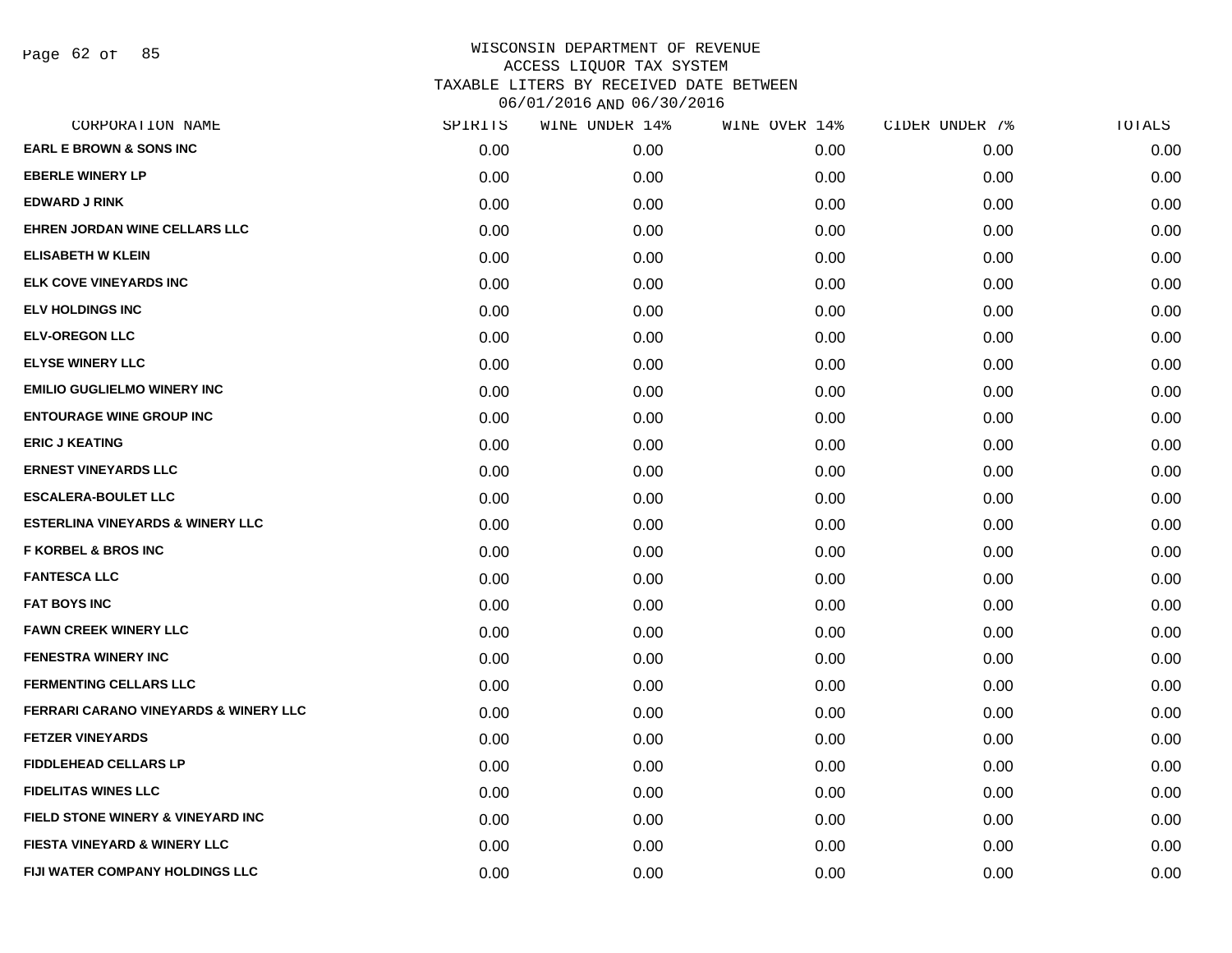Page 63 of 85

| CORPORATION NAME                               | SPIRITS | WINE UNDER 14% | WINE OVER 14% | CIDER UNDER 7% | TOTALS |
|------------------------------------------------|---------|----------------|---------------|----------------|--------|
| <b>FINKELSTEIN VINEYARDS INC</b>               | 0.00    | 0.00           | 0.00          | 0.00           | 0.00   |
| <b>FIRESTEED CORPORATION</b>                   | 0.00    | 0.00           | 0.00          | 0.00           | 0.00   |
| <b>FISHER KING WINERY, LLC</b>                 | 0.00    | 0.00           | 0.00          | 0.00           | 0.00   |
| <b>FISHER VINEYARDS</b>                        | 0.00    | 0.00           | 0.00          | 0.00           | 0.00   |
| <b>FIVE VINES LLC</b>                          | 0.00    | 0.00           | 0.00          | 0.00           | 0.00   |
| <b>FLORA SPRINGS WINE COMPANY</b>              | 0.00    | 0.00           | 0.00          | 0.00           | 0.00   |
| FLOWERS VINEYARD AND WINERY, LLC               | 0.00    | 0.00           | 0.00          | 0.00           | 0.00   |
| <b>FLYING B VINEYARD LP</b>                    | 0.00    | 0.00           | 0.00          | 0.00           | 0.00   |
| <b>FN CELLARS LLC</b>                          | 0.00    | 0.00           | 0.00          | 0.00           | 0.00   |
| <b>FOLEY ESTATES VINEYARD &amp; WINERY LLC</b> | 0.00    | 0.00           | 0.00          | 0.00           | 0.00   |
| <b>FOLEY FAMILY WINES INC</b>                  | 0.00    | 0.00           | 0.00          | 0.00           | 0.00   |
| <b>FOLIO WINE COMPANY LLC</b>                  | 0.00    | 0.00           | 0.00          | 0.00           | 0.00   |
| <b>FORENZO WINE COMPANY INC</b>                | 0.00    | 0.00           | 0.00          | 0.00           | 0.00   |
| <b>FORT ROSS VINEYARD &amp; WINERY LLC</b>     | 0.00    | 0.00           | 0.00          | 0.00           | 0.00   |
| <b>FOXEN VINEYARD INC</b>                      | 0.00    | 0.00           | 0.00          | 0.00           | 0.00   |
| <b>FRANCIS COPPOLA WINERY LLC</b>              | 0.00    | 0.00           | 0.00          | 0.00           | 0.00   |
| <b>FRANCISCAN VINEYARDS INC</b>                | 0.00    | 0.00           | 0.00          | 0.00           | 0.00   |
| <b>FRANK FAMILY VINEYARDS LLC</b>              | 0.00    | 0.00           | 0.00          | 0.00           | 0.00   |
| <b>FRED C SCHERRER</b>                         | 0.00    | 0.00           | 0.00          | 0.00           | 0.00   |
| <b>FREIXENET SONOMA CAVES INC</b>              | 0.00    | 0.00           | 0.00          | 0.00           | 0.00   |
| <b>FREY VINEYARDS LTD</b>                      | 0.00    | 0.00           | 0.00          | 0.00           | 0.00   |
| <b>FROGS LEAP WINERY</b>                       | 0.00    | 0.00           | 0.00          | 0.00           | 0.00   |
| <b>FROGTOWN CELLARS LLP</b>                    | 0.00    | 0.00           | 0.00          | 0.00           | 0.00   |
| FRUIT OF THE WOODS WINE CELLAR, INC.           | 0.00    | 0.00           | 0.00          | 0.00           | 0.00   |
| <b>FULCRUM WINES LLC</b>                       | 0.00    | 0.00           | 0.00          | 0.00           | 0.00   |
| <b>FULKERSON WINE CELLARS LLC</b>              | 0.00    | 0.00           | 0.00          | 0.00           | 0.00   |
| <b>FURTHERMORE LLC</b>                         | 0.00    | 0.00           | 0.00          | 0.00           | 0.00   |
| <b>G GRAHAM WINES INC</b>                      | 0.00    | 0.00           | 0.00          | 0.00           | 0.00   |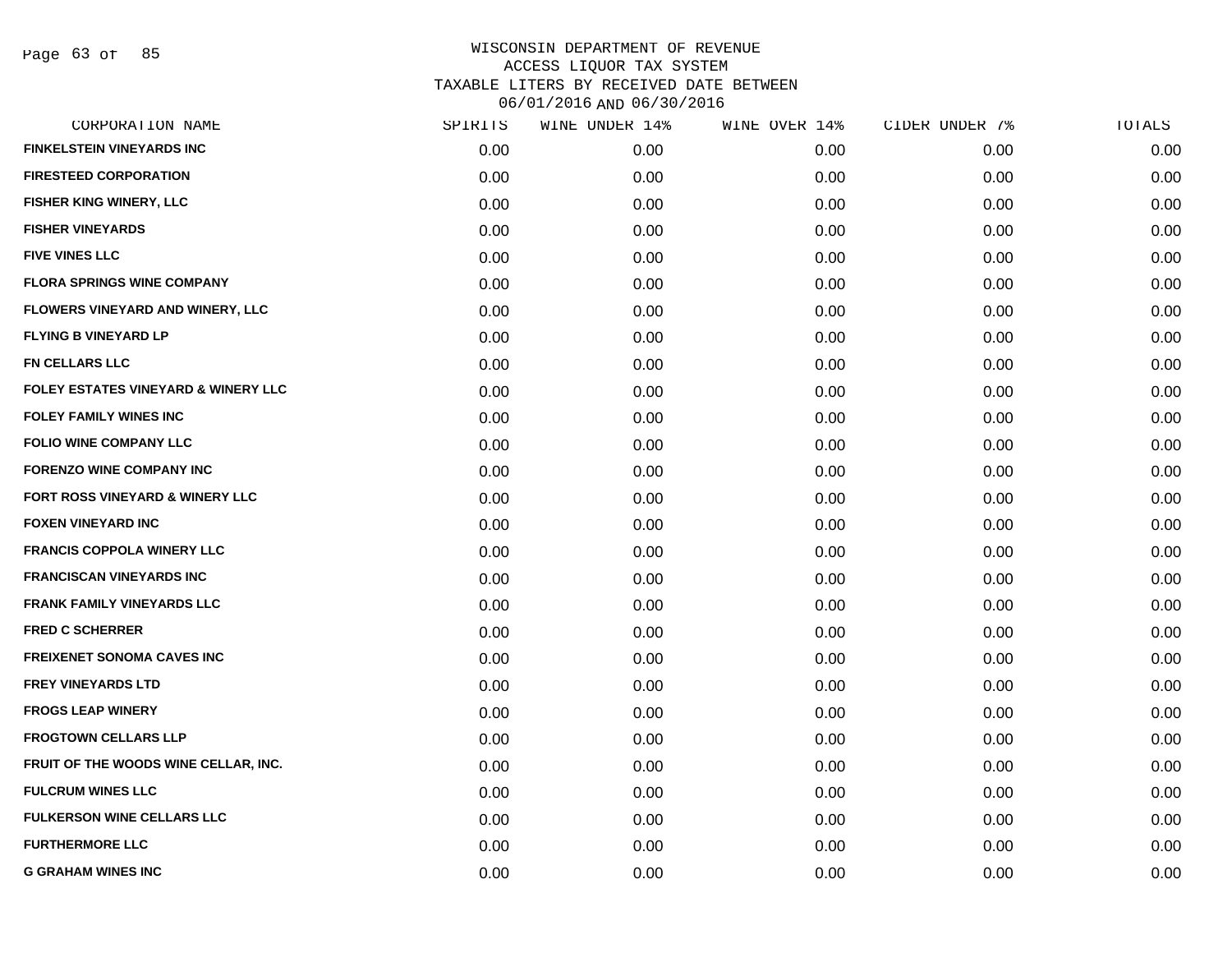Page 64 of 85

| CORPORATION NAME                                    | SPIRITS | WINE UNDER 14% | WINE OVER 14% | CIDER UNDER 7% | TOTALS |
|-----------------------------------------------------|---------|----------------|---------------|----------------|--------|
| <b>GALENA CELLARS INC</b>                           | 0.00    | 0.00           | 0.00          | 0.00           | 0.00   |
| <b>GALLICA WINES LLC</b>                            | 0.00    | 0.00           | 0.00          | 0.00           | 0.00   |
| <b>GAMBLE FAMILY VINEYARDS LLC</b>                  | 0.00    | 0.00           | 0.00          | 0.00           | 0.00   |
| <b>GARROD TRUST</b>                                 | 0.00    | 0.00           | 0.00          | 0.00           | 0.00   |
| <b>GARVIN HEIGHTS VINEYARDS, LLC</b>                | 0.00    | 0.00           | 0.00          | 0.00           | 0.00   |
| <b>GEARY MARKET INVESTMENT COMPANY LTD</b>          | 0.00    | 0.00           | 0.00          | 0.00           | 0.00   |
| <b>GEMSTONE VINEYARDS LLC</b>                       | 0.00    | 0.00           | 0.00          | 0.00           | 0.00   |
| <b>GENERATIONS OF SONOMA LLC</b>                    | 0.00    | 0.00           | 0.00          | 0.00           | 0.00   |
| <b>GENESEO PARTNERS LP</b>                          | 0.00    | 0.00           | 0.00          | 0.00           | 0.00   |
| <b>GEORGE O HENDRY</b>                              | 0.00    | 0.00           | 0.00          | 0.00           | 0.00   |
| <b>GERBER, GERBER &amp; GERBER DISCLAIMER TRUST</b> | 0.00    | 0.00           | 0.00          | 0.00           | 0.00   |
| <b>GF WINES LLC</b>                                 | 0.00    | 0.00           | 0.00          | 0.00           | 0.00   |
| <b>GIFT SERVICES INC</b>                            | 0.00    | 0.00           | 0.00          | 0.00           | 0.00   |
| <b>GOLDIN INVESTMENT II INC</b>                     | 0.00    | 0.00           | 0.00          | 0.00           | 0.00   |
| <b>GOLDRIDGEPINOT.COM LLC</b>                       | 0.00    | 0.00           | 0.00          | 0.00           | 0.00   |
| <b>GOOD FOUNDATIONS INC</b>                         | 0.00    | 0.00           | 0.00          | 0.00           | 0.00   |
| <b>GOOSE RIDGE LLC</b>                              | 0.00    | 0.00           | 0.00          | 0.00           | 0.00   |
| <b>GRAPE VISIONS LLC</b>                            | 0.00    | 0.00           | 0.00          | 0.00           | 0.00   |
| <b>GRAPESEED WINE FUND LLC</b>                      | 0.00    | 0.00           | 0.00          | 0.00           | 0.00   |
| <b>GRASSINI FAMILY VINEYARDS LLC</b>                | 0.00    | 0.00           | 0.00          | 0.00           | 0.00   |
| <b>GREEN FAMILY WINERY LLC</b>                      | 0.00    | 0.00           | 0.00          | 0.00           | 0.00   |
| <b>GRGICH HILLS CELLAR</b>                          | 0.00    | 0.00           | 0.00          | 0.00           | 0.00   |
| <b>GRIEB OPTIMAL WINECRAFTING LLC</b>               | 0.00    | 0.00           | 0.00          | 0.00           | 0.00   |
| <b>GROTH VINEYARDS &amp; WINERY LLC</b>             | 0.00    | 0.00           | 0.00          | 0.00           | 0.00   |
| <b>GULLETT &amp; GULLETT</b>                        | 0.00    | 0.00           | 0.00          | 0.00           | 0.00   |
| H DE V LLC                                          | 0.00    | 0.00           | 0.00          | 0.00           | 0.00   |
| <b>HAFNER VINEYARD LLC</b>                          | 0.00    | 0.00           | 0.00          | 0.00           | 0.00   |
| <b>HAGAFEN CELLARS INC</b>                          | 0.00    | 0.00           | 0.00          | 0.00           | 0.00   |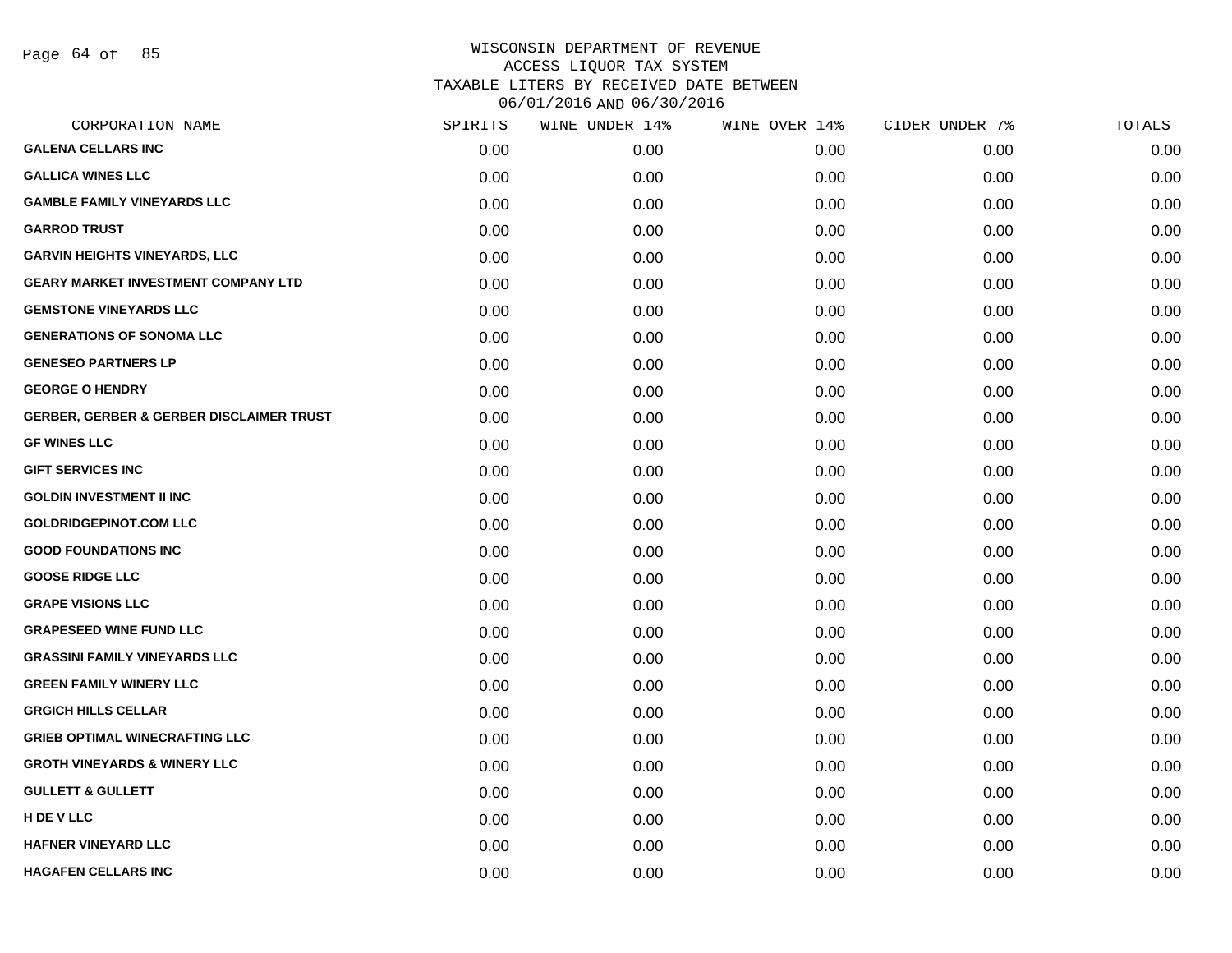Page 65 of 85

| CORPORATION NAME                      | SPIRITS | WINE UNDER 14% | WINE OVER 14% | CIDER UNDER 7% | TOTALS |
|---------------------------------------|---------|----------------|---------------|----------------|--------|
| <b>HALF KRAKT LLC</b>                 | 0.00    | 0.00           | 0.00          | 0.00           | 0.00   |
| <b>HALL WINES LLC</b>                 | 0.00    | 0.00           | 0.00          | 0.00           | 0.00   |
| <b>HALTER WINERY LLC</b>              | 0.00    | 0.00           | 0.00          | 0.00           | 0.00   |
| <b>HAMEL FAMILY WINES LLC</b>         | 0.00    | 0.00           | 0.00          | 0.00           | 0.00   |
| <b>HANNA WINERY INC</b>               | 0.00    | 0.00           | 0.00          | 0.00           | 0.00   |
| <b>HARALD TOMESCH</b>                 | 0.00    | 0.00           | 0.00          | 0.00           | 0.00   |
| <b>HARBOR HILL FRUIT FARMS INC</b>    | 0.00    | 0.00           | 0.00          | 0.00           | 0.00   |
| <b>HARBOR RIDGE WINERY INC.</b>       | 0.00    | 0.00           | 0.00          | 0.00           | 0.00   |
| HARLAN ESTATE WINERY INC              | 0.00    | 0.00           | 0.00          | 0.00           | 0.00   |
| <b>HARRIS &amp; HARRIS</b>            | 0.00    | 0.00           | 0.00          | 0.00           | 0.00   |
| <b>HARRY &amp; DAVID HOLDINGS INC</b> | 0.00    | 0.00           | 0.00          | 0.00           | 0.00   |
| <b>HARTWELL VINEYARDS LLC</b>         | 0.00    | 0.00           | 0.00          | 0.00           | 0.00   |
| <b>HAWKES LLC</b>                     | 0.00    | 0.00           | 0.00          | 0.00           | 0.00   |
| HDD LLC                               | 0.00    | 0.00           | 0.00          | 0.00           | 0.00   |
| <b>HEITZ WINE CELLARS</b>             | 0.00    | 0.00           | 0.00          | 0.00           | 0.00   |
| <b>HEMISPHERE WINE COMPANY INC</b>    | 0.00    | 0.00           | 0.00          | 0.00           | 0.00   |
| HERB LAMB VINEYARDS, LLC              | 0.00    | 0.00           | 0.00          | 0.00           | 0.00   |
| <b>HERDIE BAISDEN</b>                 | 0.00    | 0.00           | 0.00          | 0.00           | 0.00   |
| <b>HERRERA &amp; HERRERA</b>          | 0.00    | 0.00           | 0.00          | 0.00           | 0.00   |
| <b>HESTAN VINEYARDS LLC</b>           | 0.00    | 0.00           | 0.00          | 0.00           | 0.00   |
| <b>HILL ESTATES INC</b>               | 0.00    | 0.00           | 0.00          | 0.00           | 0.00   |
| <b>HIRSCH WINERY LLC</b>              | 0.00    | 0.00           | 0.00          | 0.00           | 0.00   |
| <b>HOFFMAN AND HOFFMAN</b>            | 0.00    | 0.00           | 0.00          | 0.00           | 0.00   |
| HOLLYS HILL VINEYARDS LLC             | 0.00    | 0.00           | 0.00          | 0.00           | 0.00   |
| HONIG VINEYARD AND WINERY LLC         | 0.00    | 0.00           | 0.00          | 0.00           | 0.00   |
| <b>HOOKSTONE INC.</b>                 | 0.00    | 0.00           | 0.00          | 0.00           | 0.00   |
| <b>HOPE WINE LLC</b>                  | 0.00    | 0.00           | 0.00          | 0.00           | 0.00   |
| <b>HOUDINI INC</b>                    | 0.00    | 0.00           | 0.00          | 0.00           | 0.00   |
|                                       |         |                |               |                |        |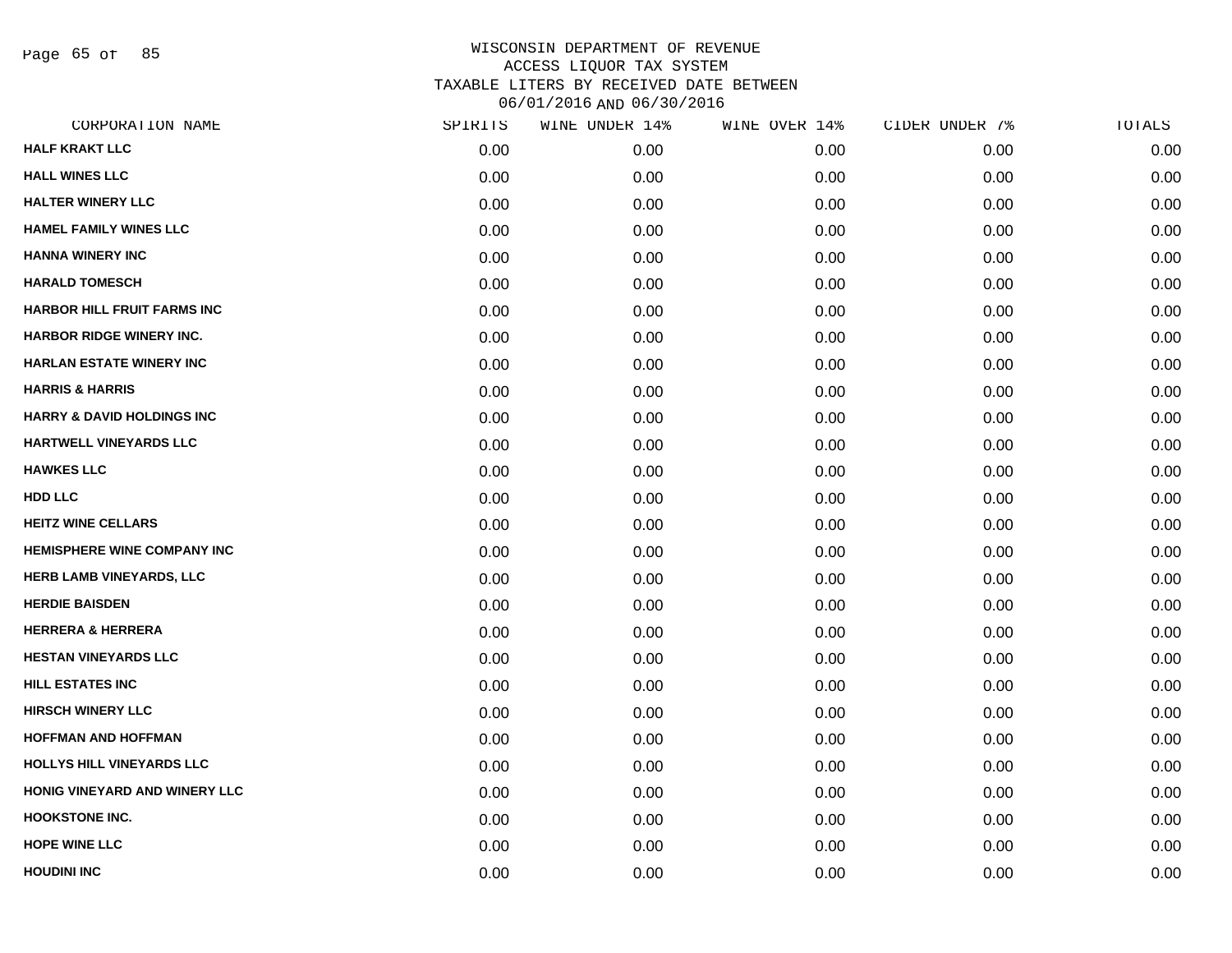Page 66 of 85

| CORPORATION NAME                      | SPIRITS | WINE UNDER 14% | WINE OVER 14% | CIDER UNDER 7% | TOTALS |
|---------------------------------------|---------|----------------|---------------|----------------|--------|
| <b>HOURGLASS WINE COMPANY INC</b>     | 0.00    | 0.00           | 0.00          | 0.00           | 0.00   |
| <b>HUNEEUS VINTNERS LLC</b>           | 0.00    | 0.00           | 0.00          | 0.00           | 0.00   |
| HUNT COUNTRY VINEYARDS LLC            | 0.00    | 0.00           | 0.00          | 0.00           | 0.00   |
| <b>HUSCH VINEYARDS INC</b>            | 0.00    | 0.00           | 0.00          | 0.00           | 0.00   |
| <b>INCEPTION WINES LLC</b>            | 0.00    | 0.00           | 0.00          | 0.00           | 0.00   |
| <b>INMAN FAMILY WINES LLC</b>         | 0.00    | 0.00           | 0.00          | 0.00           | 0.00   |
| <b>INVESTOR'S OF AMERICA LP</b>       | 0.00    | 0.00           | 0.00          | 0.00           | 0.00   |
| <b>IRON HORSE VINEYARDS LP</b>        | 0.00    | 0.00           | 0.00          | 0.00           | 0.00   |
| <b>ISENHOWER CELLARS LLC</b>          | 0.00    | 0.00           | 0.00          | 0.00           | 0.00   |
| <b>ISLAND ORCHARD CIDER LLC</b>       | 0.00    | 0.00           | 0.00          | 0.00           | 0.00   |
| <b>ISR VINEYARDS ASSOCIATION</b>      | 0.00    | 0.00           | 0.00          | 0.00           | 0.00   |
| <b>J LOHR WINERY CORP</b>             | 0.00    | 0.00           | 0.00          | 0.00           | 0.00   |
| J PEDRONCELLI WINERY                  | 0.00    | 0.00           | 0.00          | 0.00           | 0.00   |
| <b>J RICKARDS WINERY LLC</b>          | 0.00    | 0.00           | 0.00          | 0.00           | 0.00   |
| J-NH WINE GROUP LLC                   | 0.00    | 0.00           | 22.50         | 0.00           | 22.50  |
| <b>J.W. THOMAS LLC</b>                | 0.00    | 0.00           | 0.00          | 0.00           | 0.00   |
| <b>J3 WINE PARTNERS LLC</b>           | 0.00    | 0.00           | 0.00          | 0.00           | 0.00   |
| JACK JOHN INVESTMENTS INC             | 0.00    | 0.00           | 0.00          | 0.00           | 0.00   |
| <b>JACKSON FAMILY WINES INC</b>       | 0.00    | 0.00           | 0.00          | 0.00           | 0.00   |
| <b>JACKSON WINE LLC</b>               | 0.00    | 0.00           | 0.00          | 0.00           | 0.00   |
| <b>JACKSON WINERY &amp; VINEYARDS</b> | 0.00    | 0.00           | 0.00          | 0.00           | 0.00   |
| JACUZZI FAMILY VINEYARDS LLC          | 0.00    | 0.00           | 0.00          | 0.00           | 0.00   |
| <b>JAM CELLARS INC</b>                | 0.00    | 0.00           | 0.00          | 0.00           | 0.00   |
| <b>JAMES L LAMBERT</b>                | 0.00    | 0.00           | 0.00          | 0.00           | 0.00   |
| <b>JAMES P PROSSER</b>                | 0.00    | 0.00           | 0.00          | 0.00           | 0.00   |
| <b>JAZMIN ENTERPRISES</b>             | 0.00    | 0.00           | 0.00          | 0.00           | 0.00   |
| <b>JB GEORGE LLC</b>                  | 0.00    | 0.00           | 0.00          | 0.00           | 0.00   |
| <b>JC CELLARS INC</b>                 | 0.00    | 0.00           | 0.00          | 0.00           | 0.00   |
|                                       |         |                |               |                |        |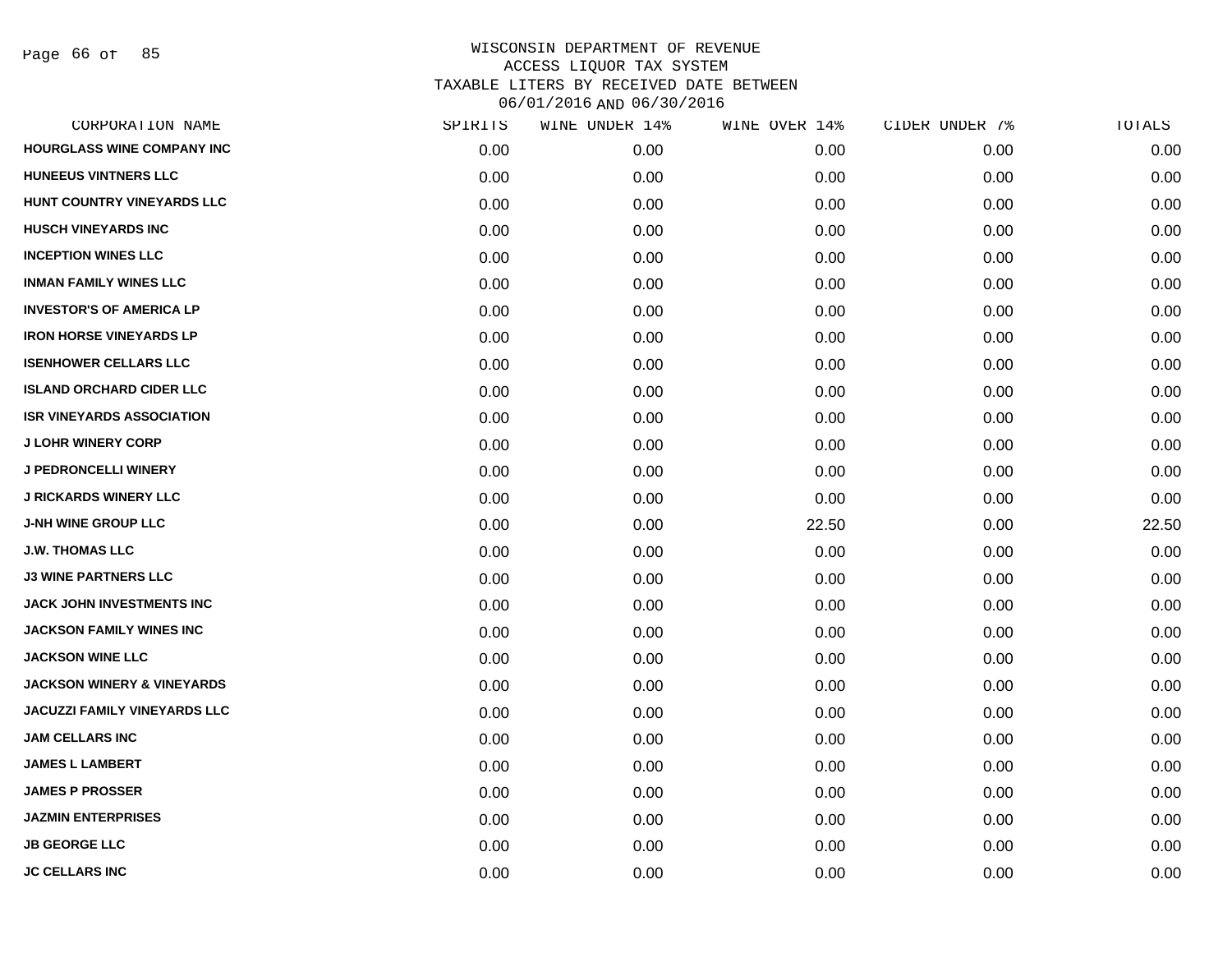Page 67 of 85

| CORPORATION NAME                         | SPIRITS | WINE UNDER 14% | WINE OVER 14% | CIDER UNDER 7% | TOTALS |
|------------------------------------------|---------|----------------|---------------|----------------|--------|
| <b>JEFFERY M GORDON</b>                  | 0.00    | 0.00           | 0.00          | 0.00           | 0.00   |
| <b>JEFFREY L STOEGER</b>                 | 0.00    | 0.00           | 0.00          | 0.00           | 0.00   |
| <b>JENNIFER L JACKSON-HARTFORD</b>       | 0.00    | 0.00           | 0.00          | 0.00           | 0.00   |
| <b>JESSIES GROVE WINERY INC</b>          | 0.00    | 0.00           | 24.75         | 0.00           | 24.75  |
| <b>JESSUP CELLARS HOLDING CO LLC</b>     | 0.00    | 0.00           | 0.00          | 0.00           | 0.00   |
| <b>JM CELLARS COMPANY</b>                | 0.00    | 0.00           | 0.00          | 0.00           | 0.00   |
| JOHN ANTHONY VINEYARDS LLC               | 0.00    | 0.00           | 0.00          | 0.00           | 0.00   |
| <b>JOHN E NICOLOZAKES</b>                | 0.00    | 0.00           | 0.00          | 0.00           | 0.00   |
| <b>JONES FAMILY WINERY LLC</b>           | 0.00    | 0.00           | 0.00          | 0.00           | 0.00   |
| <b>JORNY'S END LLC</b>                   | 0.00    | 0.00           | 0.00          | 0.00           | 0.00   |
| <b>JOSEPH ALEXANDER VILLICANA II</b>     | 0.00    | 0.00           | 0.00          | 0.00           | 0.00   |
| <b>JOSEPH CALLOW</b>                     | 0.00    | 0.00           | 0.00          | 0.00           | 0.00   |
| <b>JOSEPH CALLOW</b>                     | 0.00    | 0.00           | 0.00          | 0.00           | 0.00   |
| JOSEPH PHELPS VINEYARDS LLC              | 0.00    | 0.00           | 0.00          | 0.00           | 0.00   |
| <b>JOSEPH STALLER</b>                    | 0.00    | 0.00           | 0.00          | 0.00           | 0.00   |
| <b>JOSEPH WYNIMKO</b>                    | 0.00    | 0.00           | 0.00          | 0.00           | 0.00   |
| <b>JOULLIAN VINEYARDS LTD</b>            | 0.00    | 0.00           | 0.00          | 0.00           | 0.00   |
| JUDD FAMILY VINEYARDS LP                 | 0.00    | 0.00           | 0.00          | 0.00           | 0.00   |
| <b>JULIE A ANDRZEJCZAK</b>               | 0.00    | 0.00           | 0.00          | 0.00           | 0.00   |
| <b>JUSTIN VINEYARDS &amp; WINERY LLC</b> | 0.00    | 0.00           | 0.00          | 0.00           | 0.00   |
| <b>JVW CORPORATION</b>                   | 0.00    | 0.00           | 0.00          | 0.00           | 0.00   |
| <b>K VINTNERS LLC</b>                    | 0.00    | 0.00           | 0.00          | 0.00           | 0.00   |
| <b>KACHINA CELLARS LLC</b>               | 0.00    | 0.00           | 0.00          | 0.00           | 0.00   |
| <b>KAMEN WINES LLC</b>                   | 0.00    | 0.00           | 0.00          | 0.00           | 0.00   |
| <b>KANGARU ENTERPRISES LLC</b>           | 0.00    | 0.00           | 0.00          | 0.00           | 0.00   |
| <b>KB WINES LLC</b>                      | 0.00    | 0.00           | 0.00          | 0.00           | 0.00   |
| <b>KEEVER VINEYARDS LLC</b>              | 0.00    | 0.00           | 0.00          | 0.00           | 0.00   |
| <b>KEN BROWN WINES LLC</b>               | 0.00    | 0.00           | 0.00          | 0.00           | 0.00   |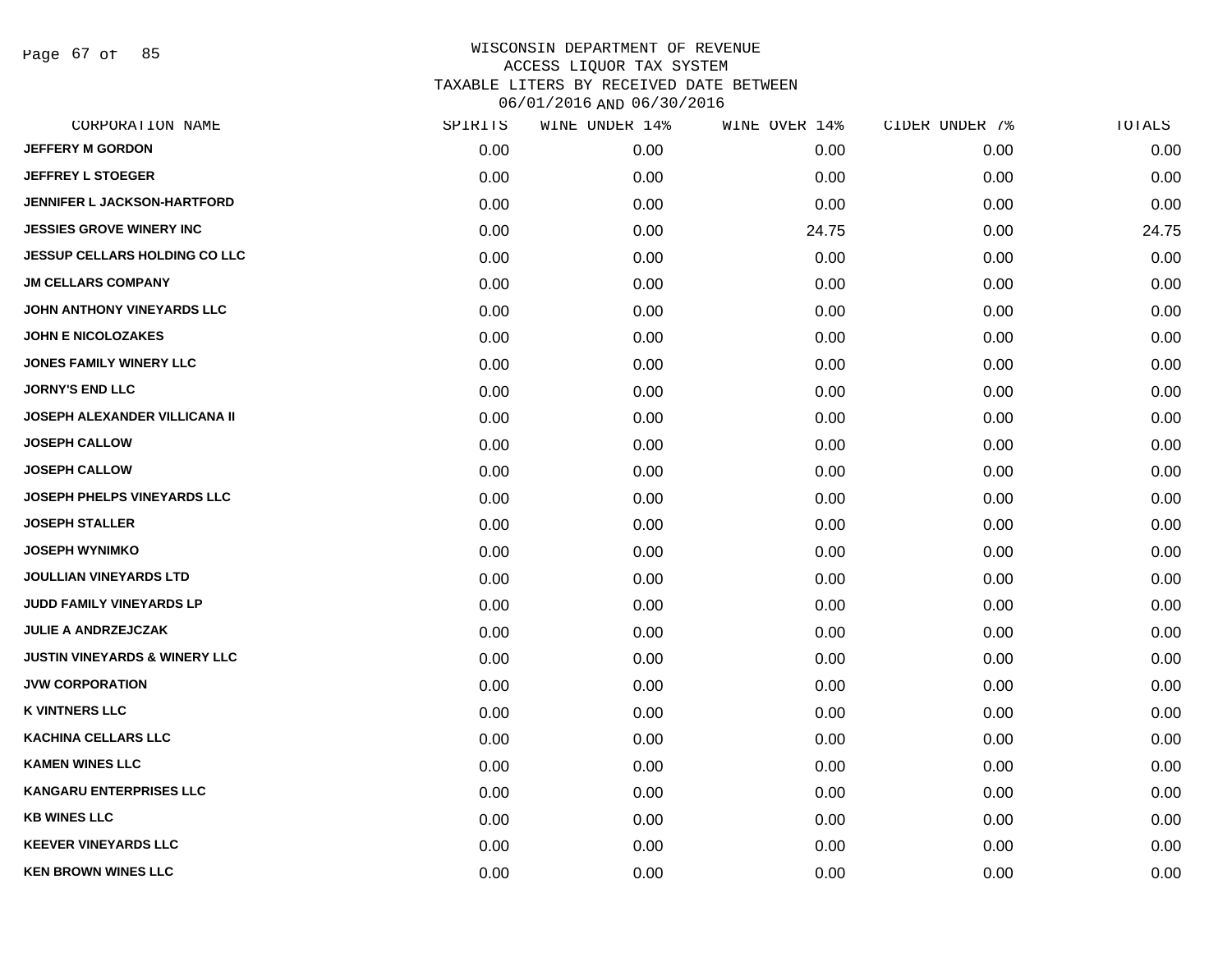Page 68 of 85

| CORPORATION NAME                             | SPIRITS | WINE UNDER 14% | WINE OVER 14% | CIDER UNDER 7% | TOTALS |
|----------------------------------------------|---------|----------------|---------------|----------------|--------|
| <b>KENEFICK RANCHES WINERY LLC</b>           | 0.00    | 0.00           | 0.00          | 0.00           | 0.00   |
| <b>KENT HUMPHREY</b>                         | 0.00    | 0.00           | 0.00          | 0.00           | 0.00   |
| KENWARD FAMILY VINEYARDS, LLC                | 0.00    | 0.00           | 0.00          | 0.00           | 0.00   |
| <b>KENZO ESTATE INC</b>                      | 0.00    | 0.00           | 0.00          | 0.00           | 0.00   |
| <b>KERWIN ESTATE LLC</b>                     | 0.00    | 0.00           | 0.00          | 0.00           | 0.00   |
| <b>KESTREL PROPERTIES LLC</b>                | 0.00    | 0.00           | 0.00          | 0.00           | 0.00   |
| <b>KING ESTATE WINERY LP</b>                 | 0.00    | 0.00           | 0.00          | 0.00           | 0.00   |
| KISTLER VINEYARDS, LLC                       | 0.00    | 0.00           | 0.00          | 0.00           | 0.00   |
| <b>KLEIN FOODS INC</b>                       | 0.00    | 0.00           | 0.00          | 0.00           | 0.00   |
| <b>KNIGHTS BRIDGE WINERY LLC</b>             | 0.00    | 0.00           | 0.00          | 0.00           | 0.00   |
| KOEHLER WINERY LLC                           | 0.00    | 0.00           | 0.00          | 0.00           | 0.00   |
| <b>KONSTANTIN D FRANK &amp; SONS</b>         | 0.00    | 0.00           | 0.00          | 0.00           | 0.00   |
| <b>KOPRI INC</b>                             | 0.00    | 0.00           | 0.00          | 0.00           | 0.00   |
| <b>KRUPP BROTHERS LLC</b>                    | 0.00    | 0.00           | 0.00          | 0.00           | 0.00   |
| <b>KSSM LLC</b>                              | 0.00    | 0.00           | 0.00          | 0.00           | 0.00   |
| <b>KT WINECO LLC</b>                         | 0.00    | 0.00           | 0.00          | 0.00           | 0.00   |
| <b>KULETO VILLA LLC</b>                      | 0.00    | 0.00           | 0.00          | 0.00           | 0.00   |
| <b>KUNDE ENTERPRISES INC</b>                 | 0.00    | 0.00           | 0.00          | 0.00           | 0.00   |
| <b>LC WINE</b>                               | 0.00    | 0.00           | 0.00          | 0.00           | 0.00   |
| L FOPPIANO WINE CO INC                       | 0.00    | 0.00           | 0.00          | 0.00           | 0.00   |
| <b>L18 WINES LLC</b>                         | 0.00    | 0.00           | 0.00          | 0.00           | 0.00   |
| <b>LADERA WINERY LLC</b>                     | 0.00    | 0.00           | 0.00          | 0.00           | 0.00   |
| <b>LAETITIA VINEYARD &amp; WINERY INC</b>    | 0.00    | 0.00           | 0.00          | 0.00           | 0.00   |
| <b>LAGUNA OAKS VINEYARD &amp; WINERY INC</b> | 0.00    | 0.00           | 0.00          | 0.00           | 0.00   |
| <b>LAIL VINEYARDS LLC</b>                    | 0.00    | 0.00           | 0.00          | 0.00           | 0.00   |
| <b>LAIRD FAMILY ESTATE LLC</b>               | 0.00    | 0.00           | 0.00          | 0.00           | 0.00   |
| <b>LAKE NOKOMIS CRANBERRIES INC</b>          | 0.00    | 0.00           | 0.00          | 0.00           | 0.00   |
| <b>LAMBERT BRIDGE WINERY INC</b>             | 0.00    | 0.00           | 0.00          | 0.00           | 0.00   |
|                                              |         |                |               |                |        |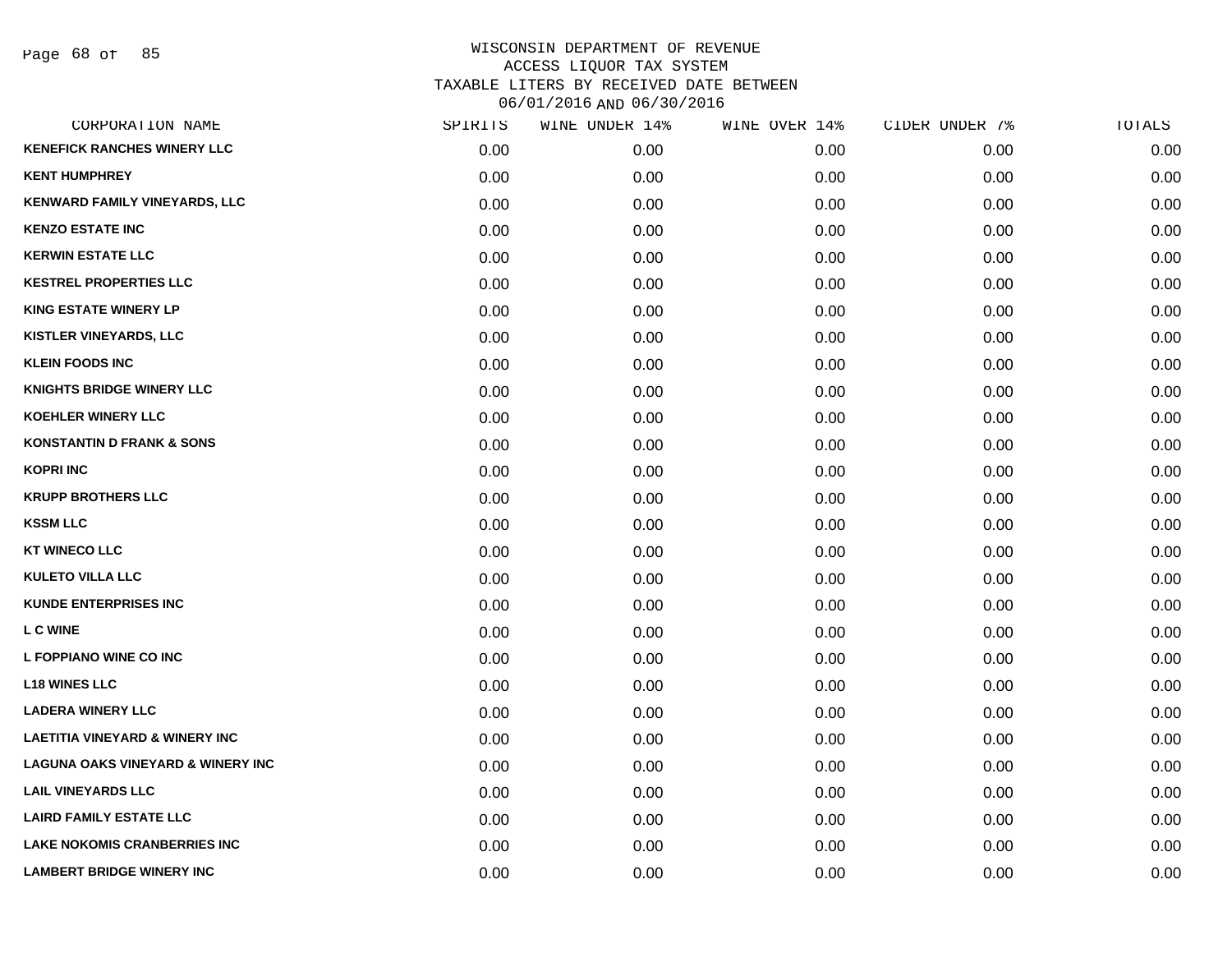Page 69 of 85

| CORPORATION NAME                                  | SPIRITS | WINE UNDER 14% | WINE OVER 14% | CIDER UNDER 7% | TOTALS |
|---------------------------------------------------|---------|----------------|---------------|----------------|--------|
| <b>LANCASTER ESTATE VINEYARD &amp; WINERY LLC</b> | 0.00    | 0.00           | 0.00          | 0.00           | 0.00   |
| <b>LANCASTER VINEYARDS INC</b>                    | 0.00    | 0.00           | 0.00          | 0.00           | 0.00   |
| <b>LANGE WINERY LLC</b>                           | 0.00    | 0.00           | 0.00          | 0.00           | 0.00   |
| <b>LANGETWINS WINE CO INC</b>                     | 0.00    | 0.00           | 0.00          | 0.00           | 0.00   |
| <b>LARKMEAD VINEYARDS INC</b>                     | 0.00    | 0.00           | 0.00          | 0.00           | 0.00   |
| <b>LARSON &amp; LARSON</b>                        | 0.00    | 0.00           | 0.00          | 0.00           | 0.00   |
| <b>LARSON FAMILY WINERY INC</b>                   | 0.00    | 0.00           | 0.00          | 0.00           | 0.00   |
| <b>LATITUDE BEVERAGE COMPANY</b>                  | 0.00    | 0.00           | 0.00          | 0.00           | 0.00   |
| <b>LAUTENBACH'S ORCHARD COUNTRY INC</b>           | 0.00    | 0.00           | 0.00          | 0.00           | 0.00   |
| <b>LAVA SPRINGS INC</b>                           | 0.00    | 0.00           | 0.00          | 0.00           | 0.00   |
| <b>LAW ESTATE WINES</b>                           | 0.00    | 0.00           | 0.00          | 0.00           | 0.00   |
| <b>LAWER FAMILY WINERY INC</b>                    | 0.00    | 0.00           | 0.00          | 0.00           | 0.00   |
| LE CEP II INC                                     | 0.00    | 0.00           | 0.00          | 0.00           | 0.00   |
| <b>LEDGE STONE VINEYARDS LLC</b>                  | 0.00    | 0.00           | 0.00          | 0.00           | 0.00   |
| LEFT COAST CELLARS LLC                            | 0.00    | 0.00           | 0.00          | 0.00           | 0.00   |
| <b>LEMELSON WINERY LLC</b>                        | 0.00    | 0.00           | 0.00          | 0.00           | 0.00   |
| <b>LEONARDINI FAMILY WINERY LLC</b>               | 0.00    | 0.00           | 0.00          | 0.00           | 0.00   |
| <b>LEONESSE CELLARS LLC</b>                       | 0.00    | 0.00           | 0.00          | 0.00           | 0.00   |
| <b>LEVIATHAN WINE COMPANY LLC</b>                 | 0.00    | 0.00           | 0.00          | 0.00           | 0.00   |
| LIFE IS SHORT! LLC                                | 0.00    | 0.00           | 0.00          | 0.00           | 0.00   |
| <b>LION NATHAN USA INC</b>                        | 0.00    | 0.00           | 0.00          | 0.00           | 0.00   |
| <b>LIONS PEAK</b>                                 | 0.00    | 0.00           | 0.00          | 0.00           | 0.00   |
| <b>LLOYD W DAVIS</b>                              | 0.00    | 0.00           | 0.00          | 0.00           | 0.00   |
| <b>LOBO WINES LLC</b>                             | 0.00    | 0.00           | 0.00          | 0.00           | 0.00   |
| <b>LONG MEADOW RANCH WINERY INC</b>               | 0.00    | 0.00           | 0.00          | 0.00           | 0.00   |
| <b>LONG SHADOWS VINTNERS LLC</b>                  | 0.00    | 0.00           | 0.00          | 0.00           | 0.00   |
| <b>LONGBOARD VINEYARDS LLC</b>                    | 0.00    | 0.00           | 0.00          | 0.00           | 0.00   |
| <b>LONGORIA &amp; LONGORIA</b>                    | 0.00    | 0.00           | 0.00          | 0.00           | 0.00   |
|                                                   |         |                |               |                |        |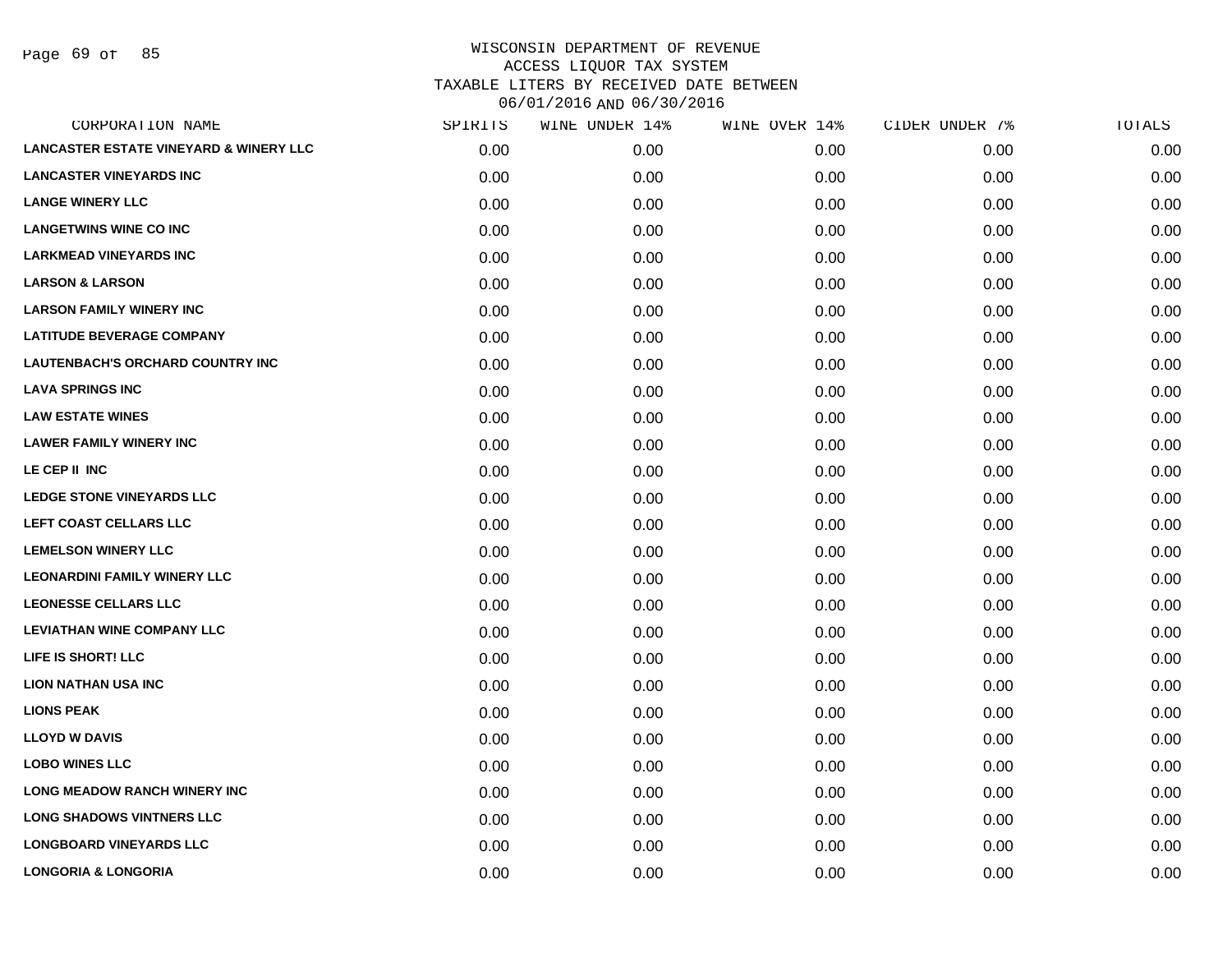Page 70 of 85

| CORPORATION NAME                               | SPIRITS | WINE UNDER 14% | WINE OVER 14% | CIDER UNDER 7% | TOTALS |
|------------------------------------------------|---------|----------------|---------------|----------------|--------|
| <b>LORIMAR WINERY INC</b>                      | 0.00    | 0.00           | 0.00          | 0.00           | 0.00   |
| <b>LOST ISLAND WINE LLC</b>                    | 0.00    | 0.00           | 0.00          | 0.00           | 0.00   |
| <b>LOUIDAR LLC</b>                             | 0.00    | 0.00           | 0.00          | 0.00           | 0.00   |
| <b>LOWDEN SCHOOLHOUSE CORPORATION</b>          | 0.00    | 0.00           | 0.00          | 0.00           | 0.00   |
| <b>LUCAS &amp; LEWELLEN VINEYARDS INC</b>      | 0.00    | 0.00           | 0.00          | 0.00           | 0.00   |
| <b>LUNA VINEYARDS INC</b>                      | 0.00    | 0.00           | 0.00          | 0.00           | 0.00   |
| <b>LYNFRED WINERY INC</b>                      | 0.00    | 0.00           | 0.00          | 0.00           | 0.00   |
| <b>LYNMAR WINERY LLC</b>                       | 0.00    | 0.00           | 0.00          | 0.00           | 0.00   |
| <b>M.A.C. WINES, LLC</b>                       | 0.00    | 0.00           | 0.00          | 0.00           | 0.00   |
| <b>MADISON VINEYARD HOLDINGS LLC</b>           | 0.00    | 0.00           | 0.00          | 0.00           | 0.00   |
| <b>MADRIGAL FAMILY WINERY LLC</b>              | 0.00    | 0.00           | 0.00          | 0.00           | 0.00   |
| <b>MADRONA VINEYARDS LP</b>                    | 0.00    | 0.00           | 0.00          | 0.00           | 0.00   |
| <b>MAKK WINE LLC</b>                           | 0.00    | 0.00           | 0.00          | 0.00           | 0.00   |
| <b>MANO'S INC</b>                              | 0.00    | 0.00           | 0.00          | 0.00           | 0.00   |
| <b>MARGERUM WINE COMPANY INC</b>               | 0.00    | 0.00           | 0.00          | 0.00           | 0.00   |
| <b>MARIA A KLEIN</b>                           | 0.00    | 0.00           | 0.00          | 0.00           | 0.00   |
| <b>MARIETTA CELLARS INC</b>                    | 0.00    | 0.00           | 0.00          | 0.00           | 0.00   |
| <b>MARION J WEGLARZ AND MARLYS A BOCK PTRS</b> | 0.00    | 0.00           | 0.00          | 0.00           | 0.00   |
| <b>MARK HEROLD</b>                             | 0.00    | 0.00           | 0.00          | 0.00           | 0.00   |
| <b>MARKHAM VINEYARDS</b>                       | 0.00    | 0.00           | 0.00          | 0.00           | 0.00   |
| <b>MARTIN E SELL</b>                           | 0.00    | 0.00           | 0.00          | 0.00           | 0.00   |
| <b>MARTIN RAY WINERY INC</b>                   | 0.00    | 0.00           | 0.00          | 0.00           | 0.00   |
| <b>MARTINELLI WINERY INC</b>                   | 0.00    | 0.00           | 0.00          | 0.00           | 0.00   |
| <b>MATHY WINERY LLC</b>                        | 0.00    | 0.00           | 0.00          | 0.00           | 0.00   |
| <b>MATTHEW RICK</b>                            | 0.00    | 0.00           | 0.00          | 0.00           | 0.00   |
| <b>MATTHIAS A PIPPIG &amp; JAMIE M KINSER</b>  | 0.00    | 0.00           | 0.00          | 0.00           | 0.00   |
| <b>MAUI WINE LTD</b>                           | 0.00    | 0.00           | 0.00          | 0.00           | 0.00   |
| <b>MAURITSON FAMILY WINERY</b>                 | 0.00    | 0.00           | 0.00          | 0.00           | 0.00   |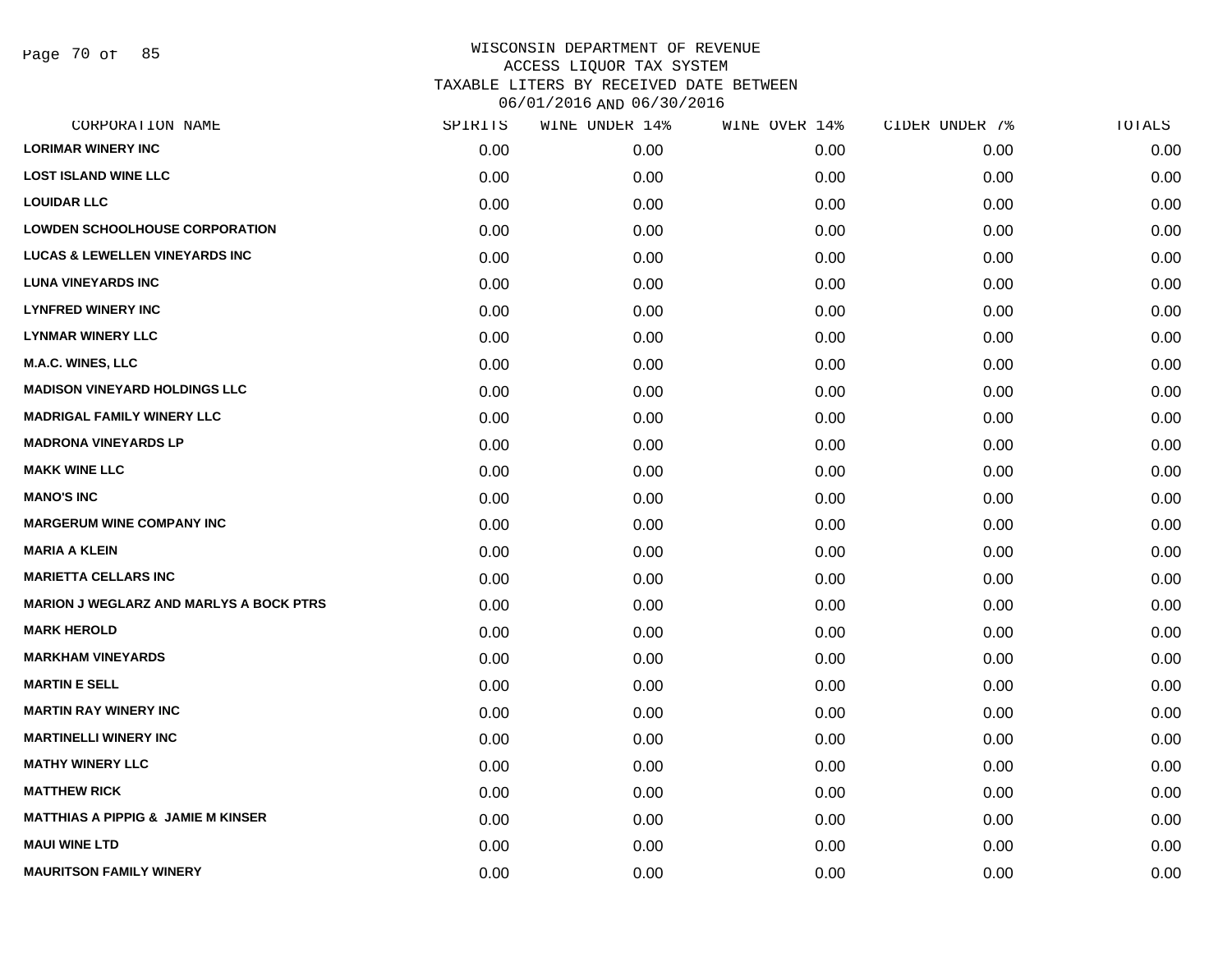Page 71 of 85

| CORPORATION NAME                     | SPIRITS | WINE UNDER 14% | WINE OVER 14% | CIDER UNDER 7% | TOTALS |
|--------------------------------------|---------|----------------|---------------|----------------|--------|
| <b>MAYACAMAS VINEYARDS</b>           | 0.00    | 0.00           | 0.00          | 0.00           | 0.00   |
| <b>MAYNARD J KEENAN</b>              | 0.00    | 0.00           | 0.00          | 0.00           | 0.00   |
| <b>MCILQUHAM LLC</b>                 | 0.00    | 0.00           | 0.00          | 0.00           | 0.00   |
| <b>MCKAHN FAMILY CELLARS, LLC</b>    | 0.00    | 0.00           | 0.00          | 0.00           | 0.00   |
| <b>MCNAB RIDGE WINERY LLC</b>        | 0.00    | 0.00           | 0.00          | 0.00           | 0.00   |
| <b>MELROSE CELLARS LLC</b>           | 0.00    | 0.00           | 0.00          | 0.00           | 0.00   |
| <b>MELVILLE VINEYARDS SOUTH LLC</b>  | 0.00    | 0.00           | 0.00          | 0.00           | 0.00   |
| <b>MENDOCINO WINE GROUP LLC</b>      | 0.00    | 0.00           | 0.00          | 0.00           | 0.00   |
| <b>MER ET SOLEIL LLC</b>             | 0.00    | 0.00           | 0.00          | 0.00           | 0.00   |
| <b>MERCER WINE ESTATES LLC</b>       | 0.00    | 0.00           | 0.00          | 0.00           | 0.00   |
| <b>MEREDITH VINEYARD ESTATE INC</b>  | 0.00    | 0.00           | 0.00          | 0.00           | 0.00   |
| <b>MERRYVALE VINEYARDS LLC</b>       | 0.00    | 0.00           | 0.00          | 0.00           | 0.00   |
| <b>MERSHONIAN CIDERY LLC</b>         | 0.00    | 0.00           | 0.00          | 0.00           | 0.00   |
| <b>METROPOLITAN WINES LLC</b>        | 0.00    | 0.00           | 0.00          | 0.00           | 0.00   |
| <b>MEV CORPORATION</b>               | 0.00    | 0.00           | 0.00          | 0.00           | 0.00   |
| <b>MEYER CELLARS LLC</b>             | 0.00    | 0.00           | 0.00          | 0.00           | 0.00   |
| <b>MICHEAL DASHE</b>                 | 0.00    | 0.00           | 0.00          | 0.00           | 0.00   |
| <b>MIDDLETON FAMILY WINES LLC</b>    | 0.00    | 0.00           | 0.00          | 0.00           | 0.00   |
| <b>MIDNIGHT CELLARS INC</b>          | 0.00    | 0.00           | 0.00          | 0.00           | 0.00   |
| <b>MILDARA BLASS INC</b>             | 0.00    | 0.00           | 0.00          | 0.00           | 0.00   |
| <b>MILLBROOK WINERY INC</b>          | 0.00    | 0.00           | 0.00          | 0.00           | 0.00   |
| <b>MINER FAMILY WINERY LLC</b>       | 0.00    | 0.00           | 0.00          | 0.00           | 0.00   |
| MINNESOTAS FINEST FERMENTED PRODUCTS | 0.00    | 0.00           | 0.00          | 0.00           | 0.00   |
| <b>MIRA WINERY LLC</b>               | 0.00    | 0.00           | 0.00          | 0.00           | 0.00   |
| <b>MIRASOL WINE LLC</b>              | 0.00    | 0.00           | 0.00          | 0.00           | 0.00   |
| <b>MIXOLOSEUM LLC</b>                | 0.00    | 0.00           | 0.00          | 0.00           | 0.00   |
| <b>MODERN DEVELOPMENT COMPANY</b>    | 0.00    | 0.00           | 0.00          | 0.00           | 0.00   |
| MOLLYDOOKER INTERNATIONAL LLC        | 0.00    | 0.00           | 0.00          | 0.00           | 0.00   |
|                                      |         |                |               |                |        |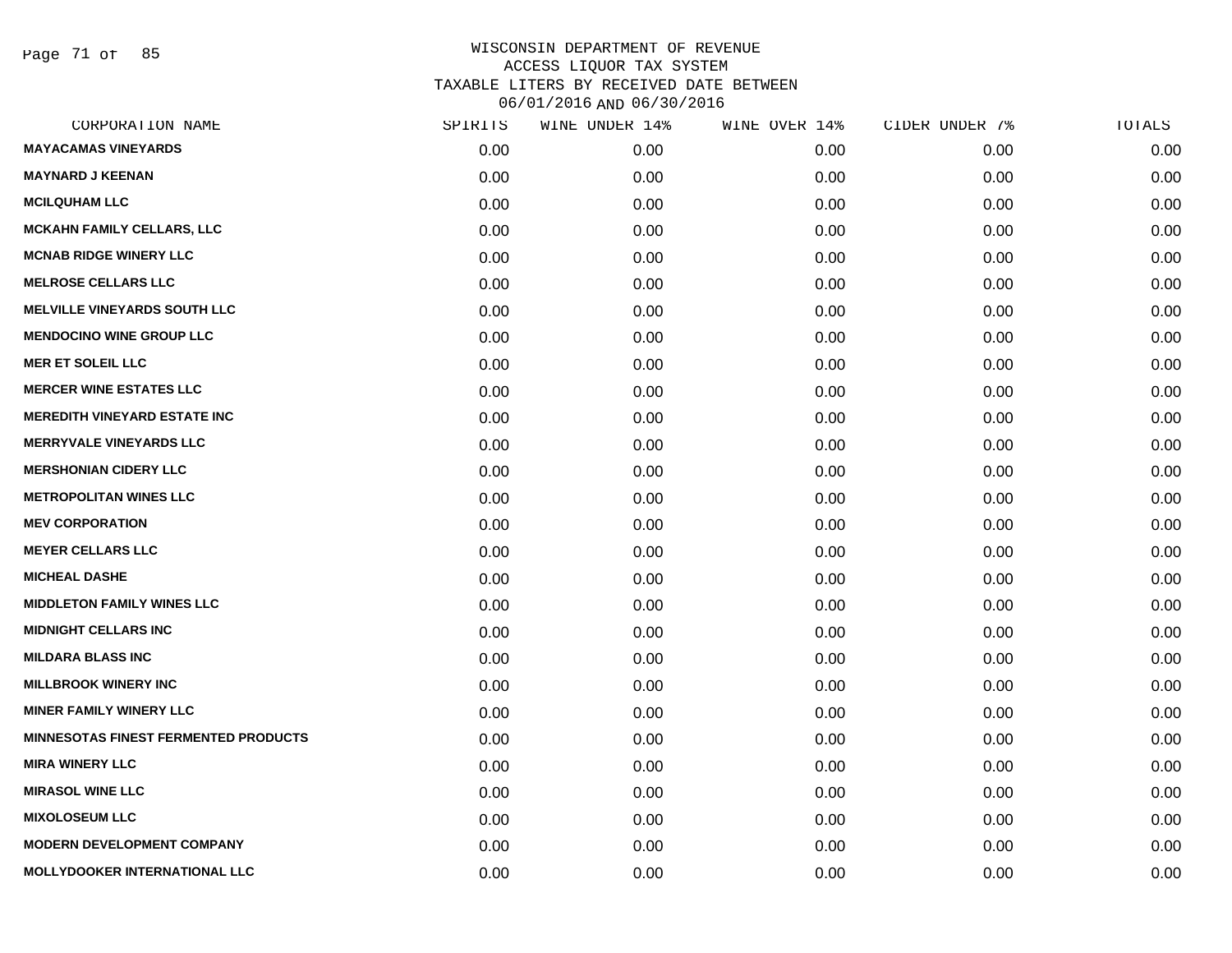Page 72 of 85

| CORPORATION NAME                   | SPIRITS | WINE UNDER 14% | WINE OVER 14% | CIDER UNDER 7% | TOTALS |
|------------------------------------|---------|----------------|---------------|----------------|--------|
| <b>MONTICELLO CELLARS INC</b>      | 0.00    | 0.00           | 0.00          | 0.00           | 0.00   |
| <b>MONTINORE VINEYARDS LIMITED</b> | 0.00    | 0.00           | 0.00          | 0.00           | 0.00   |
| <b>MORCHELLA WINE CELLARS LLC</b>  | 0.00    | 0.00           | 0.00          | 0.00           | 0.00   |
| <b>MOSHIN VINEYARDS INC</b>        | 0.00    | 0.00           | 0.00          | 0.00           | 0.00   |
| <b>MULLIGAN &amp; MULLIGAN</b>     | 0.00    | 0.00           | 0.00          | 0.00           | 0.00   |
| <b>MUNCH &amp; FOX</b>             | 0.00    | 0.00           | 0.00          | 0.00           | 0.00   |
| <b>MUNSON BRIDGE WINERY INC</b>    | 0.00    | 0.00           | 0.00          | 0.00           | 0.00   |
| <b>MUSETTA WINERY, LLC</b>         | 0.00    | 0.00           | 0.00          | 0.00           | 0.00   |
| <b>NCWGINC</b>                     | 0.00    | 0.00           | 0.00          | 0.00           | 0.00   |
| <b>NAKED WINES LLC</b>             | 0.00    | 0.00           | 0.00          | 0.00           | 0.00   |
| <b>NAKEDWINES.COM INC</b>          | 0.00    | 0.00           | 0.00          | 0.00           | 0.00   |
| <b>NAVARRE CELLARS LTD</b>         | 0.00    | 0.00           | 0.00          | 0.00           | 0.00   |
| NAVARRO VINEYARDS, LLC             | 0.00    | 0.00           | 0.00          | 0.00           | 0.00   |
| <b>NEVADA WINE CELLARS INC</b>     | 0.00    | 0.00           | 0.00          | 0.00           | 0.00   |
| <b>NEW VAVIN INC</b>               | 0.00    | 0.00           | 0.00          | 0.00           | 0.00   |
| <b>NEWTON VINEYARD LLC</b>         | 0.00    | 0.00           | 0.00          | 0.00           | 0.00   |
| <b>NICALI, LLC</b>                 | 0.00    | 0.00           | 0.00          | 0.00           | 0.00   |
| <b>NICHOLSON RANCH LLC</b>         | 0.00    | 0.00           | 0.00          | 0.00           | 0.00   |
| NIEBAUM-COPPOLA ESTATE WINERY LP   | 0.00    | 0.00           | 0.00          | 0.00           | 0.00   |
| <b>NORTHLEAF WINERY, LLC</b>       | 0.00    | 0.00           | 0.00          | 0.00           | 0.00   |
| <b>NOVA WINES, INC.</b>            | 0.00    | 0.00           | 0.00          | 0.00           | 0.00   |
| <b>NUAGE LLC</b>                   | 0.00    | 0.00           | 0.00          | 0.00           | 0.00   |
| <b>NV AWG LTD</b>                  | 0.00    | 0.00           | 0.00          | 0.00           | 0.00   |
| <b>NW WINE COMPANY LLC</b>         | 0.00    | 0.00           | 0.00          | 0.00           | 0.00   |
| O'SHAUGHNESSY DEL OSO LLC          | 0.00    | 0.00           | 0.00          | 0.00           | 0.00   |
| OAK RIDGE WINERY LLC               | 0.00    | 0.00           | 0.00          | 0.00           | 0.00   |
| <b>OAKVILLE HILLS CELLARS INC</b>  | 0.00    | 0.00           | 0.00          | 0.00           | 0.00   |
| <b>OAKVILLE RANCH WINERY INC</b>   | 0.00    | 0.00           | 0.00          | 0.00           | 0.00   |
|                                    |         |                |               |                |        |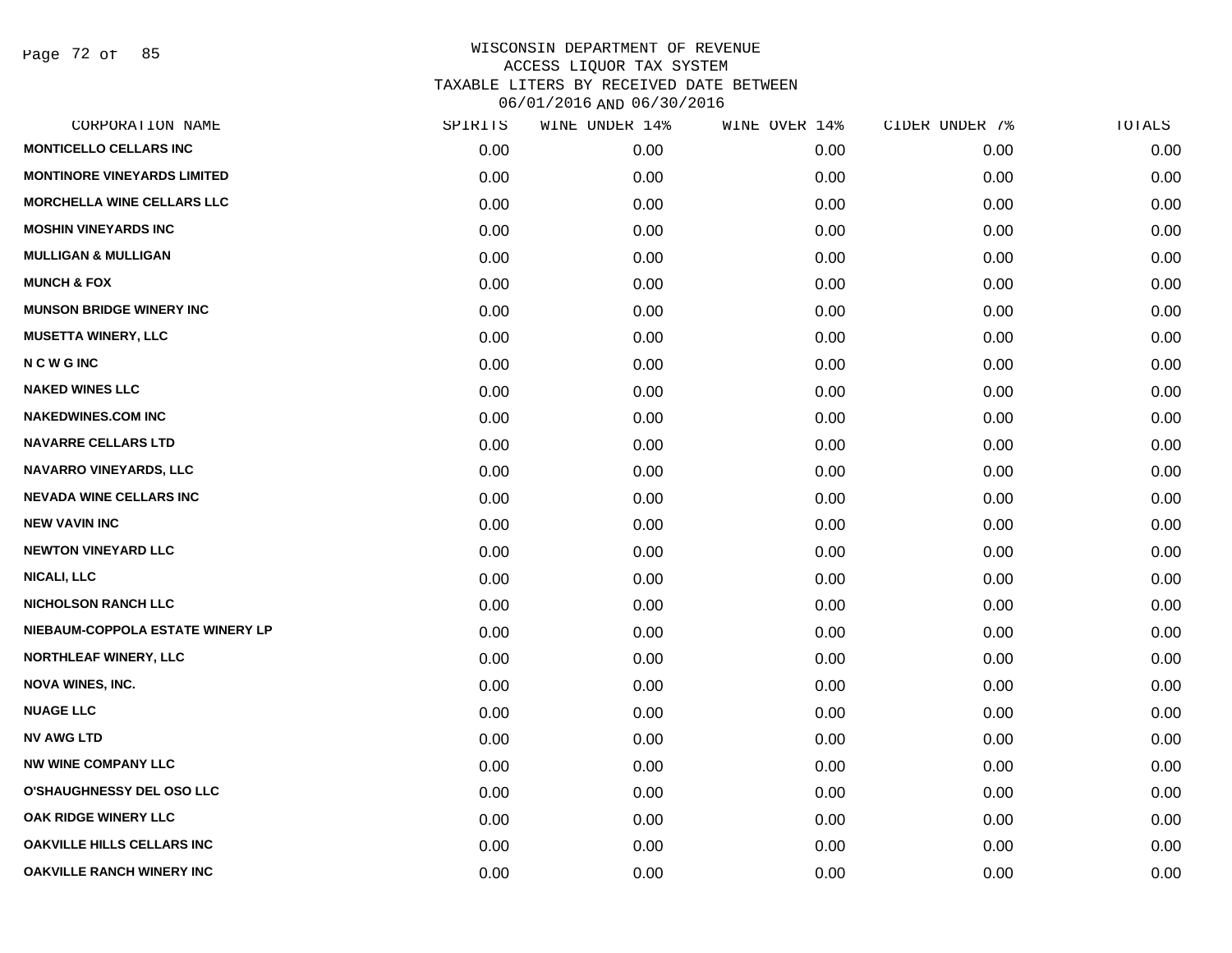Page 73 of 85

| CORPORATION NAME                     | SPIRITS | WINE UNDER 14% | WINE OVER 14% | CIDER UNDER 7% | TOTALS |
|--------------------------------------|---------|----------------|---------------|----------------|--------|
| <b>OAT HILL CORPORATION</b>          | 0.00    | 0.00           | 0.00          | 0.00           | 0.00   |
| <b>OBRIEN FAMILY VINEYARD LLC</b>    | 0.00    | 0.00           | 0.00          | 0.00           | 0.00   |
| <b>OGB PARTNERS LLC</b>              | 0.00    | 0.00           | 0.00          | 0.00           | 0.00   |
| OLD VINE WINE PARTNERS LLC           | 0.00    | 0.00           | 0.00          | 0.00           | 0.00   |
| <b>OLIVER WINE COMPANY INC</b>       | 0.00    | 0.00           | 0.00          | 0.00           | 0.00   |
| <b>OPOLO WINES LP</b>                | 0.00    | 0.00           | 0.00          | 0.00           | 0.00   |
| <b>OPUS ONE WINERY LLC</b>           | 0.00    | 0.00           | 0.00          | 0.00           | 0.00   |
| ORCA PROPERTIES LLC                  | 0.00    | 0.00           | 0.00          | 0.00           | 0.00   |
| OREGON WINE SERVICES AND STORAGE LLC | 0.00    | 0.00           | 0.00          | 0.00           | 0.00   |
| <b>ORFILA VINEYARDS INC</b>          | 0.00    | 0.00           | 0.00          | 0.00           | 0.00   |
| ORIN SWIFT CELLARS LLC               | 0.00    | 0.00           | 0.00          | 0.00           | 0.00   |
| <b>OWEN ROE LLC</b>                  | 0.00    | 0.00           | 0.00          | 0.00           | 0.00   |
| <b>PAHLMEYER LLC</b>                 | 0.00    | 0.00           | 0.00          | 0.00           | 0.00   |
| PALI WINE COMPANY LP                 | 0.00    | 0.00           | 0.00          | 0.00           | 0.00   |
| PALOMA VINEYARD LLC                  | 0.00    | 0.00           | 0.00          | 0.00           | 0.00   |
| PARAGON VINEYARD CO INC              | 0.00    | 0.00           | 0.00          | 0.00           | 0.00   |
| PARALLEL 44 VINEYARD & WINERY, INC.  | 0.00    | 0.00           | 0.00          | 0.00           | 0.00   |
| <b>PARKER STATION INC</b>            | 0.00    | 0.00           | 0.00          | 0.00           | 0.00   |
| PATEL WINERY LLC                     | 0.00    | 0.00           | 0.00          | 0.00           | 0.00   |
| <b>PATRICIA A HOOVER</b>             | 0.00    | 0.00           | 0.00          | 0.00           | 0.00   |
| <b>PATRICK A RONEY</b>               | 0.00    | 0.00           | 0.00          | 0.00           | 0.00   |
| <b>PATRICK ARNDT</b>                 | 0.00    | 0.00           | 0.00          | 0.00           | 0.00   |
| PATZ & HALL WINE COMPANY INC         | 0.00    | 0.00           | 0.00          | 0.00           | 0.00   |
| <b>PAUL D ASPER</b>                  | 0.00    | 0.00           | 0.00          | 0.00           | 0.00   |
| <b>PAUL G BLOMMEL</b>                | 0.00    | 0.00           | 0.00          | 0.00           | 0.00   |
| PAUL HOBBS WINERY LP                 | 0.00    | 0.00           | 0.00          | 0.00           | 0.00   |
| <b>PAUL J FRANZEN</b>                | 0.00    | 0.00           | 0.00          | 0.00           | 0.00   |
| <b>PAVI WINES LLC</b>                | 0.00    | 0.00           | 0.00          | 0.00           | 0.00   |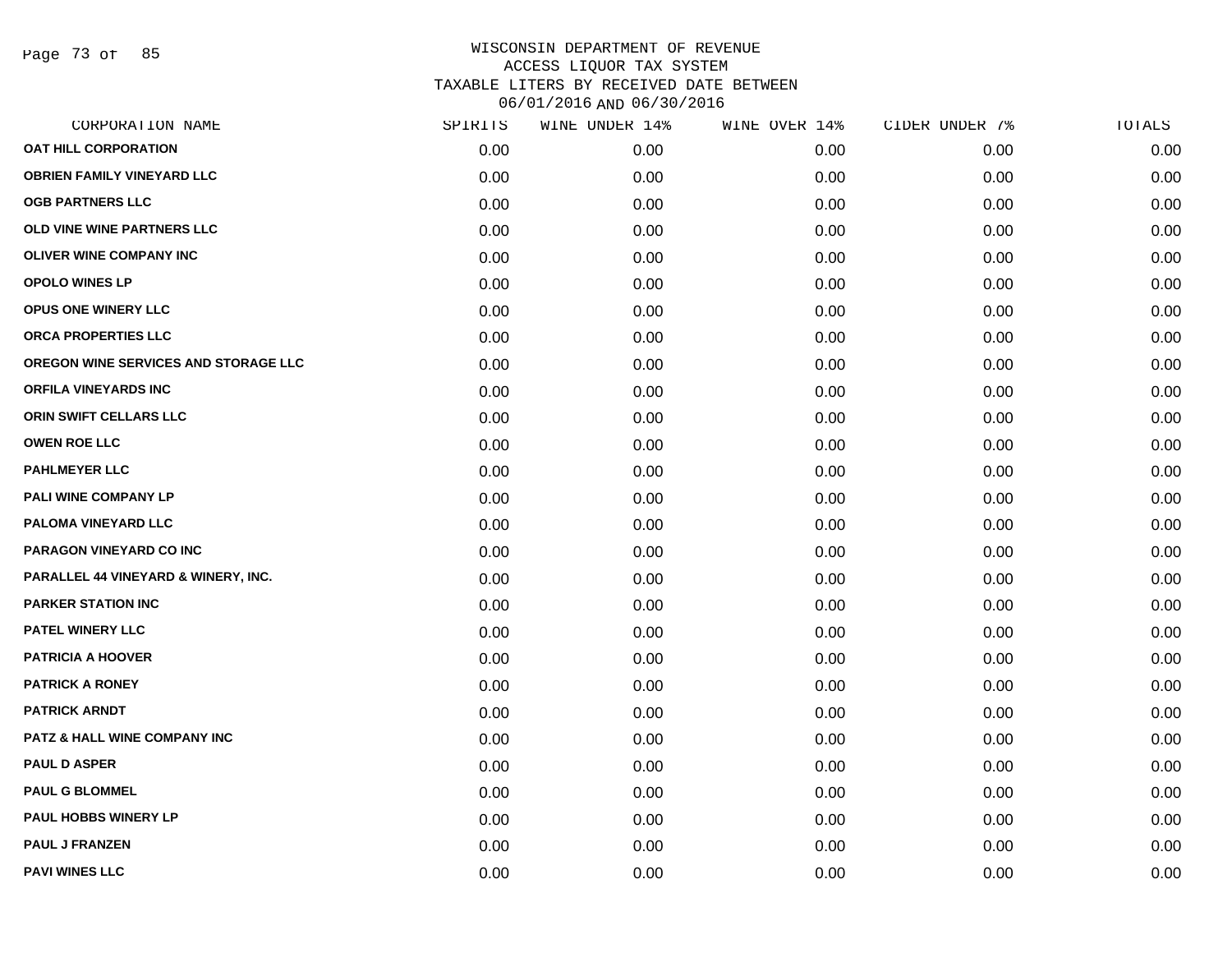Page 74 of 85

|      | WINE UNDER 14% |      | CIDER UNDER 7% | TOTALS |
|------|----------------|------|----------------|--------|
| 0.00 | 0.00           | 0.00 | 0.00           | 0.00   |
| 0.00 | 0.00           | 0.00 | 0.00           | 0.00   |
| 0.00 | 0.00           | 0.00 | 0.00           | 0.00   |
| 0.00 | 0.00           | 0.00 | 0.00           | 0.00   |
| 0.00 | 0.00           | 0.00 | 0.00           | 0.00   |
| 0.00 | 0.00           | 0.00 | 0.00           | 0.00   |
| 0.00 | 0.00           | 0.00 | 0.00           | 0.00   |
| 0.00 | 0.00           | 0.00 | 0.00           | 0.00   |
| 0.00 | 0.00           | 0.00 | 0.00           | 0.00   |
| 0.00 | 0.00           | 0.00 | 0.00           | 0.00   |
| 0.00 | 0.00           | 0.00 | 0.00           | 0.00   |
| 0.00 | 0.00           | 0.00 | 0.00           | 0.00   |
| 0.00 | 0.00           | 0.00 | 0.00           | 0.00   |
| 0.00 | 0.00           | 0.00 | 0.00           | 0.00   |
| 0.00 | 0.00           | 0.00 | 0.00           | 0.00   |
| 0.00 | 0.00           | 0.00 | 0.00           | 0.00   |
| 0.00 | 0.00           | 0.00 | 0.00           | 0.00   |
| 0.00 | 0.00           | 0.00 | 0.00           | 0.00   |
| 0.00 | 0.00           | 0.00 | 0.00           | 0.00   |
| 0.00 | 0.00           | 0.00 | 0.00           | 0.00   |
| 0.00 | 0.00           | 0.00 | 0.00           | 0.00   |
| 0.00 | 0.00           | 0.00 | 0.00           | 0.00   |
| 0.00 | 0.00           | 0.00 | 0.00           | 0.00   |
| 0.00 | 0.00           | 0.00 | 0.00           | 0.00   |
| 0.00 | 0.00           | 0.00 | 0.00           | 0.00   |
| 0.00 | 0.00           | 0.00 | 0.00           | 0.00   |
| 0.00 | 0.00           | 0.00 | 0.00           | 0.00   |
| 0.00 | 0.00           | 0.00 | 0.00           | 0.00   |
|      | SPIRITS        |      | WINE OVER 14%  |        |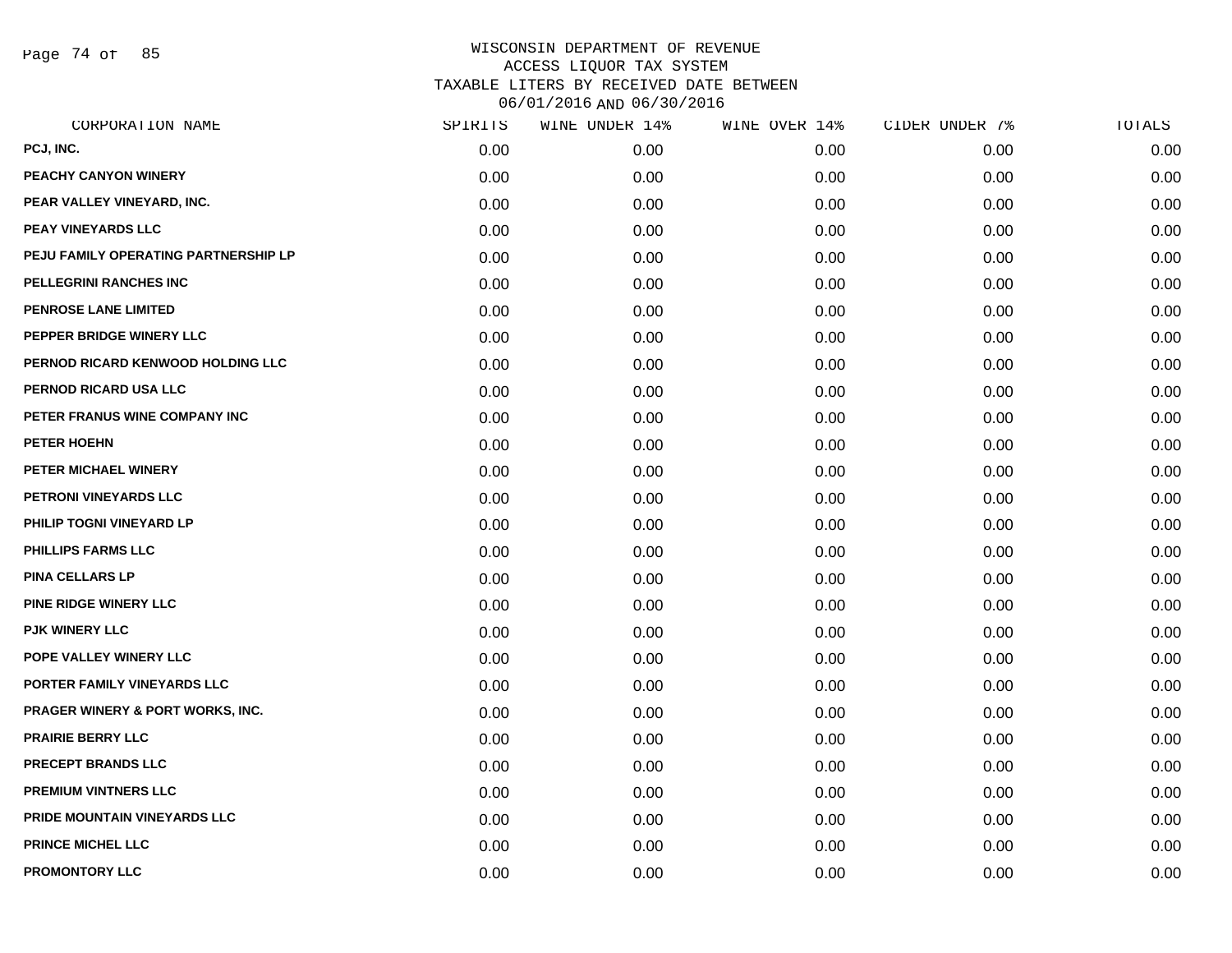Page 75 of 85

| CORPORATION NAME                         | SPIRITS | WINE UNDER 14% | WINE OVER 14% | CIDER UNDER 7% | TOTALS |
|------------------------------------------|---------|----------------|---------------|----------------|--------|
| <b>PWG LLC</b>                           | 0.00    | 0.00           | 6.75          | 0.00           | 6.75   |
| <b>QUADY SOUTH WINERY LLC</b>            | 0.00    | 0.00           | 0.00          | 0.00           | 0.00   |
| QUILCEDA CREEK VINTNERS INC              | 0.00    | 0.00           | 0.00          | 0.00           | 0.00   |
| <b>QUPE WINE CELLARS LLC</b>             | 0.00    | 0.00           | 0.00          | 0.00           | 0.00   |
| <b>R LAWSON ENTERPRISES LLC</b>          | 0.00    | 0.00           | 0.00          | 0.00           | 0.00   |
| <b>RADIO-COTEAU WINE CELLARS LLC</b>     | 0.00    | 0.00           | 0.00          | 0.00           | 0.00   |
| <b>RAINIER WINE LLC</b>                  | 0.00    | 0.00           | 0.00          | 0.00           | 0.00   |
| <b>RAMAZZOTTI WINES LLC</b>              | 0.00    | 0.00           | 0.00          | 0.00           | 0.00   |
| <b>RAMEY WINE CELLARS INC</b>            | 0.00    | 0.00           | 0.00          | 0.00           | 0.00   |
| <b>RAPTOR RIDGE WINERY LLC</b>           | 0.00    | 0.00           | 0.00          | 0.00           | 0.00   |
| <b>RASA VINEYARDS, LLC</b>               | 0.00    | 0.00           | 0.00          | 0.00           | 0.00   |
| <b>RAYMOND SIGNORELLO</b>                | 0.00    | 0.00           | 0.00          | 0.00           | 0.00   |
| <b>RAYMOND VINEYARD &amp; CELLAR INC</b> | 0.00    | 0.00           | 0.00          | 0.00           | 0.00   |
| <b>RB WINE ASSOCIATES LLC</b>            | 0.00    | 0.00           | 0.00          | 0.00           | 0.00   |
| <b>RBZ VINEYARDS LLC</b>                 | 0.00    | 0.00           | 0.00          | 0.00           | 0.00   |
| <b>RED CAR WINE COMPANY LLC</b>          | 0.00    | 0.00           | 0.00          | 0.00           | 0.00   |
| <b>RED MARE WINES LLC</b>                | 0.00    | 0.00           | 0.00          | 0.00           | 0.00   |
| <b>RED OAK VINEYARD INC</b>              | 0.00    | 0.00           | 0.00          | 0.00           | 0.00   |
| <b>REGUSCI WINERY INC</b>                | 0.00    | 0.00           | 0.00          | 0.00           | 0.00   |
| <b>REN ACQUISITION INC</b>               | 0.00    | 0.00           | 0.00          | 0.00           | 0.00   |
| <b>REVANA FAMILY PARTNERS LP</b>         | 0.00    | 0.00           | 0.00          | 0.00           | 0.00   |
| <b>REVANA FAMILY PARTNERS LP</b>         | 0.00    | 0.00           | 0.00          | 0.00           | 0.00   |
| <b>RHYS VINEYARDS LLC</b>                | 0.00    | 0.00           | 0.00          | 0.00           | 0.00   |
| <b>RICHARD E LIBBY</b>                   | 0.00    | 0.00           | 0.00          | 0.00           | 0.00   |
| <b>RICHARD FORTUNE</b>                   | 0.00    | 0.00           | 0.00          | 0.00           | 0.00   |
| <b>RIDGE VINEYARDS INC</b>               | 0.00    | 0.00           | 0.00          | 0.00           | 0.00   |
| <b>RIGHT SIDE LLC</b>                    | 0.00    | 0.00           | 0.00          | 0.00           | 0.00   |
| RIVER BEND VINEYARD & WINERY LLC         | 0.00    | 0.00           | 0.00          | 0.00           | 0.00   |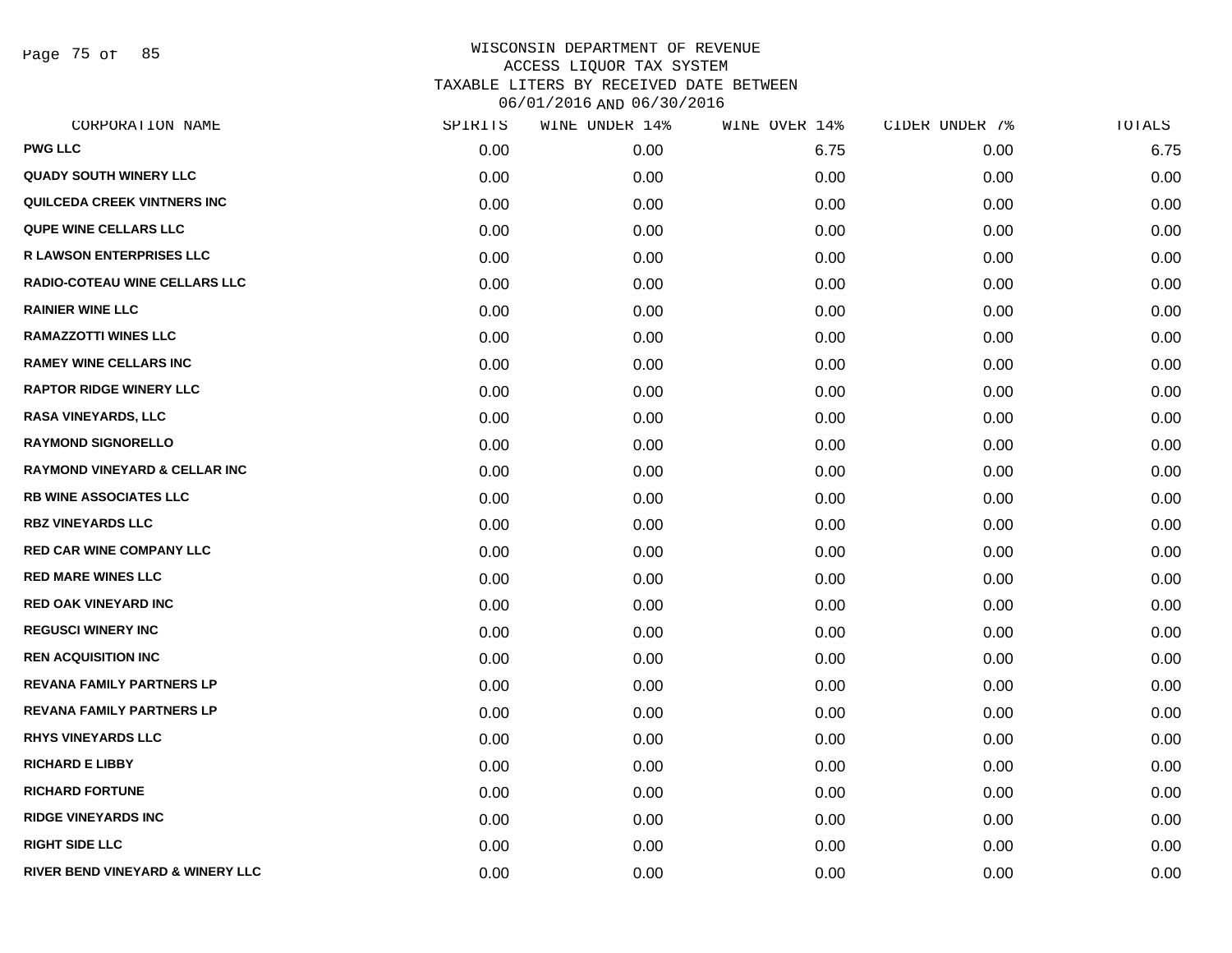Page 76 of 85

| CORPORATION NAME                       | SPIRITS | WINE UNDER 14% | WINE OVER 14% | CIDER UNDER 7% | TOTALS |
|----------------------------------------|---------|----------------|---------------|----------------|--------|
| <b>RIVER VALLEY VINEYARD INC</b>       | 0.00    | 0.00           | 0.00          | 0.00           | 0.00   |
| <b>RIVERBENCH LLC</b>                  | 0.00    | 0.00           | 0.00          | 0.00           | 0.00   |
| <b>ROBERT BORUCKI</b>                  | 0.00    | 0.00           | 0.00          | 0.00           | 0.00   |
| <b>ROBERT CRAIG WINERY LP</b>          | 0.00    | 0.00           | 0.00          | 0.00           | 0.00   |
| <b>ROBERT FOLEY LLC</b>                | 0.00    | 0.00           | 0.00          | 0.00           | 0.00   |
| <b>ROBERT HALL WINERY LLC</b>          | 0.00    | 0.00           | 0.00          | 0.00           | 0.00   |
| <b>ROBERT MUELLER CELLARS</b>          | 0.00    | 0.00           | 0.00          | 0.00           | 0.00   |
| <b>ROBERT YOUNG ESTATE WINERY LLC</b>  | 0.00    | 0.00           | 0.00          | 0.00           | 0.00   |
| <b>ROCCA FAMILY VINEYARDS INC</b>      | 0.00    | 0.00           | 0.00          | 0.00           | 0.00   |
| <b>ROCK N WOOL WINERY LLC</b>          | 0.00    | 0.00           | 0.00          | 0.00           | 0.00   |
| <b>ROCK WALL WINE COMPANY INC</b>      | 0.00    | 0.00           | 0.00          | 0.00           | 0.00   |
| <b>ROEDERER ESTATE INC</b>             | 0.00    | 0.00           | 0.00          | 0.00           | 0.00   |
| <b>ROMBAUER VINEYARDS INC</b>          | 0.00    | 0.00           | 0.00          | 0.00           | 0.00   |
| <b>RONALD L FENOLIO</b>                | 0.00    | 0.00           | 0.00          | 0.00           | 0.00   |
| <b>RONALD T RUBIN</b>                  | 0.00    | 0.00           | 0.00          | 0.00           | 0.00   |
| <b>ROUND POND ESTATE LLC</b>           | 0.00    | 0.00           | 0.00          | 0.00           | 0.00   |
| <b>ROWLEY ESTATES LLC</b>              | 0.00    | 0.00           | 0.00          | 0.00           | 0.00   |
| <b>RRJ REAL PROPERTIES LLC</b>         | 0.00    | 0.00           | 0.00          | 0.00           | 0.00   |
| <b>RSB VINEYARDS LLC</b>               | 0.00    | 0.00           | 0.00          | 0.00           | 0.00   |
| <b>RUDD WINES INC</b>                  | 0.00    | 0.00           | 0.00          | 0.00           | 0.00   |
| <b>RUDIUS WINES, LLC</b>               | 0.00    | 0.00           | 0.00          | 0.00           | 0.00   |
| <b>RUSHFORD MEADERY AND WINERY LLC</b> | 0.00    | 0.00           | 0.00          | 0.00           | 0.00   |
| RUTHERFORD HILL WINERY LLC             | 0.00    | 0.00           | 0.00          | 0.00           | 0.00   |
| <b>RYAN PRELLWITZ</b>                  | 0.00    | 0.00           | 0.00          | 0.00           | 0.00   |
| <b>SAINTSBURY LLC</b>                  | 0.00    | 0.00           | 0.00          | 0.00           | 0.00   |
| <b>SANDHI WINES LLC</b>                | 0.00    | 0.00           | 0.00          | 0.00           | 0.00   |
| SANDSTONE RIDGE VINEYARD & WINERY LLC  | 0.00    | 0.00           | 0.00          | 0.00           | 0.00   |
| <b>SANFORD WINERY COMPANY LP</b>       | 0.00    | 0.00           | 0.00          | 0.00           | 0.00   |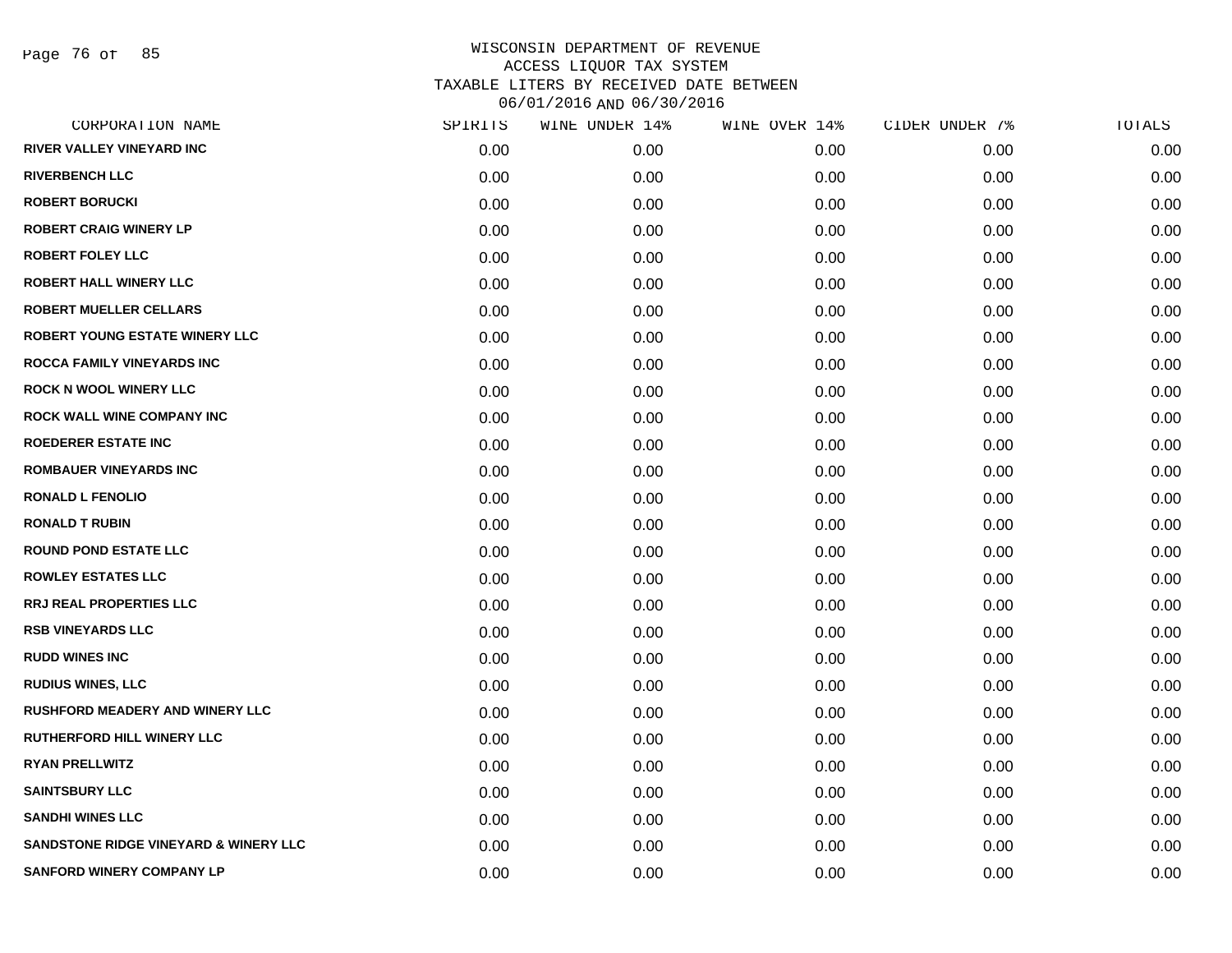Page 77 of 85

| SPIRITS | WINE UNDER 14% | WINE OVER 14% |      | TOTALS         |
|---------|----------------|---------------|------|----------------|
| 0.00    | 0.00           | 0.00          | 0.00 | 0.00           |
| 0.00    | 0.00           | 0.00          | 0.00 | 0.00           |
| 0.00    | 0.00           | 0.00          | 0.00 | 0.00           |
| 0.00    | 0.00           | 0.00          | 0.00 | 0.00           |
| 0.00    | 0.00           | 0.00          | 0.00 | 0.00           |
| 0.00    | 0.00           | 0.00          | 0.00 | 0.00           |
| 0.00    | 0.00           | 0.00          | 0.00 | 0.00           |
| 0.00    | 0.00           | 0.00          | 0.00 | 0.00           |
| 0.00    | 0.00           | 0.00          | 0.00 | 0.00           |
| 0.00    | 0.00           | 0.00          | 0.00 | 0.00           |
| 0.00    | 0.00           | 0.00          | 0.00 | 0.00           |
| 0.00    | 0.00           | 0.00          | 0.00 | 0.00           |
| 0.00    | 0.00           | 0.00          | 0.00 | 0.00           |
| 0.00    | 0.00           | 0.00          | 0.00 | 0.00           |
| 0.00    | 0.00           | 0.00          | 0.00 | 0.00           |
| 0.00    | 0.00           | 0.00          | 0.00 | 0.00           |
| 0.00    | 0.00           | 0.00          | 0.00 | 0.00           |
| 0.00    | 0.00           | 0.00          | 0.00 | 0.00           |
| 0.00    | 0.00           | 0.00          | 0.00 | 0.00           |
| 0.00    | 0.00           | 0.00          | 0.00 | 0.00           |
| 0.00    | 0.00           | 0.00          | 0.00 | 0.00           |
| 0.00    | 0.00           | 0.00          | 0.00 | 0.00           |
| 0.00    | 0.00           | 0.00          | 0.00 | 0.00           |
| 0.00    | 0.00           | 0.00          | 0.00 | 0.00           |
| 0.00    | 0.00           | 0.00          | 0.00 | 0.00           |
| 0.00    | 0.00           | 0.00          | 0.00 | 0.00           |
| 0.00    | 0.00           | 0.00          | 0.00 | 0.00           |
| 0.00    | 0.00           | 0.00          | 0.00 | 0.00           |
|         |                |               |      | CIDER UNDER 7% |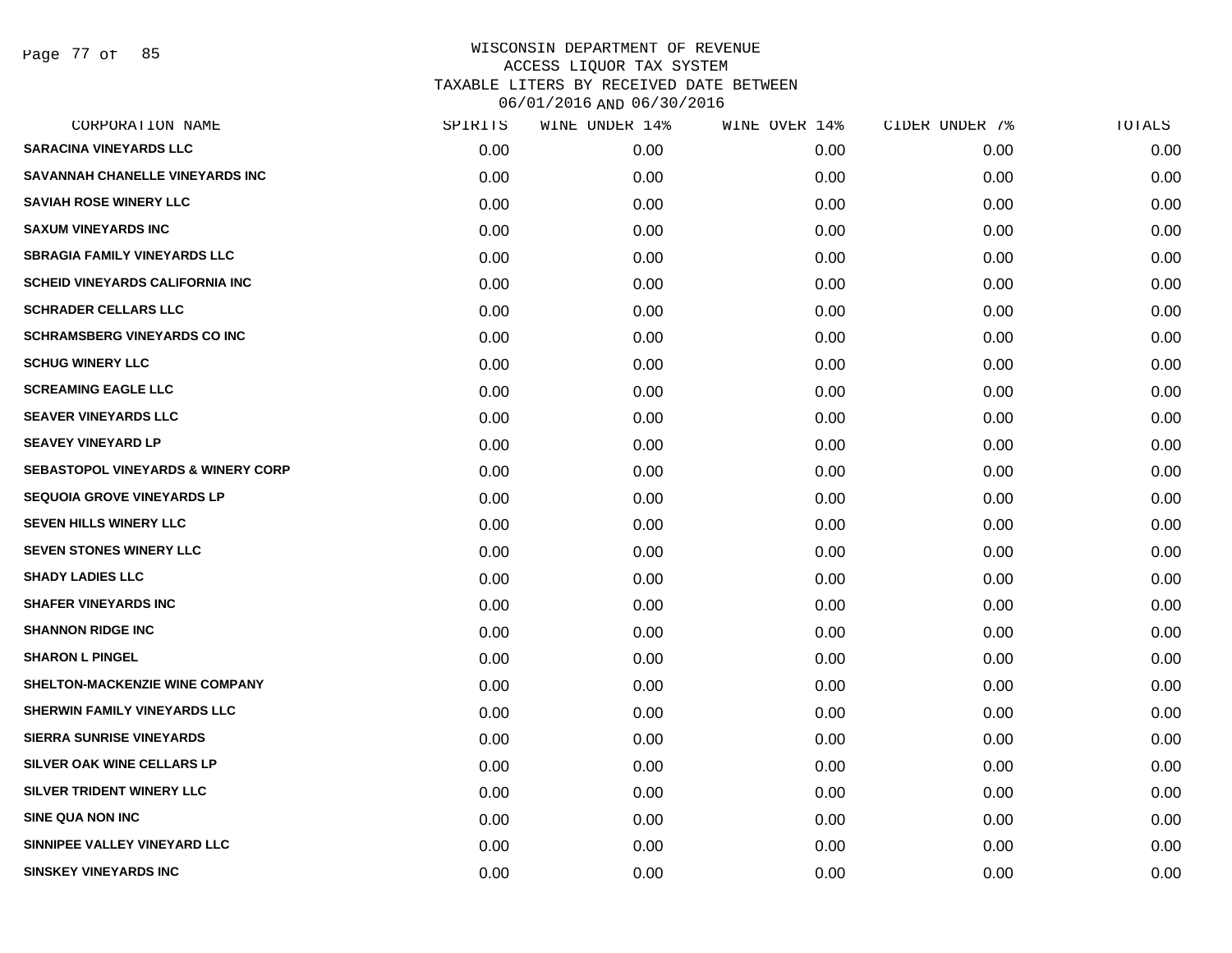Page 78 of 85

| CORPORATION NAME                           | SPIRITS | WINE UNDER 14% | WINE OVER 14% | CIDER UNDER 7% | TOTALS |
|--------------------------------------------|---------|----------------|---------------|----------------|--------|
| <b>SISYPHUS LLC</b>                        | 0.00    | 0.00           | 0.00          | 0.00           | 0.00   |
| <b>SIX SIGMA WINERY LLC</b>                | 0.00    | 0.00           | 0.00          | 0.00           | 0.00   |
| <b>SMALL VINES WINES INC</b>               | 0.00    | 0.00           | 0.00          | 0.00           | 0.00   |
| <b>SMITH &amp; HOOK WINERY</b>             | 0.00    | 0.00           | 0.00          | 0.00           | 0.00   |
| <b>SMITH &amp; SMITH</b>                   | 0.00    | 0.00           | 0.00          | 0.00           | 0.00   |
| SMITH ANDERSON ENTERPRISES INC             | 0.00    | 0.00           | 0.00          | 0.00           | 0.00   |
| <b>SOKOL BLOSSER LTD</b>                   | 0.00    | 0.00           | 0.00          | 0.00           | 0.00   |
| <b>SOMERSTON WINE COMPANY, LLC</b>         | 0.00    | 0.00           | 0.00          | 0.00           | 0.00   |
| SONOMA-CUTRER VINEYARDS INC                | 0.00    | 0.00           | 0.00          | 0.00           | 0.00   |
| SOUTH COAST WINERY INC                     | 0.00    | 0.00           | 0.00          | 0.00           | 0.00   |
| <b>SP GROSSNICKLE LLC</b>                  | 0.00    | 0.00           | 0.00          | 0.00           | 0.00   |
| <b>SPANOS BERBERIAN WINERY LLC</b>         | 0.00    | 0.00           | 0.00          | 0.00           | 0.00   |
| <b>SPARKLING OREGON LLC</b>                | 0.00    | 0.00           | 0.00          | 0.00           | 0.00   |
| SPIRITS OF NORWAY VINEYARD LLC             | 0.00    | 0.00           | 0.00          | 0.00           | 0.00   |
| <b>SPOTTSWOODE WINERY INC</b>              | 0.00    | 0.00           | 0.00          | 0.00           | 0.00   |
| SPRECHER BREWING COMPANY, INC.             | 0.00    | 0.00           | 0.00          | 0.00           | 0.00   |
| <b>SPRING MOUNTAIN VINEYARD INC</b>        | 0.00    | 0.00           | 0.00          | 0.00           | 0.00   |
| <b>SPURGEON VINEYARDS &amp; WINERY LLC</b> | 0.00    | 0.00           | 0.00          | 0.00           | 0.00   |
| <b>ST HELENA ESTATE LLC</b>                | 0.00    | 0.00           | 0.00          | 0.00           | 0.00   |
| <b>ST JAMES WINERY INC</b>                 | 0.00    | 0.00           | 0.00          | 0.00           | 0.00   |
| ST JULIAN WINE COMPANY INC                 | 0.00    | 0.00           | 0.00          | 0.00           | 0.00   |
| <b>ST SUPERY INC</b>                       | 0.00    | 0.00           | 0.00          | 0.00           | 0.00   |
| ST. FRANCIS WINERY & VINEYARD L.P.         | 0.00    | 0.00           | 0.00          | 0.00           | 0.00   |
| <b>STAG'S LEAP WINE CELLARS LLC</b>        | 0.00    | 0.00           | 0.00          | 0.00           | 0.00   |
| <b>STAGLIN FAMILY VINEYARD LLC</b>         | 0.00    | 0.00           | 0.00          | 0.00           | 0.00   |
| <b>STANDING JOURNEY LLC</b>                | 0.00    | 0.00           | 0.00          | 0.00           | 0.00   |
| <b>STE MICHELLE WINE ESTATES LTD</b>       | 0.00    | 0.00           | 0.00          | 0.00           | 0.00   |
| <b>STEPHAN VINEYARD INC</b>                | 0.00    | 0.00           | 0.00          | 0.00           | 0.00   |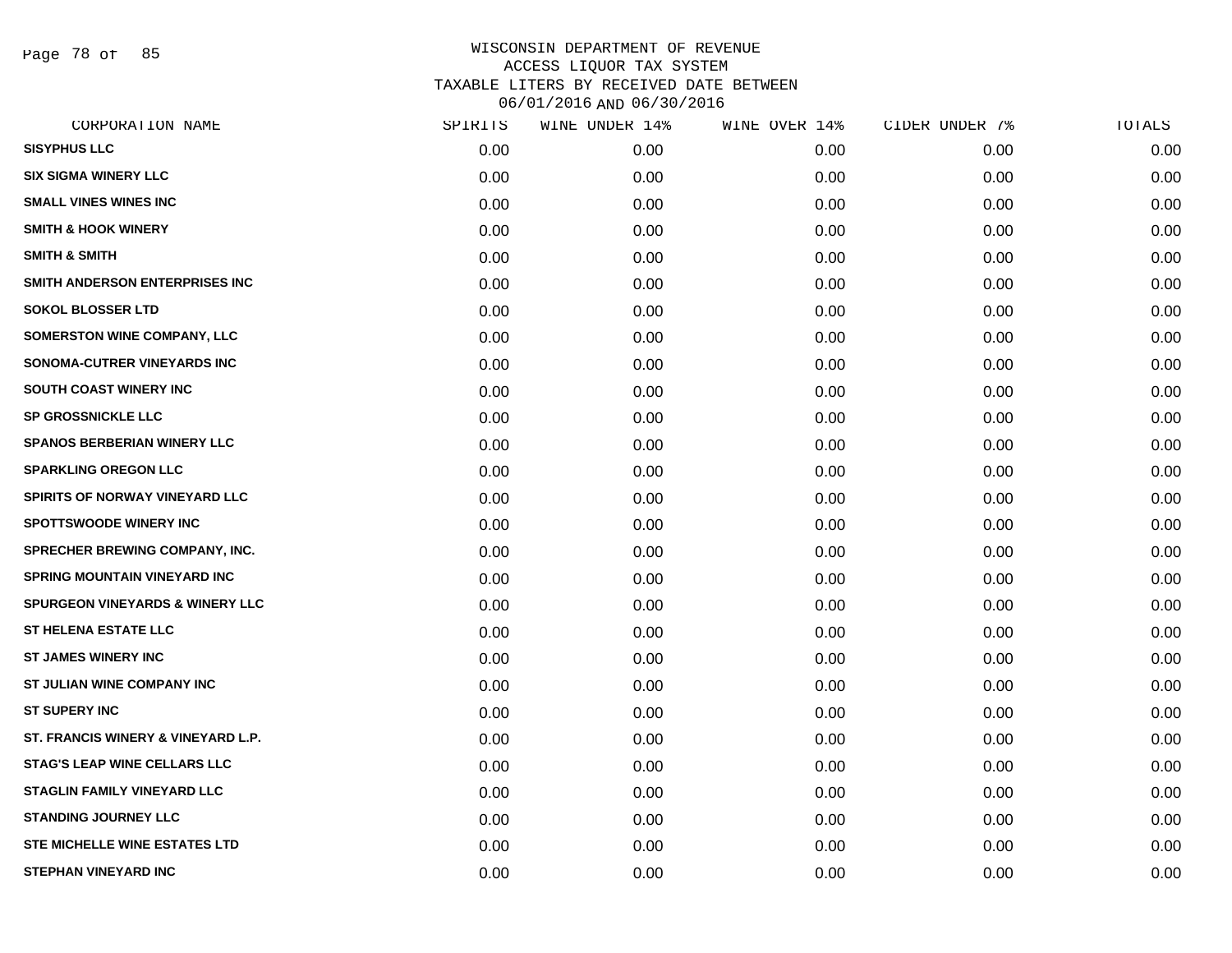Page 79 of 85

| CORPORATION NAME                           | SPIRITS | WINE UNDER 14% | WINE OVER 14% | CIDER UNDER 7% | TOTALS |
|--------------------------------------------|---------|----------------|---------------|----------------|--------|
| <b>STEPHEN M KENNEDY</b>                   | 0.00    | 0.00           | 0.00          | 0.00           | 0.00   |
| <b>STEPHEN M REUSTLE</b>                   | 0.00    | 19.50          | 9.00          | 0.00           | 28.50  |
| STEPHEN W. PARRY AND SUSAN F. PARRY        | 0.00    | 0.00           | 0.00          | 0.00           | 0.00   |
| <b>STEVEN J DE BAKER</b>                   | 0.00    | 0.00           | 0.00          | 0.00           | 0.00   |
| <b>STEVEN KENT LLC</b>                     | 0.00    | 0.00           | 0.00          | 0.00           | 0.00   |
| STEVEN M & JUDITH A JACOBSON LLC           | 0.00    | 0.00           | 0.00          | 0.00           | 0.00   |
| <b>STEVEN N LEDSON</b>                     | 0.00    | 0.00           | 0.00          | 0.00           | 0.00   |
| <b>STOLLER VINEYARDS INC</b>               | 0.00    | 0.00           | 0.00          | 0.00           | 0.00   |
| <b>STOLPMAN VINEYARDS LLC</b>              | 0.00    | 0.00           | 0.00          | 0.00           | 0.00   |
| <b>STONE EDGE WINERY LLC</b>               | 0.00    | 0.00           | 0.00          | 0.00           | 0.00   |
| <b>STONE HILL WINE CO INC</b>              | 0.00    | 0.00           | 0.00          | 0.00           | 0.00   |
| <b>STONECUSHION INC</b>                    | 0.00    | 0.00           | 0.00          | 0.00           | 0.00   |
| STONEHAUS WINERY, INC.                     | 0.00    | 0.00           | 0.00          | 0.00           | 0.00   |
| <b>STONY HILL VINEYARD INC</b>             | 0.00    | 19.50          | 0.00          | 0.00           | 19.50  |
| <b>STORYBOOK MOUNTAIN WINERY INC</b>       | 0.00    | 0.00           | 0.00          | 0.00           | 0.00   |
| <b>STRYKER SONOMA WINERY LLC</b>           | 0.00    | 0.00           | 0.00          | 0.00           | 0.00   |
| <b>SULLIVAN VINEYARDS CORPORATION</b>      | 0.00    | 0.00           | 0.00          | 0.00           | 0.00   |
| <b>SULPHUR SPRINGS WINERY LLC</b>          | 0.00    | 0.00           | 0.00          | 0.00           | 0.00   |
| <b>SUMMERS WINERY LLC</b>                  | 0.00    | 0.00           | 0.00          | 0.00           | 0.00   |
| <b>SUMMERWOOD WINERY &amp; INN INC</b>     | 0.00    | 0.00           | 0.00          | 0.00           | 0.00   |
| <b>SUNSET POINT WINERY LLC</b>             | 0.00    | 0.00           | 0.00          | 0.00           | 0.00   |
| <b>SUNSTONE VINEYARDS &amp; WINERY INC</b> | 0.00    | 0.00           | 0.00          | 0.00           | 0.00   |
| <b>SUSAN M BOSWELL</b>                     | 0.00    | 0.00           | 0.00          | 0.00           | 0.00   |
| <b>SUTTER HOME WINERY INC</b>              | 0.00    | 0.00           | 0.00          | 0.00           | 0.00   |
| <b>SWEAZEY WINERY INVESTMENT LLC</b>       | 0.00    | 0.00           | 0.00          | 0.00           | 0.00   |
| <b>SWEET CHEEKS VINEYARDS INC</b>          | 0.00    | 0.00           | 0.00          | 0.00           | 0.00   |
| <b>TABLAS CREEK VINEYARD LP</b>            | 0.00    | 0.00           | 0.00          | 0.00           | 0.00   |
| <b>TAFT STREET INC</b>                     | 0.00    | 0.00           | 0.00          | 0.00           | 0.00   |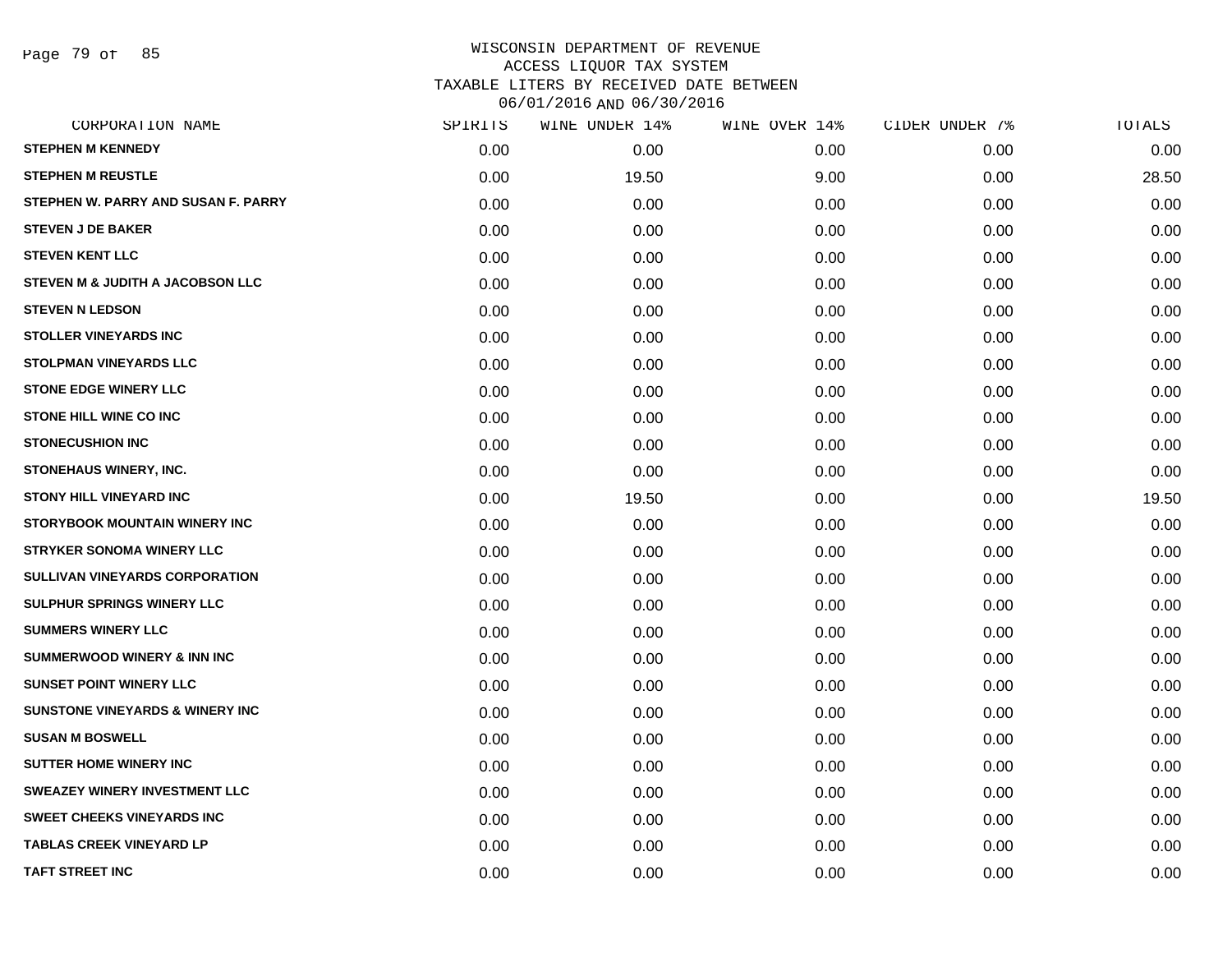Page 80 of 85

| CORPORATION NAME                          | SPIRITS | WINE UNDER 14% | WINE OVER 14% | CIDER UNDER 7% | TOTALS |
|-------------------------------------------|---------|----------------|---------------|----------------|--------|
| <b>TAKARA SAKE USA INC</b>                | 0.00    | 0.00           | 0.00          | 0.00           | 0.00   |
| <b>TALLEY VINEYARDS INC</b>               | 0.00    | 0.00           | 0.00          | 0.00           | 0.00   |
| <b>TAMBER BEY VINEYARDS LLC</b>           | 0.00    | 0.00           | 0.00          | 0.00           | 0.00   |
| <b>TANDEM WINES LLC</b>                   | 0.00    | 0.00           | 0.00          | 0.00           | 0.00   |
| <b>TARA BELLA WINERY LLC</b>              | 0.00    | 0.00           | 0.00          | 0.00           | 0.00   |
| <b>TEALE CREEK ASSOCIATES</b>             | 0.00    | 0.00           | 0.00          | 0.00           | 0.00   |
| <b>TENBA RIDGE WINERY LLC</b>             | 0.00    | 0.00           | 0.00          | 0.00           | 0.00   |
| <b>TERRA SPRINGS LLC</b>                  | 0.00    | 0.00           | 0.00          | 0.00           | 0.00   |
| <b>TERRA VINUM LLC</b>                    | 0.00    | 0.00           | 0.00          | 0.00           | 0.00   |
| <b>TERRAVANT WINE COMPANY LLC</b>         | 0.00    | 0.00           | 0.00          | 0.00           | 0.00   |
| <b>TESTAROSSA VINEYARDS LLC</b>           | 0.00    | 0.00           | 0.00          | 0.00           | 0.00   |
| THE BIALE ESTATE                          | 0.00    | 0.00           | 0.00          | 0.00           | 0.00   |
| THE BRANDER VINEYARD                      | 0.00    | 0.00           | 0.00          | 0.00           | 0.00   |
| THE HESS COLLECTION WINERY                | 0.00    | 0.00           | 0.00          | 0.00           | 0.00   |
| THE HOGUE CELLARS LTD                     | 0.00    | 0.00           | 0.00          | 0.00           | 0.00   |
| THE INFINITE MONKEY THEOREM INC           | 0.00    | 0.00           | 0.00          | 0.00           | 0.00   |
| THE LITTORAI WINES                        | 0.00    | 0.00           | 0.00          | 0.00           | 0.00   |
| THE MEEKER VINEYARD                       | 0.00    | 0.00           | 0.00          | 0.00           | 0.00   |
| THE MORLET SELECTION INC                  | 0.00    | 0.00           | 0.00          | 0.00           | 0.00   |
| THE RUM TREE, INC.                        | 0.00    | 0.00           | 0.00          | 0.00           | 0.00   |
| THE SHORES OF FAIRHAVEN INC               | 0.00    | 0.00           | 0.00          | 0.00           | 0.00   |
| THE SILVERADO VINEYARDS                   | 0.00    | 0.00           | 0.00          | 0.00           | 0.00   |
| THE WILLIAMSBURG WINERY LTD               | 0.00    | 0.00           | 0.00          | 0.00           | 0.00   |
| THE WINE GROUP INC                        | 0.00    | 0.00           | 0.00          | 0.00           | 0.00   |
| THE WINE VINEYARD LLC                     | 0.00    | 0.00           | 0.00          | 0.00           | 0.00   |
| THE WOODLAND TRAIL BEVERAGE COMPANY, INC. | 0.00    | 0.00           | 0.00          | 0.00           | 0.00   |
| THIS REALM LLC                            | 0.00    | 0.00           | 0.00          | 0.00           | 0.00   |
| <b>THOMAS C HOFFMAN</b>                   | 0.00    | 0.00           | 0.00          | 0.00           | 0.00   |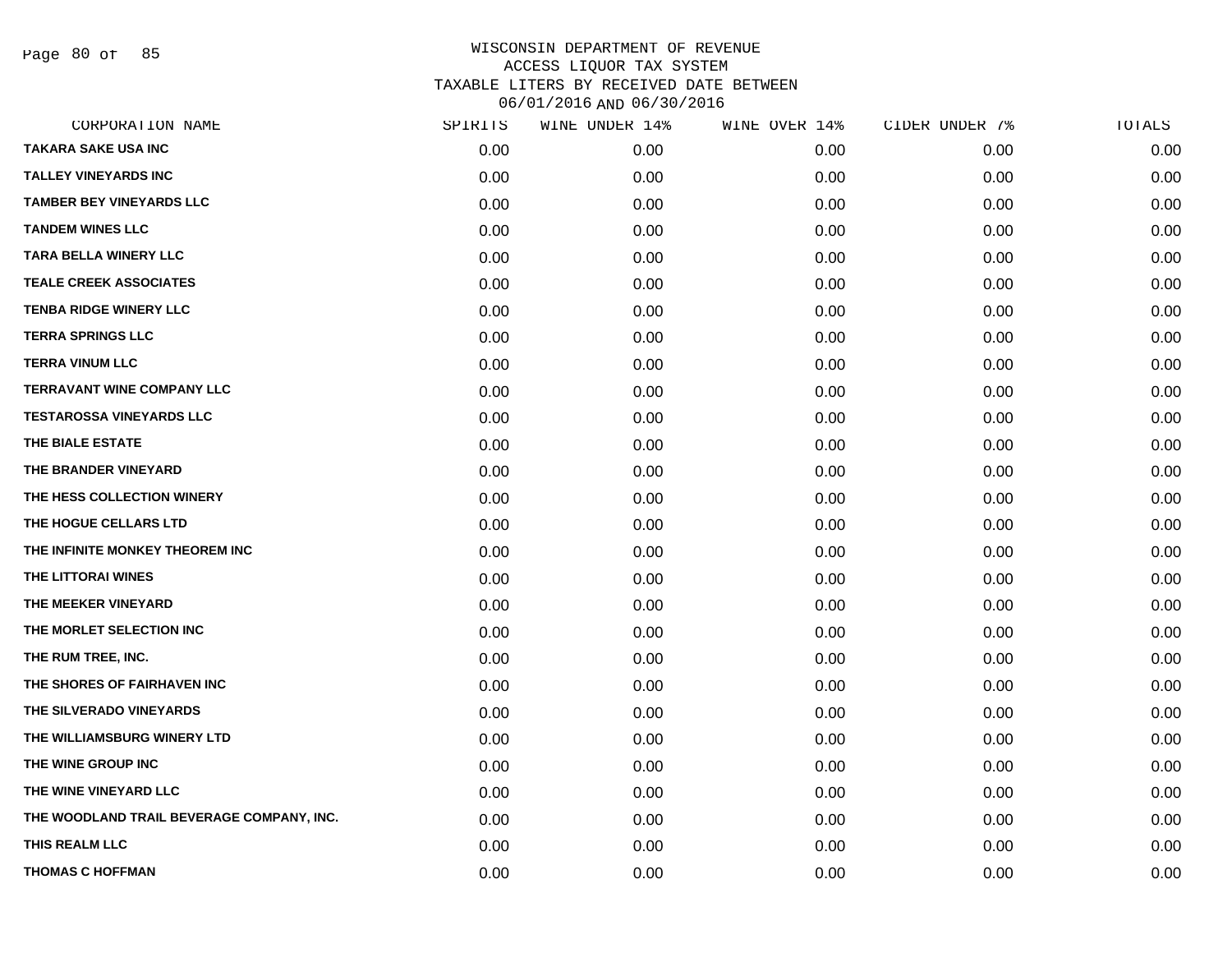Page 81 of 85

| CORPORATION NAME                       | SPIRITS | WINE UNDER 14% | WINE OVER 14% | CIDER UNDER 7% | TOTALS |
|----------------------------------------|---------|----------------|---------------|----------------|--------|
| THOMAS FOGARTY WINERY LLC              | 0.00    | 0.00           | 0.00          | 0.00           | 0.00   |
| <b>THURMAN J RODGERS</b>               | 0.00    | 0.00           | 0.00          | 0.00           | 0.00   |
| TI BEVERAGE GROUP LTD                  | 0.00    | 0.00           | 0.00          | 0.00           | 0.00   |
| TIM BLUE WINES LLC                     | 0.00    | 0.00           | 0.00          | 0.00           | 0.00   |
| TMR WINE COMPANY LLC                   | 0.00    | 0.00           | 0.00          | 0.00           | 0.00   |
| <b>TOAD HOLLOW VINEYARDS INC</b>       | 0.00    | 0.00           | 0.00          | 0.00           | 0.00   |
| <b>TOBIN JAMES CELLARS</b>             | 0.00    | 0.00           | 0.00          | 0.00           | 0.00   |
| <b>TODD ANDERSON</b>                   | 0.00    | 0.00           | 0.00          | 0.00           | 0.00   |
| <b>TOLLIVER RANCH BRANDS LLC</b>       | 0.00    | 0.00           | 0.00          | 0.00           | 0.00   |
| <b>TOM MEADOWCROFT</b>                 | 0.00    | 0.00           | 0.00          | 0.00           | 0.00   |
| <b>TORII MOR WINERY LLC</b>            | 0.00    | 0.00           | 0.00          | 0.00           | 0.00   |
| <b>TREANA WINERY LLC</b>               | 0.00    | 0.00           | 0.00          | 0.00           | 0.00   |
| <b>TREASURY CHATEAU &amp; ESTATES</b>  | 0.00    | 0.00           | 0.00          | 0.00           | 0.00   |
| TREASURY WINE ESTATES AMERICAS COMPANY | 0.00    | 0.00           | 0.00          | 0.00           | 0.00   |
| TREFETHEN VINEYARDS WINERY INC         | 0.00    | 0.00           | 0.00          | 0.00           | 0.00   |
| <b>TRENTADUE WINERY LLC</b>            | 0.00    | 0.00           | 0.00          | 0.00           | 0.00   |
| <b>TRINITAS CELLARS LLC</b>            | 0.00    | 0.00           | 0.00          | 0.00           | 0.00   |
| <b>TRIONE VINEYARDS LLC</b>            | 0.00    | 0.00           | 0.00          | 0.00           | 0.00   |
| <b>TROY LANDWEHR</b>                   | 0.00    | 0.00           | 0.00          | 0.00           | 0.00   |
| <b>TSG LLC</b>                         | 0.00    | 0.00           | 0.00          | 0.00           | 0.00   |
| TURLEY WINE CELLARS INC                | 0.00    | 0.00           | 0.00          | 0.00           | 0.00   |
| <b>TURNBULL WINE CELLARS</b>           | 0.00    | 0.00           | 0.00          | 0.00           | 0.00   |
| TWIN PEAKS WINERY INC                  | 0.00    | 0.00           | 0.00          | 0.00           | 0.00   |
| <b>TWIN RIDGE ESTATES LLC</b>          | 0.00    | 0.00           | 0.00          | 0.00           | 0.00   |
| <b>TWISTED OAK WINERY LLC</b>          | 0.00    | 0.00           | 0.00          | 0.00           | 0.00   |
| <b>TWO LADS LLC</b>                    | 0.00    | 0.00           | 0.00          | 0.00           | 0.00   |
| <b>TWOMEY CELLARS LLC</b>              | 0.00    | 0.00           | 0.00          | 0.00           | 0.00   |
| <b>UNTI WINE CO LLC</b>                | 0.00    | 0.00           | 0.00          | 0.00           | 0.00   |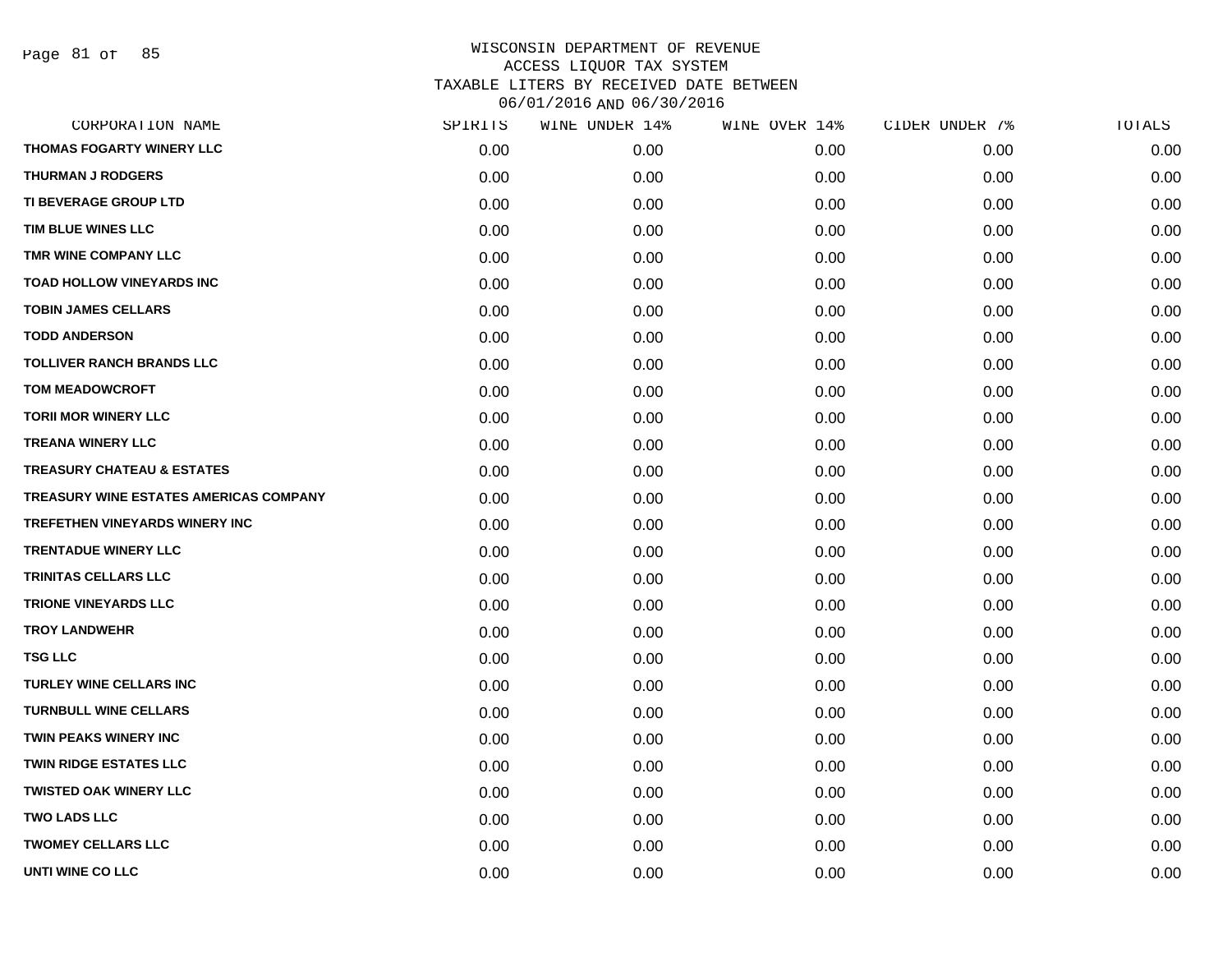Page 82 of 85

| CORPORATION NAME                      | SPIRITS | WINE UNDER 14% | WINE OVER 14% | CIDER UNDER 7% | TOTALS |
|---------------------------------------|---------|----------------|---------------|----------------|--------|
| <b>URBAN CELLARS LLC</b>              | 0.00    | 0.00           | 0.00          | 0.00           | 0.00   |
| <b>V&amp;CLLC</b>                     | 0.00    | 24.75          | 39.75         | 0.00           | 64.50  |
| <b>V SATTUI WINERY INC</b>            | 0.00    | 360.38         | 490.50        | 0.00           | 850.88 |
| VAN RUITEN FAMILY WINERY LLC          | 0.00    | 0.00           | 0.00          | 0.00           | 0.00   |
| VAN WYCHEN WINES INC.                 | 0.00    | 0.00           | 0.00          | 0.00           | 0.00   |
| <b>VENTANA VINTNERS LLC</b>           | 0.00    | 0.00           | 0.00          | 0.00           | 0.00   |
| <b>VERMEIL WINE GROUP LLC</b>         | 0.00    | 0.00           | 0.00          | 0.00           | 0.00   |
| <b>VERMONT HARD CIDER COMPANY LLC</b> | 0.00    | 0.00           | 0.00          | 0.00           | 0.00   |
| <b>VERNON VINEYARDS LTD</b>           | 0.00    | 0.00           | 0.00          | 0.00           | 0.00   |
| <b>VETRO WINERY LLC</b>               | 0.00    | 0.00           | 0.00          | 0.00           | 0.00   |
| <b>VICINI ENTERPRISES LLC</b>         | 0.00    | 0.00           | 0.00          | 0.00           | 0.00   |
| <b>VIGNETTE WINERY LLC</b>            | 0.00    | 0.00           | 0.00          | 0.00           | 0.00   |
| <b>VILLA AMOROSA INC</b>              | 0.00    | 0.00           | 0.00          | 0.00           | 0.00   |
| <b>VILLA ENCINAL PARTNERS LP</b>      | 0.00    | 0.00           | 0.00          | 0.00           | 0.00   |
| <b>VILLA TOSCANO INC</b>              | 0.00    | 0.00           | 0.00          | 0.00           | 0.00   |
| <b>VIN DE ZO LLC</b>                  | 0.00    | 0.00           | 0.00          | 0.00           | 0.00   |
| <b>VINA ROBLES INC</b>                | 0.00    | 0.00           | 0.00          | 0.00           | 0.00   |
| <b>VINCENT ARROYO WINERY INC</b>      | 0.00    | 0.00           | 0.00          | 0.00           | 0.00   |
| <b>VINE &amp; SUN LLC</b>             | 0.00    | 0.00           | 0.00          | 0.00           | 0.00   |
| <b>VINE CLIFF WINERY INC</b>          | 0.00    | 0.00           | 0.00          | 0.00           | 0.00   |
| <b>VINEBURG LLC</b>                   | 0.00    | 0.00           | 0.00          | 0.00           | 0.00   |
| <b>VINEOAKS LLC</b>                   | 0.00    | 0.00           | 0.00          | 0.00           | 0.00   |
| <b>VINES TO CELLAR, INC.</b>          | 0.00    | 0.00           | 0.00          | 0.00           | 0.00   |
| <b>VINEYARD 29 LLC</b>                | 0.00    | 0.00           | 0.00          | 0.00           | 0.00   |
| <b>VINTAGE WINE ESTATES, INC.</b>     | 0.00    | 0.00           | 0.00          | 0.00           | 0.00   |
| <b>VINTAGE WINE ESTATES, INC.</b>     | 0.00    | 0.00           | 0.00          | 0.00           | 0.00   |
| <b>VINTAGE WINE ESTATES, INC.</b>     | 0.00    | 0.00           | 0.00          | 0.00           | 0.00   |
| <b>VINTAGE WINE ESTATES, INC.</b>     | 0.00    | 0.00           | 0.00          | 0.00           | 0.00   |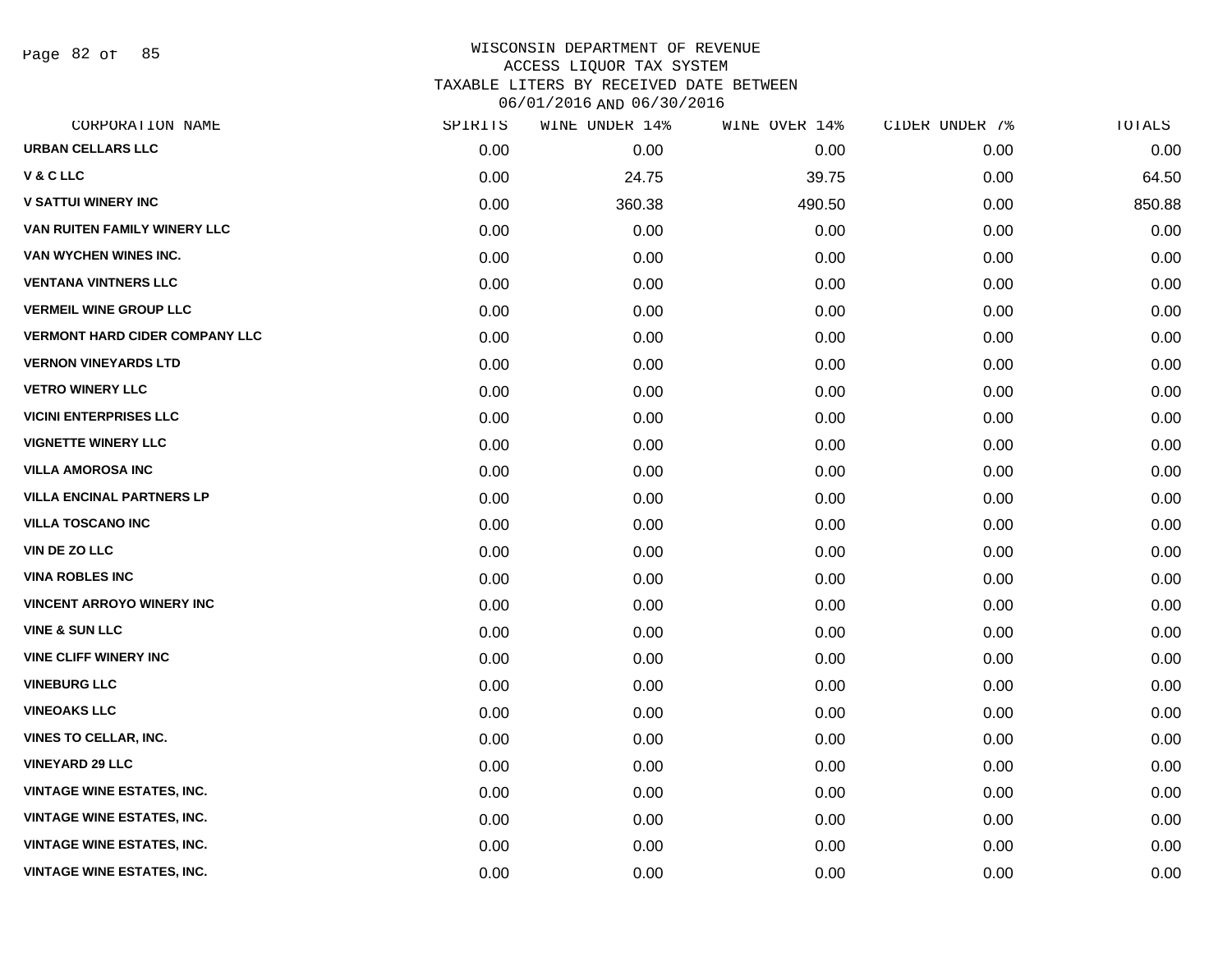Page 83 of 85

|      | WINE UNDER 14% | WINE OVER 14% | CIDER UNDER 7% | TOTALS |
|------|----------------|---------------|----------------|--------|
| 0.00 | 0.00           | 0.00          | 0.00           | 0.00   |
| 0.00 | 0.00           | 0.00          | 0.00           | 0.00   |
| 0.00 | 0.00           | 0.00          | 0.00           | 0.00   |
| 0.00 | 0.00           | 0.00          | 0.00           | 0.00   |
| 0.00 | 0.00           | 0.00          | 0.00           | 0.00   |
| 0.00 | 0.00           | 0.00          | 0.00           | 0.00   |
| 0.00 | 0.00           | 0.00          | 0.00           | 0.00   |
| 0.00 | 1.50           | 12.00         | 0.00           | 13.50  |
| 0.00 | 0.00           | 0.00          | 0.00           | 0.00   |
| 0.00 | 0.00           | 0.00          | 0.00           | 0.00   |
| 0.00 | 0.00           | 0.00          | 0.00           | 0.00   |
| 0.00 | 0.00           | 0.00          | 0.00           | 0.00   |
| 0.00 | 0.00           | 0.00          | 0.00           | 0.00   |
| 0.00 | 0.00           | 0.00          | 0.00           | 0.00   |
| 0.00 | 0.00           | 0.00          | 0.00           | 0.00   |
| 0.00 | 0.00           | 0.00          | 0.00           | 0.00   |
| 0.00 | 0.00           | 0.00          | 0.00           | 0.00   |
| 0.00 | 0.00           | 0.00          | 0.00           | 0.00   |
| 0.00 | 0.00           | 0.00          | 0.00           | 0.00   |
| 0.00 | 0.00           | 0.00          | 0.00           | 0.00   |
| 0.00 | 0.00           | 0.00          | 0.00           | 0.00   |
| 0.00 | 0.00           | 0.00          | 0.00           | 0.00   |
| 0.00 | 0.00           | 0.00          | 0.00           | 0.00   |
| 0.00 | 27.00          | 0.00          | 0.00           | 27.00  |
| 0.00 | 0.00           | 0.00          | 0.00           | 0.00   |
| 0.00 | 0.00           | 0.00          | 0.00           | 0.00   |
| 0.00 | 0.00           | 0.00          | 0.00           | 0.00   |
| 0.00 | 0.00           | 0.00          | 0.00           | 0.00   |
|      | SPIRITS        |               |                |        |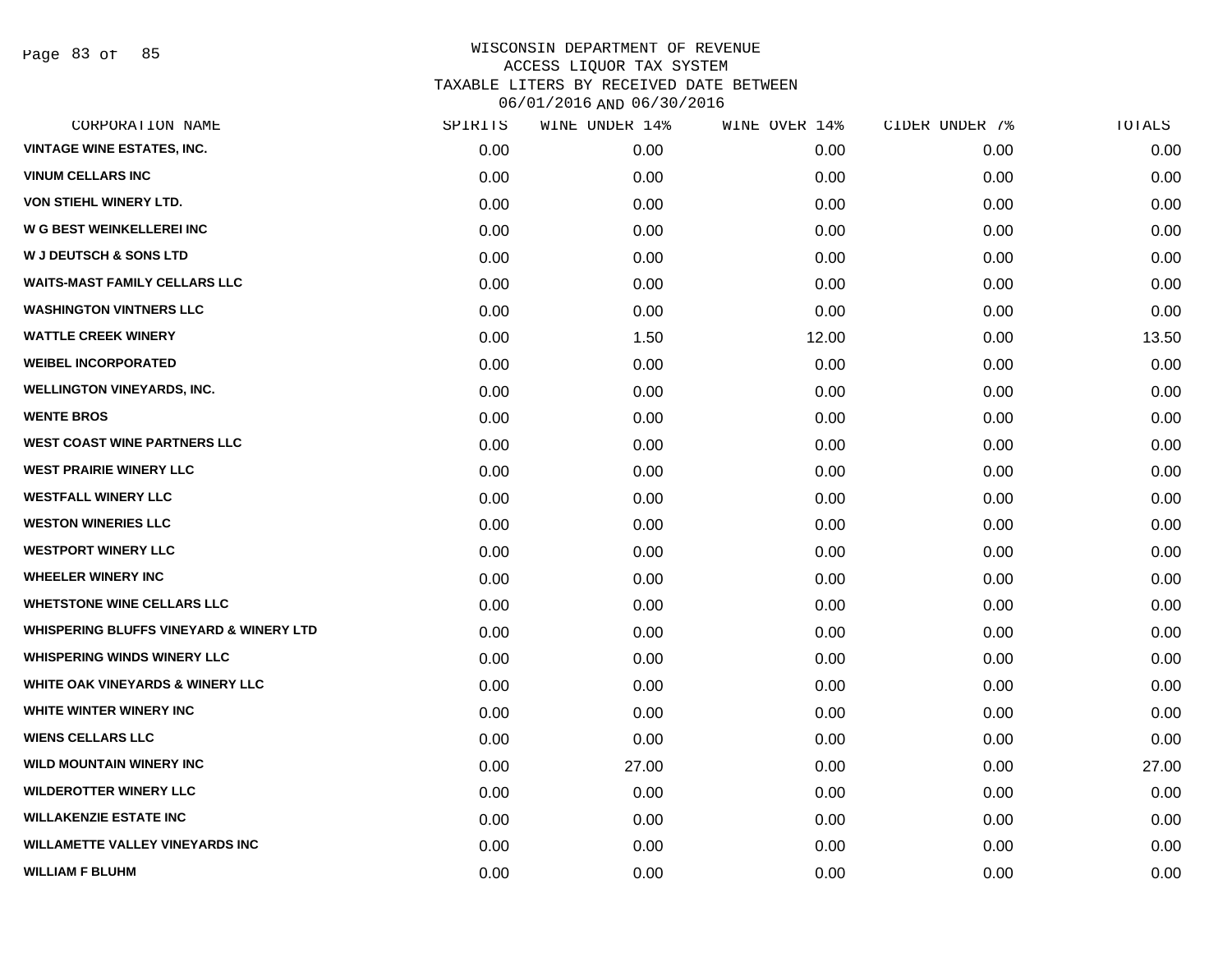|      | WINE UNDER 14% | WINE OVER 14% | CIDER UNDER 7% | TOTALS   |
|------|----------------|---------------|----------------|----------|
| 0.00 | 0.00           | 0.00          | 0.00           | 0.00     |
| 0.00 | 0.00           | 0.00          | 0.00           | 0.00     |
| 0.00 | 0.00           | 0.00          | 0.00           | 0.00     |
| 0.00 | 0.00           | 0.00          | 0.00           | 0.00     |
| 0.00 | 0.00           | 0.00          | 0.00           | 0.00     |
| 0.00 | 0.00           | 0.00          | 0.00           | 0.00     |
| 0.00 | 0.00           | 0.00          | 0.00           | 0.00     |
| 0.00 | 0.00           | 0.00          | 0.00           | 0.00     |
| 0.00 | 0.00           | 0.00          | 0.00           | 0.00     |
| 0.00 | 0.00           | 0.00          | 0.00           | 0.00     |
| 0.00 | 0.00           | 0.00          | 0.00           | 0.00     |
| 0.00 | 0.00           | 0.00          | 0.00           | 0.00     |
| 0.00 | 0.00           | 0.00          | 0.00           | 0.00     |
| 0.00 | 0.00           | 0.00          | 0.00           | 0.00     |
| 0.00 | 0.00           | 0.00          | 0.00           | 0.00     |
| 0.00 | 0.00           | 0.00          | 0.00           | 0.00     |
| 0.00 | 0.00           | 0.00          | 0.00           | 0.00     |
| 0.00 | 0.00           | 0.00          | 0.00           | 0.00     |
| 0.00 | 0.00           | 0.00          | 0.00           | 0.00     |
| 0.00 | 0.00           | 0.00          | 0.00           | 0.00     |
| 0.00 | 0.00           | 0.00          | 0.00           | 0.00     |
| 0.00 | 0.00           | 0.00          | 0.00           | 0.00     |
| 0.00 | 0.00           | 0.00          | 0.00           | 0.00     |
| 0.00 | 0.00           | 0.00          | 0.00           | 0.00     |
| 0.00 | 0.00           | 0.00          | 0.00           | 0.00     |
| 0.00 | 0.00           | 0.00          | 0.00           | 0.00     |
| 0.00 | 0.00           | 0.00          | 0.00           | 0.00     |
| 0.00 | 497.64         | 693.00        | 0.00           | 1,190.64 |
|      | SPIRITS        |               |                |          |